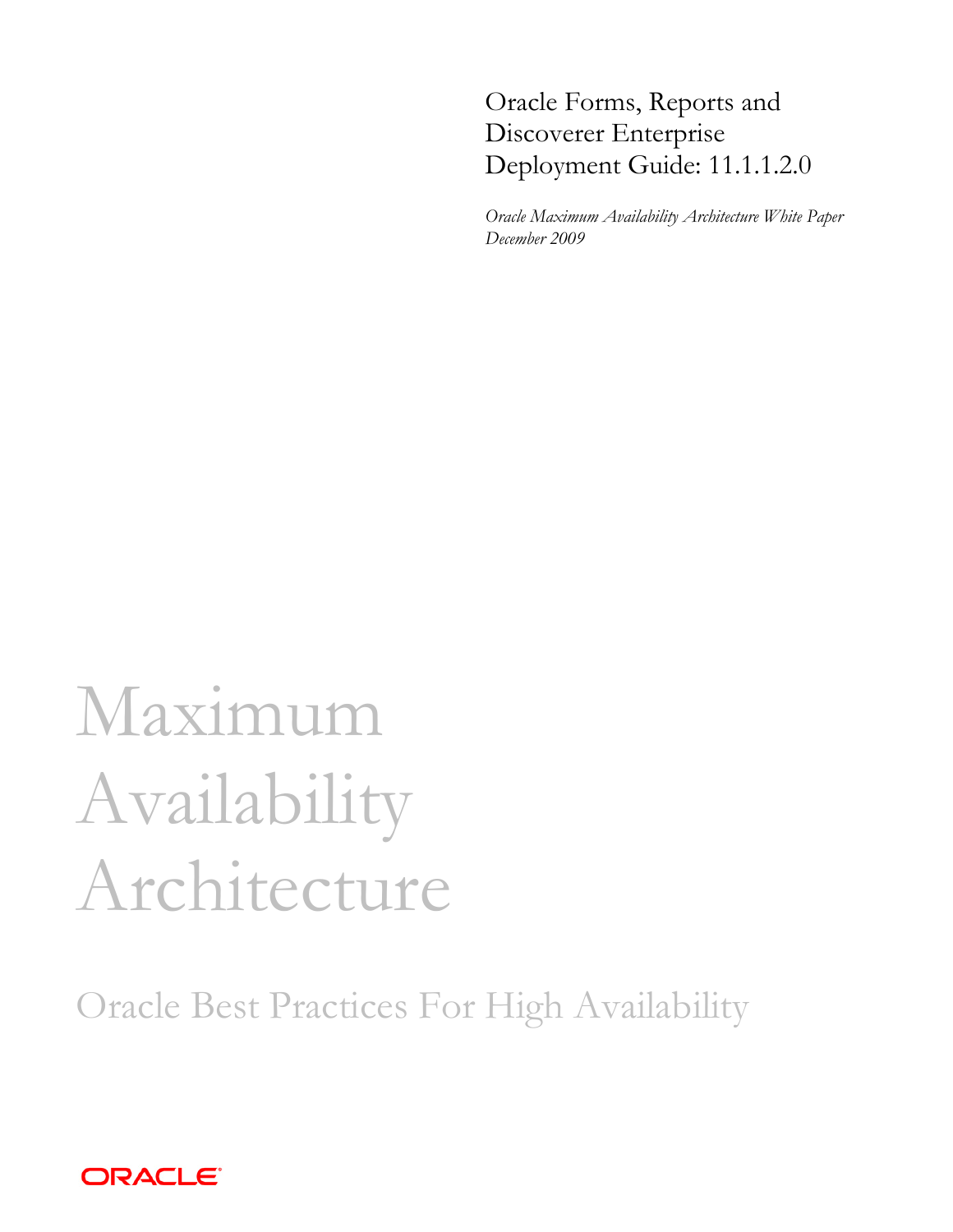| Third Party Components of Enterprise Deployments 10               |  |
|-------------------------------------------------------------------|--|
|                                                                   |  |
|                                                                   |  |
| Configuring the Network for Enterprise Deployments 17             |  |
| Configure Virtual Server Names and Ports for the Load Balancer.17 |  |
|                                                                   |  |
|                                                                   |  |
| Configuring the Database for Oracle FMW 11g Metadata  21          |  |
|                                                                   |  |
| Configuring Shared Storage for Enterprise Deployments 25          |  |
|                                                                   |  |
| Create a Shared Directory for the Portlet Preference Store 25     |  |
| Configuring Single Sign On for Enterprise Deployments  26         |  |
|                                                                   |  |
|                                                                   |  |
|                                                                   |  |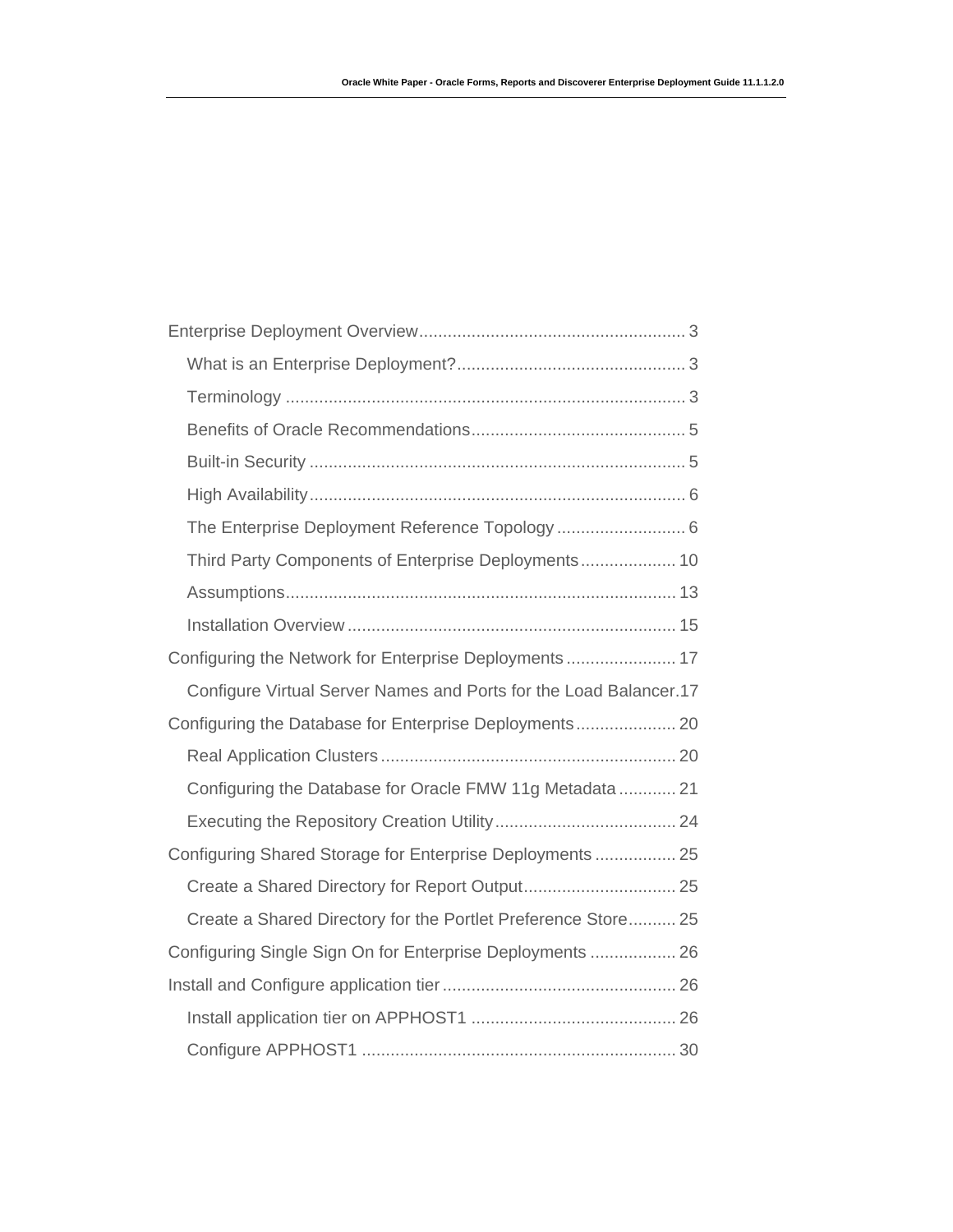| Install and Configure the First Oracle Web Tier on Webhost1  60 |
|-----------------------------------------------------------------|
| Install and Configure the Second Oracle Web Tier on Webhost2.67 |
|                                                                 |
|                                                                 |
|                                                                 |
|                                                                 |
|                                                                 |
|                                                                 |
|                                                                 |
|                                                                 |
|                                                                 |
|                                                                 |
|                                                                 |
|                                                                 |
| Change Any Surviving Servers to use new Preference Store 85     |
|                                                                 |
|                                                                 |
|                                                                 |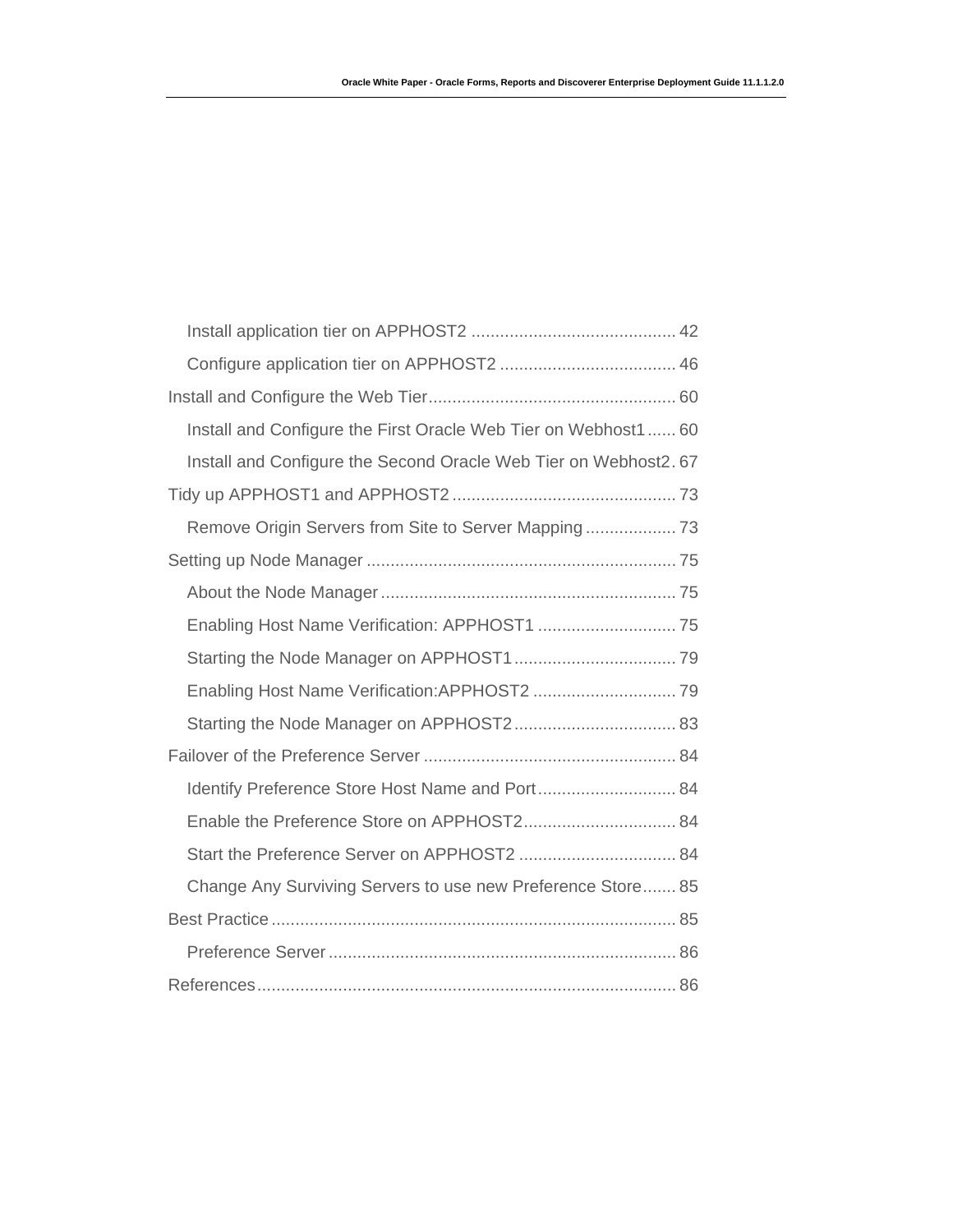# <span id="page-3-0"></span>Enterprise Deployment Overview

# What is an Enterprise Deployment?

An enterprise deployment is an Oracle best practices blueprint based on proven Oracle highavailability and security technologies and recommendations for Oracle Fusion Middleware. The high-availability best practices described in this book make up one of several components of high-availability best practices for all Oracle products across the entire technology stack—Oracle Database, Oracle Fusion Middleware, Oracle Applications, Oracle Collaboration Suite, and Oracle Grid Control.

An Oracle Fusion Middleware enterprise deployment:

- Considers various business service level agreements (SLA) to make high-availability best practices as widely applicable as possible
- Leverages database grid servers and storage grid with low-cost storage to provide highly resilient, lower cost infrastructure
- Uses results from extensive performance impact studies for different configurations to ensure that the high-availability architecture is optimally configured to perform and scale to business needs
- Enables control over the length of time to recover from an outage and the amount of acceptable data loss from a natural disaster
- Evolves with each Oracle version and is completely independent of hardware and operating system

For more information on high availability practices, visit:

<http://www.oracle.com/technology/deploy/availability/htdocs/maa.htm>

**Terminology** 

Table 1-1 provides definitions for some of the terms that define the architecture of an Oracle Fusion Middleware environment:

Table 1-1 Oracle Fusion Middleware Architecture Terminology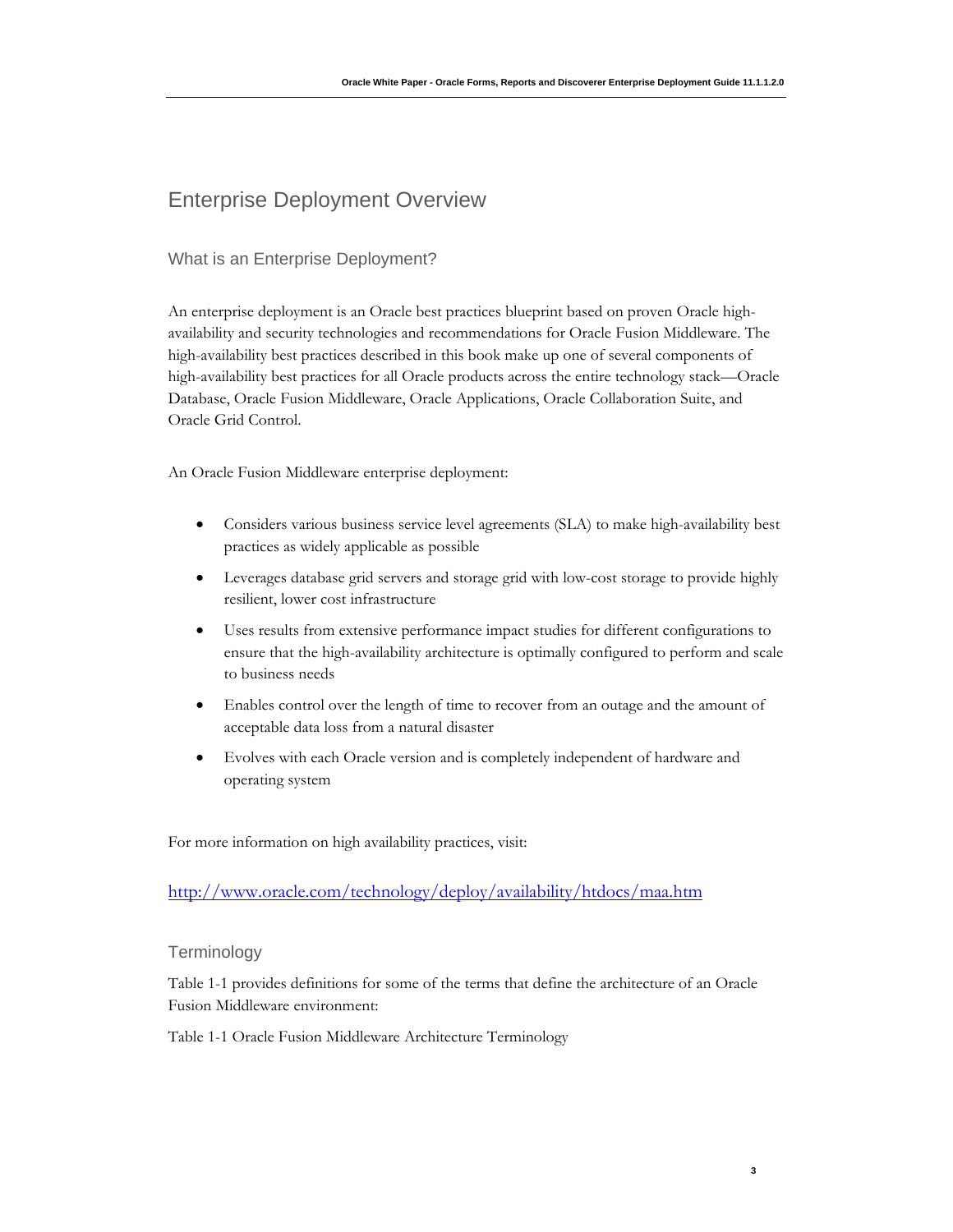| Oracle Base                   | Oracle Mount point, all binaries and                                                                                                                                                                                                                                                                                                                                                                             |
|-------------------------------|------------------------------------------------------------------------------------------------------------------------------------------------------------------------------------------------------------------------------------------------------------------------------------------------------------------------------------------------------------------------------------------------------------------|
|                               | configuration information are in relation to this<br>mount point.                                                                                                                                                                                                                                                                                                                                                |
| Oracle Fusion Middleware home | A Middleware home consists of the Oracle<br>WebLogic Server home, and, optionally, one or<br>more Oracle homes.                                                                                                                                                                                                                                                                                                  |
| WebLogic Server home          | A WebLogic Server home contains installed<br>files necessary to host a WebLogic Server. The<br>WebLogic Server home directory is a peer of<br>other Oracle home directories underneath the<br>Middleware home directory.                                                                                                                                                                                         |
| Oracle home                   | An Oracle home contains installed files<br>necessary to host a specific product. For<br>example, the Oracle Identity Management<br>Oracle home contains a directory that contains<br>binary and library files for Oracle Identity<br>Management.                                                                                                                                                                 |
|                               | An Oracle home resides within the directory<br>structure of the Middleware home. Each<br>Oracle home can be associated with multiple<br>Oracle instances or Oracle WebLogic Server<br>domains.                                                                                                                                                                                                                   |
| Oracle instance               | An Oracle instance contains one or more<br>system components, such as Oracle Web<br>Cache, Oracle HTTP Server, or Oracle<br>Internet Directory. The system components in<br>an Oracle instance must reside on the same<br>machine. An Oracle instance directory contains<br>updatable files, such as configuration files, log<br>files, and temporary files.<br>The directory structure of an Oracle instance is |
|                               | separate from the directory structure of the<br>Oracle home. It can reside anywhere; it need<br>not be within the Middleware home directory.                                                                                                                                                                                                                                                                     |
| Oracle WebLogic Server domain | A WebLogic Server domain is a logically                                                                                                                                                                                                                                                                                                                                                                          |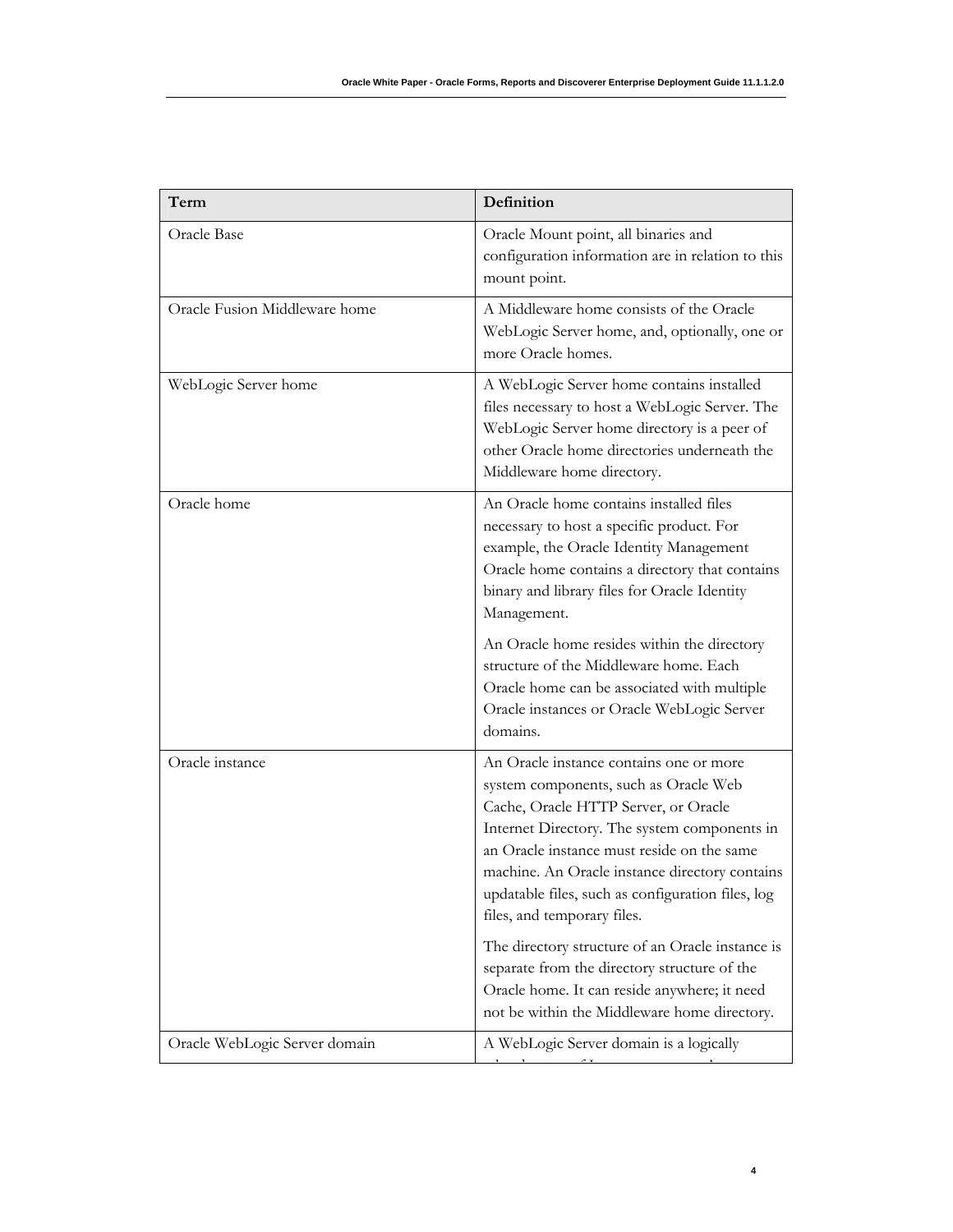<span id="page-5-0"></span>

|                               | related group of Java components. A<br>WebLogic Server domain includes a special<br>WebLogic Server instance called the<br>Administration Server, which is the central<br>point from which you configure and manage all<br>resources in the domain. Usually, you configure<br>a domain to include additional WebLogic<br>Server instances called Managed Servers. You<br>deploy Java components, such as Web<br>applications, EJBs, and Web services, and<br>other resources to the Managed Servers and<br>use the Administration Server for configuration<br>and management purposes only. |
|-------------------------------|---------------------------------------------------------------------------------------------------------------------------------------------------------------------------------------------------------------------------------------------------------------------------------------------------------------------------------------------------------------------------------------------------------------------------------------------------------------------------------------------------------------------------------------------------------------------------------------------|
|                               | Managed Servers in a WebLogic Server domain<br>can be grouped together into a cluster.                                                                                                                                                                                                                                                                                                                                                                                                                                                                                                      |
| Oracle Fusion Middleware farm | Oracle Enterprise Manager Fusion Middleware<br>Control is a Web browser-based, graphical user<br>interface that you can use to monitor and<br>administer an Oracle Fusion Middleware farm.<br>An Oracle Fusion Middleware farm is a<br>collection of components managed by Fusion<br>Middleware Control. It can contain a<br>WebLogic Server domain, one or more<br>Managed Servers and the Oracle Fusion<br>Middleware system components that are<br>installed, configured, and running in the<br>domain.                                                                                  |

Benefits of Oracle Recommendations

The Oracle Fusion Middleware configurations discussed in this guide are designed to ensure security of all transactions, maximize hardware resources, and provide a reliable, standardscompliant system for enterprise computing with a variety of applications. The security and high availability benefits of the Oracle Fusion Middleware configurations are realized through isolation in firewall zones and replication of software components.

Built-in Security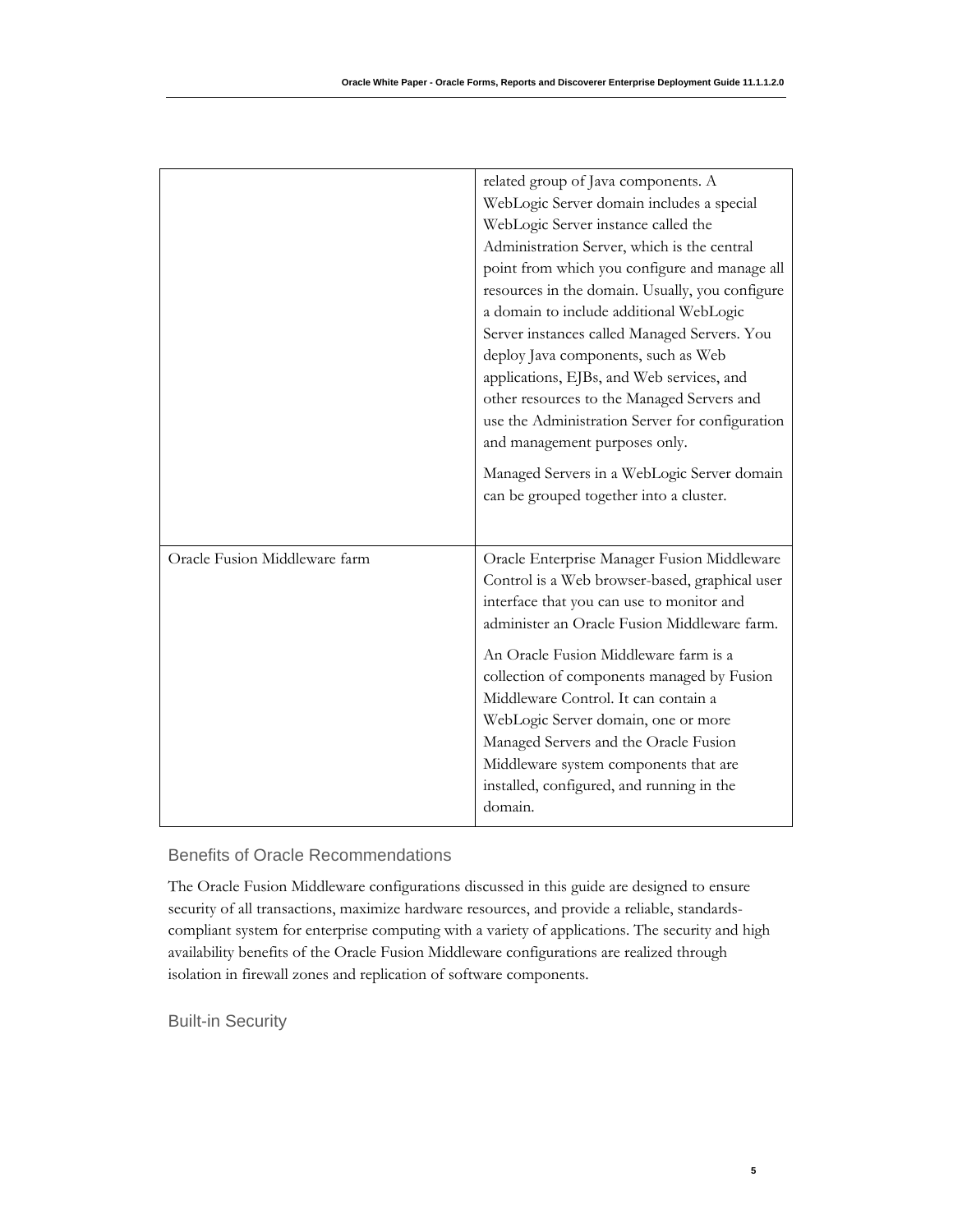<span id="page-6-0"></span>The Enterprise Deployment architectures are secure because every functional group of software components is isolated in its own DMZ, and all traffic is restricted by protocol and port. The following characteristics ensure security at all needed levels, as well as a high level of standards compliance:

- All external communication received on port 80 is redirected to port 443.
- Communication from external clients does not go beyond the Load Balancing Router level.
- No direct communication from the Load Balancing Router to the data tier DMZ is allowed.
- Components are separated between DMZs on the Web Tier, application tier, and the directory tier.
- Direct communication between two firewalls at any one time is prohibited.
- If a communication begins in one firewall zone, it must end in the next firewall zone.
- Oracle Internet Directory is isolated in the directory tier DMZ.
- Identity Management components are in the DMZ.
- All communication between components across DMZs is restricted by port and protocol, according to firewall rules.

#### High Availability

The Enterprise Deployment architectures are highly available, because each component or functional group of software components is replicated on a different computer, and configured for component-level high availability.

#### The Enterprise Deployment Reference Topology

The instructions and diagrams in this guide describe a reference topology, to which variations may be applied.

This guide provides instructions for creating the Application and Web Server tiers of the myBIForms company architecture, distributing the software components into the Enterprise Deployment architecture depicted below.

At the end of this document the following infrastructure will have been configured.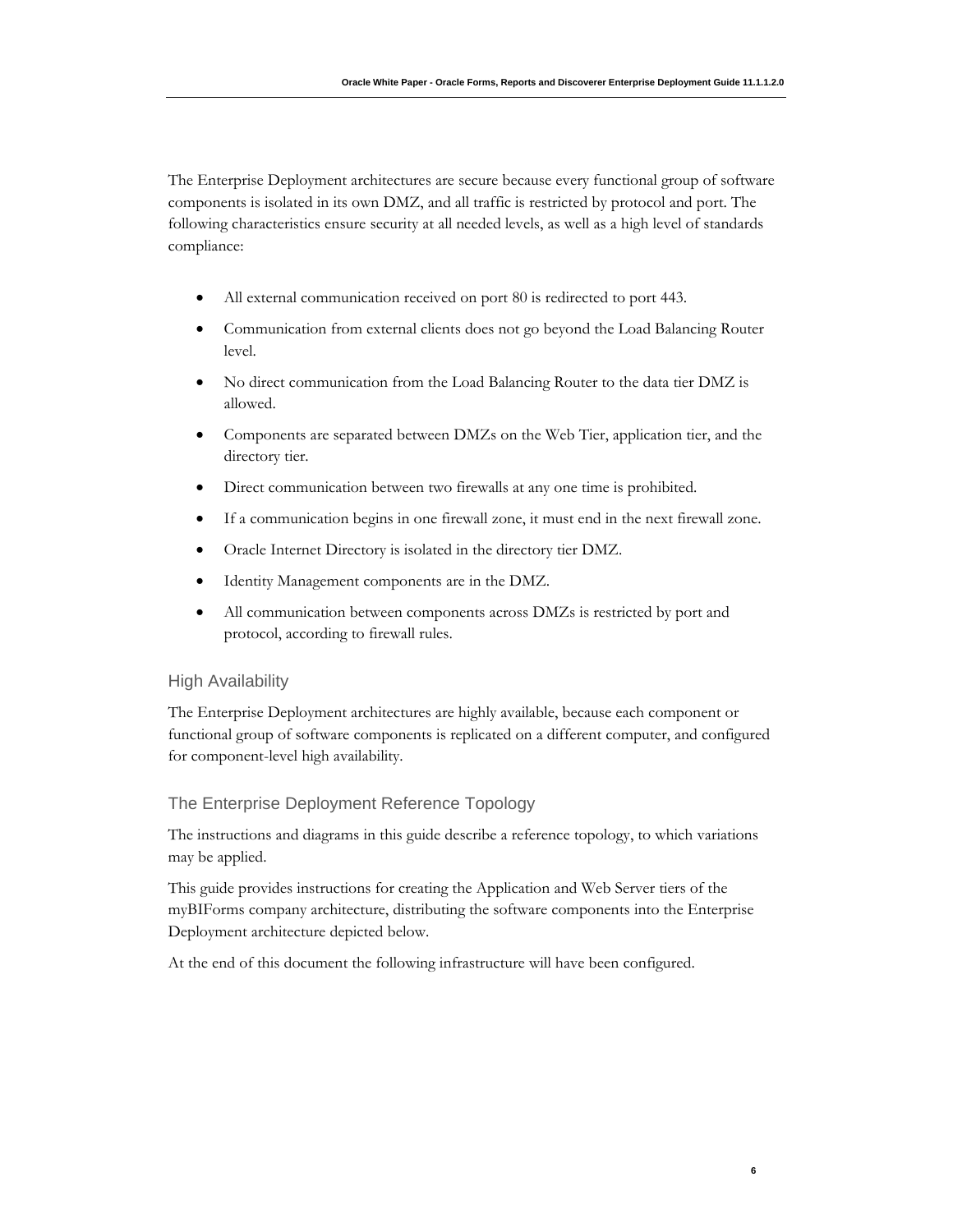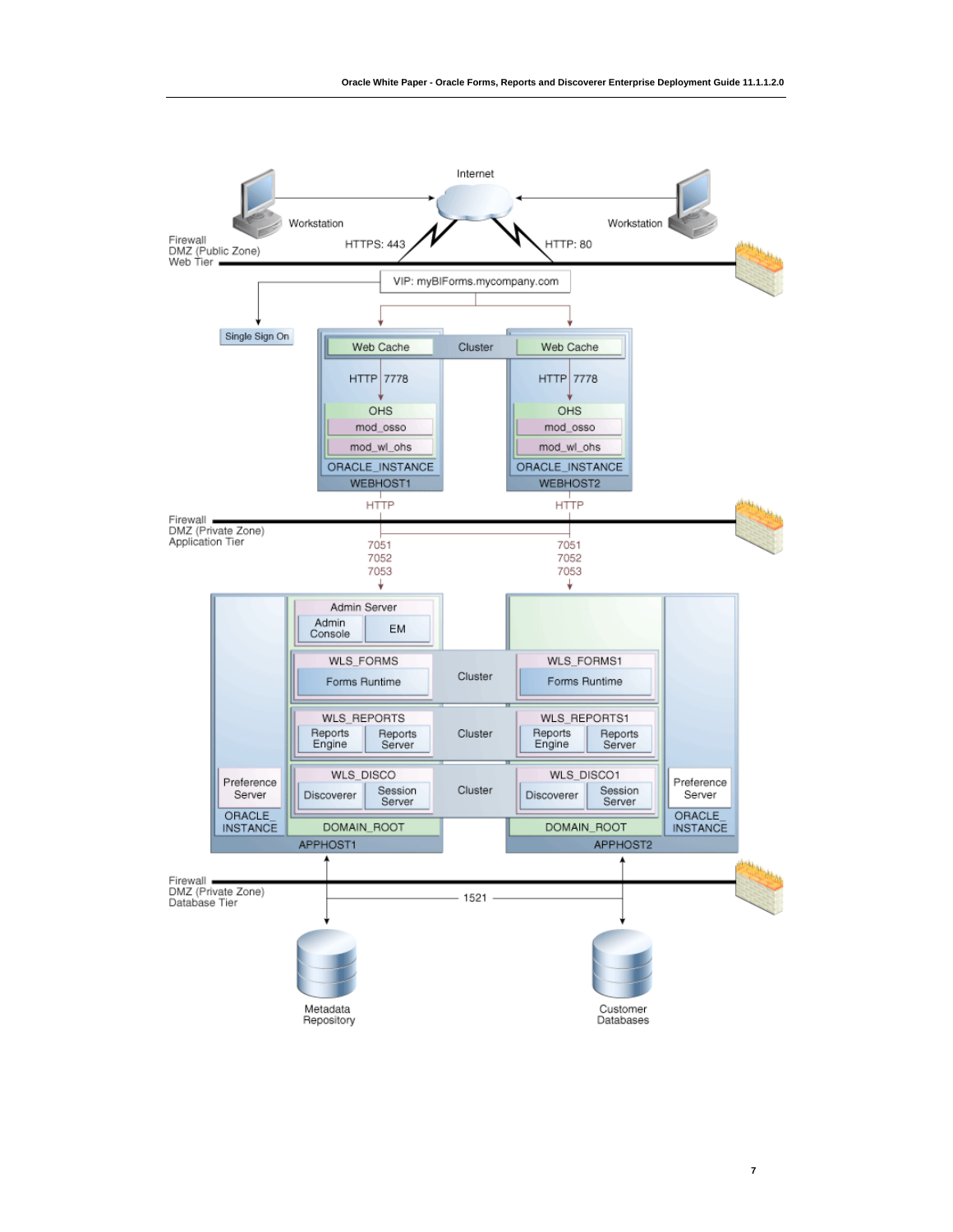#### **Understanding the Web Tier**

The Web Tier is in the DMZ Public Zone. Web Cache and HTTP Servers are deployed in the Web Tier.

Web Cache is the first point on entry into the site, it performs two functions; its primary function is to serve static web content from its cache, much faster than could be achieved by the Oracle HTTP Servers alone. If Web Cache does not have a cacheable page in its cache or that page is not current, then web cache will request the page from the attached Oracle HTTP Server(s).

The second function of Web Cache is to load balance requests between several Oracle HTTP Servers.

The Oracle HTTP Server is responsible for assembling pages requested by the user. Page assembly is not always straightforward however. Depending on how the page is made up the Oracle HTTP Server will perform one of the following:

- If the page is a simple HTML document, then the Web Tier will find and return the document.
- If the web page needs to be assembled by executing a Java J2EE application then the Oracle Web Tier will route the request to Oracle WebLogic server, which after processing the request will send the result back to the user via the Oracle Web Tier.
- If the web page needs to be assembled by executing some other application such as PLSQL or CGI then the Oracle Web Tier will route the request to the appropriate application, and once that application has processed the request, it will send the result back to the user via the Oracle Web Tier.
- If the page being requested is protected, then the Oracle Web Server will invoke Oracle Identity Management to ensure that the user is authorized to view the requested page.

The Oracle HTTP Server uses an Apache module called mod\_wl\_ohs to route requests to WebLogic Managed Servers. In this implementation the WebLogic Managed Servers WLS\_FORMS and WLS\_FORMS1 are clustered together and mod\_wl\_ohs will load balance requests amongst them. The same is true for WLS\_REPORTS and WLS\_REPORTS1 and WLS\_DISCO and WLS\_DISCO1.

When a request needs authorization the Oracle HTTP Server will intercept the request and if necessary redirect the browser to the Oracle Single Sign Server(s) for authentication.

The Oracle Web Caches are clustered together to provide a global cache, which is consistent across nodes.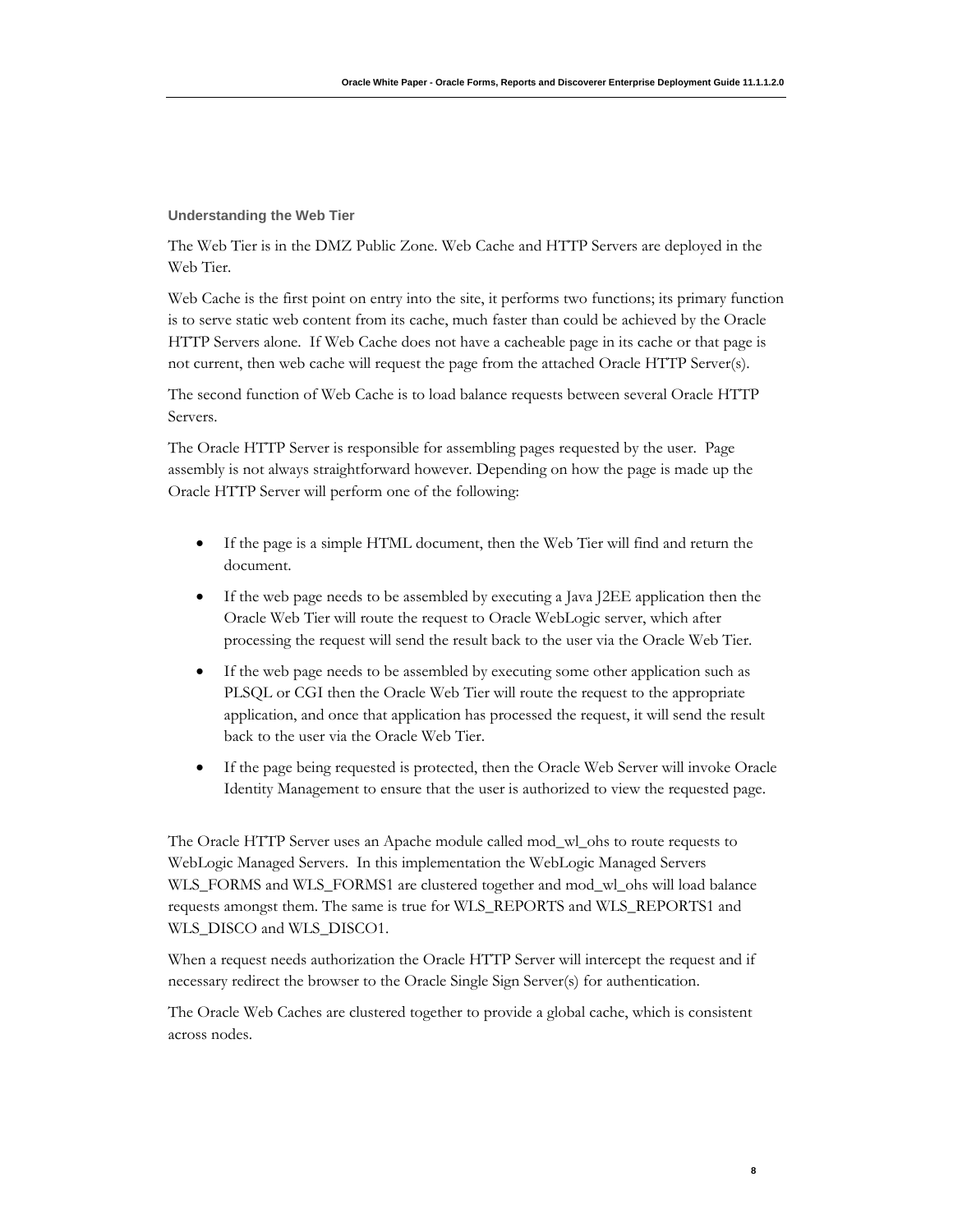In this implementation user requests are received at the load balancer on port 443 or port 80. These requests are passed on to the Oracle Web Caches using the HTTP protocol on port 7777. If the originating request is using the SSL protocol (HTTPS) then the load balancer will strip off the encryption prior to sending it into the site. It will encrypt traffic returning to the user. This enables the site to operate in the most efficient manner possible.

#### **Understanding the application tier**

The application tier is where the main application logic resides. Oracle WebLogic servers resident in this tier are responsible for the application logic. Sometimes this application logic takes the form of C processes which are started by the deployed application. In this scenario WebLogic is responsible for starting/stopping and channeling work to these C processes. An example of this behavior is the Forms runtime process.

Requests are routed to the application tier from the Oracle Web Tier by mod\_wl\_ohs.

#### **Understanding the Database Tier**

Each of the products, Forms, Reports and Discoverer interact with databases. In the case of Forms and Reports, these products interact with customer applications. Discoverer also requires access to its own metadata. This metadata is used to provide a real worldview on the raw customer data, which users use for their business intelligence applications.

The Oracle Discoverer metadata consists of:

- Discoverer End User Layer
- Discoverer Work Books
- Analytic Workspaces

#### **What to Install**

The following table identifies the source for installation of each software component:

| Component                            | <b>CD</b>                                                      |
|--------------------------------------|----------------------------------------------------------------|
| Oracle Database                      | Oracle Database CS (10.2.0.4 or 11.1.0.7 or<br>11.2)           |
| Oracle WebLogic Server               | WebLogic Server 10.3 CD                                        |
| Oracle Forms, Reports and Discoverer | Oracle Portal, Forms, Reports and Discoverer<br>CD(11.1.1.2.0) |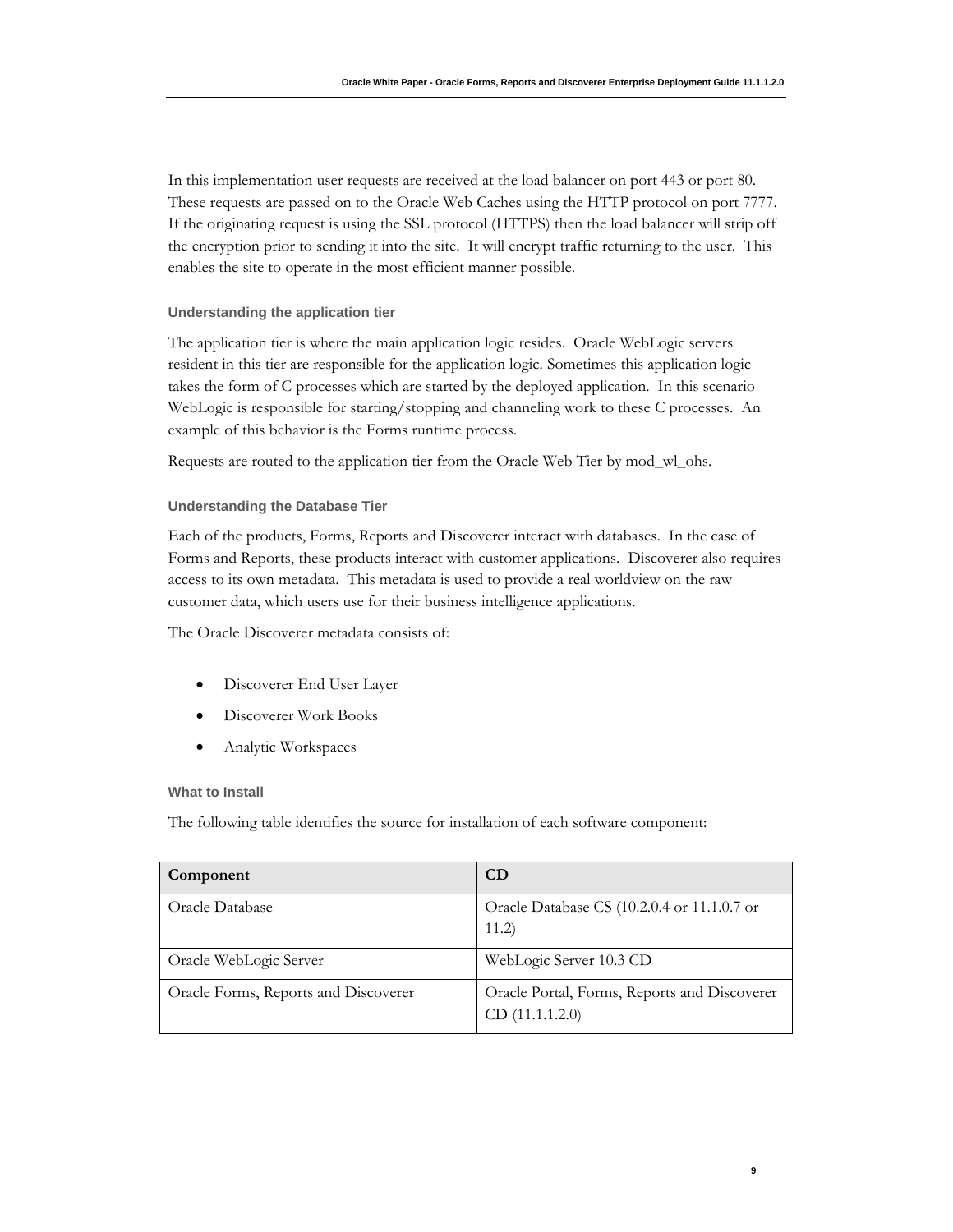<span id="page-10-0"></span>

| <b>Repository Creation Utility</b> | Oracle Fusion Middleware Repository<br>Creation Utility CD (11.1.1.2.0) |
|------------------------------------|-------------------------------------------------------------------------|
| Oracle Web Tier                    | Oracle Fusion Middleware Web Tier and<br>Utilities CD (11.1.1.2.0)      |

# Third Party Components of Enterprise Deployments

# **Load Balancer**

This enterprise topology uses an external load balancer. This external load balancer should have the following features:

- Ability to load-balance traffic to a pool of real servers through a virtual host name: Clients access services using the virtual host name (instead of using actual host names). The load balancer can then load balance requests to the servers in the pool.
- port translation configuration
- Monitoring of ports (HTTP and HTTPS)
- Virtual servers and port configuration: Ability to configure virtual server names and ports on your external load balancer, and the virtual server names and ports must meet the following requirements:
	- o The load balancer should allow configuration of multiple virtual servers. For each virtual server, the load balancer should allow configuration of traffic management on more than one port. For example, for OracleAS Clusters, the load balancer needs to be configured with a virtual server and ports for HTTP and HTTPS traffic.
	- o The virtual server names must be associated with IP addresses and be part of your DNS. Clients must be able to access the external load balancer through the virtual server names.
- Ability to detect node failures and immediately stop routing traffic to the failed node.
- Resource monitoring / port monitoring / process failure detection: The load balancer must be able to detect service and node failures (through notification or some other means) and to stop directing non-Oracle Net traffic to the failed node. If your external load balancer has the ability to automatically detect failures, you should use it.
- Fault tolerant mode: It is highly recommended that you configure the load balancer to be in fault-tolerant mode.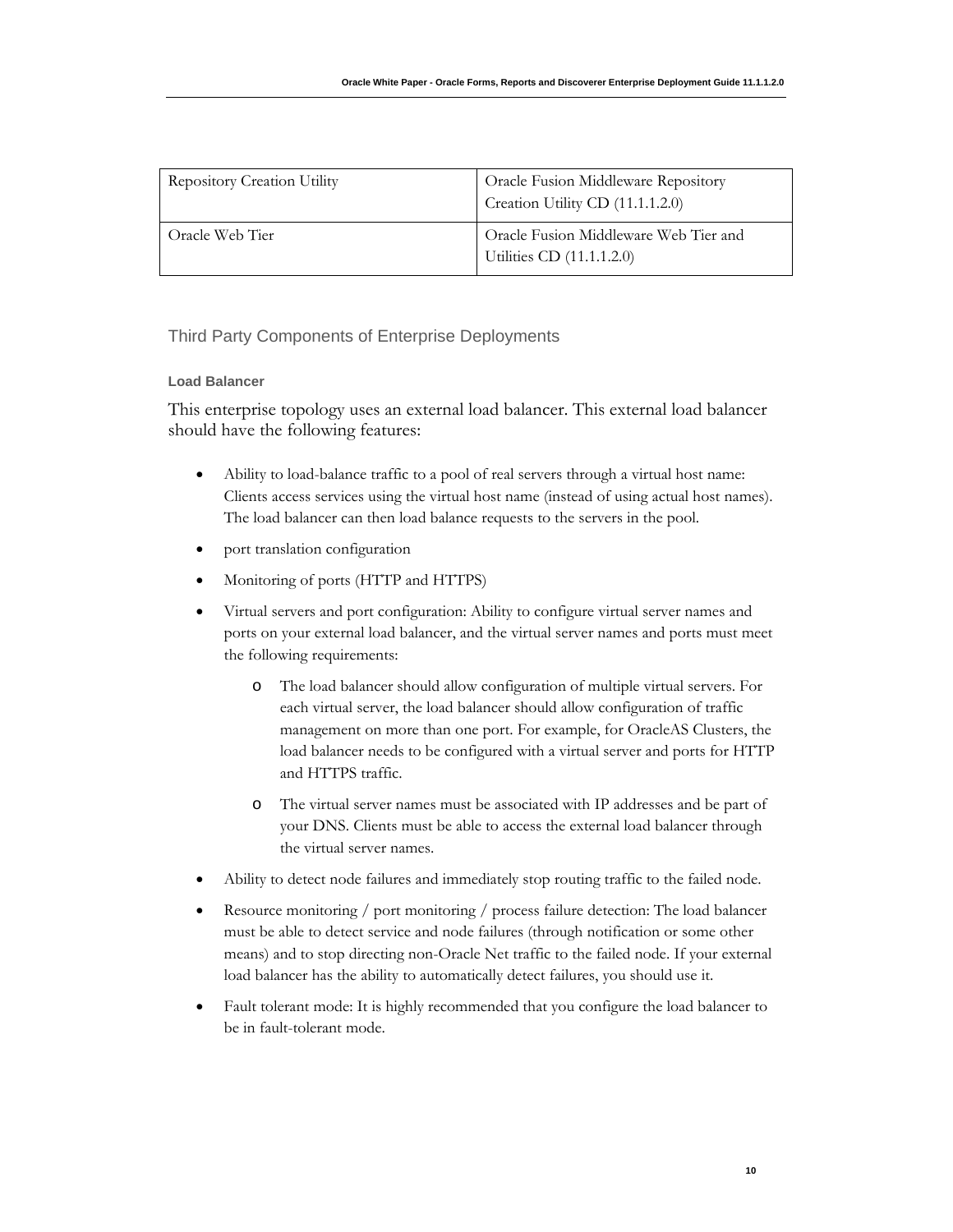- Other: It is highly recommended that you configure the load balancer virtual server to return immediately to the calling client when the backend services to which it forwards traffic are unavailable. This is preferred over the client disconnecting on its own after a timeout based on the TCP/IP settings on the client machine.
- SSL acceleration (this feature is recommended, but not required)

# **Managing port numbers**

Many Oracle Fusion Middleware components and services use ports. As an administrator, it is important to know the port numbers used by these services, and to ensure that the same port number is not used by two services on your host.

Most port numbers are assigned during installation.

Note: It is important that any traffic going from the Oracle HTTP Servers to the WebLogic servers has access through any firewalls.

# **Oracle Single Sign On**

The Oracle Forms, Reports and Discoverer topology requires access to a highly available Enterprise Deployment Identity Management. Oracle Portal uses Single Sign On 10g (minimum version 10.1.4.3). Creating a highly available Identity Management topology is beyond the scope of this document. Further information can be found at:

http://download.oracle.com/docs/cd/B14099\_19/core.1012/b13998/selecting.htm#sthref75

With specific installation instructions located at:

http://download.oracle.com/docs/cd/B14099\_19/core.1012/b13998/security.htm#CDDFHG CF

Other variants of the above topology using 11g stack (for example for OID) are possible and supported to work with this configuration but detailed description of these is out of scope of this topology.

#### **Understanding the Directory Structure**

Directory Shared Purpose /u01/app/oracle N Oracle Base Directory /u01/app/oracle/product/fmw N Middleware Home Directory /u01/app/oracle/product/fmw/BIForms N Oracle Home (application tier)

Once the installation is complete the following directory structure will exist: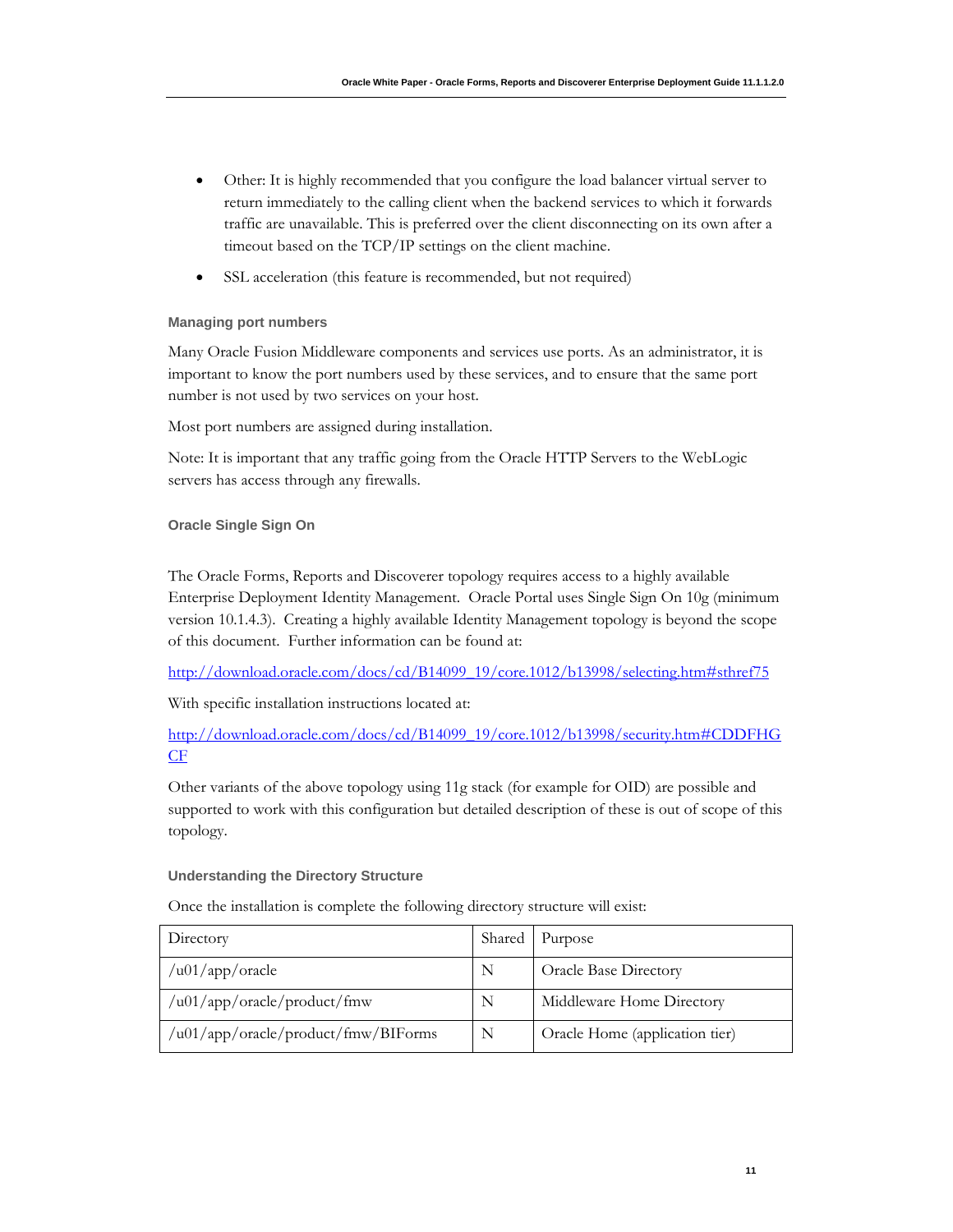| /u01/app/oracle/product/fmw/web              | N | Oracle Home (Web Tier)               |
|----------------------------------------------|---|--------------------------------------|
| $/u01/app/oracle/product/fmw/user\_projects$ | N | Domain Home Directory                |
| /u01/app/oracle/admin/BIForms1               | N | Oracle Instance (APPHOST1)           |
| /u01/app/oracle/admin/BIForms2               | N | Oracle Instance (APPHOST2)           |
| /u01/app/cracle/admin/web1                   | N | Oracle Instance (WEBHOST1)           |
| /u01/app/oracle/admin/web2                   | N | Oracle Instance (WEBHOST2)           |
| shared/reports                               | Y | Reports Output Cache                 |
| /shared/disco/pref                           | Y | Discoverer Portlet Preference Store. |

**Special Installation and Configuration Considerations**

Many Oracle Fusion Middleware components and services use ports. As an administrator, you need to know the port numbers used by these services, and to ensure that the same port number is not used by two services on a host.

Table below lists the ports used in the Oracle Forms, Reports and Discoverer topology, including the ports that need to be opened on the firewalls in the topology.

Firewall notation:

- FW0 refers to the outermost firewall.
- FW1 refers to the firewall between the Web Tier and the application tier.
- FW2 refers to the firewall between the application tier and the directory tier.

| Component           | <b>Ports</b> | Firewall | Protocol    | Inbound/ | <b>Comments</b> |
|---------------------|--------------|----------|-------------|----------|-----------------|
|                     |              |          |             | Outbound |                 |
|                     |              |          |             |          |                 |
| Browser request 443 |              | FW0      | HTTPS/LBR1  | In/out   |                 |
|                     |              |          |             |          |                 |
| Browser request 80  |              | FW0      | HTTP/LBR1   | In/out   |                 |
|                     |              |          |             |          |                 |
| LBR to WC           | 7777         | FW1      | <b>HTTP</b> | NΑ       | NA              |
|                     | 9401         |          |             |          |                 |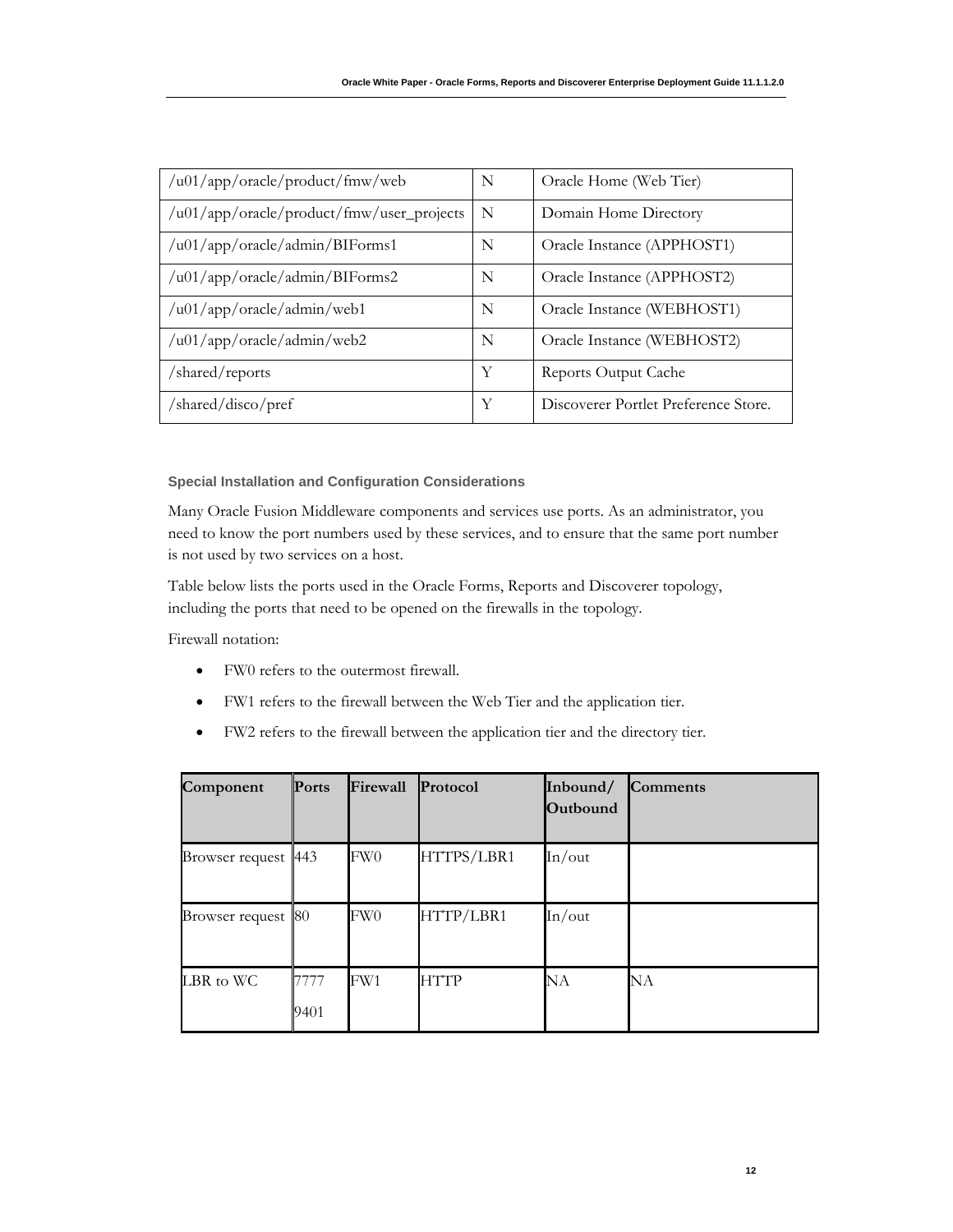<span id="page-13-0"></span>

|                                  | 9402                 |                 |                                |        |                                                                                                                                                                                                                                                                                                 |
|----------------------------------|----------------------|-----------------|--------------------------------|--------|-------------------------------------------------------------------------------------------------------------------------------------------------------------------------------------------------------------------------------------------------------------------------------------------------|
| WC to OHS                        | 7778                 | NA              | <b>HTTP</b>                    | In/out |                                                                                                                                                                                                                                                                                                 |
| OHS to WLS                       | 7051<br>7052<br>7053 | FW <sub>2</sub> | <b>HTTP</b>                    | In/out |                                                                                                                                                                                                                                                                                                 |
| Admin Console<br>Access          | 7001                 | Depends         | HTTP/Admin<br>Server-EM and t3 | In/out | Administrators need access<br>to the Admin console.<br>However, administrators will<br>not be allowed to access the<br>Admin Console from<br>anywhere. It is unlikely for<br>example that administrators<br>will be allowed to access the<br>Admin Console from outside<br>of the organisation. |
| Database Access 1521             |                      | FW <sub>2</sub> | <b>SQLNET</b>                  | In/out |                                                                                                                                                                                                                                                                                                 |
| WC Invalidation 9401<br>Requests |                      | FW3             | <b>HTTP</b>                    | Out    |                                                                                                                                                                                                                                                                                                 |
| Node Manager                     | NA                   | NA              | TCP/IP                         |        | NA                                                                                                                                                                                                                                                                                              |

# Assumptions

For the remainder of this document the following assumptions have been made, when building an Enterprise deployment, the values listed below (especially usernames/passwords) should be changed.

# **Site Names**

In order to configure the myBIForms.mycompany.com web site a site name is required. This site name (myBIForms.mycompany.com) must be defined in DNS and be associated with the Virtual IP address assigned to the Load balancer.

The following site names are used in this enterprise deployment:

| <b>NT</b><br>Name | Purpose |
|-------------------|---------|
|                   | -       |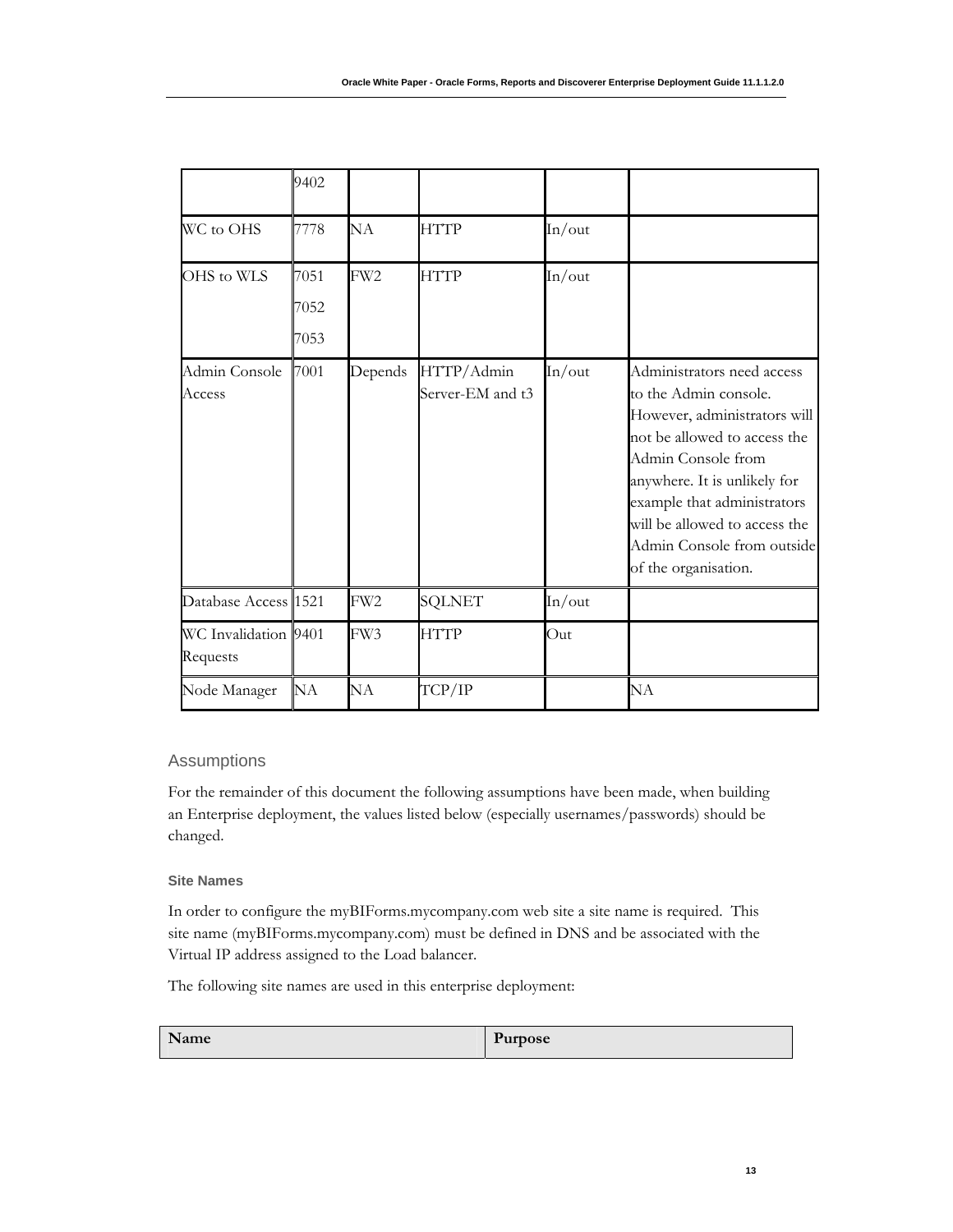| myBIForms.mycompany.com | Forms Site Name |
|-------------------------|-----------------|
| login.mycompany.com     | Single Sign On  |

# **Ports**

The following Ports are assumed for the purposes of this document. All of these ports can be changed during the installation, if required.

| Purpose                   | Host(s)       | Port | Comment                       |
|---------------------------|---------------|------|-------------------------------|
| myBIForms.mycompany.com   | Load Balancer | 443  | SSL port on the Load Balancer |
| myBIForms.mycompany.com   | Load Balancer | 80   | HTTP port on Load Balancer    |
| Web Cache HTTP            | WEBHOST1      | 7777 | Web Cache HTTP Port           |
|                           | WEBHOST2      |      |                               |
| Web Cache HTTPS           | WEBHOST1      | 4443 | Web Cache HTTPS Port          |
|                           | WEBHOST2      |      |                               |
| Web Cache Invalidation    | WEBHOST1      | 9401 | Web Cache Invalidation Port   |
|                           | WEBHOST2      |      |                               |
| Web Cache Admin           | WEBHOST1      | 9400 | Web Cache Administration Port |
|                           | WEBHOST2      |      |                               |
| HTTP Server (OHS) - HTTP  | WEBHOST1      | 7778 | OHS HTTP Listening Port       |
|                           | WEBHOST2      |      |                               |
| HTTP Server (OHS) - HTTPS | WEBHOST1      | 4444 | OHS HTTPS Listening Port      |
|                           | WEBHOST2      |      |                               |
| HTTP Server Admin Port    | WEBHOST1      | 8889 | OHS Administration Port       |
|                           | WEBHOST2      |      |                               |
| <b>OPMN</b> Local Port    | WEBHOST1      | 1880 | <b>OPMN</b> Management Port   |
|                           | WEBHOST2      |      |                               |
|                           | APPHOST1      |      |                               |
|                           | APPHOST2      |      |                               |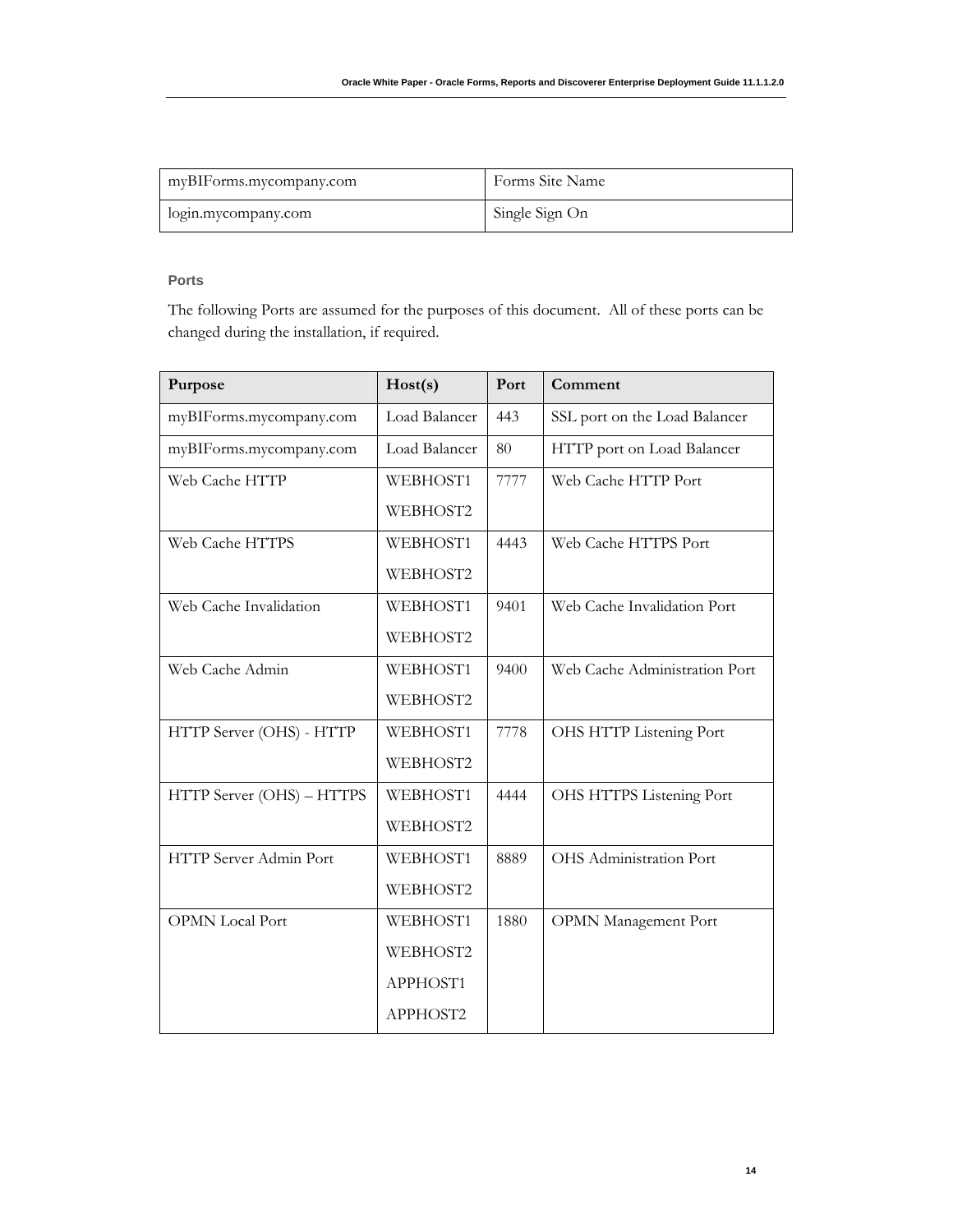<span id="page-15-0"></span>

| WebLogic Admin Port       | APPHOST1       | 7001         | WebLogic Administration Server<br>Port |
|---------------------------|----------------|--------------|----------------------------------------|
| WLS REPORTS               | APPHOST1       | 7051         | WebLogic Managed Server Port           |
| WLS REPORTS1              | APPHOST2       | 7051         | WebLogic Managed Server Port           |
| WLS FORMS                 | APPHOST1       | 7052         | WebLogic Managed Server Port           |
| WLS FORMS1                | APPHOST2       | 7052         | WebLogic Managed Server Port           |
| WLS DISCO                 | APPHOST1       | 7053         | WebLogic Managed Server Port           |
| WLS_DISCO1                | APPHOST2       | 7053         | WebLogic Managed Server Port           |
| <b>Internet Directory</b> | <b>SSOHOST</b> | 389/<br>4443 | OID HTTP/HTTPS ports                   |
| Single Sign On            | SSOHOST        | 7777         | Single Sign on Listening Port.         |

# **WebLogic**

The following have been assumed for the purposes of this paper, although it is recommended that these values be changed for your environment:

| <b>Purpose</b>       | Value          | Comment                              |
|----------------------|----------------|--------------------------------------|
| WebLogic Domain Name | <b>BIForms</b> | Name assigned to the WebLogic domain |
| WebLogic Admin User  | WebLogic       | WebLogic Administrative User Name.   |

# Installation Overview

Creating an enterprise deployment is a complicated process: this section summarizes the steps that need to be undertaken to create such a deployment:

- 1. If it does not already exist create an enterprise identity management deployment with Oracle Single Sign-on.
- 2. Configure Network and Load Balancer.
- 3. Configure Shared Storage, for the Discoverer Portlet Preference store and the Report Cache.
- 4. Create a Highly Available Database to store the Reports and Discoverer metadata.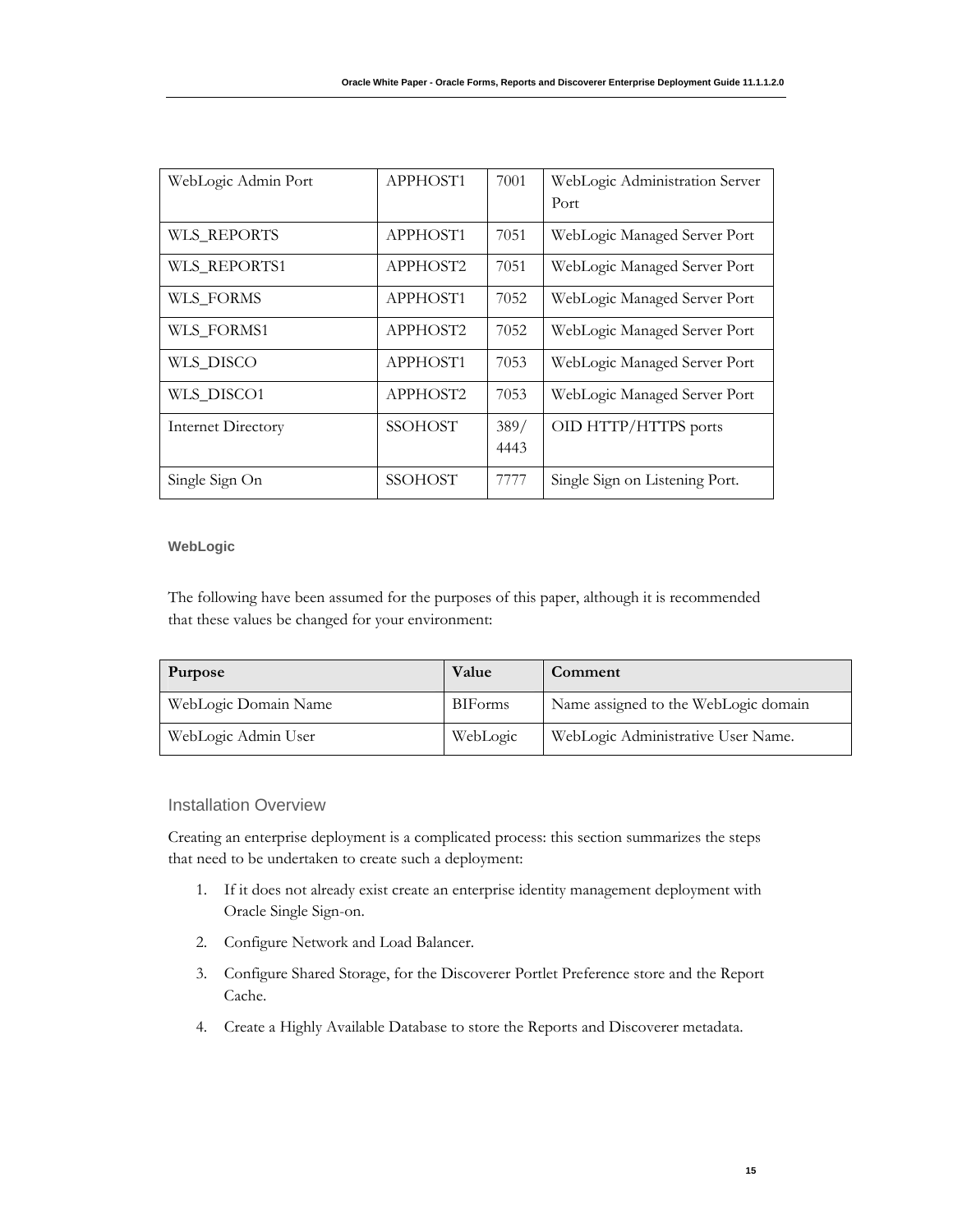- 5. Create a Discoverer metadata repository in the newly created database using the Repository Creation Utility.
- 6. Install WebLogic Server on APPHOST1.
- 7. Install and perform initial configuration of Oracle Forms, Reports and Discoverer on APPHOST1.
- 8. Configure Oracle HTTP Server on APPHOST1.
- 9. Configure Oracle Web Cache on APPHOST1 (If required).
- 10. Register with Oracle Single Sign On.
- 11. Configure host Assertion in Oracle WebLogic Server.
- 12. Create a global reports queue in the database.
- 13. Configure reports to use the global reports queue and shared storage for the reports cache.
- 14. Configure Oracle Discoverer.
- 15. Install Oracle WebLogic Server on APPHOST2.
- 16. Install and perform initial configuration of Oracle Forms, Reports and Discoverer on APPHOST2.
- 17. Copy Files from APPHOST1 to APPHOST2.
- 18. Introduce APPHOST2 to Web Cache (If required).
- 19. Cluster Web Cache Instances on APPHOST1 an APPHOST2.
- 20. Make Oracle HTTP Server WebLogic Cluster aware.
- 21. Create a Reports Server Cluster.
- 22. Configure Discoverer preference store.
- 23. Configure Discoverer Portlet preference store.
- 24. Install Oracle Web Tier on WEBHOST1 and WEBHOST2.
- 25. Introduce WEBHOST1 and WEBHOST1 to Web Cache Cluster (if required).
- 26. Copy files from APPHOST1 to WEBHOST1 and WEBHOST2.
- 27. Tidy up installation.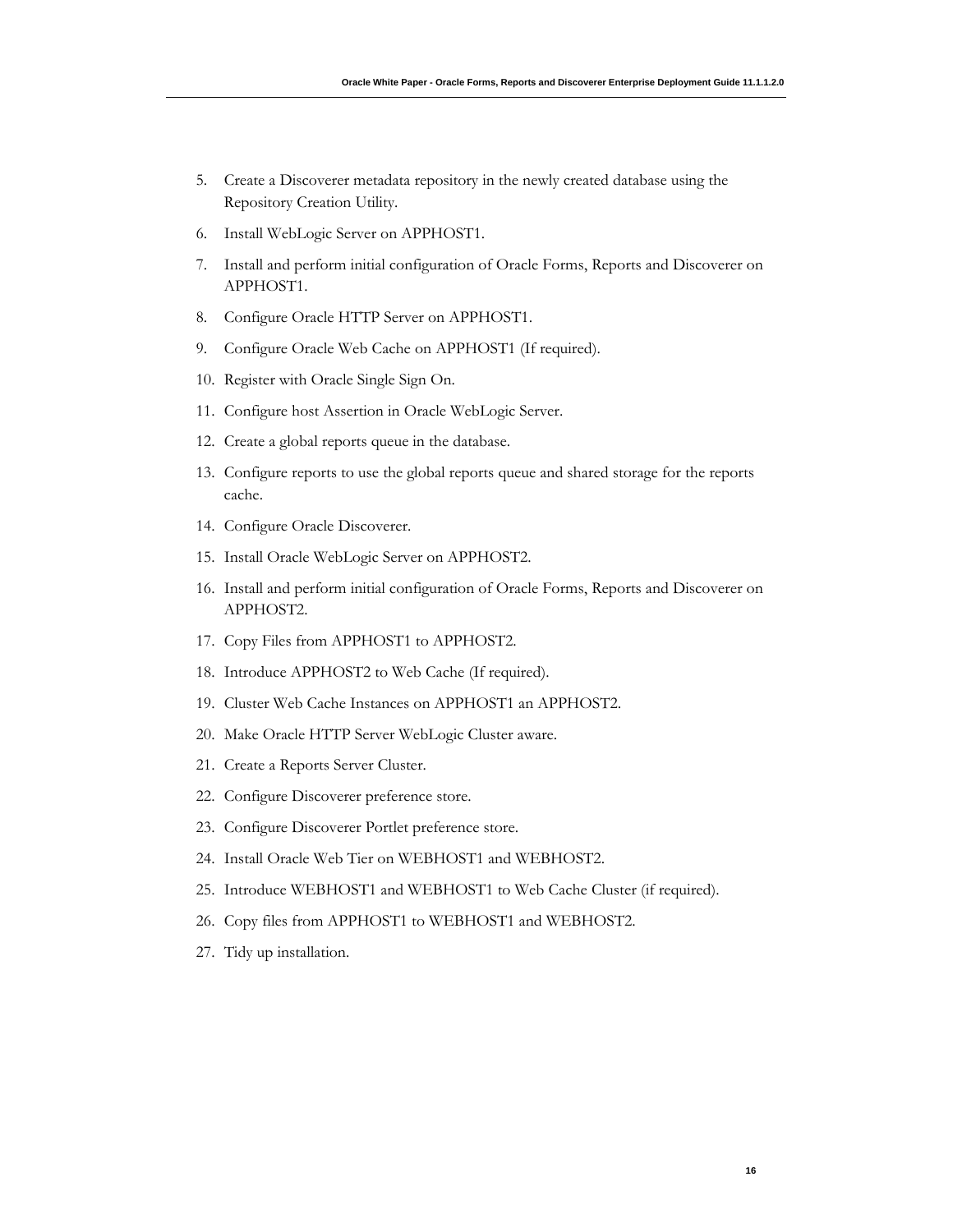# <span id="page-17-0"></span>Configuring the Network for Enterprise Deployments

This section describes some of the network prerequisites for the enterprise deployment. Oracle Forms, Reports and Discoverer uses an external load balancer, which must support:

- Virtual server name and port configuration
- Process failure detection

Many Oracle Fusion Middleware components and services use ports. When configuring an enterprise deployment, it is important to know which port numbers are used by these services, and to ensure that the same port number is not used by two services. The Oracle installer will check to make sure that the ports you wish to use are not in use already.

Configure Virtual Server Names and Ports for the Load Balancer.

Configuring the load balancer differs depending on whether or not Oracle Web Cache is used in the implementation.

# **Configuring the Load Balancer with Web Cache**

If you are using a load balancing Router, it must be configured to enable the following:

- A virtual IP address (VIP1) that listens for requests to myBIForms.mycompany.com on port 443 (an HTTPS listening port), and balances them to the application tier Oracle Web Caches running on WEBHOST1 and WEBHOST2 port 7777 (an HTTP listening port). You must configure the load balancing router to perform protocol conversion.
- The virtual IP address VIP1 listens for requests to myBIForms.mycompany.com on port 9401 (an HTTP listening port), and balances them to the application tier Oracle Web Caches on WEBHOST1 and WEBHOST2 port 9401 (an HTTP listening port). port 9401 port on the load balancing Router is used to propagate web cache invalidation requests.
- HTTP monitoring of OracleAS Web Cache. The load balancing router must be configured to detect an inoperative computer and stop routing requests to it until it is functioning again. Two OracleAS Web Cache ports must be monitored: the HTTP request port and the invalidation port.

To monitor port 7777, use the following URL in the load Balancing Router configuration: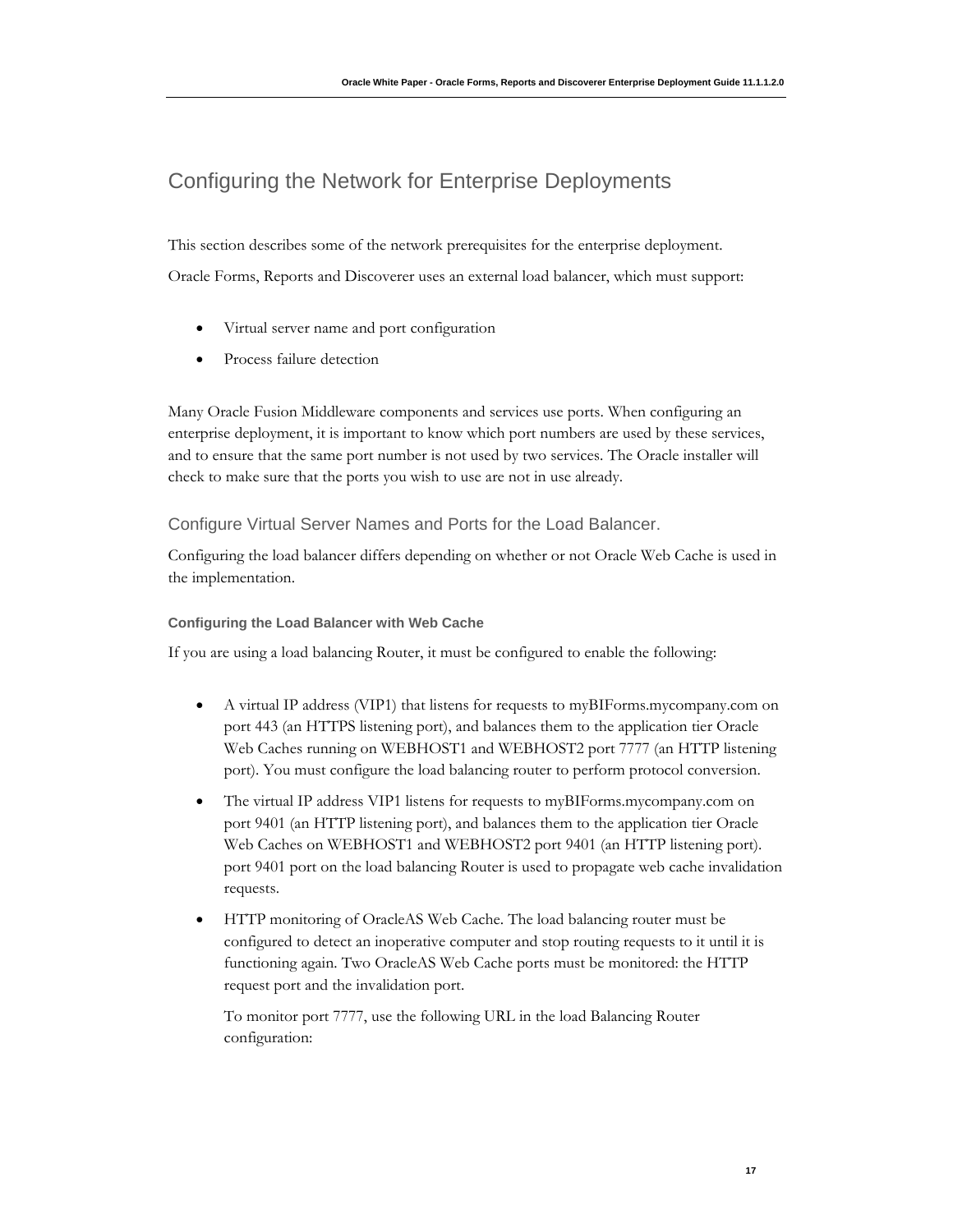hostname:port/\_oracle\_http\_server\_webcache\_static\_.html

For example:

http://webhost1.mycompany.com:7777/\_oracle\_http\_server\_webcache\_static\_.html

If the load balancing router receives a response from this URL, then the OracleAS Web Cache instance is running. If not, then the process or the server is down, and the load balancing router will forward all requests to the surviving computer.

To monitor port 9401, use the following URL in the load balancing Router configuration:

http://hostname.domain.com:9401/x-oracle-cache-invalidate-ping

For example:

http://apphost1.mycompany.com:9401/x-oracle-cache-invalidate-ping

The load balancing Router sends an HTTP request to this URL; the response header resembles the following:

 $HTTP/1.0$ 

The load balancing Router must be configured to detect the string HTTP in the first line of the response header. Thus, when the load balancing router detects HTTP in the first line of the response header, the invalidation port is available. If not, then all invalidation requests are routed to the surviving computer.

## **Note:**

The sqlnet.ora file must be updated to prevent connection time outs related to the load balancing router and firewall. See Section "Configuring the Time out Value in the sqlnet.ora File".

To summarize, the load balancer requires the following configuration:

| <b>Virtual Host</b>     | Virtual<br>Port | <b>Server</b><br>Pool | Server   | Port | Comments            |
|-------------------------|-----------------|-----------------------|----------|------|---------------------|
| myBIForms.mycompany.com | 443             | <b>MyBIForms</b>      | WEBHOST1 | 7777 | Protocol Conversion |
|                         |                 |                       | WEBHOST2 | 7777 | Required            |
| myBIForms.mycompany.com | 9401            | Invalidation          | WEBHOST1 | 9401 | Invisible to the    |
|                         |                 |                       | WEBHOST2 | 9401 | external clients.   |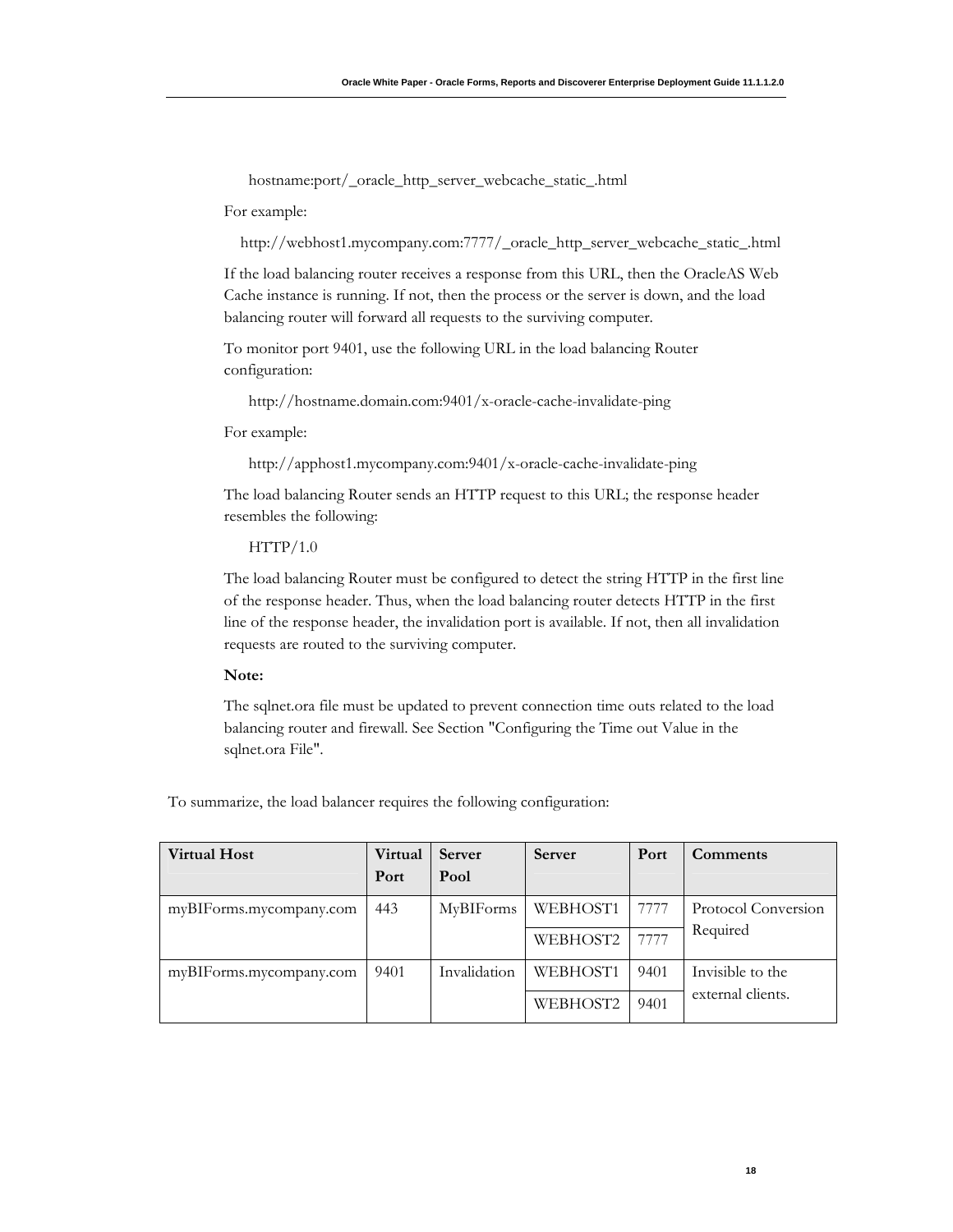**Configuring the Load Balancer without Web Cache** 

If you are using a load balancing router, it must be configured to enable the following:

- A virtual IP address (VIP1) that listens for requests to myBIForms.mycompany.com on port 443 (an HTTPS listening port), and balances them to the application tier Oracle HTTP Servers running on WEBHOST1 and WEBHOST2 port 7777 (an HTTP listening port). You must configure the load balancing router to perform protocol conversion.
- HTTP monitoring of Oracle HTTP Server. The load balancing router must be configured to detect an inoperative computer and stop routing requests to it until it is functioning again.

To monitor port 7777, use the following URL in the load balancing router configuration:

hostname:port/

For example:

```
 http://webhost1.mycompany.com:7777/
```
The load balancing router sends an HTTP request to this URL; the response header resembles the following:

 $HTTP/1.0$ 

#### **Note:**

The sqlnet.ora file must be updated to prevent connection time outs related to the load balancing Router and firewall. See Section 4.1.5, "Configuring the Time out Value in the sqlnet.ora File".

To Summarize, the load balancer requires the following configuration:

| <b>Virtual Host</b>     | Virtual<br>Port | <b>Server Pool</b> | Server          | Port | Comments            |
|-------------------------|-----------------|--------------------|-----------------|------|---------------------|
| myBIForms.mycompany.com | 443             | <b>MyBIForms</b>   | WEBHOST1   7777 |      | Protocol Conversion |
|                         |                 |                    | WEBHOST2        | 7777 | Required            |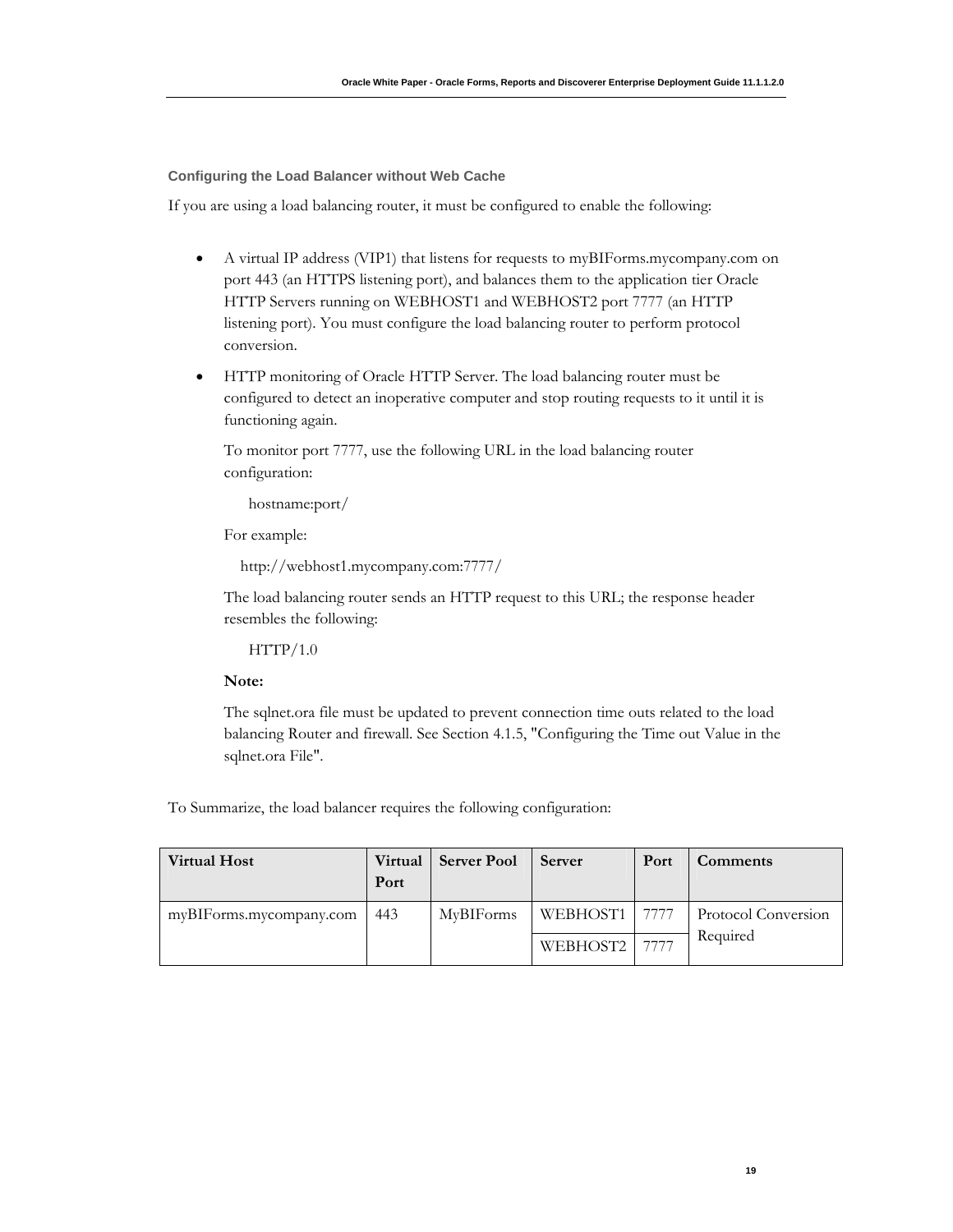# <span id="page-20-0"></span>Configuring the Database for Enterprise Deployments

The myBIForms.mycompany.com application requires a database to store its Discoverer metadata information in. This database should be a highly available Real Application Clusters database with the following characteristics:

Before beginning to install and configure the Discoverer components, the following steps must be performed:

- Install and configure the Oracle database repository.
- Create the Oracle Management schemas in the database using the Repository Creation Utility (RCU).

# Database versions supported

Minimum:

- Oracle Database 10g Release 2 (10.2.0.4)
- Oracle Database 11g Release 1 (11.1.0.7)

To determine the database version, execute this query:

SQL>select version from sys.product\_component\_version where product like 'Oracle%';

# Real Application Clusters

The database used to store the metadata repository should be highly available in its own right, for maximum availability Oracle recommends the use of an Oracle Real Application Clusters (RAC) database.

Ideally the database will use Oracle ASM for the storage of data, however this is not necessary.

If using ASM, then ASM should be installed into its own Oracle Home and have two disk groups:

- 1 for the Database Files.
- 1 for the Flash Recovery Area.

If using Oracle ASM it is recommended that Oracle Managed Files also be used.

**Installing and Configuring the Database Repository**

**Oracle Clusterware**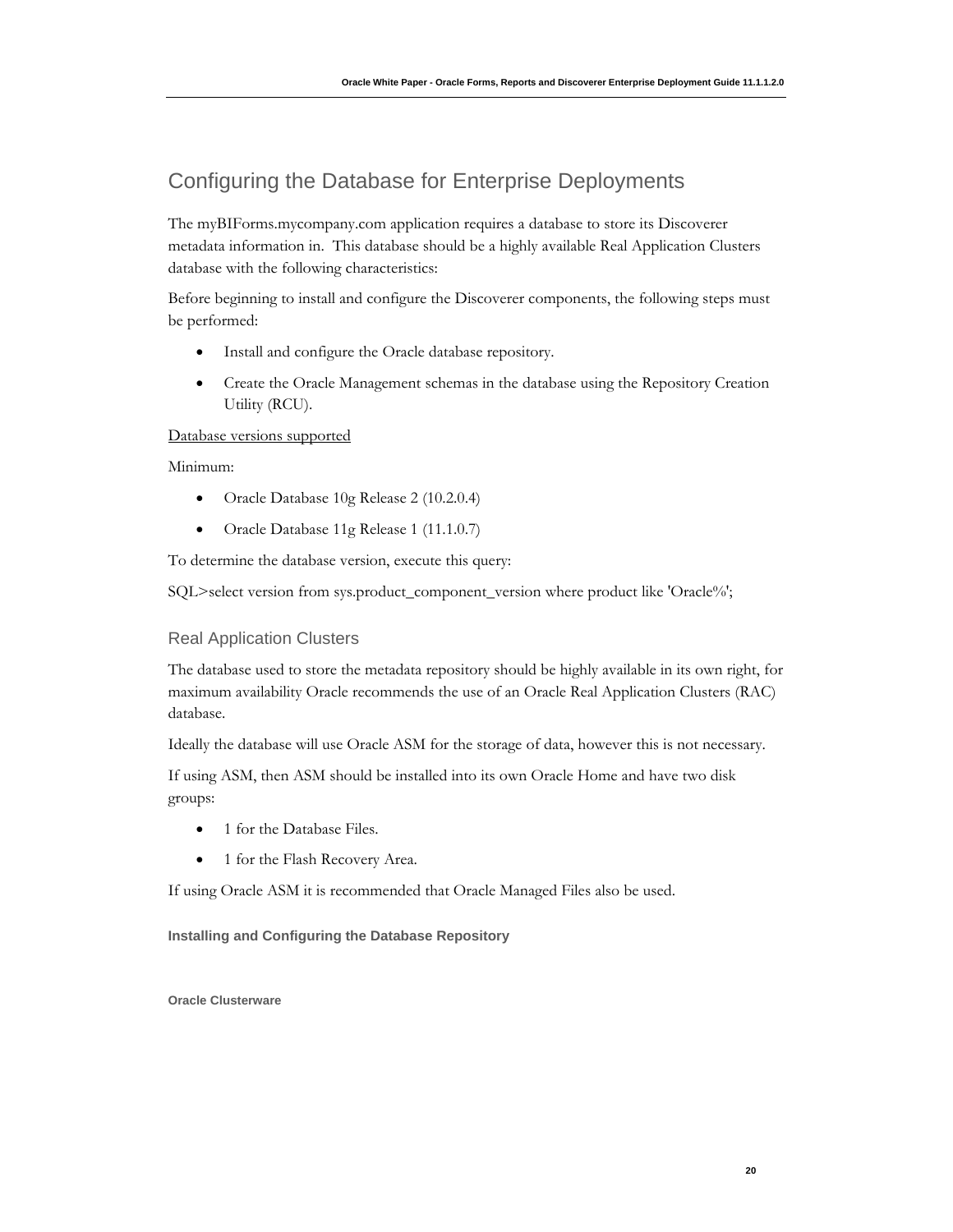- <span id="page-21-0"></span>• For 10g Release 2 (10.2), see the Oracle Database Oracle Clusterware and Oracle Real Application Clusters Installation Guide.
- For 11g Release 1 (11.1), see Oracle Clusterware Installation Guide.

## **Automatic Storage Management**

- For 10g Release 2 (10.2), see Oracle Database Oracle Clusterware and Oracle Real Application Clusters Installation Guide.
- For 11g Release 1 (11.1) and 11g Release 2 (11.2), see Oracle Clusterware Installation Guide.
- When the installer is run, select the Configure Automatic Storage Management option in the Select Configuration page to create a separate Automatic Storage Management home.

#### **Oracle Real Application Clusters**

- For 10g Release 2 (10.2), see Oracle Database Oracle Clusterware and Oracle Real Application Clusters Installation Guide.
- For 11g Release 1 (11.1), see Oracle Real Application Clusters Installation Guide.
- For 11g Release 2 (11.2), see Oracle Real Application Clusters Installation Guide.

# Configuring the Database for Oracle FMW 11g Metadata

Create a Real Applications Clusters Database with the following characteristics:

- Database should be in archive log mode to facilitate backup and recovery.
- Optionally Flashback should be enabled.
- Database is created with ALT32UTF8 character set.
- Database block size of 8K
- In addition the database will have the following minimum initialization parameters defined:

| Parameter           | Value      |
|---------------------|------------|
| aq_tm_processes     |            |
| dml_locks           | <b>200</b> |
| job_queue_processes | 10         |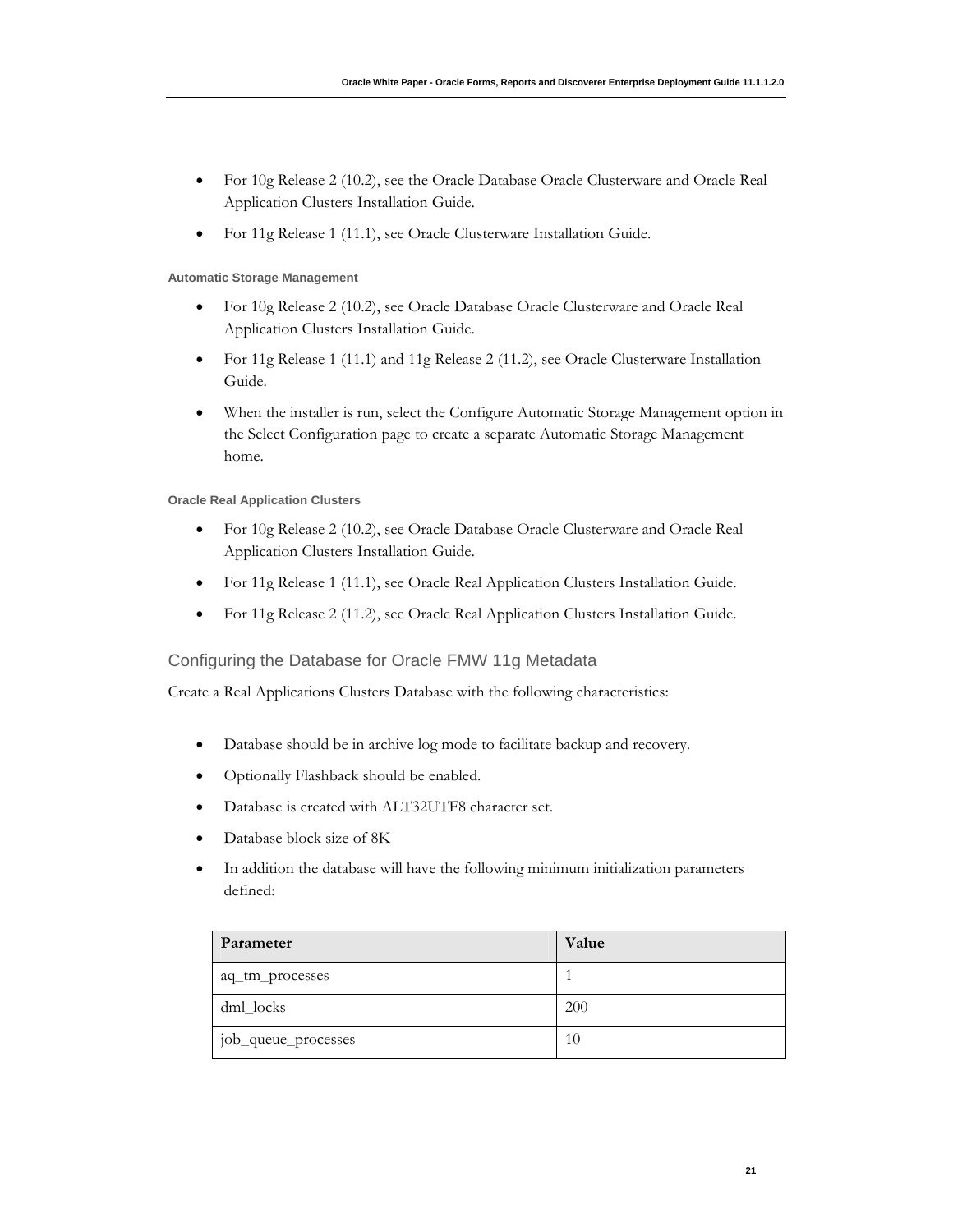| open_cursors           | 400   |
|------------------------|-------|
| session_max_open_files | 50    |
| sessions               | 400   |
| processes              | 500   |
| sga_target             | 512Mb |
| sga_max_size           | 800Mb |
| pga_aggregate_target   | 100Mb |

# **Database Services**

Oracle recommends using the Oracle Enterprise Manager Cluster Managed Services Page to create database services that client applications will use to connect to the database. For complete instructions on creating database services, see the chapter on Workload Management in the Oracle Database Oracle Clusterware and Oracle Real Application Clusters Administration and Deployment Guide.

SQL\*Plus can be used to configure your RAC database to automate failover for Oracle, Reports and Discoverer using the following instructions:

Note: Forms doesn't support full failover because pl/sql package state doesn't migrate/failover. If the connection an Oracle Forms session is using is lost. The user must establish a new connection to a surviving node to continue. Oracle Forms can however integrate with high availability notification, see below for details.

1. Use the CREATE\_SERVICE subprogram to both create the database service and enable high-availability notification and configure server-side Transparent Application Failover (TAF) settings:

```
 prompt> sqlplus "sys/password as sysdba" 
 SQL> EXECUTE DBMS_SERVICE.CREATE_SERVICE 
 (SERVICE_NAME => 'biforms.mycompany.com', 
 NETWORK_NAME => 'biforms.mycompany.com', 
 AQ_HA_NOTIFICATIONS => TRUE, 
 FAILOVER_METHOD => DBMS_SERVICE.FAILOVER_METHOD_BASIC, 
 FAILOVER_TYPE => DBMS_SERVICE.FAILOVER_TYPE_SELECT, 
FAILOVER_RETRIES => 5, FAILOVER_DELAY => 5);
```
Oracle Forms also integrates with high availability event notification. To enable this feature for Oracle Forms: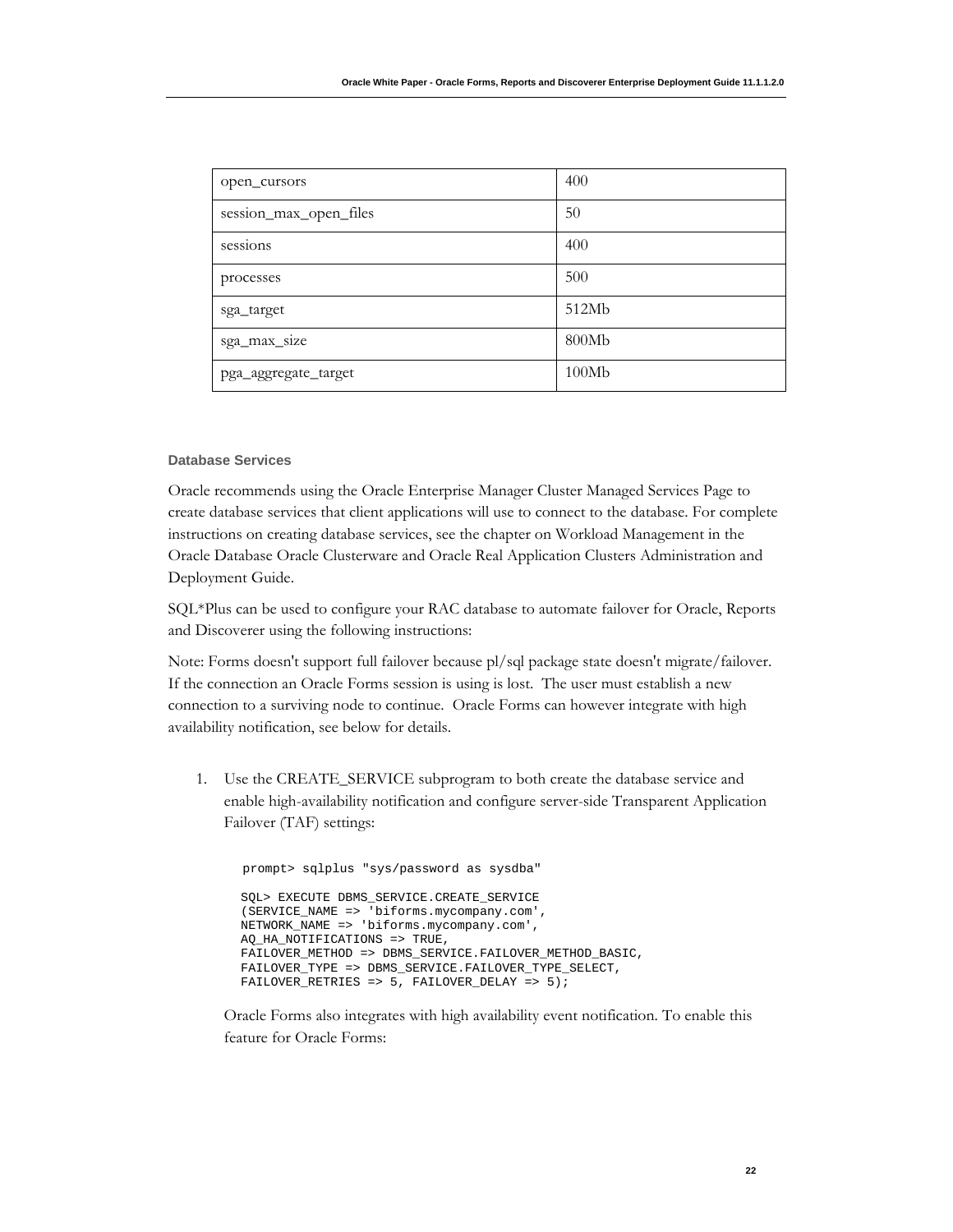Use the Oracle Enterprise Manager Cluster Managed Services Page to create database services. For Oracle Forms, set the Oracle RAC DBMS SERVICE property values according to the following table. database.

|  |  |  | Table 4-5 Oracle Forms Database Services Property Settings |  |  |  |
|--|--|--|------------------------------------------------------------|--|--|--|
|--|--|--|------------------------------------------------------------|--|--|--|

| Property Name          | Value                             |
|------------------------|-----------------------------------|
| AQ_HA_NOTIFICATIONS    | <b>TRUE</b>                       |
| <b>FAILOVER METHOD</b> | DBMS SERVICE.FAILOVER METHOD NONE |
| <b>FAILOVER TYPE</b>   | DBMS SERVICE.FAILOVER TYPE NONE   |

2. Add the service to the database and assign it to the instances using srvctl:

prompt> srvctl add service -d biforms -s biforms -r racnode1,racnode2

3. Start the service using srvctl:

prompt> srvctl start service -d biforms -s biforms

## Note:

For more information about the SRVCTL command, see the Oracle Real Application Clusters Administration and Deployment Guide.

If you already have a service created in the database, make sure that it is enabled for highavailability notifications and configured with the proper server-side Transparent Application Failover (TAF) settings. Use the DBMS\_SERVICE package to modify the service to enable high availability notification to be sent through Advanced Queuing (AQ) by setting the AQ\_HA\_NOTIFICATIONS attribute to TRUE and configure server-side Transparent Application Failover (TAF) settings, as shown below:

```
prompt> sqlplus "sys/password as sysdba"
```

```
SQL> EXECUTE DBMS_SERVICE.MODIFY_SERVICE 
(SERVICE_NAME => 'biforms.mycompany.com', 
AQ_HA_NOTIFICATIONS => TRUE, 
FAILOVER_METHOD => DBMS_SERVICE.FAILOVER_METHOD_BASIC, 
FAILOVER_TYPE => DBMS_SERVICE.FAILOVER_TYPE_SELECT, 
FAILOVER_RETRIES => 5, FAILOVER_DELAY => 5);
```
Note: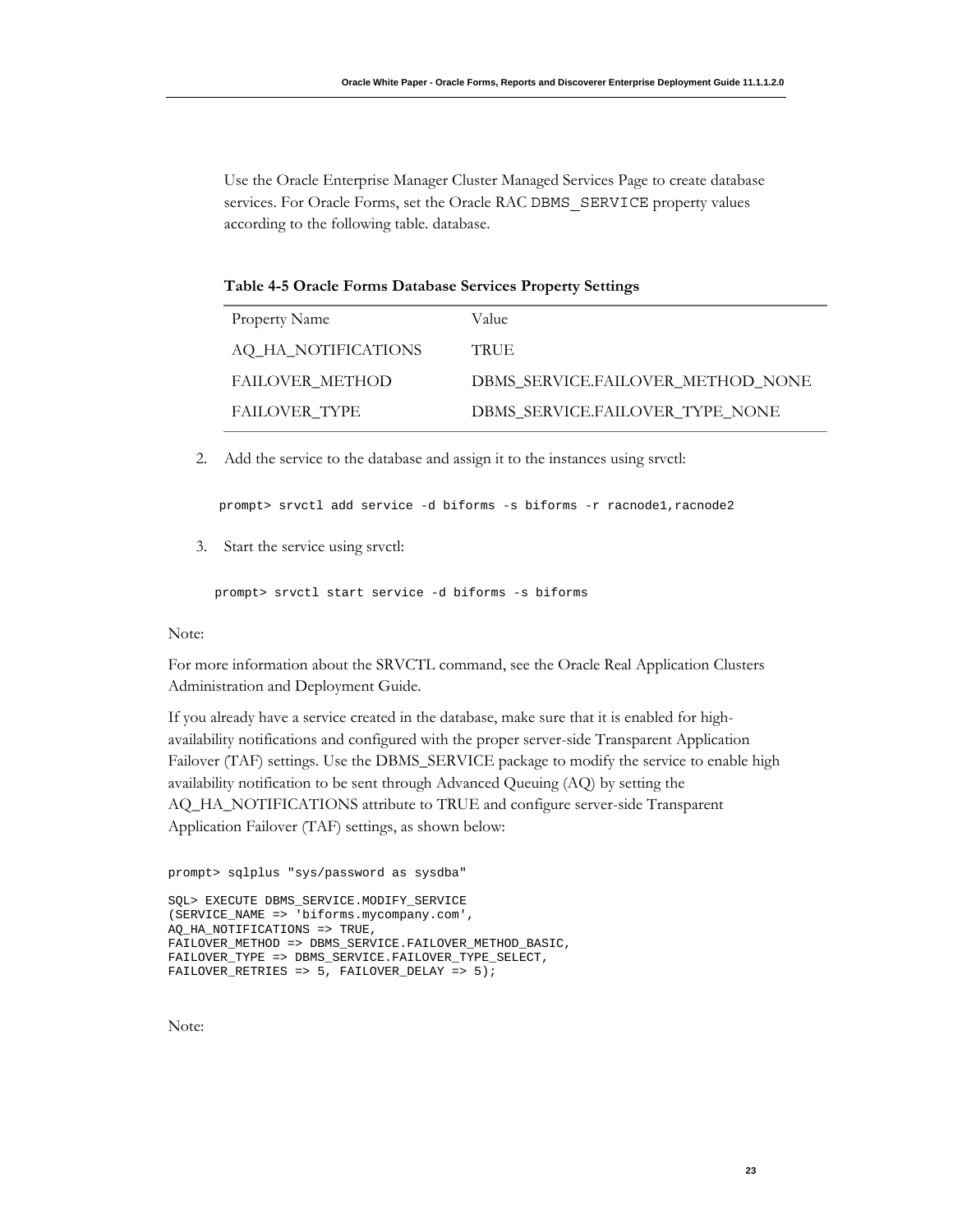<span id="page-24-0"></span>For more information about the DBMS\_SERVICE package, see the Oracle Database PL/SQL Packages and Types Reference.

# Executing the Repository Creation Utility

The Repository Creation Utility (RCU) ships on its own CD as part of the Oracle Fusion Middleware 11g kit.

You run RCU to create the collection of schemas used by Identity Management and Management Services.

Issue this command:

prompt> RCU\_HOME/bin/rcu &

| Screen                   | Action                                                                                                 |  |  |  |
|--------------------------|--------------------------------------------------------------------------------------------------------|--|--|--|
| Welcome                  | Click Next.                                                                                            |  |  |  |
| <b>Create Repository</b> | Select Create                                                                                          |  |  |  |
|                          | Click Next.                                                                                            |  |  |  |
| Specify Installation     | Specify the following values:                                                                          |  |  |  |
| Location                 | Fusion Middleware Home Location (Installation Location) For example<br>/u01/app/oracle/product/fmw/RCU |  |  |  |
| Database                 | Specify the following values:                                                                          |  |  |  |
| Connection<br>Details    | Database Type: Oracle Database                                                                         |  |  |  |
|                          | Host Name: Enter one of the RAC nodes (use the VIP name)                                               |  |  |  |
|                          | Port: Enter the listener port                                                                          |  |  |  |
|                          | Service Name: Enter the service name of the RAC database.                                              |  |  |  |
|                          | User Name: Enter sys                                                                                   |  |  |  |
|                          | Password: Enter the sys user password.                                                                 |  |  |  |
|                          | Role: Select SYSDBA                                                                                    |  |  |  |
|                          | Click Next.                                                                                            |  |  |  |
| Check Pre-<br>Requisites | Click OK when the pre-requisites have been validated.                                                  |  |  |  |
| Select                   | Specify the following values:                                                                          |  |  |  |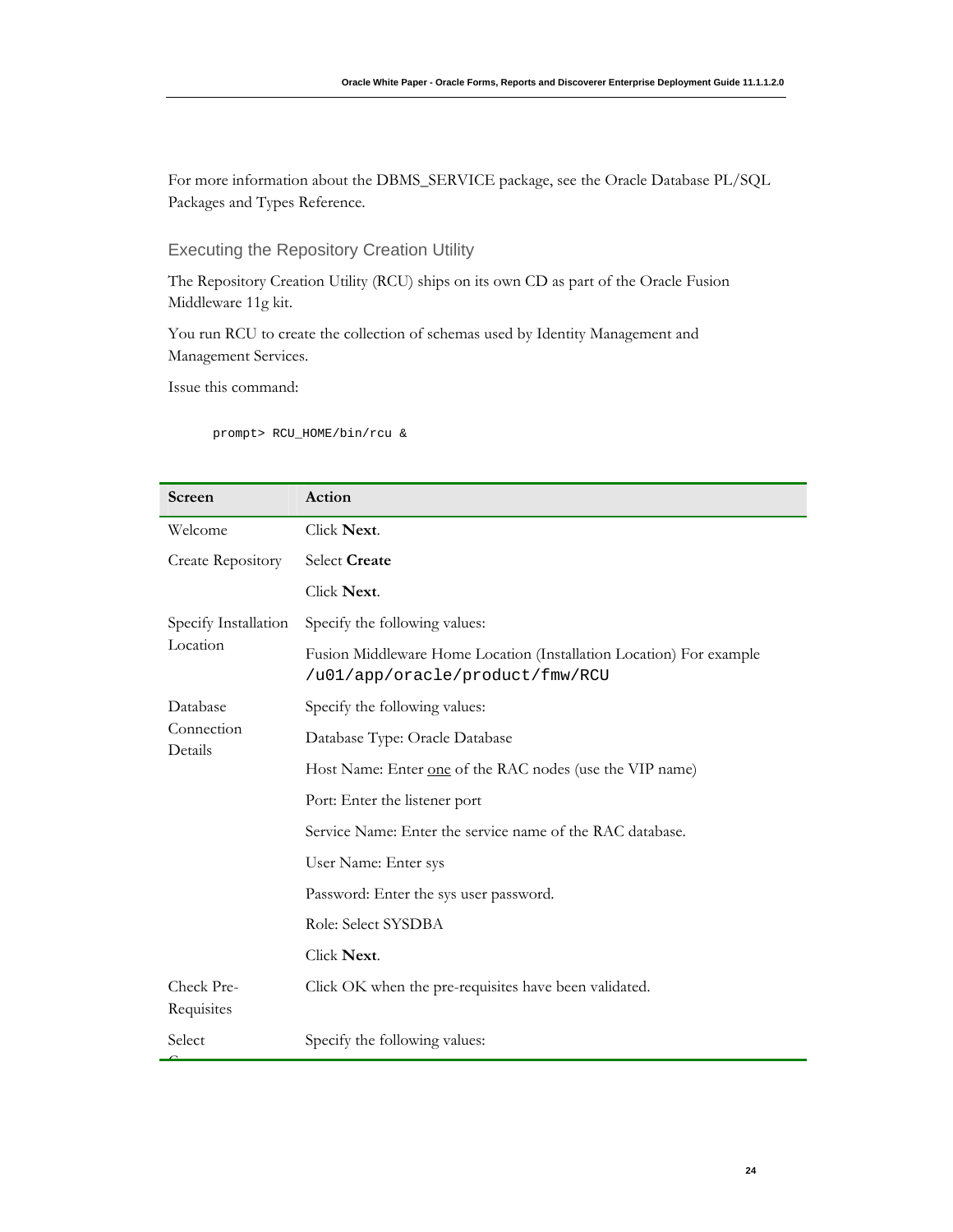<span id="page-25-0"></span>

| Components               | Create New Prefix: Enter a prefix to be added to database schemas. For<br>example: MYD |
|--------------------------|----------------------------------------------------------------------------------------|
|                          | Components: Check AS Common Schemas -> Metadata Services                               |
|                          | Portal and BI -> Discoverer                                                            |
|                          | All other components should be unchecked.                                              |
|                          | Click Next                                                                             |
| Check Pre-<br>Requisites | Click OK when the pre-requisites have been validated.                                  |
| Schema Passwords         | Enter passwords for each of the schemas or use the same password for all<br>schemas.   |
|                          | Click Next                                                                             |
| Map Tablespaces          | Click Next to accept the defaults                                                      |
| Create<br>Tablespaces    | Select Yes to allow the RCU to create any missing tablespaces.                         |
| Creating<br>tablespaces  | Select OK to acknowledge Table space creation.                                         |
| Summary                  | Click Create to begin the creation process.                                            |

# Configuring Shared Storage for Enterprise Deployments

# Create a Shared Directory for Report Output

Each report server in a highly available configuration needs to have access to common directory where report output can be placed. This is required so that report output is available to all report servers. So in the event of the failure of the report server that generated the report, another server can still access the generated output.

This folder should be writeable from all servers hosting a reports server.

This document will assume that /shared/reports will be used for this purpose.

# Create a Shared Directory for the Portlet Preference Store

The portlet preference store is used for persisting consumer registration handles and portlet preference data.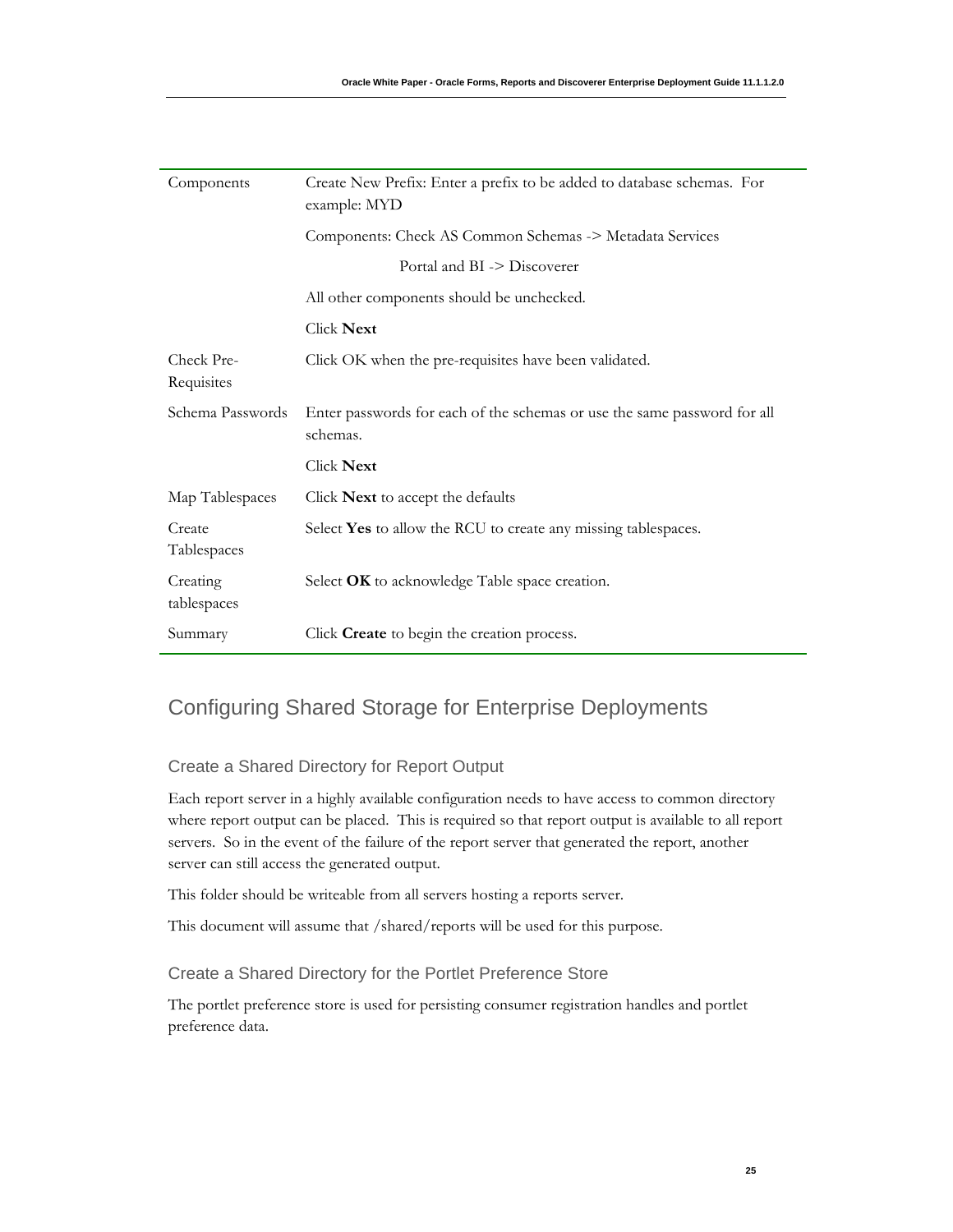<span id="page-26-0"></span>Discoverer WSRP portlet producer uses a file-based preference store. In a clustered environment, for the file-based preference store, all Discoverer WSRP portlet producers running within the same Oracle WebLogic Server must use the same path for the preference store.

This document will assume that /shared/disco/pref will be used.

# Configuring Single Sign On for Enterprise Deployments

Prior to starting this installation a highly available Oracle Single Sign On (Identity Management) needs to be in place and configured. Configuration of Oracle Identity Management is beyond the scope of this document.

# Install and Configure application tier

Install application tier on APPHOST1

## **Install WebLogic Server**

The first step in the installation procedure is to install WebLogic Server binaries

On UNIX issue the command: server103\_linux32.bin

On Windows issue the command: server103\_win32.exe

| Screen                           | Action                                                                                                                                                   |
|----------------------------------|----------------------------------------------------------------------------------------------------------------------------------------------------------|
| Welcome                          | Click <b>Next</b> .                                                                                                                                      |
| Choose                           | Select Create a New Middleware Home                                                                                                                      |
| Middleware Home<br>Directory     | Enter a value for the Middleware Home directory. This will be known<br>henceforth as MW_HOME.                                                            |
|                                  | For example /u01/app/oracle/product/fmw                                                                                                                  |
|                                  | Click Next.                                                                                                                                              |
| Register for<br>Security Updates | Choose whether or not to receive security updates from Oracle Support. If<br>desired enter an email address and the appropriate Oracle Support Password. |
|                                  | Click Next                                                                                                                                               |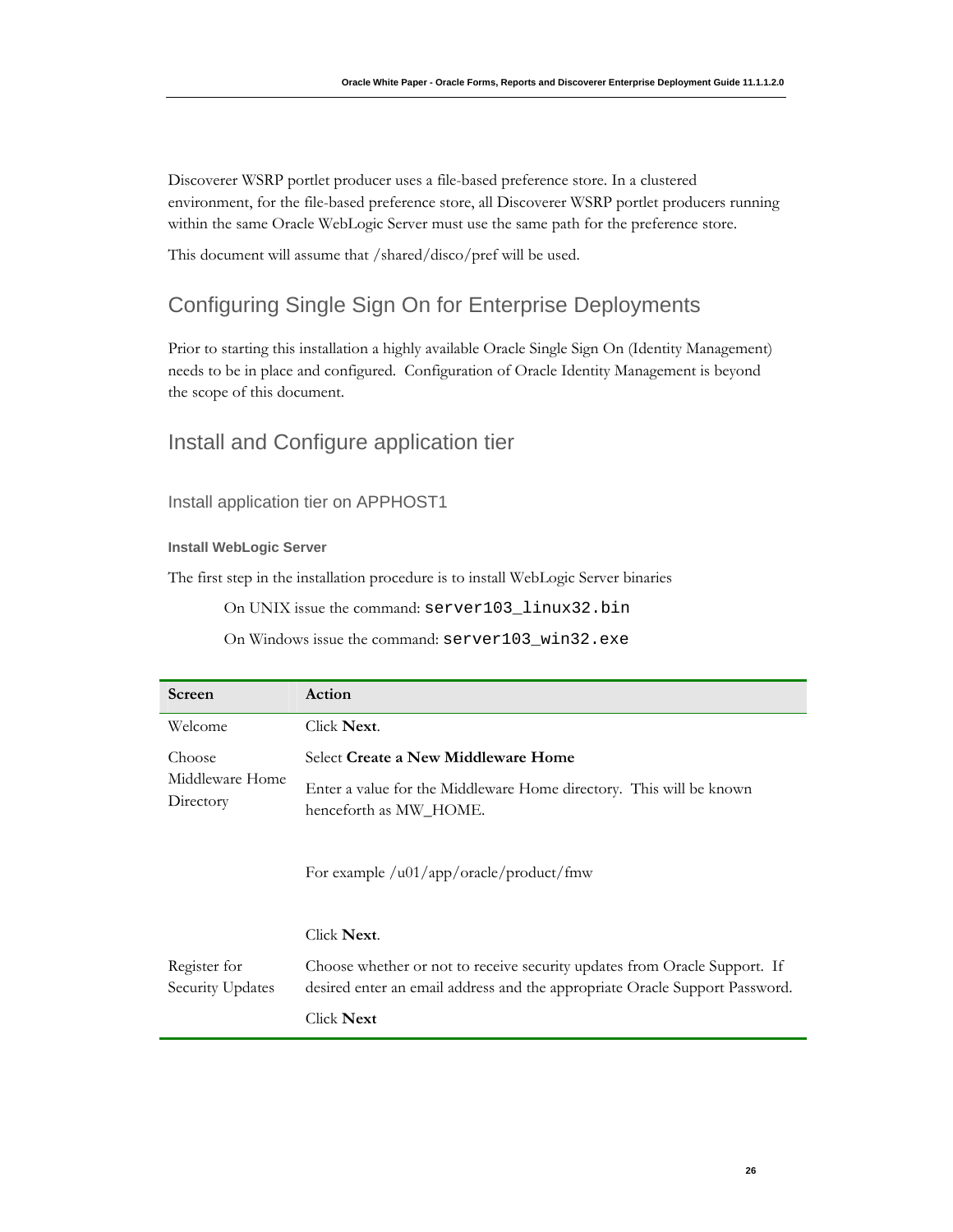| Choose Install<br>Type                        | Select Typical                           |  |  |
|-----------------------------------------------|------------------------------------------|--|--|
|                                               | Click Next.                              |  |  |
| <b>JDK</b> Selection                          | Click Next.                              |  |  |
| Choose Product<br>Installation<br>Directories | Click Next.                              |  |  |
| Installation<br>Summary                       | Click Next.                              |  |  |
| Installation<br>Complete                      | Uncheck runQuickstart and<br>Click Done. |  |  |

# **Install Oracle Forms, Reports and Discoverer Software**

The next step in the installation procedure is to install Oracle binaries into the MW\_HOME created above

On UNIX issue the command: runInstaller

On Windows issue the command: setup.exe

Note: Before starting the install ensure that the following environment variables (UNIX) are not set:

- LD\_ASSUME\_KERNEL
- ORACLE\_BASE
- LD\_LIBRARY\_PATH

| Screen            | Action                                         |  |
|-------------------|------------------------------------------------|--|
| Welcome           | Click Next.                                    |  |
| Installation Type | Install Software and Configure                 |  |
|                   | Click <b>Next</b> .                            |  |
| Prerequisite      | Once all checks have passed.                   |  |
| Checks            | Click <b>Next</b>                              |  |
| Select Domain     | Select Create New Domain and enter the values: |  |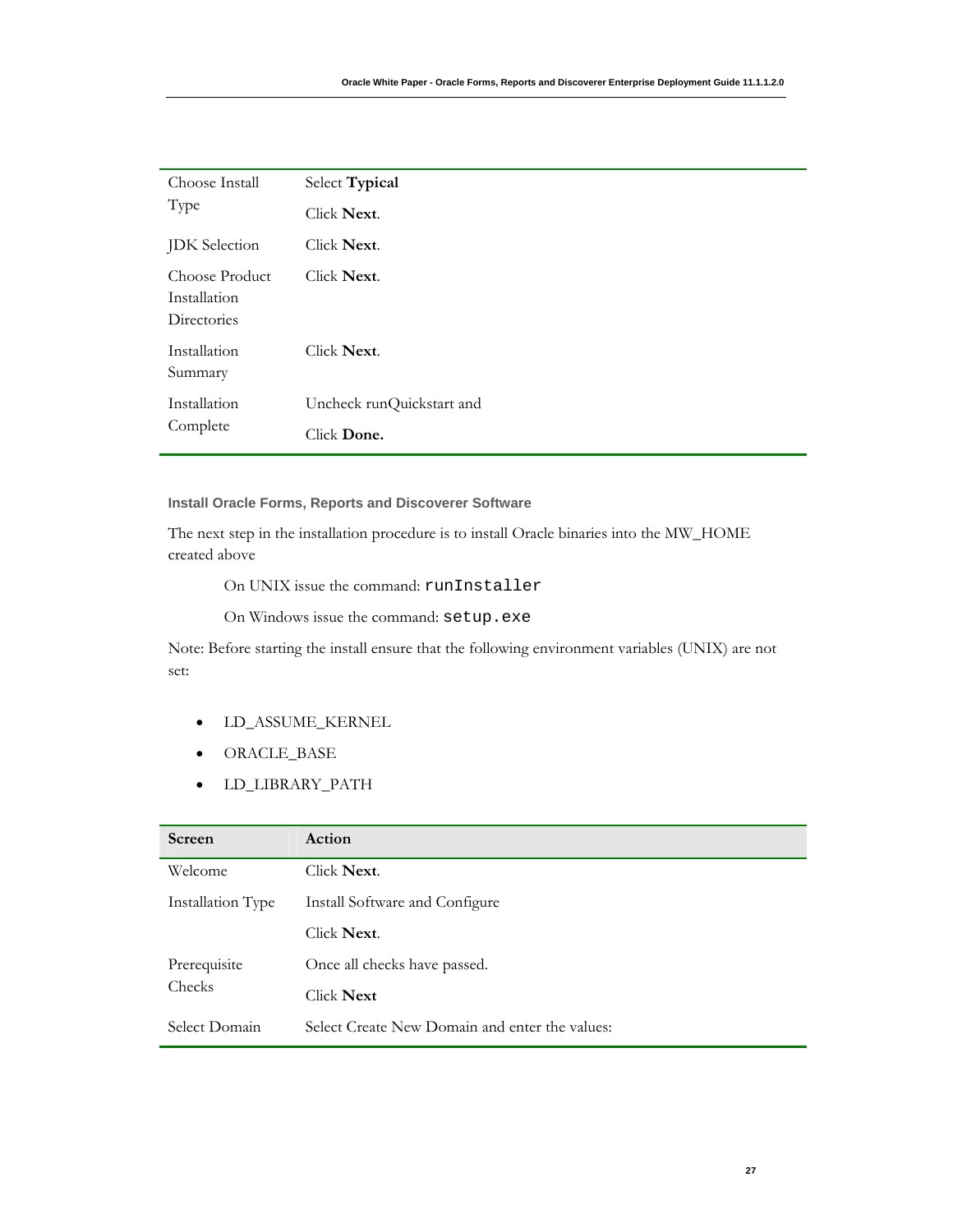|                                  | User Name: Name of user to log into the WebLogic domain.                                                                                            |
|----------------------------------|-----------------------------------------------------------------------------------------------------------------------------------------------------|
|                                  | User Password: Password for the domain.                                                                                                             |
|                                  | Confirm Password: The same as above                                                                                                                 |
|                                  | Domain Name: Name for the Domain For example BIFormsDomain                                                                                          |
|                                  | <b>Click Next</b>                                                                                                                                   |
| Specify Installation<br>Location | Enter the following Values:                                                                                                                         |
|                                  | Middleware Home: Enter the value for MW_HOME                                                                                                        |
|                                  | For example /u01/app/oracle/product/fmw                                                                                                             |
|                                  | Oracle Home: Enter the installation directory for the Oracle Binaries. **<br>Note this will be placed under the MW_HOME directory.                  |
|                                  | For example BIForms                                                                                                                                 |
|                                  | WebLogic Server Directory: Enter the installation directory for Oracle<br>WebLogic server. This should be MW_HOME/wlserver_10.3                     |
|                                  | For example /u01/app/oracle/product/fmw/wlserver_10.3                                                                                               |
|                                  | Oracle Instance Location: Enter the directory where the Oracle<br>Configuration files will be placed. This should be outside of the Oracle<br>Home. |
|                                  | This will be known henceforth as ORACLE_INSTANCE                                                                                                    |
|                                  | For example /u01/app/oracle/admin/BIForms1                                                                                                          |
|                                  | Oracle Instance Name: BIForms1                                                                                                                      |
|                                  | Click Next                                                                                                                                          |
| Configure                        | As a minimum ensure that the following values are checked:                                                                                          |
| Components                       | Server Components -                                                                                                                                 |
|                                  | Oracle Forms                                                                                                                                        |
|                                  | Oracle Reports                                                                                                                                      |
|                                  | Oracle Discoverer                                                                                                                                   |
|                                  | Management Components - Enterprise Manager                                                                                                          |
|                                  | Ensure that the clustered box is ticked.                                                                                                            |
|                                  | Click Next.                                                                                                                                         |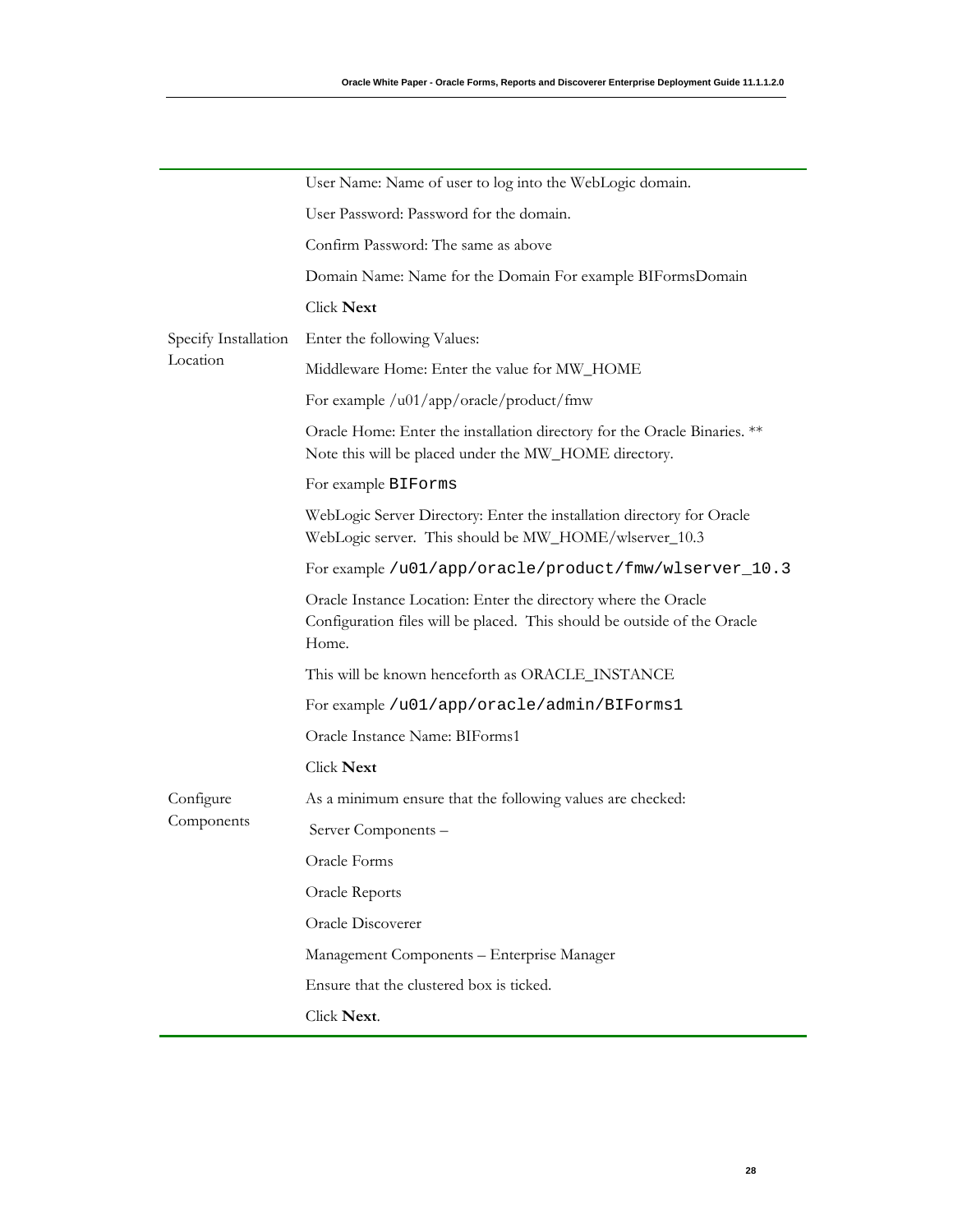| Configure Ports | Select Specify Ports using Configuration File                                                                                                                                                                                                                     |
|-----------------|-------------------------------------------------------------------------------------------------------------------------------------------------------------------------------------------------------------------------------------------------------------------|
|                 | In HA implementations whilst not mandatory it makes life simpler if all of<br>the ports used by the various components are synchronized across hosts.<br>Oracle allows the bypassing of Automatic port Configuration by specifying<br>ports to be used in a file. |
|                 |                                                                                                                                                                                                                                                                   |
|                 | Select a File Name and then click View/Edit. The file will look like                                                                                                                                                                                              |
|                 | [DOMAIN]                                                                                                                                                                                                                                                          |
|                 | #This port indicates the Domain port no                                                                                                                                                                                                                           |
|                 | Domain port $No = 7001$                                                                                                                                                                                                                                           |
|                 |                                                                                                                                                                                                                                                                   |
|                 | [OHS]                                                                                                                                                                                                                                                             |
|                 | #Listen port for OHS component                                                                                                                                                                                                                                    |
|                 | Oracle HTTP Server port No = 7780                                                                                                                                                                                                                                 |
|                 | [WEB CACHE]                                                                                                                                                                                                                                                       |
|                 | #port no for WebCache component (also used for virtual server<br>port)                                                                                                                                                                                            |
|                 | Oracle Web Cache port No = 7777                                                                                                                                                                                                                                   |
|                 | #Adminstration port no for WebCache component                                                                                                                                                                                                                     |
|                 | Oracle Web Cache Administration port No = 9400                                                                                                                                                                                                                    |
|                 | #STATISTICS port no for WebCache component                                                                                                                                                                                                                        |
|                 | Oracle Web Cache Statistics port No = 9402                                                                                                                                                                                                                        |
|                 | #INVALIDATION port no for WebCache component                                                                                                                                                                                                                      |
|                 | Oracle Web Cache Invalidation port No = 9401                                                                                                                                                                                                                      |
|                 | [OPMN]                                                                                                                                                                                                                                                            |
|                 | #Process Manager Local port no                                                                                                                                                                                                                                    |
|                 | Oracle Process Manager Local port No = 1880                                                                                                                                                                                                                       |
|                 | [MANAGEDSERVER]                                                                                                                                                                                                                                                   |
|                 | Oracle WLS Reports Managed Server port No = 7051                                                                                                                                                                                                                  |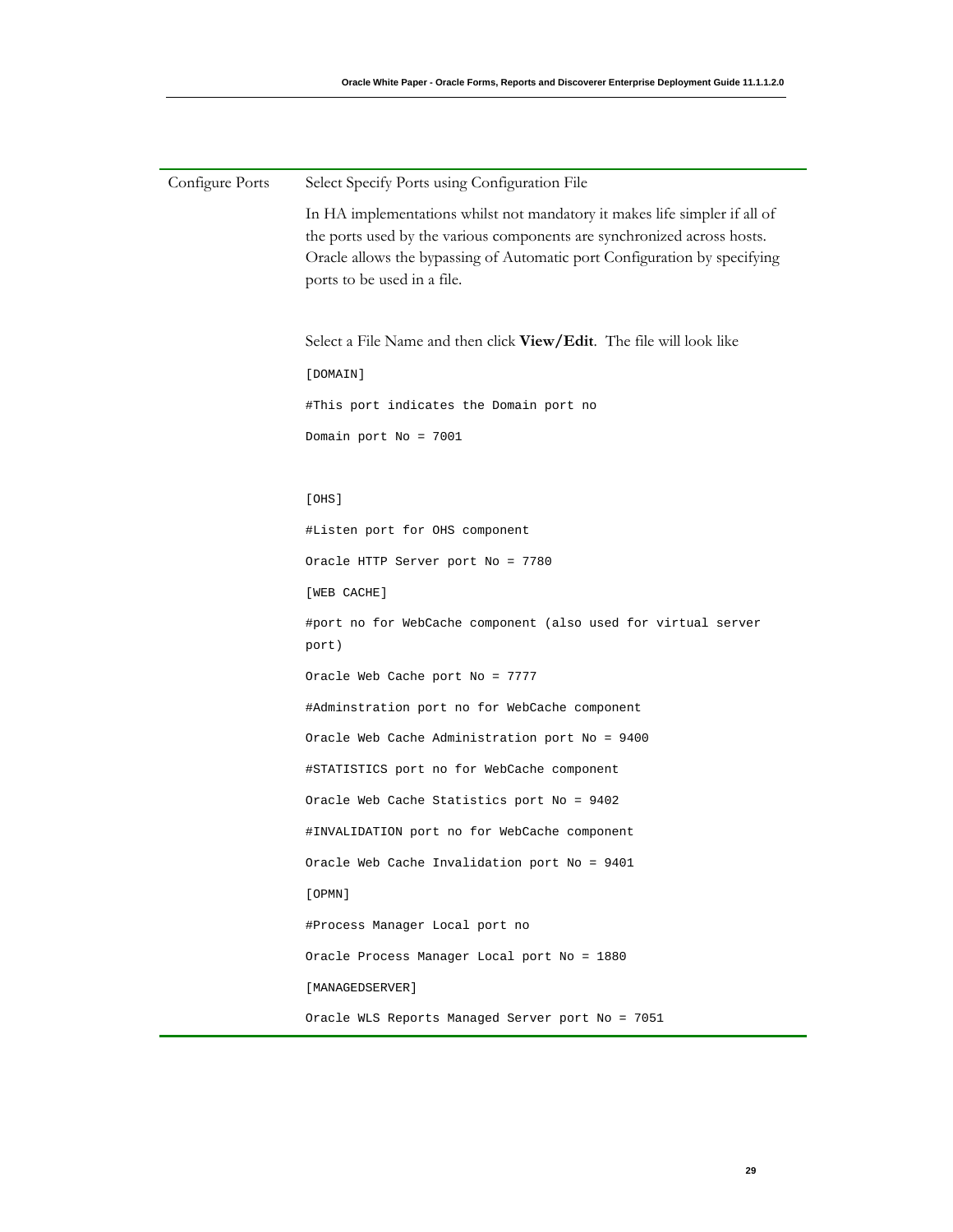<span id="page-30-0"></span>

|                                                 | Oracle WLS Forms Managed Server port No = 7052                                                        |
|-------------------------------------------------|-------------------------------------------------------------------------------------------------------|
| Specify<br>Application<br><b>Identity Store</b> | Oracle WLS Discoverer Managed Server port No = 7053                                                   |
|                                                 | You can find a sample static ports ini file on installation Disk1 in the<br>stage/Response directory. |
|                                                 | Save the file and click <b>Next</b>                                                                   |
|                                                 | Save the file and click Next                                                                          |
|                                                 | Specify the following values:                                                                         |
|                                                 | Hostname: Name of oid server For example login.mycompany.com                                          |
|                                                 | Port: OID port For example 389                                                                        |
|                                                 | User Name: cn=orcladmin                                                                               |
|                                                 | Password: OID's orcladmin password.                                                                   |
|                                                 | Click Next                                                                                            |
| Summary                                         | Click Install to begin the creation process.                                                          |
|                                                 | When prompted the script oracleRoot.sh needs to be run as the root user -<br>UNIX installations only. |

# **Validate Configuration**

Validate the initial installation by performing the following tests.

| Test             | URL                                                           | Result                                   |
|------------------|---------------------------------------------------------------|------------------------------------------|
| Forms            | http://apphost1.mycompany.com:7777/forms/frmservlet           | Test Form is displayed                   |
| Discoverer       | http://apphost1.mycompany.com:7777/discoverer/viewer          | Discoverer Viewer Home<br>Page displayed |
| Reports<br>Queue | http://apphost1.mycompany.com:7777/reports/rwservlet/showjobs | Job Queue is displayed.                  |

# Configure APPHOST1

**Create boot.properties file**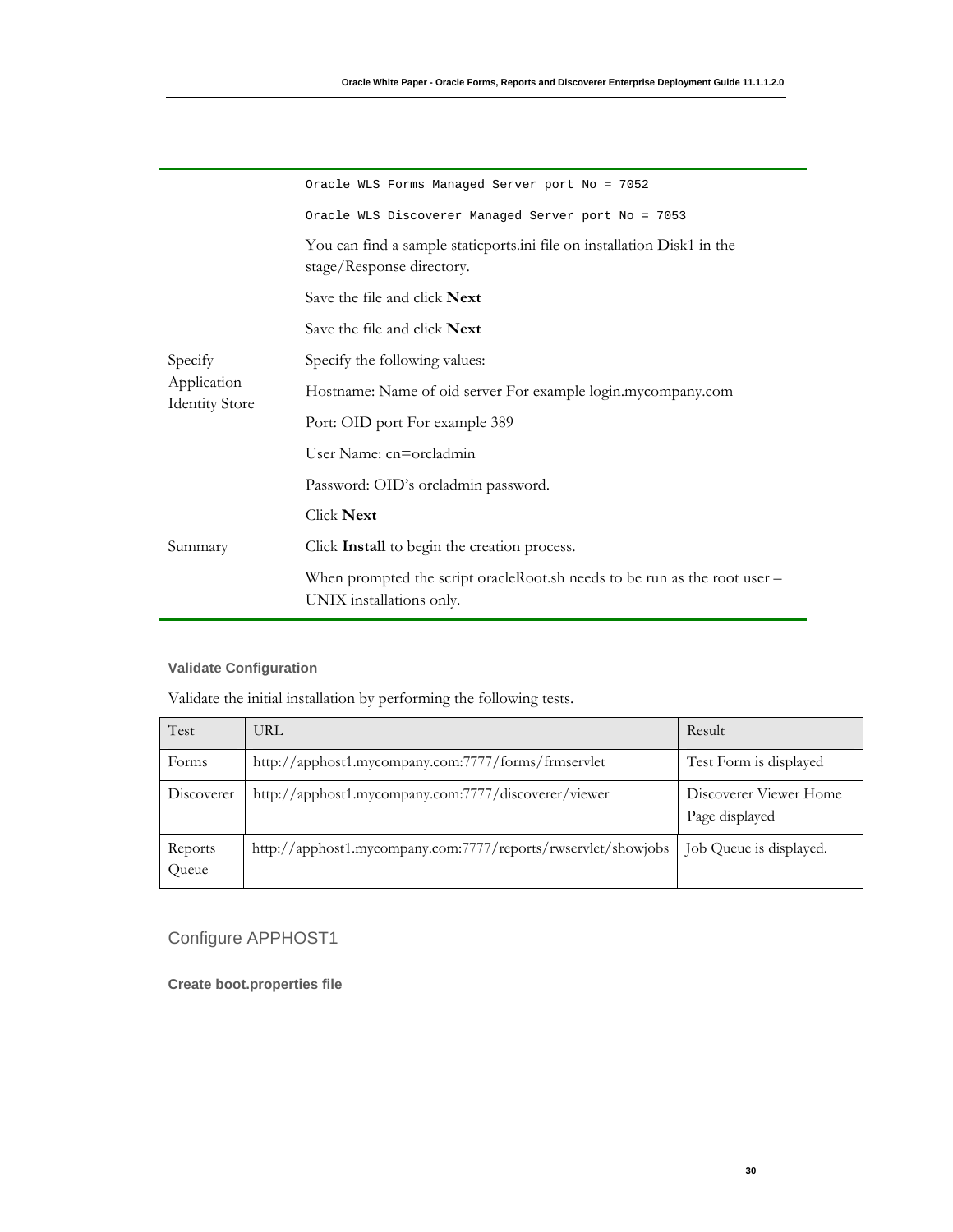Create a boot.properties file for the Administration Server on APPHOST1. The boot.properties file enables the Administration Server to start without prompting you for the administrator username and password.

In a text editor, create a file called boot.properties in the directory DOM\_HOME/servers/AdminServer/security, and enter the following lines in the file:

username=<adminuser>

password=<password>

Restarting the Administration Server will encrypt the values in the above file.

The Administration Server is stopped using the script stopWebLogic.sh which is located in DOM\_HOME/bin and started using the script startWebLogic.sh also located in DOM\_HOME/bin

#### **Set Admin Server Listen Address**

To do this, login to the WebLogic console using the URL:

http://apphost1.mycompany.com:7001/console

Select Environment – Servers from the Domain Structure Menu

Click on AdminServer(admin)

Click on Lock and Edit from the change center.

Set the listen address to the DNS name referring to the network card you wish to use. This is generally the public server name.

Click **Save**

Click **Activate Changes** from the change center.

Restart the Administration server to enable the changes.

The Administration Server is stopped using the script stopWebLogic.sh which is located in DOM\_HOME/bin and started using the script startWebLogic also located in DOM\_HOME/bin

#### **Create a TNSNAMES entries for Customer Databases**

If the application is to access one or more databases then an entry for each database being accessed must be placed into the file tnsnames.ora.

Edit the file ORACLE\_INSTANCE/config/tnsnames.ora and add an entry similar to the one below: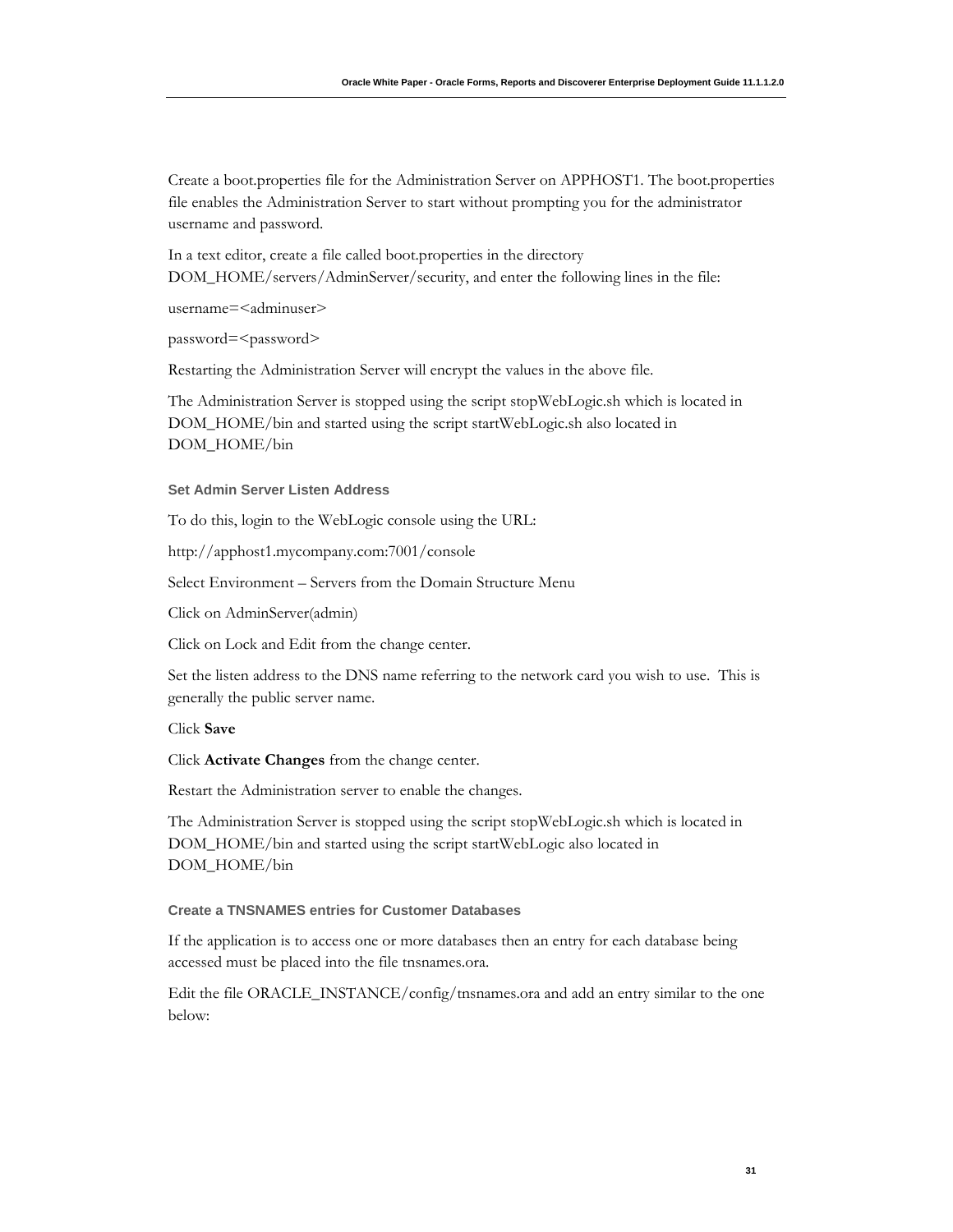```
mydb.mycompany.com = 
   (DESCRIPTION = 
    (ADDRESS = (PROTOCOL = TCP) (HOST = mydbnode1-vip) (PORT = 1521)) (ADDRESS = (PROTOCOL = TCP)(HOST = mydbnode2-vip)(PORT = 1521)) 
     (LOAD_BALANCE = yes) 
     (CONNECT_DATA = 
       (SERVER = DEDICATED) 
       (SERVICE_NAME = mydb.mycompany.com) 
     ) 
   )
```
NOTE: This is a RAC database connect string.

Save the file and test that the database connection is configured correctly using the command:

tnsping mydb.mycompany.com

#### **Configure sqlnet.ora**

Create a file called sqlnet.ora in the directory ORACLE\_INSTANCE/config/ and add the following entry to the file:

#### TCP.CONNECT\_TIMEOUT=10

This ensures that database connections time out after a reasonable time.

**Configure Virtual Hosts** 

In order for Forms, Reports and Discoverer to work with the load balancer two virtual hosts need to be defined.

Create a file called virtual\_hosts.conf in ORACLE\_INSTANCE/config/OHS/ohs1/moduleconf

Add the following entries to the file:

```
NameVirtualHost *:7778 
<VirtualHost *:7778> 
     ServerName https://myBIForms.mycompany.com:443 
     RewriteEngine On 
     RewriteOptions inherit 
     UseCanonicalName On 
</VirtualHost> 
<VirtualHost *:7778> 
     ServerName apphost1.mycompany.com:7777 
     RewriteEngine On 
     RewriteOptions inherit 
     UseCanonicalName On 
</VirtualHost>
```
Save the file and Restart the Web Tier using the commands: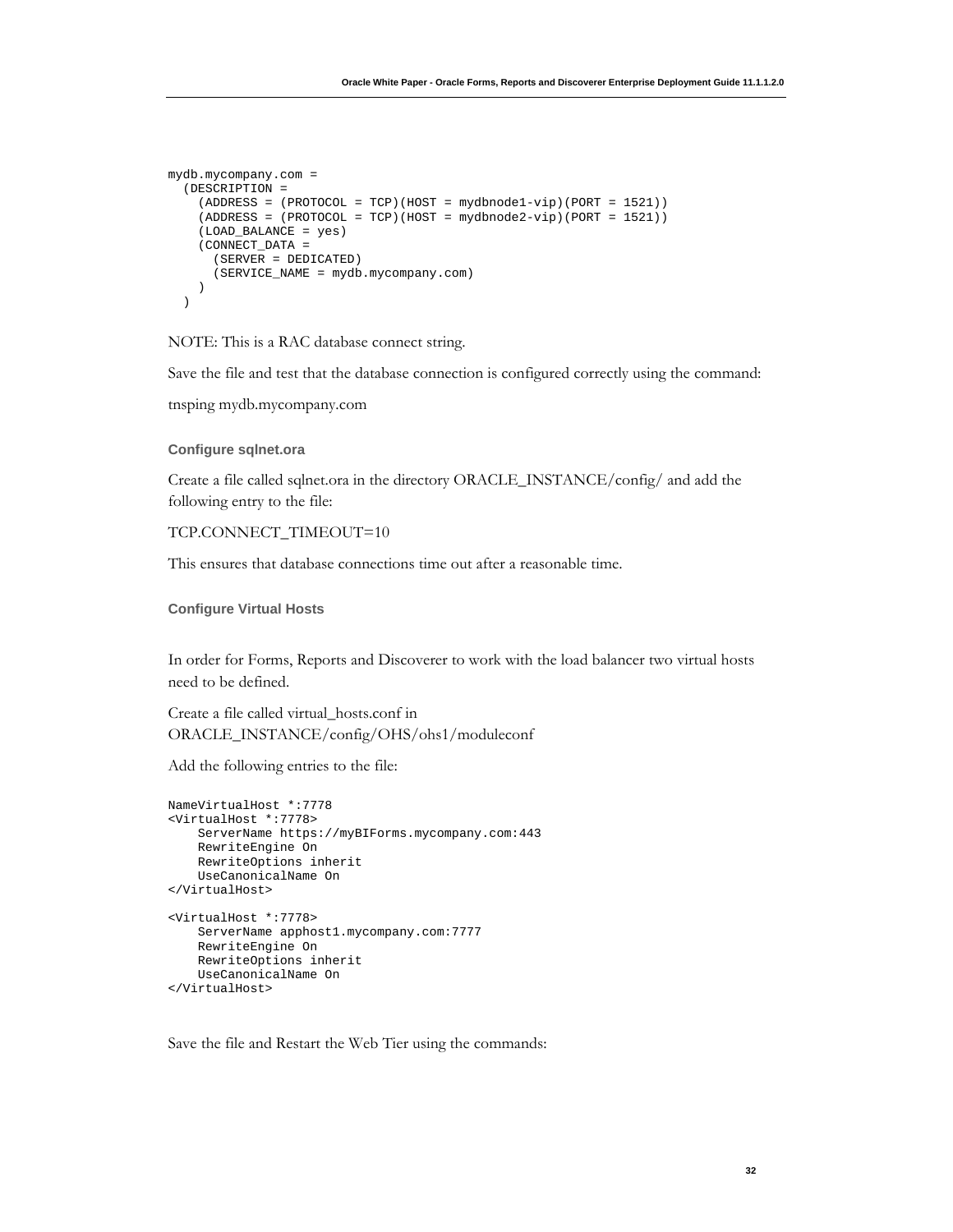opmnctl restartproc ias-component=ohs1

#### **Configure Web Cache**

Web Cache is not strictly required for Forms, Reports and Discoverer to operate. However many Enterprise Deployments co-exist with other components such as Portal which do require Web Cache. By including this section, the steps required to integrate Web Cache are listed. If the environment being configured won't use Web Cache then ignore the Web Cache configuration steps below.

#### **Log into Enterprise Manager Administration Console**

Log into the Enterprise Manager Console using the URL:

http://apphost1.mycompany.com:7001/em

Default User Name and Password are the same as the domain username and password entered during the installation.

#### **Change Web Cache Passwords**

The Web Cache invalidation and admin passwords are randomly generated, however they are required later. It is therefore recommended that these passwords be changed from the default value to a new known value.

This is achieved by:

In the Navigator Window, expand the Web Tier tree.

Click on the component wc1

From the drop down list at the top of the page select Administration – Passwords

Enter a new invalidation and administration passwords, confirm and click **Apply**

#### **Create Site**

In the Navigator Window, expand the Web Tier tree.

Click on the component wc1

From the drop down list at the top of the page select Administration - Sites

Select Create Site

Enter the following information to add the following site

#### **Site: myBIForms.mycompany.com**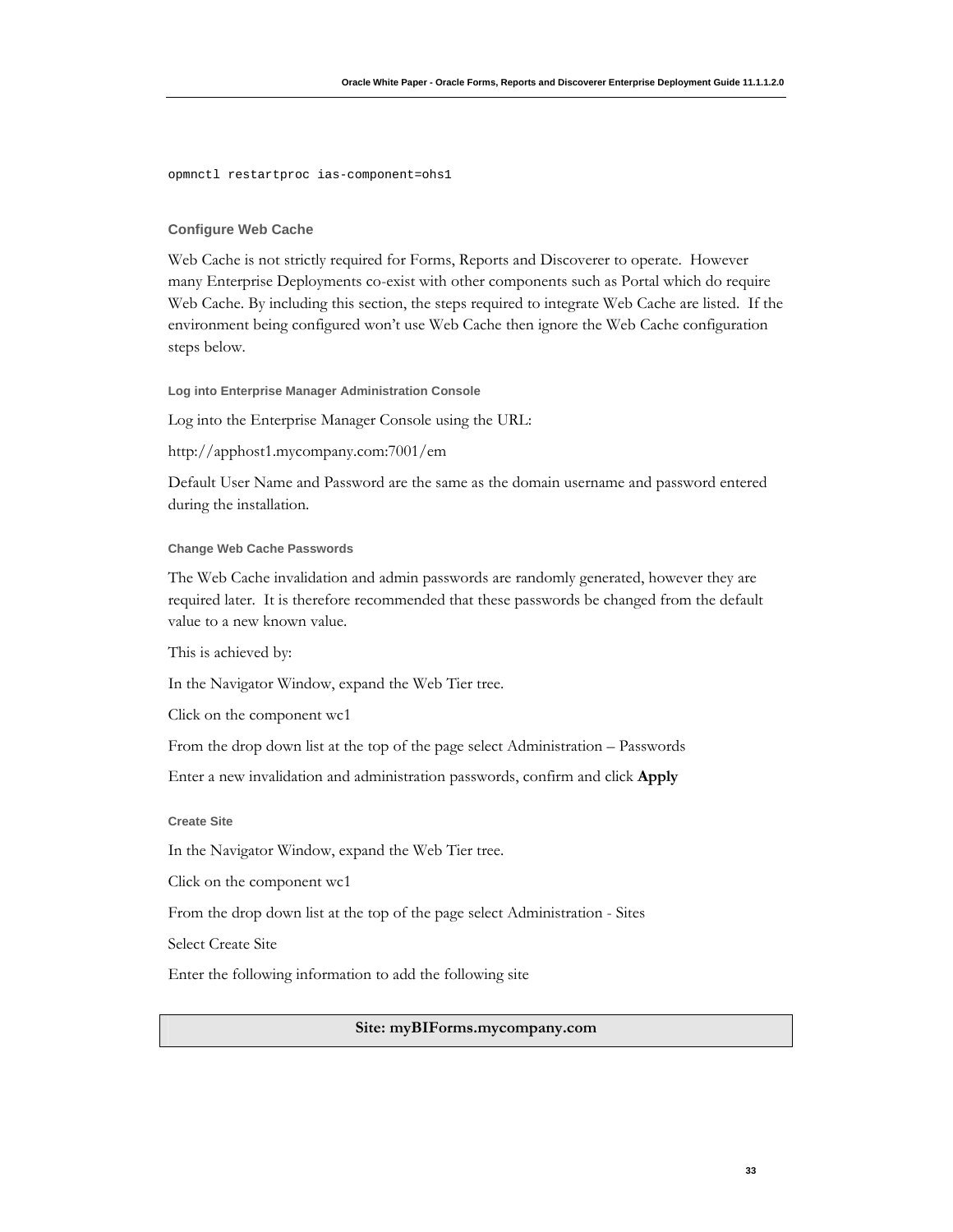| Host Name              | myBIForms.mycompany.com |
|------------------------|-------------------------|
| Port                   | 443                     |
| Default site           | Yes                     |
| Site Wide Compression  | Yes                     |
| Site Alias – Host Name | myBIForms.mycompany.com |
| Site Alias - Port      | 7777                    |
| Site Alias – Host Name | myBIForms.mycompany.com |
| Site Alias - Port      | 80                      |

Leave everything else at the default, and then click submit.

Select **OK** to save each entry

**Create Site to Server Mapping** 

On the same page select Create in the Site-to-server Mapping section.

Enter the following information to add the site

| Host Pattern            | myBIForms.mycompany.com     |
|-------------------------|-----------------------------|
| port Pattern            | 443                         |
| Selected Origin Servers | Apphost1.mycompany.com:7778 |

Click **OK** to store the site.

Remove all other site entries from the list by clicking on each entry and then clicking the Delete button.

Ensure that the site APPHOST1.mycompany.com:443 appears first in the list of site to server mappings.

Click **Apply** to save the changes.

**Restart Web Tier (OHS and Web Cache)**

Having made the above changes the Web Tier components need to be restarted. This can be achieved by issuing the commands: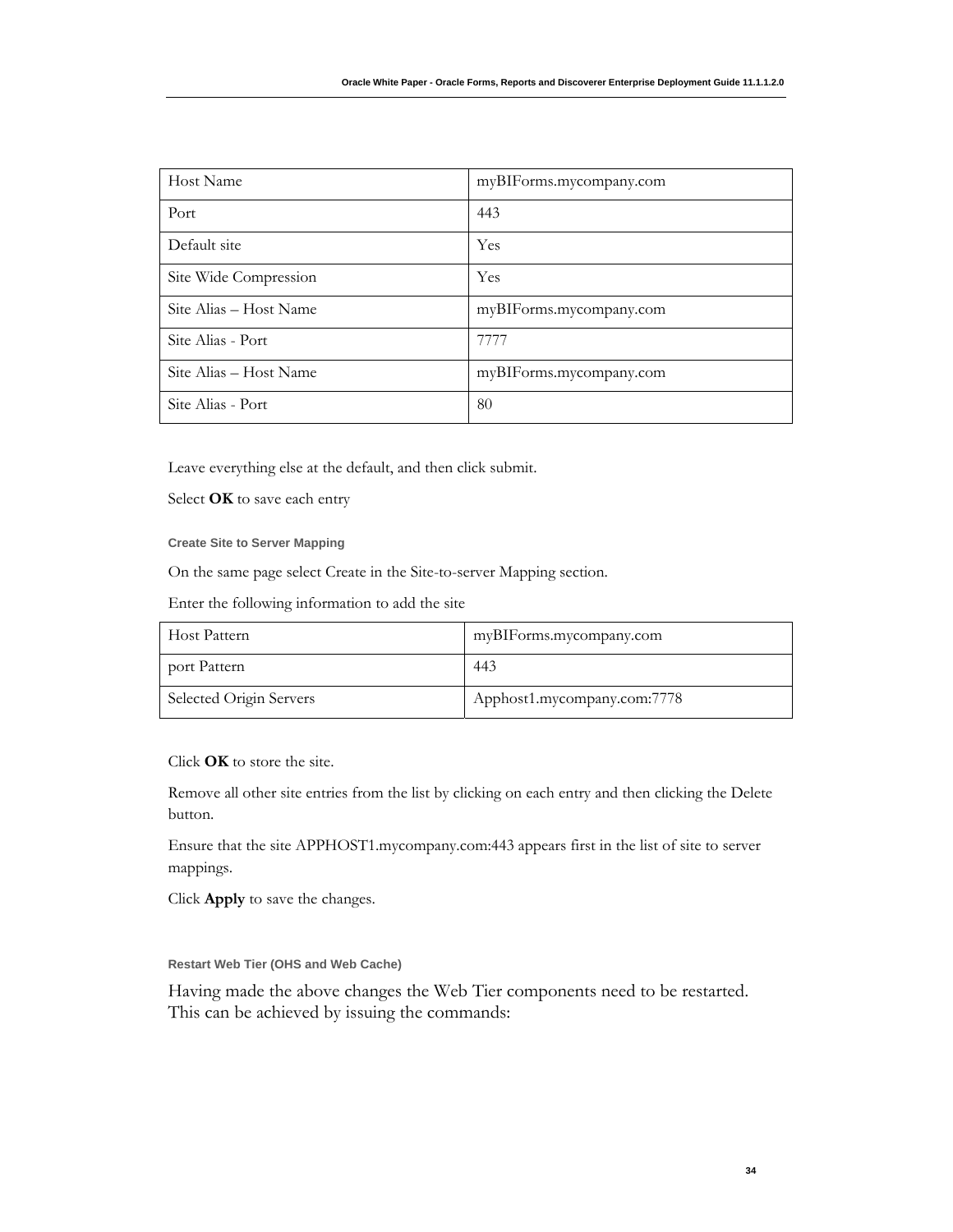Restart the Web Tier components using these commands:

opmnctl stopall opmnctl startall

Note: Prior to issuing these commands ensure that the environment variable ORACLE\_INSTANCE is set to the value that was entered during the install above.

#### **Register with SSO**

These steps must be carried out from the Single Sign On (SSO) server:

- 1. Set the ORACLE\_HOME variable to the SSO *ORACLE\_HOME* location.
- 2. Execute ORACLE\_HOME/sso/bin/ssoreg.sh (ssoreg.bat on Windows) with the following parameters

```
-site_name myBIForms.mycompany.com 
-mod_osso_url https://myBIForms.mycompany.com 
-config_mod_osso TRUE 
-oracle_home_path /u01/app/oracle/product/fmw/BIForms 
-config_file /tmp/osso.conf 
-admin_info cn=orcladmin 
-virtualhost 
-remote_midtier
```
- 3. Copy /tmp/osso.conf to the BIForms mid-tier home location \$ORACLE\_INSTANCE/config/OHS/ohs1
- 4. Restart Oracle HTTP Server by issuing the command ORACLE\_HOME/opm/bin/opmnctl restartproc process-type=OHS
- 5. Login to the Single Sign On server via the URL http://login.mycompany.com/pls/orasso
- 6. Go to the Administration page and then Administer Partner applications. Delete the entry for apphost1.mycompany.com

#### **Change Host Assertion in WebLogic**

Because the Oracle HTTP Server acts as a proxy for WebLogic, by default certain CGI environment variables are not passed through to WebLogic. These include the host and port. WebLogic needs to be told that it is using a virtual site name and port so that it can generate internal URLs appropriately.

Login to the WebLogic Administration Console using the following URL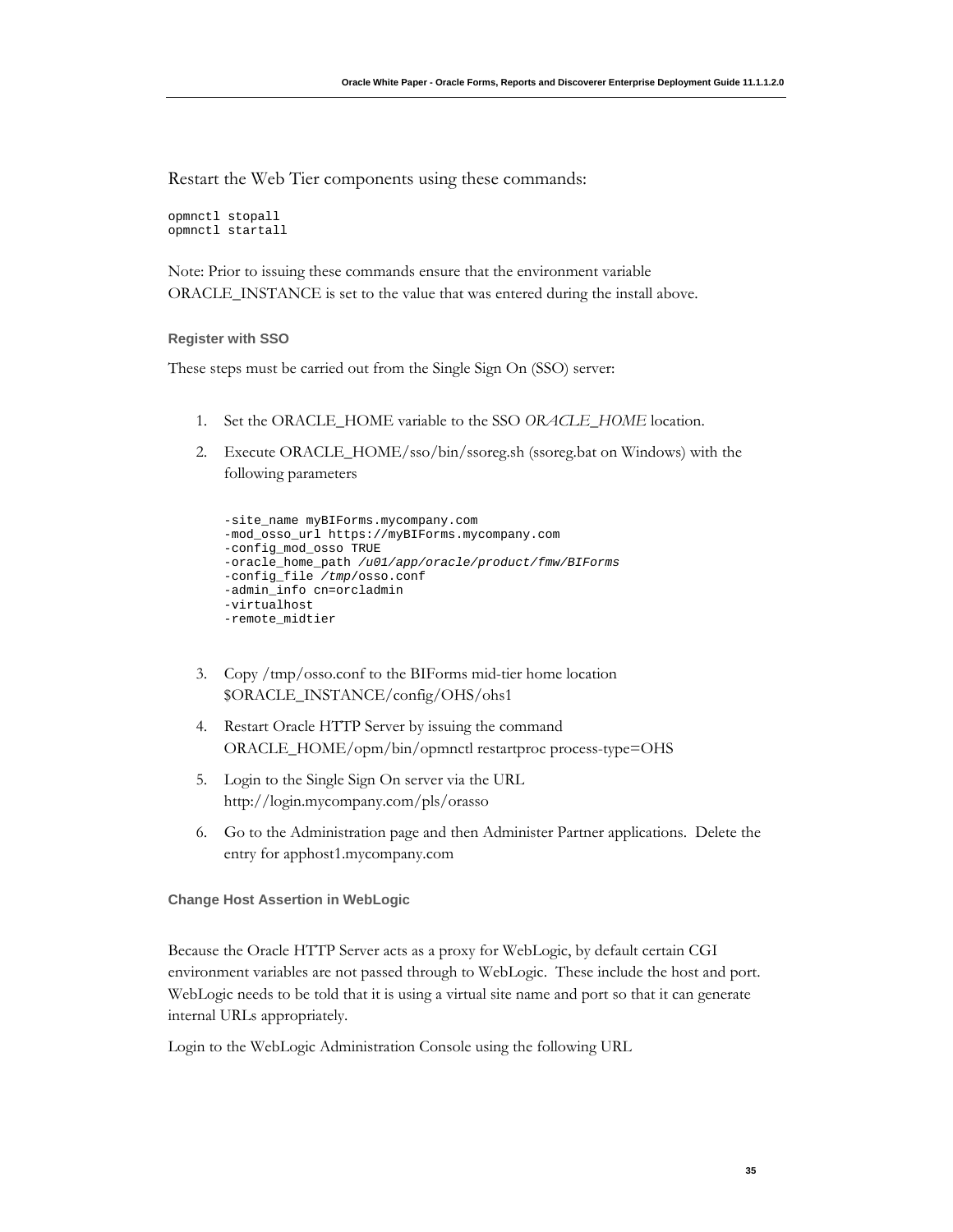http://apphost1.mycompany.com:7001/console

Select Clusters from the home page or alternatively Environment -> Clusters from the Domain structure menu.

Click Lock and Edit in the Change Center window to enable editing.

Click on each of the following Cluster Names in turn cluster\_disco, cluster\_Forms and cluster\_reports.

Select HTTP and enter the following values:

| Parameter           | <b>Value</b>            |
|---------------------|-------------------------|
| Frontend Host       | myBIForms.mycompany.com |
| Frontend HTTP Port  | 80                      |
| Frontend HTTPS Port | 443                     |

This ensures that any HTTPS URLs created from within WebLogic are directed to port 443 on the load balancer.

Click **Activate Changes** in the Change Center window to enable editing.

**Configure Oracle Forms**

There are no specific configuration steps for node 1 and Forms.

**Restart WLS\_FORMS** 

Having made the above changes the WebLogic managed server WLS\_FORMS needs to be restarted.

This is achieved by logging into the WebLogic administration console using the following URL

http://apphost1.mycompany.com:7001/console

Select Environment -> Servers from the Domain Structure menu.

Select the Control tab

Select the box next to the server WLS\_FORMS

Select Shutdown -> Force shutdown now.

Click yes in the confirmation dialogue box.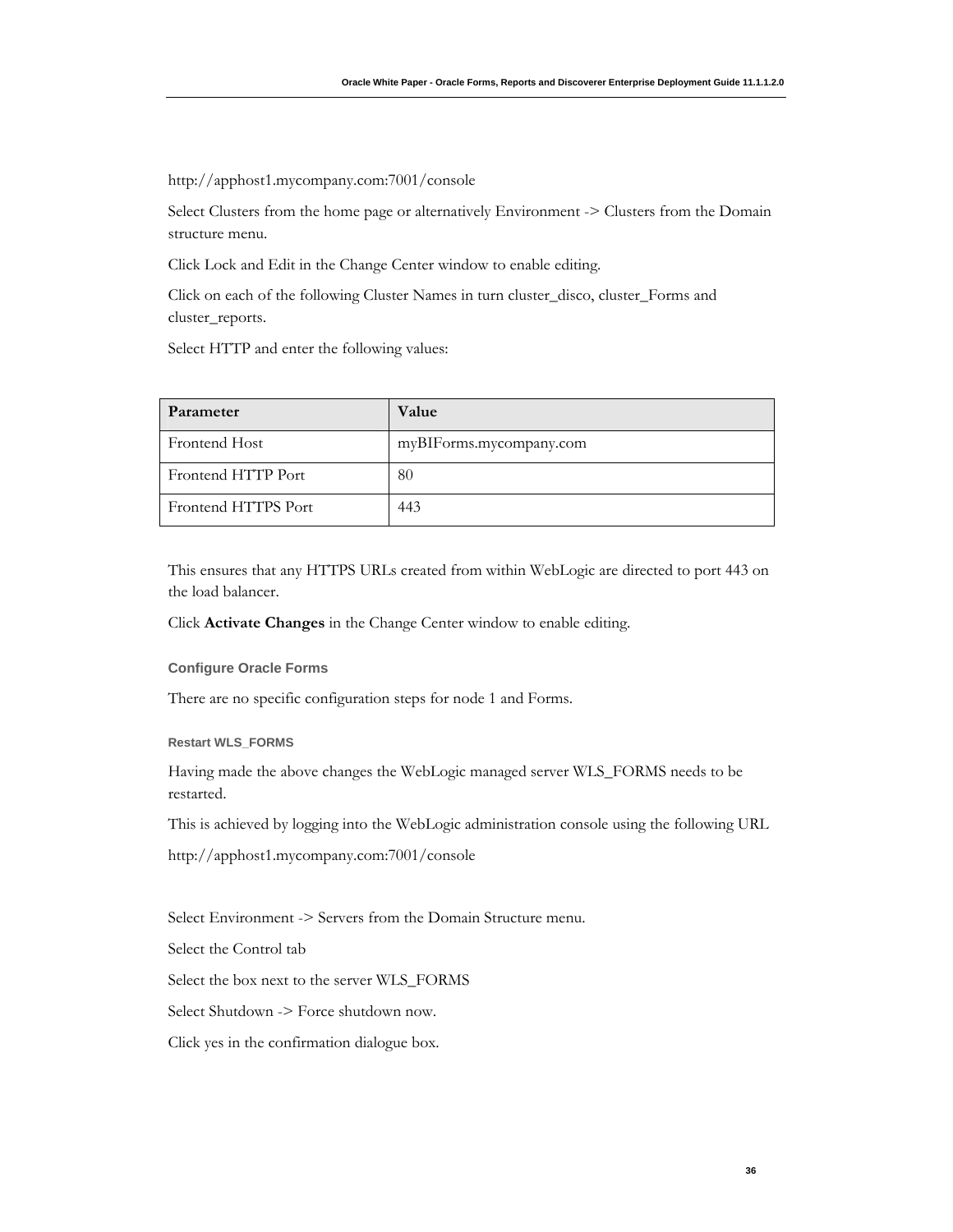When the server is shutdown restart it by following these steps:

Select the box next to the server WLS\_FORMS

Select Start.

**Validate Configuration** 

Validate the installation by performing the following tests.

| Test                             | URL                                              | Result                 |
|----------------------------------|--------------------------------------------------|------------------------|
| Test Load<br>balancer            | http://myBIForms.mycompany.com/                  | Home page displayed    |
| Test Load<br>Balancer<br>via SSL | https://myBIForms.mycompany.com/                 | Home page displayed    |
| Forms                            | https://myBIForms.mycompany.com/forms/frmservlet | Test Form is displayed |

### **Configure Oracle Reports**

**Create Reports Queue in Database** 

To maintain a consistent reports queue across multiple Reports server instances and to be resilient to the failure of a reports server it is necessary to create the reports queue in a highly available Real Application Clusters database.

This is achieved by running the sqlplus script rw\_server.sql against the database.

This script is located in ORACLE\_HOME/reports/admin/sql

First a user needs to be created to hold the report queue in the database by issuing the commands:

```
sql> create user report_queue identified by mypassword; 
sql> grant connect, resource, create view to report_queue;
```
Now connect to the reports user and execute the above script.

```
cd ORACLE_HOME/reports/admin/sql/ 
sqlplus report_queue/mypasswd
```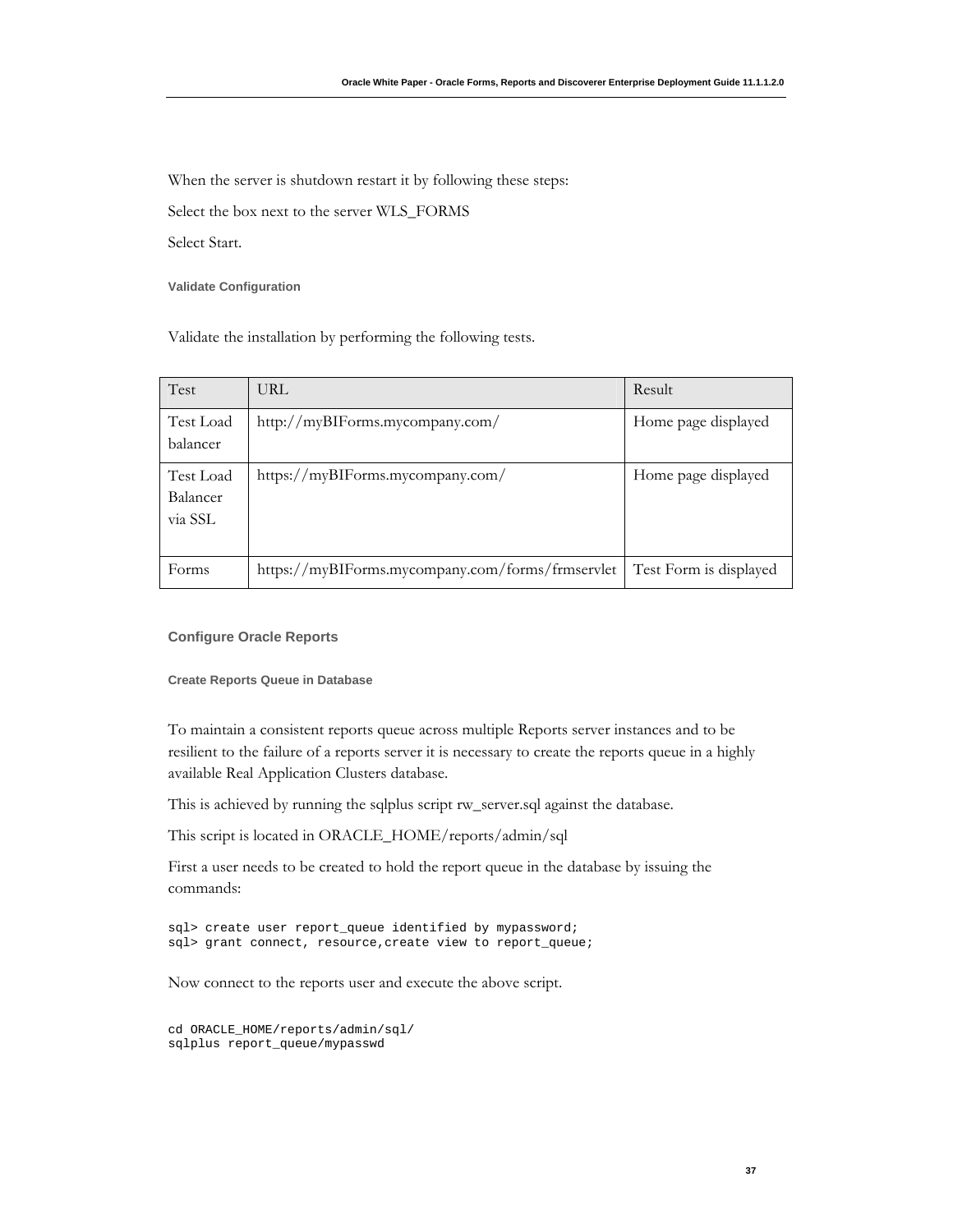sql> @ rw\_server.sql

### **Create a TNSNAMES entry for Reports Queue**

Oracle Reports uses entries in the tnsnames.ora file to determine database connection information. It is therefore required that an entry be placed into this file for the reports queue database.

Edit the file ORACLE\_INSTANCE/config/tnsnames.ora and add an entry similar to the one below:

```
myrepq.mycompany.com = 
   (DESCRIPTION = 
     (ADDRESS = (PROTOCOL = TCP)(HOST = mydbnode1-vip)(PORT = 1521)) 
    (ADDRESS = (PROTOCOL = TCP) (HOST = mydbnode2-vip) (PORT = 1521)) (LOAD_BALANCE = yes) 
     (CONNECT_DATA = 
       (SERVER = DEDICATED) 
       (SERVICE_NAME = myrepq.mycompany.com) 
     ) 
   )
```
Save the file and test that the database connection is configured correctly using the command:

tnsping myrepq.mycompany.com

### **Create a Security Key for the Reports Queue**

Reports security is performed using an indirect model. Before the reports server can be configured to use the database reports queue, an entry needs to be made in WebLogic to hold the reports queue password.

This is achieved by logging into Enterprise Manager using the URL:

http://apphost1.mycompany.com:7001/em

Provide the WebLogic Administration user and password when prompted to do so.

In the navigation tree on the left hand side, expand WebLogicDomain and click on the Name of the domain for example ReportsDomain. The ReportsDomain Overview page will be displayed.

From the drop down menu at the top of the page select Security -> Credentials.

Click **Create Key** 

Provide the following information:

| Select Map | reports |
|------------|---------|
|------------|---------|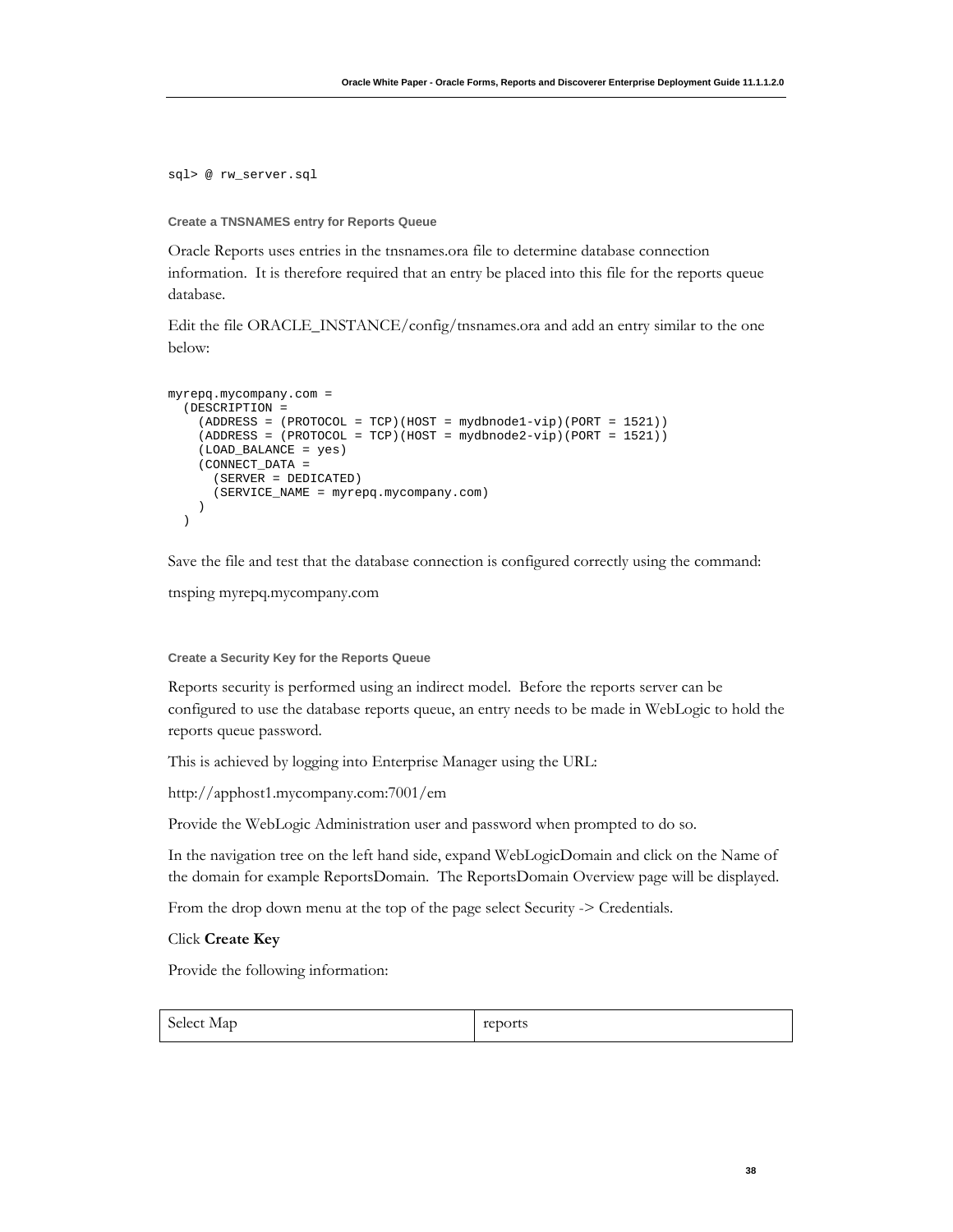| Key         | queuePassword                          |
|-------------|----------------------------------------|
| Type        | Password                               |
| User Name   | report_queue                           |
| Password    | password for the reports queue account |
| Description | Password for the reports queue account |

Click **OK** when finished.

**Configure the database job repository for in-process Reports Servers** 

Now that the reports queue has been placed into the database, the reports server needs to be told how to access it.

This is achieved by using the Enterprise Manager Fusion Middleware Console:

Log into Enterprise Manger Fusion Middleware Console.

Expand the Reports tab on the left hand side and click on reports (<version>)(WLS\_REPORTS).

From the Reports menu at the top of the screen Select Administration -> Advanced Configuration.

Select Enable Job Repository DB

Enter User Name:report\_queue

Enter Password Key: csf:reports:queuePassword

Enter Database: myrepq.mycompany.com

Click **Apply** to save the changes.

**Create a Shared Directory for Report Output** 

Each report server in a highly available configuration needs to have access to a common directory where report output can be placed. This is required so that report output is available to all report servers. So in the event of the failure of the report server that generated the report, another server can still access the generated output.

This folder should be writeable from all servers hosting a reports server.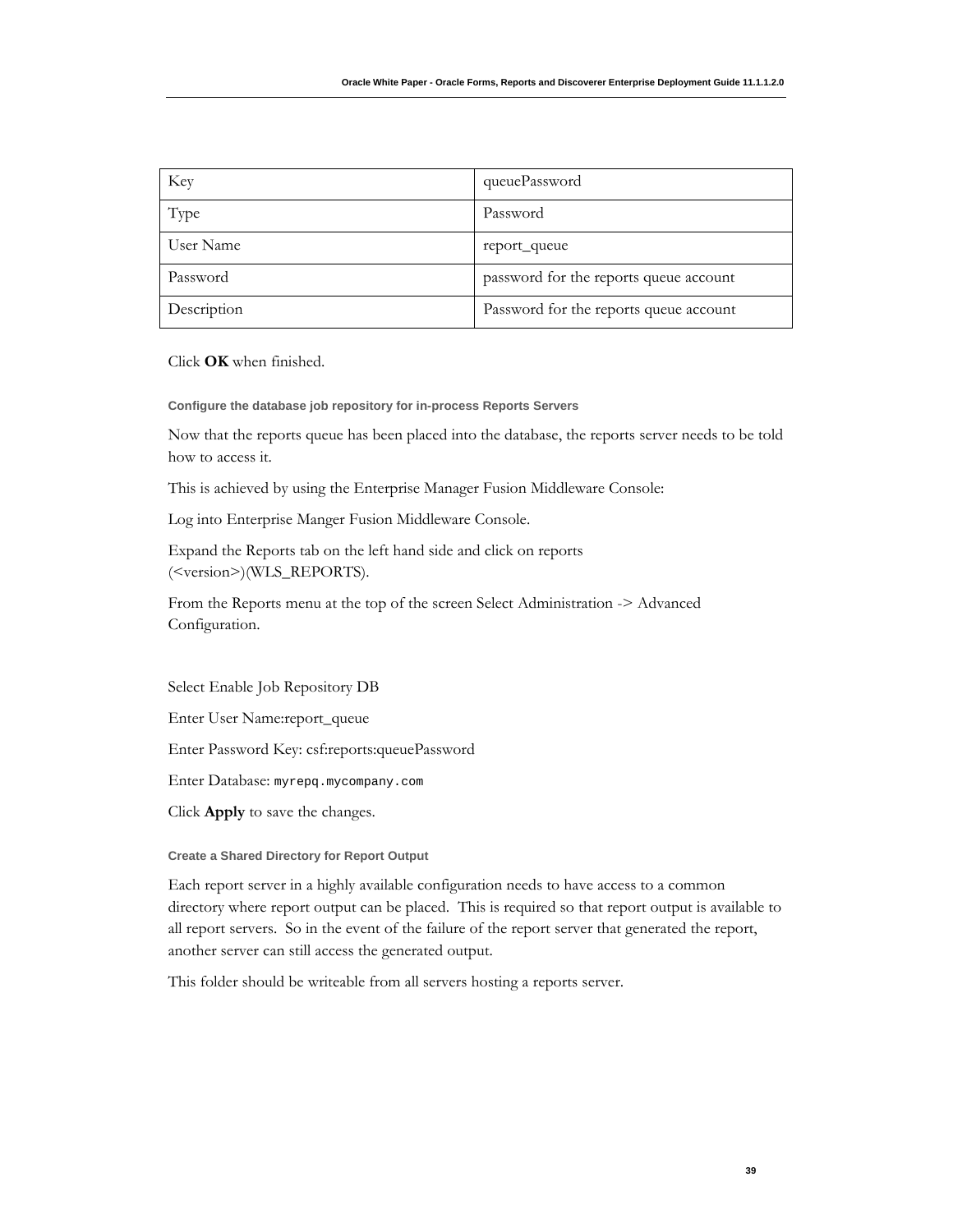**Configure the Reports Server to Access Shared output directory.**

Add the CacheDir or JOCCacheDir property to the <cache> element of the file rwserver.conf which is located in:

DOM\_HOME/config/fmwconfig/servers/WLS\_REPORTS/applications/reports\_<version>/ configuration/

For example:

```
 <property name="JOCCacheDir" value="folder_name"/> 
 <property name="CacheDir" value="folder_name"/> 
 on UNIX: 
    <cache class="oracle.reports.cache.RWCache"> 
           <property name="cacheSize" value="50"/> 
           <property name="JOCcacheDir" value="/shared/reports"/> 
           <property name="cacheDir" value="/shared/reports"/> 
    </cache>
```
### **Restart WLS\_REPORTS**

Having made the above changes the WebLogic managed server WLS\_REPORTS needs to be restarted.

This is achieved by logging into the WebLogic administration console using the following URL

http://apphost1.mycompany.com:7001/console

Select Environment -> Servers from the Domain Structure menu.

Select the Control tab

Select the box next to the server WLS\_REPORTS

Select Shutdown -> Force shutdown now.

Click yes in the confirmation dialogue box.

When the server is shutdown restart it by following these steps:

Select the box next to the server WLS\_REPORTS

Select Start.

**Validation** 

Validate the initial Reports installation by performing the following tests.

| Test    | URL                             | Result           |
|---------|---------------------------------|------------------|
| Reports | https://myBIForms.mycompany.com | Reports Oueue is |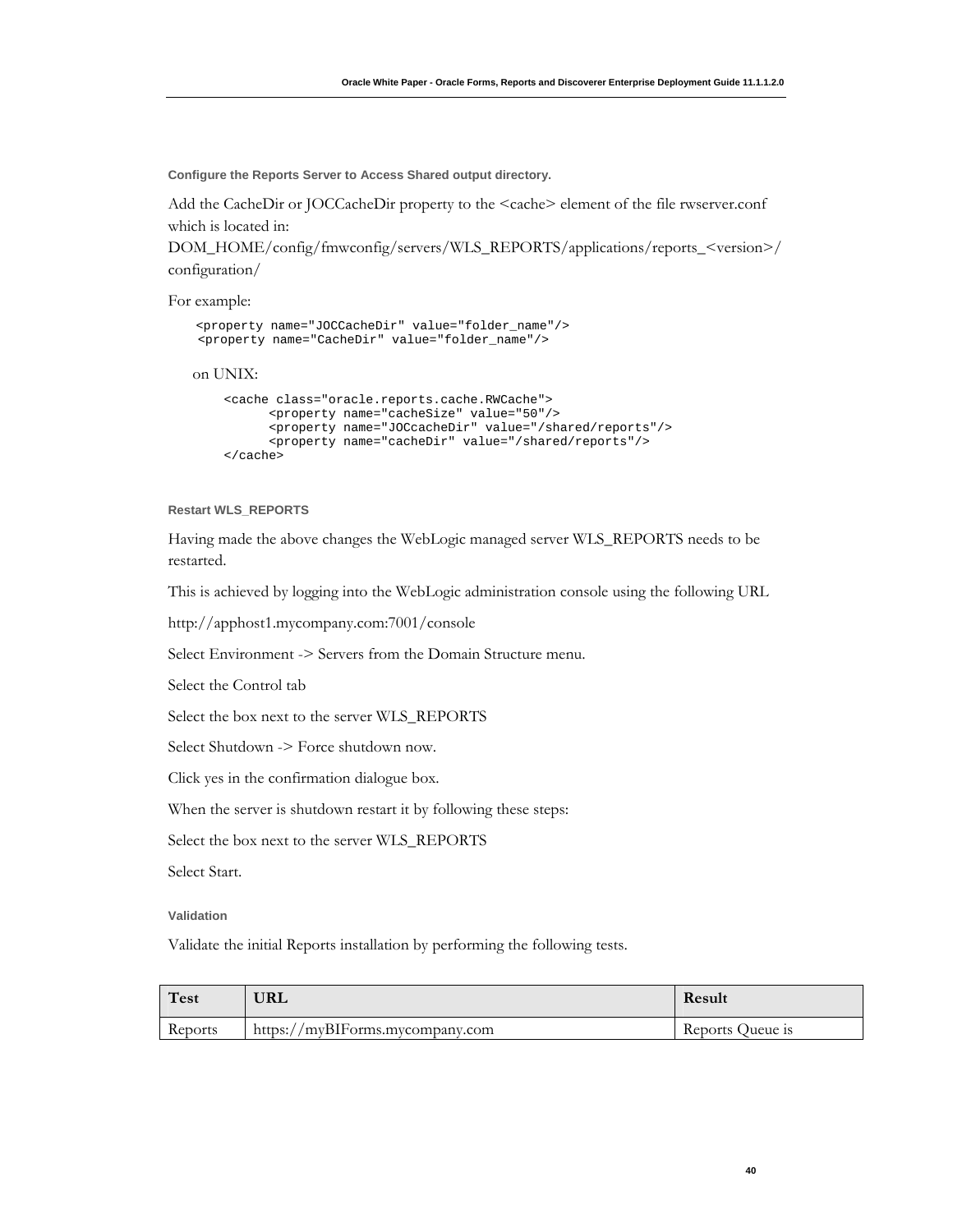| Queue | /reports/rwservlet/showjobs | displayed. |
|-------|-----------------------------|------------|
|-------|-----------------------------|------------|

An alternative test is to download a sample report from OTN and run it.

### **Configure Oracle Discoverer**

**Update configuration.xml** 

The configuration.xml file stores information about the discoverer configuration. Edit this file which is located

in:DOM\_HOME/config/fmwconfig/servers/WLS\_DISCO/applications/discoverer\_<version >/configuration/

Update the line beginning:

applicationURL= and change the URL to:

https://myBIForms.mycompany.com/discoverer

For example:

applicationURL='https://myBIForms.mycompany.com/discoverer">

Save the file.

**Discoverer Viewer and Web Cache** 

By default Discoverer viewer is not configured to make full use of Oracle Web Cache. When enabled significant performance gains can be attained. However it is not always appropriate to enable this functionality.

For details on when and how to enable Discoverer viewer with Web Cache see:

Oracle Business Intelligence Discoverer Configuration Guide 11g.

**Restart WLS\_DISCO Managed Servers** 

Restart the WLS\_DISCO managed server by:

Select Servers from the home page or alternatively Environment -> Servers from the Domain structure menu.

Select the Control tab

Select the box next to WLS\_DISCO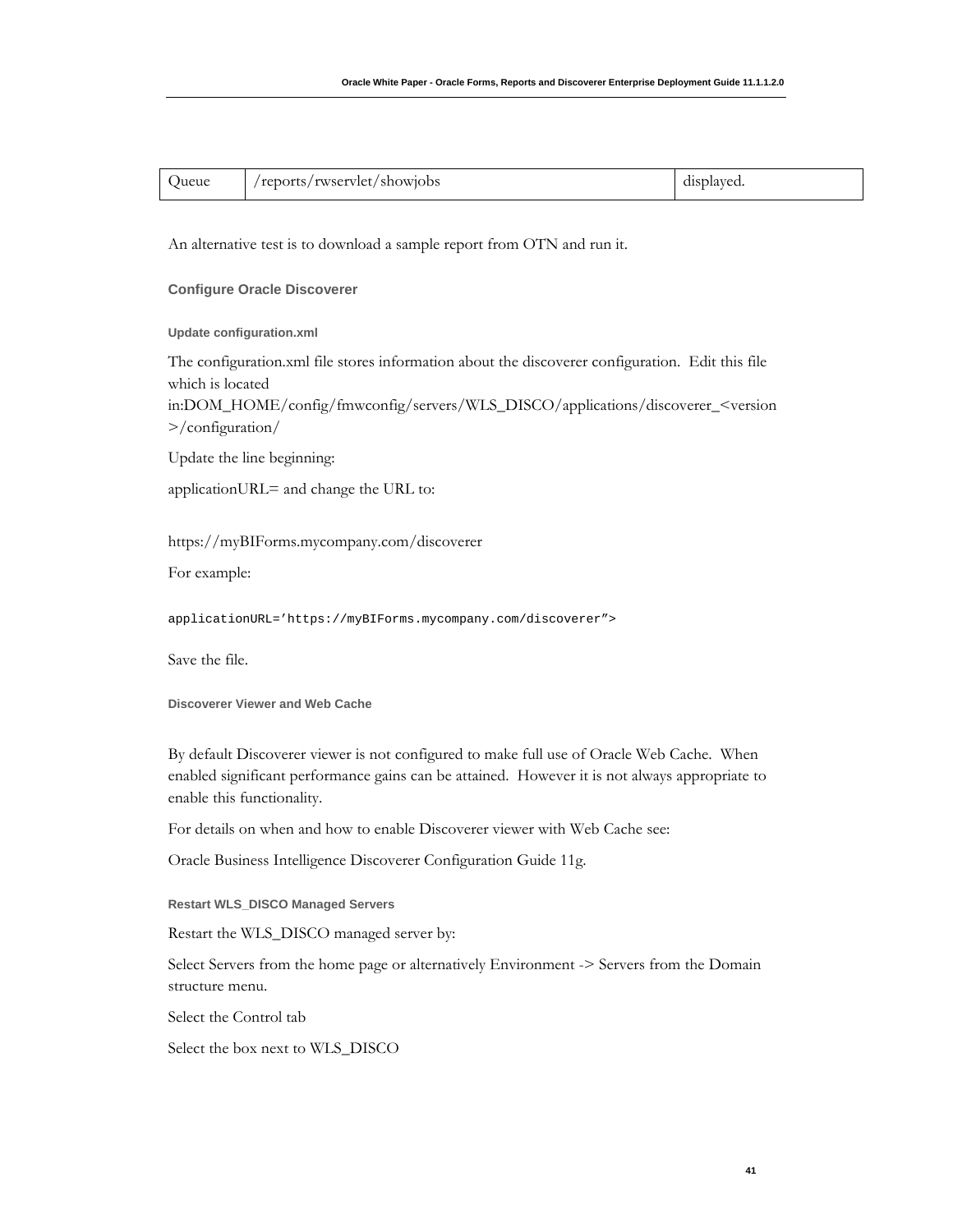Select Shutdown -> Force Shutdown Now

Click **Yes** to shutdown the managed server.

Once the server is shutdown

Select the box next to WLS\_DISCO

Click on Start

Click **Yes** to start the managed server

**Validate Configuration** 

Validate the installation by performing the following tests.

| Test                             | URL                                               | Result                                         |
|----------------------------------|---------------------------------------------------|------------------------------------------------|
| Test Load<br>balancer            | http://myBIForms.mycompany.com/                   | Home page<br>displayed                         |
| Test Load<br>Balancer<br>via SSL | https://myBIForms.mycompany.com/                  | Home page<br>displayed                         |
| Discoverer                       | https://myBIForms.mycompany.com/discoverer/viewer | Discoverer<br>Viewer<br>Home Page<br>displayed |

Install application tier on APPHOST2

**Install WebLogic Server** 

The first step in the installation procedure is to install WebLogic Server binaries onto APPHOST2

On UNIX issue the command: server103\_linux32.bin

On Windows issue the command: server103\_linux32.exe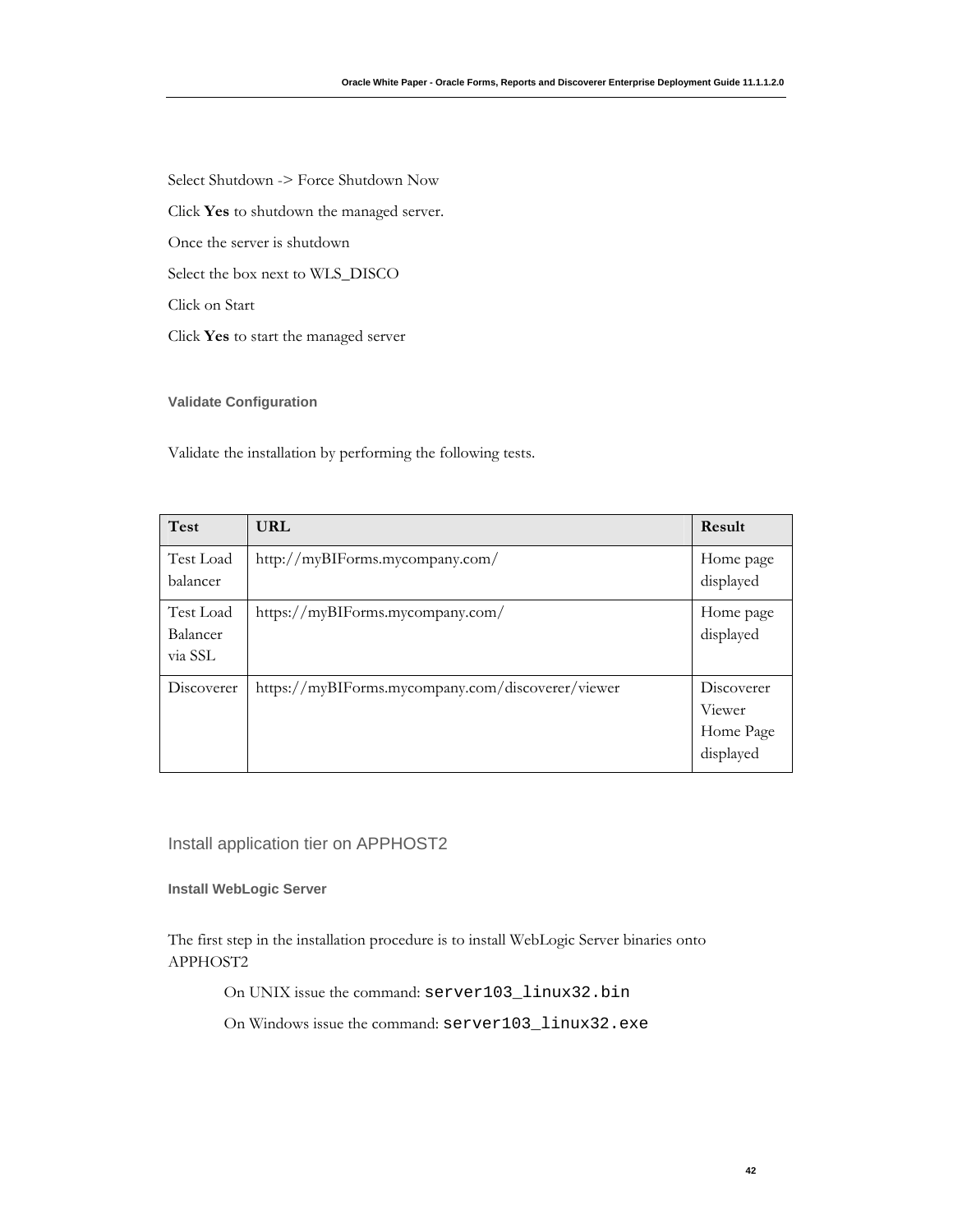| Screen                                        | Action                                                                                                                                                   |
|-----------------------------------------------|----------------------------------------------------------------------------------------------------------------------------------------------------------|
| Welcome                                       | Click Next.                                                                                                                                              |
| Choose                                        | Select Create a New Middleware Home                                                                                                                      |
| Middleware Home<br>Directory                  | Enter a value for the Middleware Home directory. This will be known<br>henceforth as MW_HOME.                                                            |
|                                               | For example /u01/app/oracle/product/fmw                                                                                                                  |
|                                               | Click Next.                                                                                                                                              |
| Register for<br>Security Updates              | Choose whether or not to receive security updates from Oracle Support. If<br>desired enter an email address and the appropriate Oracle Support Password. |
|                                               | Click Next                                                                                                                                               |
| Choose Install                                | Select Typical                                                                                                                                           |
| Type                                          | Click Next.                                                                                                                                              |
| <b>JDK</b> Selection                          | Click Next.                                                                                                                                              |
| Choose Product<br>Installation<br>Directories | Click Next.                                                                                                                                              |
| Installation<br>Summary                       | Click Next.                                                                                                                                              |
| Installation<br>Complete                      | Uncheck runQuickstart and click Done.                                                                                                                    |

**Install Oracle Forms, Reports and Discoverer Software** 

The next step in the installation procedure is to install Oracle Forms binaries into the MW\_HOME created above

On UNIX issue the command: runInstaller

On Windows issue the command: setup.exe

Note: Before starting the install ensure that the following environment variables (UNIX) are not set:

• LD\_ASSUME\_KERNEL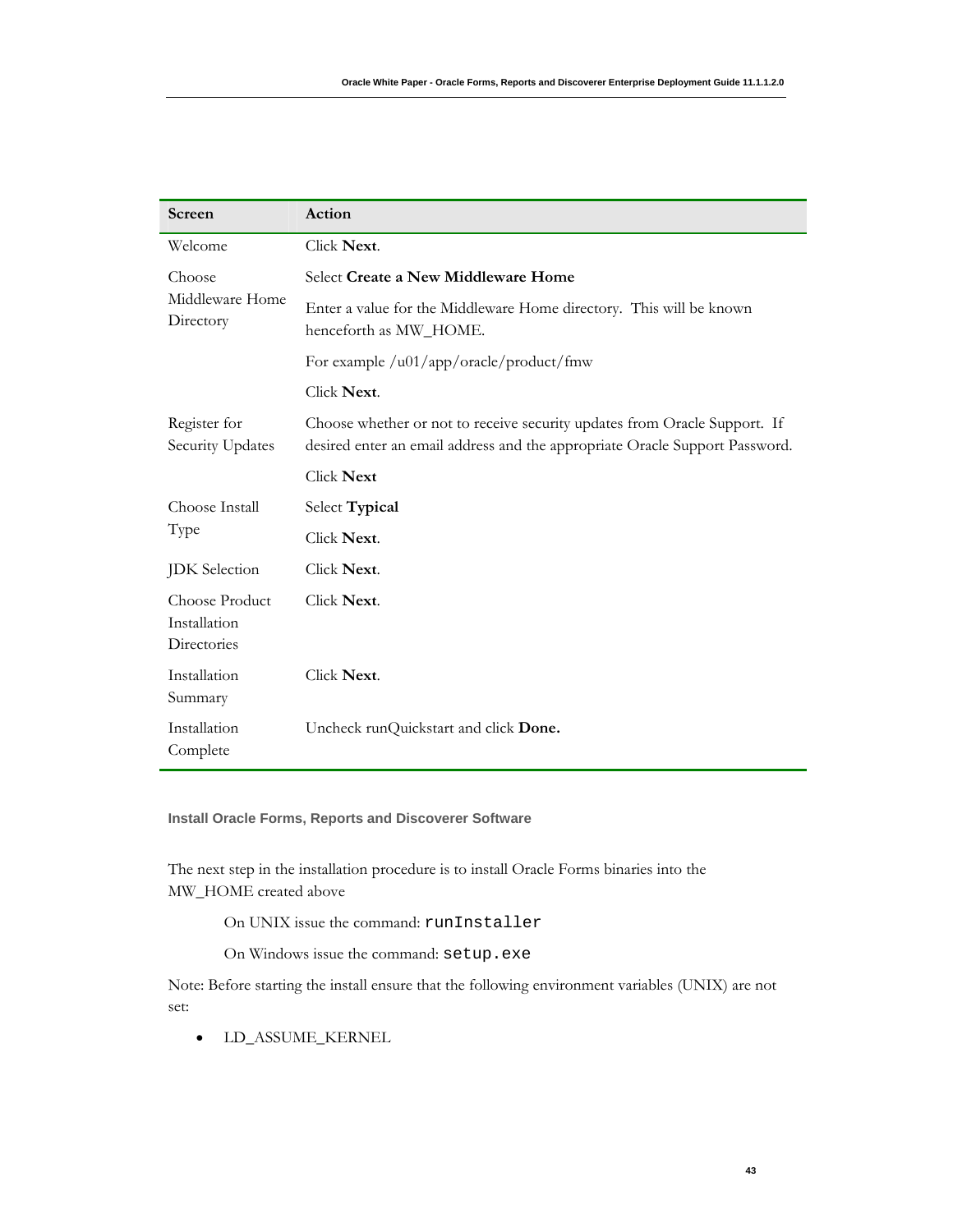- ORACLE\_BASE
- LD\_LIBRARY\_PATH

| Screen               | Action                                                                                                                                              |  |
|----------------------|-----------------------------------------------------------------------------------------------------------------------------------------------------|--|
| Welcome              | Click Next.                                                                                                                                         |  |
| Installation Type    | Install Software and Configure                                                                                                                      |  |
|                      | Click Next.                                                                                                                                         |  |
| Prerequisite         | Once all checks have passed.                                                                                                                        |  |
| Checks               | Click Next                                                                                                                                          |  |
| Select Domain        | Select Expand Cluster and enter the values:                                                                                                         |  |
|                      | Host Name: Name of host running WebLogic Admin server:<br>APPHOST1.mycompany.com                                                                    |  |
|                      | Port: Port Admin server is using:7001                                                                                                               |  |
|                      | User Name: Admin Server administrator account name.                                                                                                 |  |
|                      | Password: Admin Server Password                                                                                                                     |  |
|                      | Click Next                                                                                                                                          |  |
| Specify Installation | Enter the following values:                                                                                                                         |  |
| Location             | Middleware Home: Enter the value for MW_HOME                                                                                                        |  |
|                      | For example /u01/app/oracle/product/fmw                                                                                                             |  |
|                      | Oracle Home: Enter the installation directory ** Note this will be placed<br>under the MW_HOME directory.                                           |  |
|                      | For example BIForms                                                                                                                                 |  |
|                      | WebLogic Server Directory: Enter the installation directory for Oracle<br>WebLogic server. This should be MW_HOME/wlserver_10.3                     |  |
|                      | For example /u01/app/oracle/product/fmw/wlserver_10.3                                                                                               |  |
|                      | Oracle Instance Location: Enter the directory where the Oracle<br>Configuration files will be placed. This should be outside of the Oracle<br>Home. |  |
|                      | This will be known henceforth as ORACLE_INSTANCE                                                                                                    |  |
|                      | For example /u01/app/oracle/admin/BIForms2                                                                                                          |  |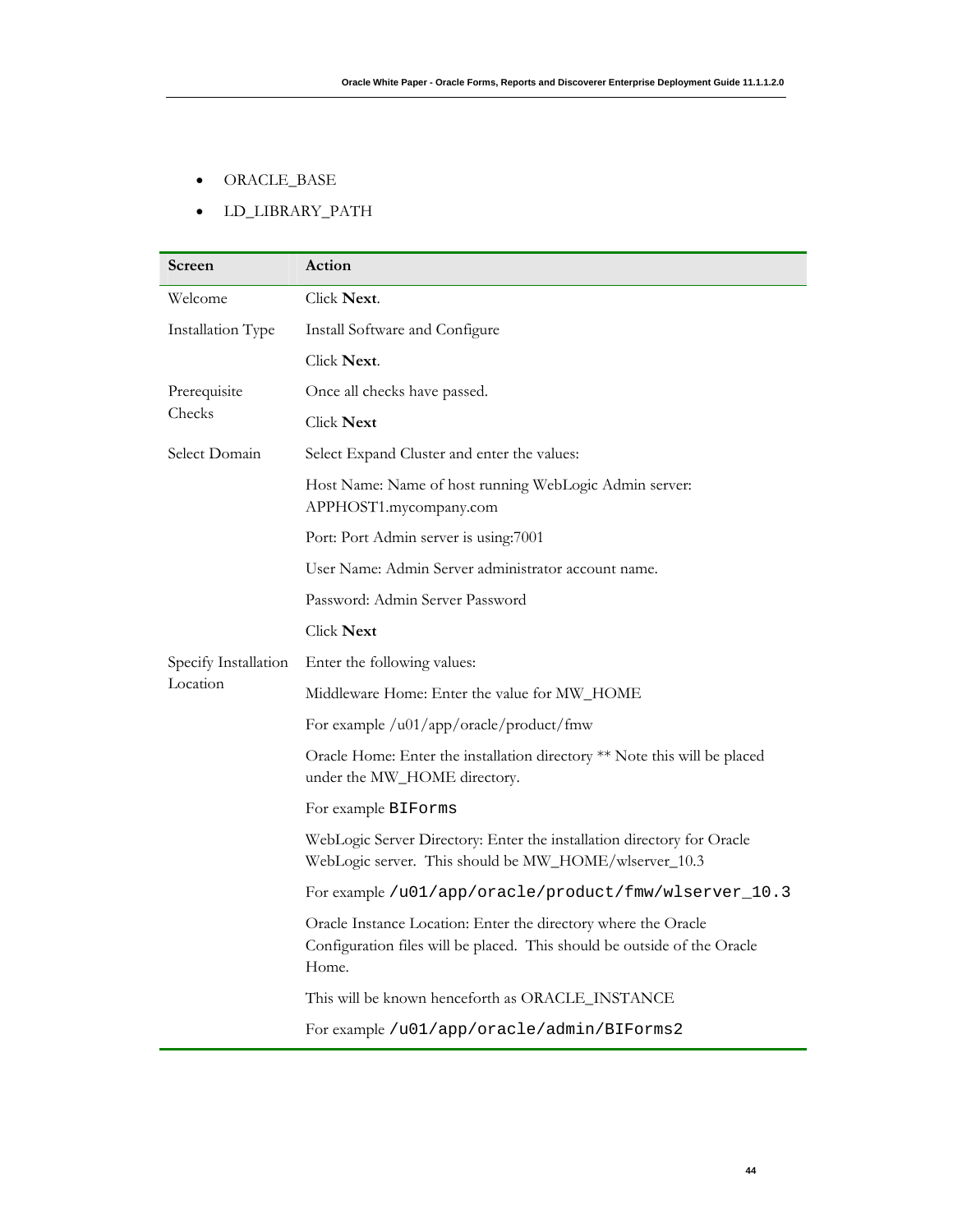|                                      | Oracle Instance Name: BIForms2                                                                                                 |  |
|--------------------------------------|--------------------------------------------------------------------------------------------------------------------------------|--|
|                                      | Click Next                                                                                                                     |  |
| Configure<br>Components              | At a minimum ensure that the following values are checked (Note this should<br>be the same list as that selected for APPHOST1: |  |
|                                      | Server Components -                                                                                                            |  |
|                                      | Oracle Forms                                                                                                                   |  |
|                                      | Oracle Reports                                                                                                                 |  |
|                                      | Oracle Discoverer                                                                                                              |  |
|                                      | Click Next.                                                                                                                    |  |
| Configure Ports                      | Select Specify Ports using Configuration File                                                                                  |  |
|                                      | Select the same file used for APPHOST1 and click Next                                                                          |  |
| Specify                              | Specify the following values:                                                                                                  |  |
| Application<br><b>Identity Store</b> | Hostname: Name of oid server For example login.mycompany.com                                                                   |  |
|                                      | Port: OID port For example 389                                                                                                 |  |
|                                      | User Name: cn=orcladmin                                                                                                        |  |
|                                      | Password: OID's orcladmin password.                                                                                            |  |
|                                      | Click Next                                                                                                                     |  |
| Summary                              | Click Install to begin the creation process.                                                                                   |  |
|                                      |                                                                                                                                |  |
|                                      | When prompted the script oracleRoot.sh needs to be run as the root user –<br>UNIX installations only.                          |  |

# **Validate Configuration**

Validate the installation by performing the following tests.

| Test  | URL                                                 | Result                 |
|-------|-----------------------------------------------------|------------------------|
| Forms | http://apphost2.mycompany.com:7777/forms/frmservlet | Test Form is displayed |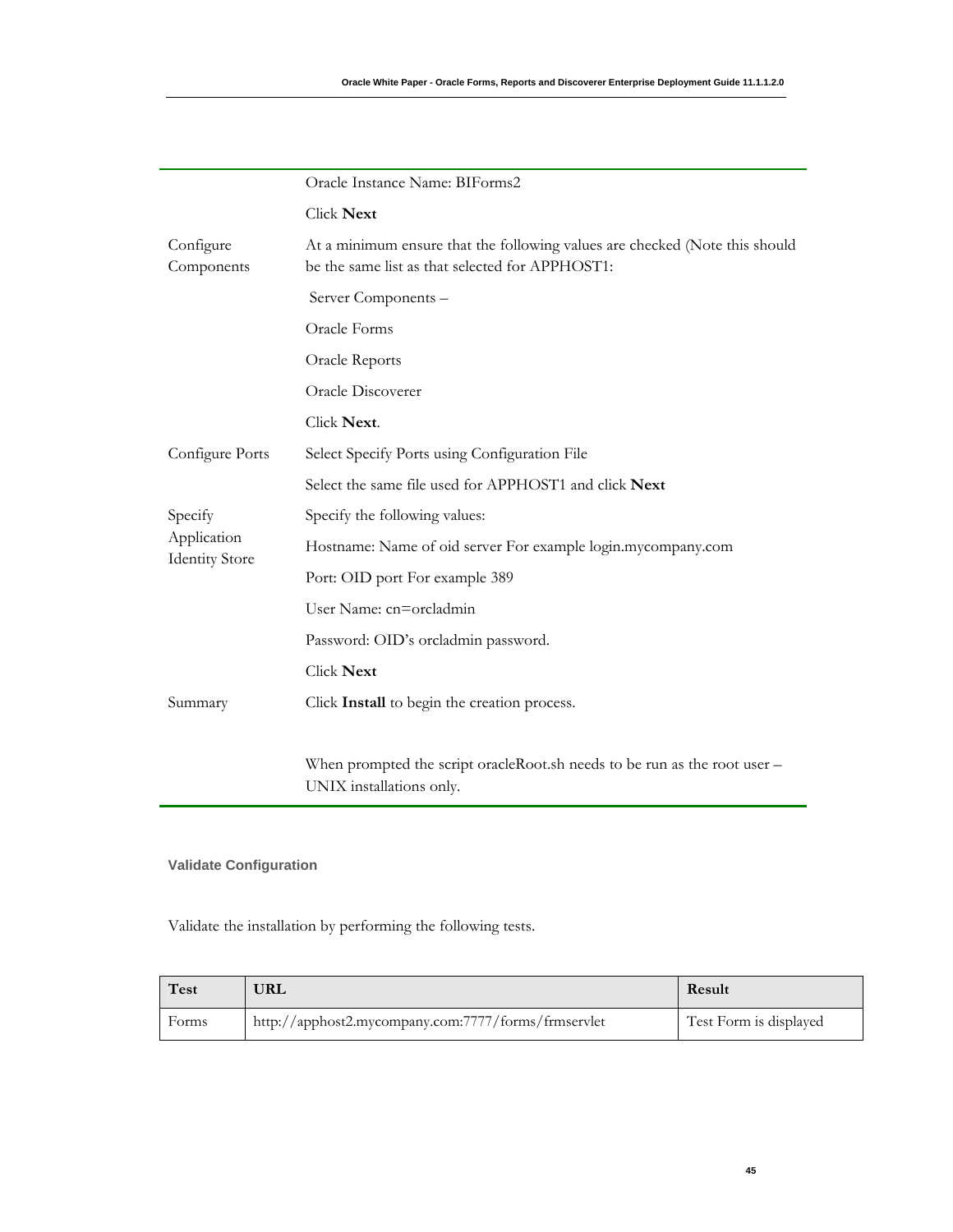| Discoverer       | http://apphost2.mycompany.com:7777/discoverer/viewer                                    | Discoverer Viewer Home<br>Page displayed |
|------------------|-----------------------------------------------------------------------------------------|------------------------------------------|
| Reports<br>Queue | http://apphost2.mycompany.com:7777/reports/rwservlet/showjobs   Job Queue is displayed. |                                          |

Configure application tier on APPHOST2

### **Create a TNSNAMES entries for Customer Databases**

If the application is to access one or more databases, then an entry for each database being accessed must be placed into the file tnsnames.ora.

Edit the file ORACLE\_INSTANCE/config/tnsnames.ora and add an entry similar to the one below:

```
mydb.mycompany.com = 
   (DESCRIPTION = 
    (ADDRESS = (PROTOCOL = TCP) (HOST = mydbnode1-vip) (PORT = 1521))(ADDRESS = (PROTOCOL = TCP) (HOST = mydbnode2-vip) (PORT = 1521)) (LOAD_BALANCE = yes) 
     (CONNECT_DATA = 
       (SERVER = DEDICATED) 
       (SERVICE_NAME = mydb.mycompany.com) 
     ) 
  \lambda
```
NOTE: This is a RAC database connect string.

Save the file and test that the database connection is configured correctly using the command:

tnsping mydb.mycompany.com

### **Configure sqlnet.ora**

Create a file called sqlnet.ora in the directory ORACLE\_INSTANCE/config/ and add the following entry to the file:

TCP.CONNECT\_TIMEOUT=10

This ensures that database connections time out after a reasonable time.

### **Configure Virtual Hosts**

In order for Oracle Forms, Reports and Discoverer to work with the load balancer completely two virtual hosts need to be defined.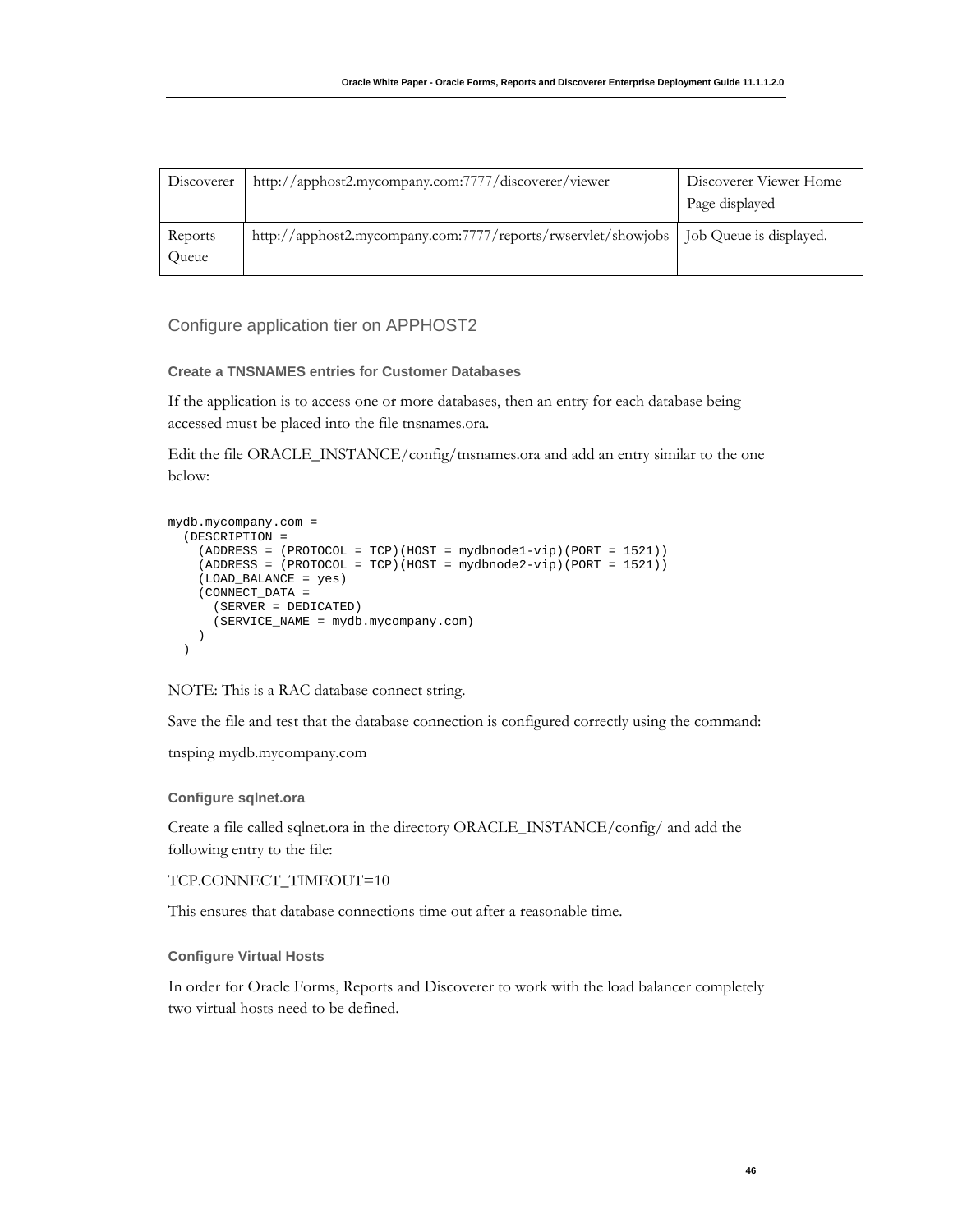Create a file called virtual\_hosts.conf in ORACLE\_INSTANCE/config/OHS/ohs1/moduleconf

Add the following entries to the file:

```
NameVirtualHost *:7778 
<VirtualHost *:7778> 
     ServerName https://myBIForms.mycompany.com:443 
     RewriteEngine On 
     RewriteOptions inherit 
     UseCanonicalName On 
</VirtualHost> 
<VirtualHost *:7778> 
     ServerName apphost2.mycompany.com:7777 
     RewriteEngine On 
     RewriteOptions inherit 
    UseCanonicalName On 
</VirtualHost>
```
Save the file

### **Restart Web Processes on APPHOST1 and APPHOST2**

Restart the Web Tier components on APPHOST1 and APPHOST2 by issuing the following commands on each of the servers:

```
opmnctl stopall 
opmn/bin/opmnctl startall
```
Note: Prior to issuing these commands ensure that the environment variable ORACLE\_INSTANCE is set to the value that was entered during the install above.

### **Configure Web Cache**

**Log into Enterprise Manager Administration Console** 

Log into Enterprise Manager Console using the URL:

http://apphost1.mycompany.com:7001/em

Default User Name and Password are the same as the domain username and password entered during the installation.

Default User Name and Password are administrator/administrator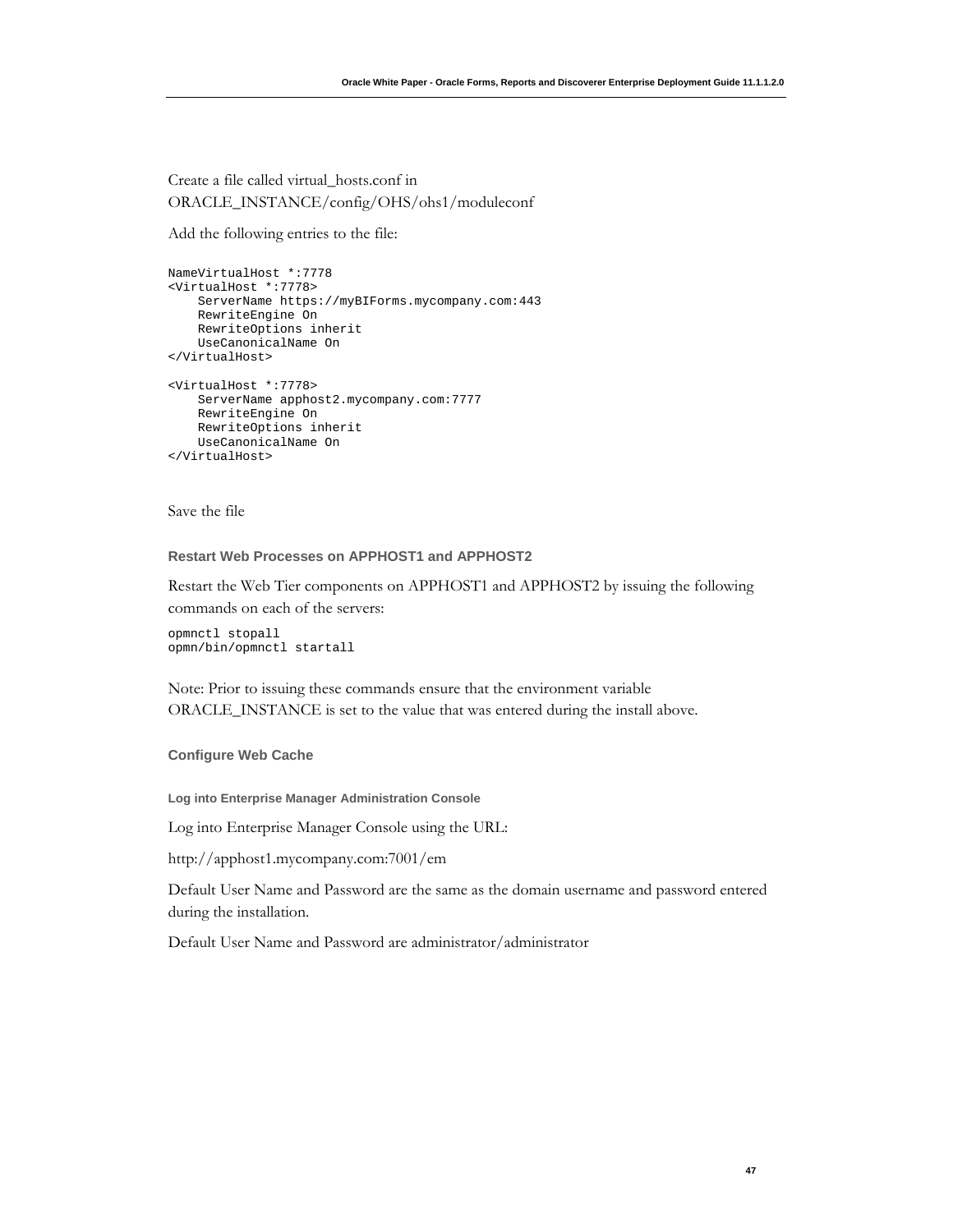**Change Web Cache Passwords** 

The Web Cache invalidation and admin passwords are randomly generated, however they are required later. It is therefore recommended that these passwords be changed from the default value to a new known value.

This is achieved by:

In the Navigator window, expand the Web Tier tree.

Click on the component wc1

From the drop down list at the top of the page select Administration – Passwords

Enter a new invalidation and administration passwords, confirm and click **Apply**

NOTE: Use the same passwords as used in APPHOST1.

**Create Origin Server** 

In the Navigator window, expand the Web Tier tree.

Click on the component wc1 (make sure it is the one associated with APPHOST1)

From the drop down list at the top of the page select Administration – Origin Servers

# Select **Create**

Enter the following information to add the origin server

| Host               | APPHOST2.mycompany.com |
|--------------------|------------------------|
| Port               | 7778                   |
| Capacity           | 100                    |
| Protocol           | <b>HTTP</b>            |
| Failover Threshold | 5                      |
| Ping URL           |                        |
| Ping Interval      | 10                     |

And select **OK** to save the changes.

Select **Apply** to save the changes.

**Add Origin Server Site to Server Mapping** 

In the Navigator window, expand the Web Tier tree.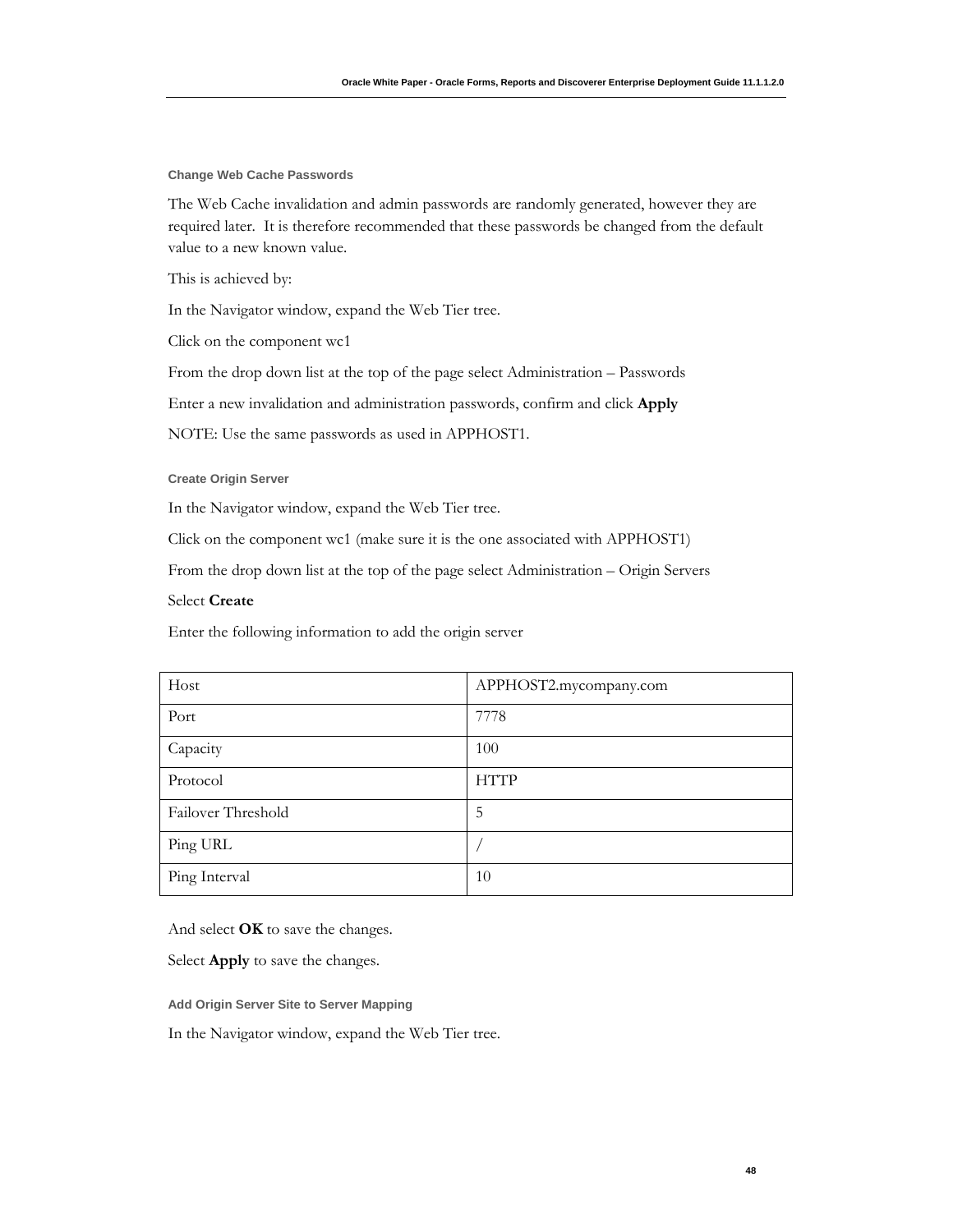Click on the component wc1 (make sure it is the one associated with APPHOST1)

From the drop down list at the top of the page select Administration – Sites

In the Site to Server Mapping section click on the Host:port

myBIForms.mycompany.com:443

Click on **Edit** 

Select the origin server APPHOST2.mycompany.com:7778 and move it to the selected Origin servers list.

Click **OK** to save the changes.

Select **Apply** to save the changes.

**Cluster Web Cache on Hosts APPHOST1 and APPHOST2**

In the Navigator window, expand the Web Tier tree.

Click on the component wc1 (make sure it is the one associated with APPHOST1)

From the drop down list at the top of the page select Administration – Cluster

Click on **Add**

The Web Cache from APPHOST2 will automatically be added.

Select **Apply** to apply the changes

Click on the newly created Web Cache entry (be sure not to click on the URL part of it)

Click on **Synchronize** to copy the configuration to the web cache on APPHOST2.

Click **Yes** when prompted to confirm that you wish you perform the operation.

Click **Apply** to apply the new configuration

Restart the Web Caches on both APPHOST1 and APPHOST2 by issuing the following command on each server:

ORACLE\_HOME/opmn/bin/opmnctl restartproc ias-component=wc1

Note: Prior to issuing these commands ensure that the environment variable ORACLE\_INSTANCE is set to the value that was entered during the install above.

#### **Configure Oracle Forms**

**Update Oracle HTTP Server configuration to be cluster aware.**

When the installation was first created it was configured so that all WebLogic requests are directed to the managed server WLS\_FORMS residing on APPHOST1. Now that APPHOST2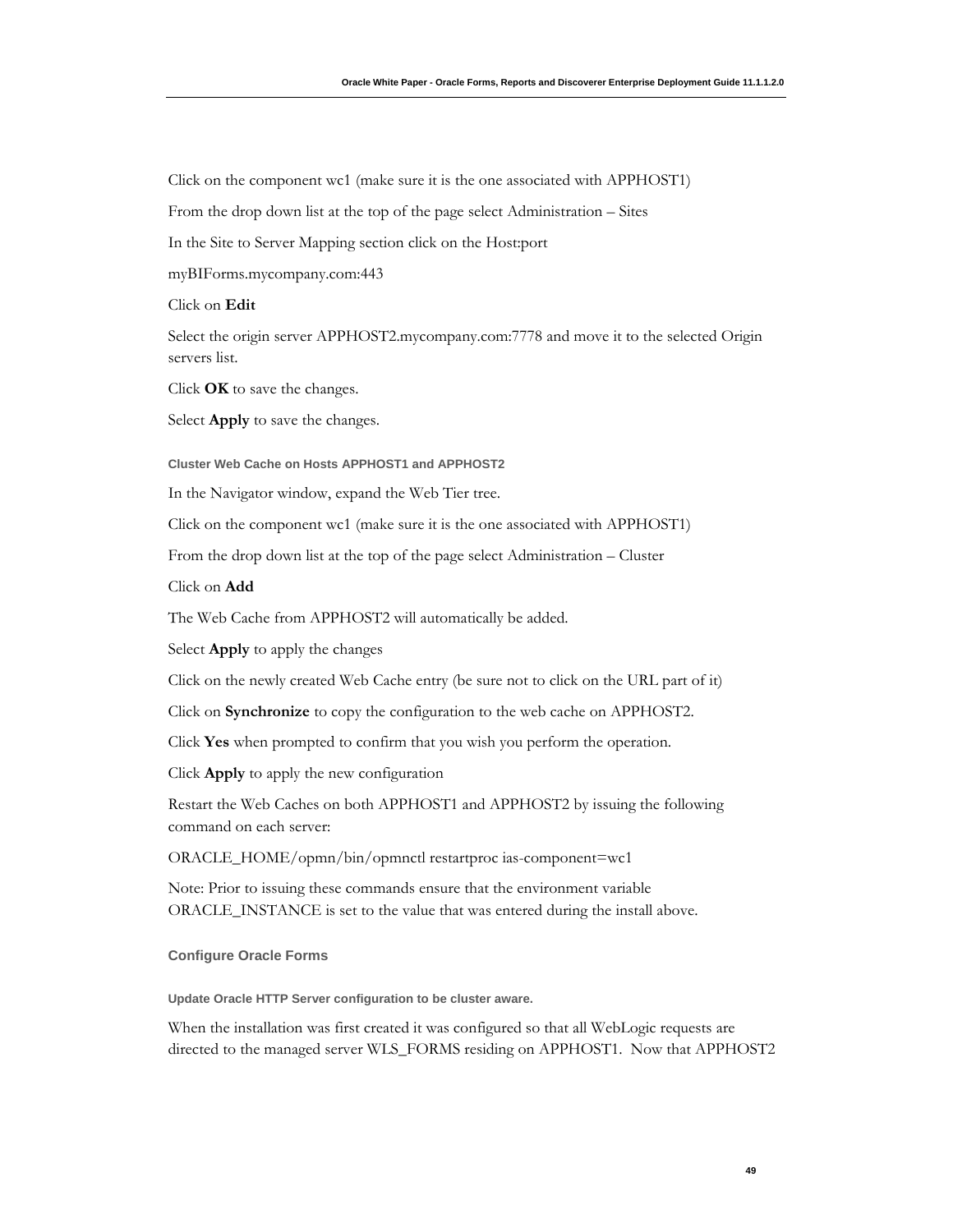exists, both the Oracle HTTP Servers on APPHOST1 and APPHOST2 need to be made aware of each other.

Edit the file ORACLE\_INSTANCE/config/OHS/ohs1/moduleconf/forms.conf

Edit the above file and change the following entries for the blocks beginning with:

/forms

Change the line beginning with WebLogicCluster to look something like.

WebLogicCluster apphost1:9001,apphost2:9001

For example

```
<Location /forms> 
     SetHandler WebLogic-handler 
     WebLogicCluster apphost1.mycompany.com:9001,apphost2.mycompany.com:9001 
</Location>
```
**Copy Forms Configuration Files** 

Copy the following configuration directories/files from APPHOST1 to APPHOST2

| <b>APPHOST1</b>                     | <b>APPHOST2</b>                                  |
|-------------------------------------|--------------------------------------------------|
| \$DOM_HOME/config/fmwconfig/server  | \$DOM_HOME/config/fmwconfig/ser                  |
| s/WLS_FORMS/applications/formsapp_< | IS1/applications/formsapp_ <version>/c</version> |
| version>/config                     |                                                  |
| ORACLE_INSTANCE/config/FormsCo      | ORACLE_INSTANCE/config/Form                      |
| mponent/forms                       | sComponent/forms                                 |
| ORACLE_INSTANCE/config/FRCompo      | ORACLE_INSTANCE/config/FRCo                      |
| nent/frcommon                       | mponent/frcommon                                 |
| ORACLE_INSTANCE/config/OHS/ohs      | ORACLE_INSTANCE/config/OHS                       |
| 1/moduleconf/forms.conf             | /ohs1/moduleconf/forms.conf                      |

**Update default.env**

Having copied the above files, the file default.env located in

\$DOM\_HOME/config/fmwconfig/servers/WLS\_FORMS/applications/formsapp\_<version> /config needs to be updated with the correct values for APPHOST2. In particular the following entries need to be changed:

ORACLE\_INSTANCE

TNS\_ADMIN

FORMS\_PATH

WEBUTIL\_CONFIG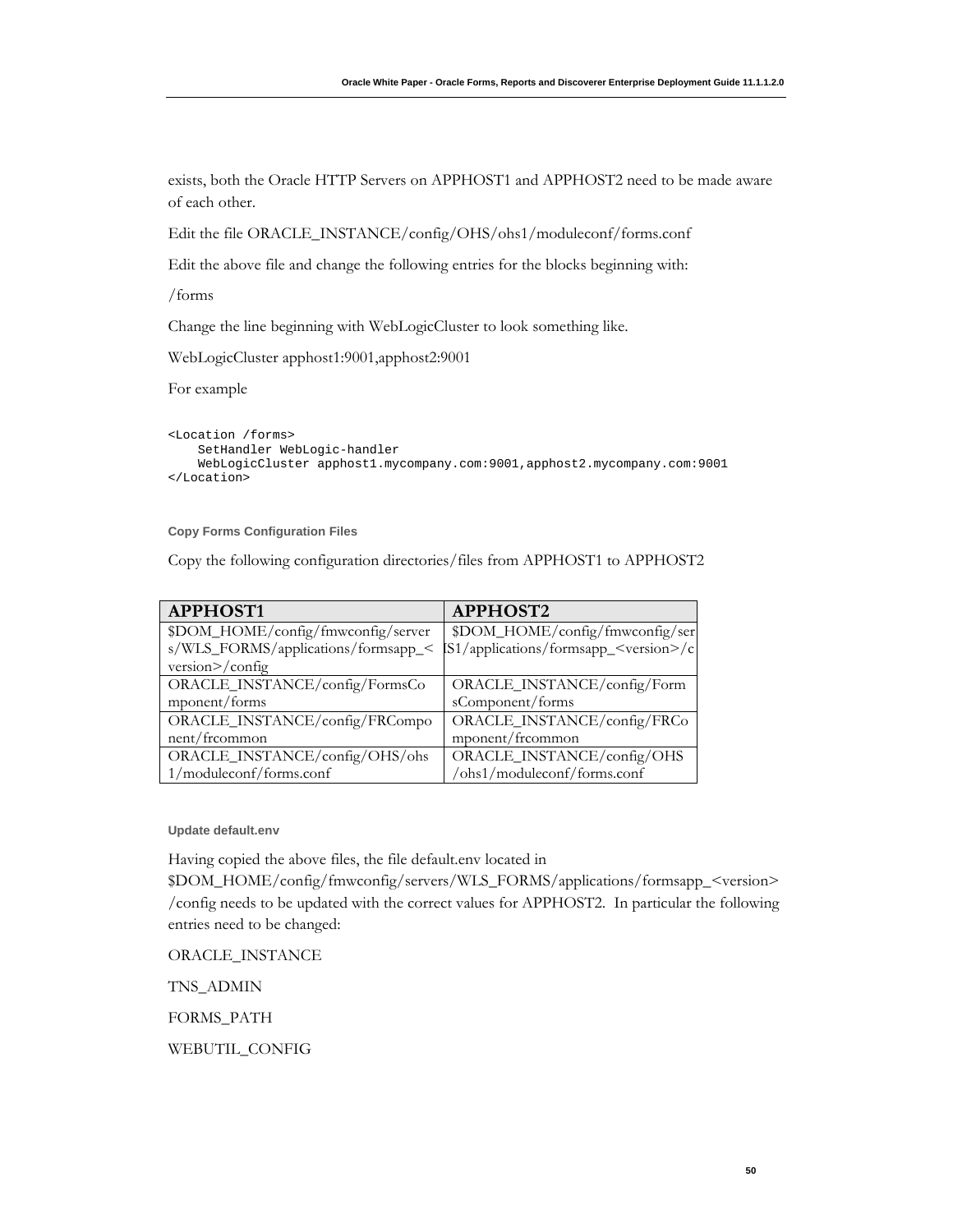Typically these entries will have the following values:

```
ORACLE_INSTANCE=/u01/app/oracle/admin/BIForms1 
TNS_ADMIN=/u01/app/oracle/admin/BIForms1/config 
FORMS_PATH=/u01/app/oracle/product/fmw/BIForms/BIforms:/u01/app/oracle/admin/BIFor
ms1/FormsComponent/forms 
WEBUTIL_CONFIG=/u01/app/oracle/admin/BIForms1/config/FormsComponent/forms/server/w
ebutil.cfg
```
And will need to be changed to:

```
ORACLE_INSTANCE=/u01/app/oracle/admin/BIForms2
TNS_ADMIN=/u01/app/oracle/admin/BIForms2/config 
FORMS_PATH=/u01/app/oracle/product/fmw/BIForms/forms:/u01/app/oracle/admin/BIForms
2/FormsComponent/forms 
WEBUTIL_CONFIG=/u01/app/oracle/admin/BIForms2/config/FormsComponent/forms/server/w
ebutil.cfg
```
**Configure Oracle Reports**

**Update Oracle HTTP Server configuration to be cluster aware.**

When the installation was first created it was configured with all WebLogic requests are directed to the managed server WLS\_REPORTS residing on APPHOST1. Now that APPHOST2 exists, both the Oracle HTTP Servers on APPHOST1 and APPHOST2 need to be made aware of each other.

Edit the file ORACLE\_INSTANCE/config/OHS/ohs1/moduleconf/reports\_ohs.conf

Edit the above file and change the following entries for the blocks beginning with:

/Reports

Remove the lines beginning WebLogicHost and WebLogic port and add in a line which looks like:

WebLogicCluster apphost1:9001,apphost2:9001

For example

Change

```
<Location /reports> 
     SetHandler WebLogic-handler 
     WebLogicHost apphost1.mycompany.com 
     WebLogicport 9001 
</Location>
```
to: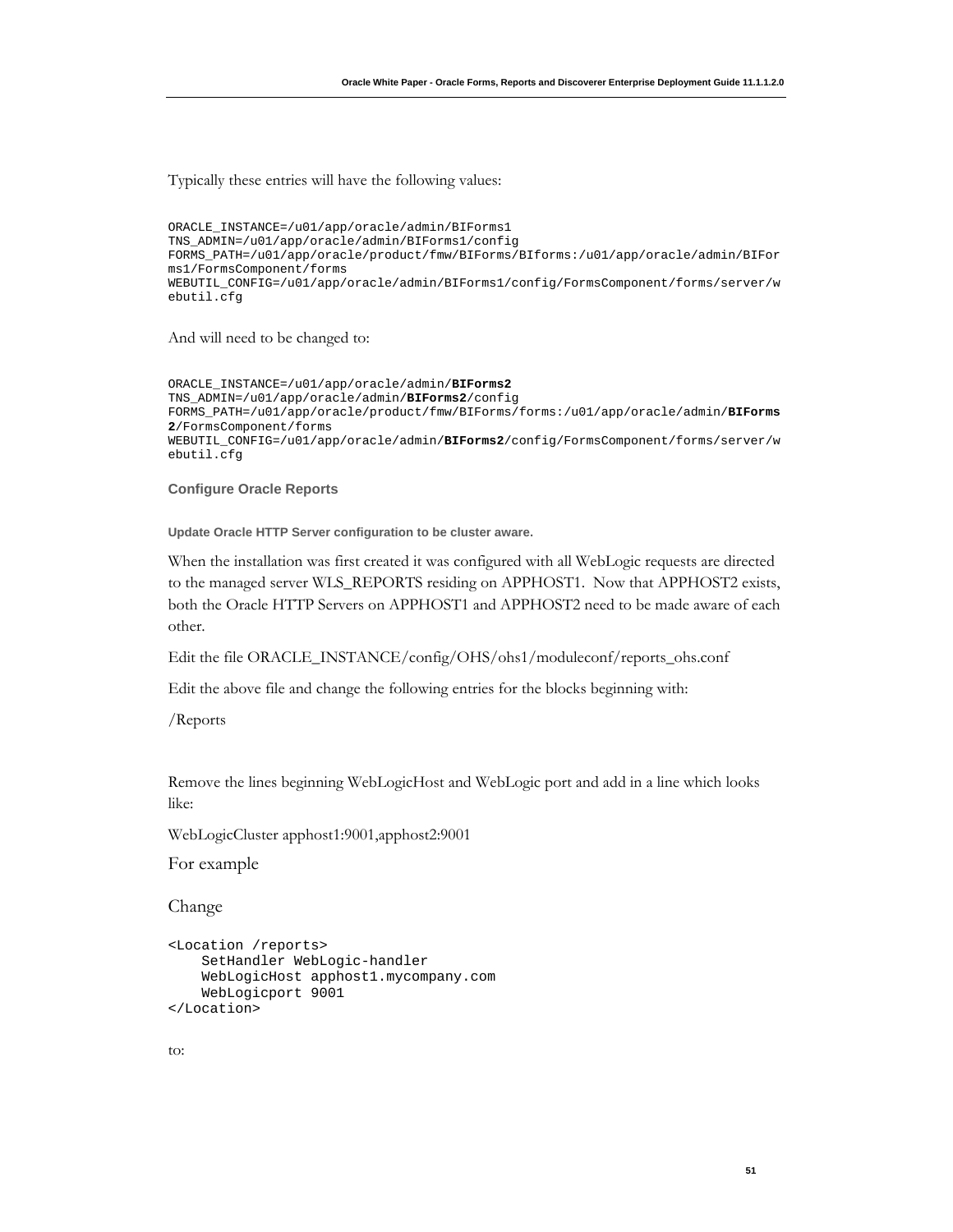```
<Location /reports> 
     SetHandler WebLogic-handler 
     WebLogicCluster 
apphost1.mycompany.com:9001,apphost2.mycompany.com:9001 
</Location>
```
### **Create a TNSNAMES entry for Reports Queue**

Oracle Reports uses entries in the tnsnames.ora file to determine database connection information. It is therefore required that an entry must be placed into this file for the reports queue database.

Edit the file ORACLE\_INSTANCE/config/tnsnames.ora and add an entry similar to the one below:

```
myrepq.mycompany.com = 
   (DESCRIPTION = 
     (ADDRESS = (PROTOCOL = TCP)(HOST = mydbnode1-vip)(PORT = 1521)) 
    (ADDRESS = (PROTOCOL = TCP) (HOST = mydbnode2-vip) (PORT = 1521)) (LOAD_BALANCE = yes) 
     (CONNECT_DATA = 
       (SERVER = DEDICATED) 
       (SERVICE_NAME = myrepq.mycompany.com) 
     ) 
   )
```
Save the file and test that the database connection is configured correctly using the command:

tnsping myreportq.mycompany.com

**Configure the Reports Server to Access Shared output directory.**

Add the CacheDir or JOCCacheDir property to the <cache> element of the file rwserver.conf which is located in

DOM\_HOME/config/fmwconfig/servers/WLS\_REPORTS/applications/reports\_<version>/ configuration

For example:

<property name="JOCCacheDir" value="folder\_name"/>

<property name="CacheDir" value="folder\_name"/>

on UNIX:

```
<cache class="oracle.reports.cache.RWCache"> 
  <property name="cacheSize" value="50"/> 
  <property name="JOCCacheDir" value="/shared/reports"/> 
   <property name="CacheDir" value="/shared/reports"/>
```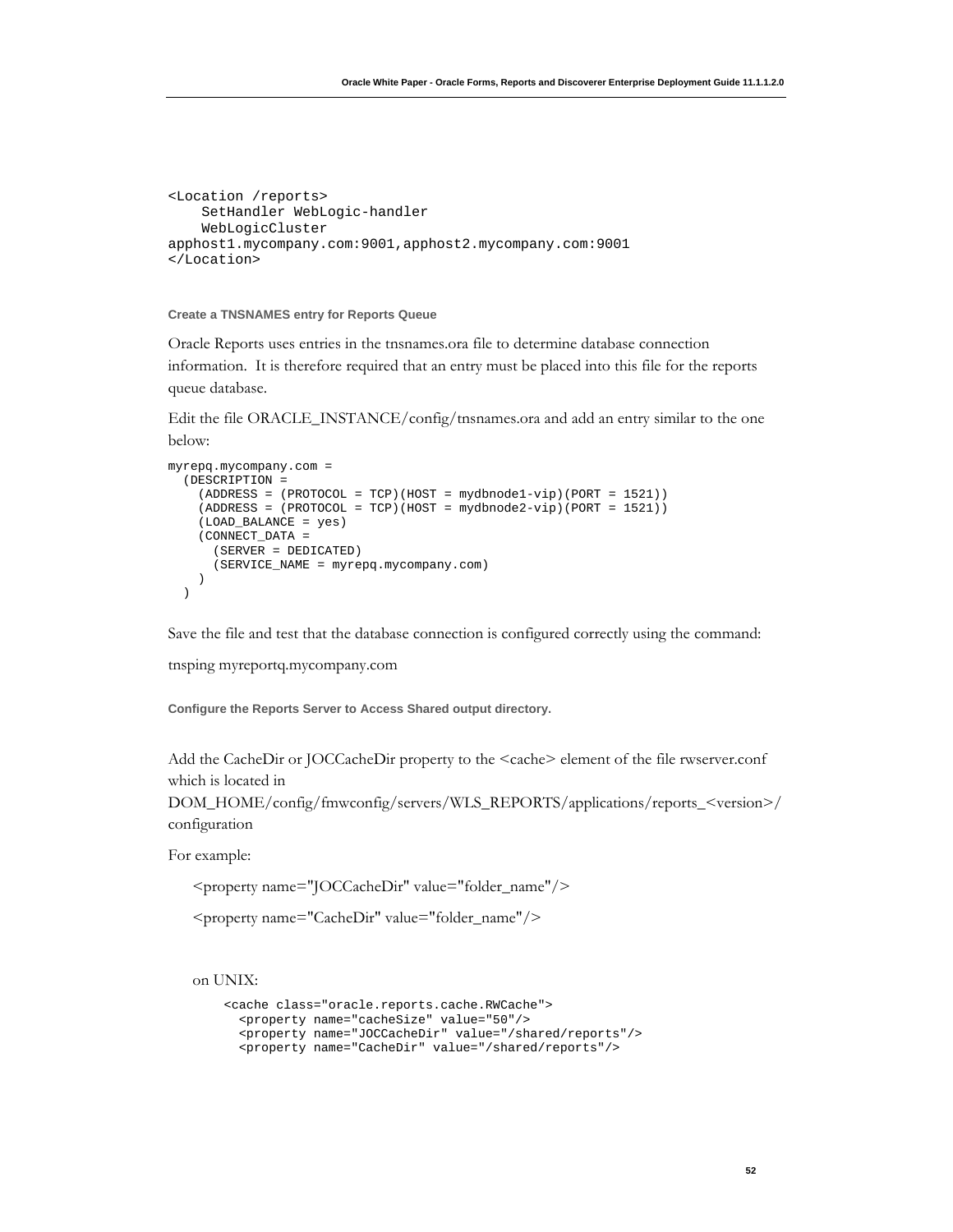</cache>

# **Configure Database job repository for in-process Reports Servers**

Now that the reports queue has been placed into the database, the reports server needs to be told how to access it.

This is achieved by using the Enterprise Manager Fusion Middleware Console:

Log into Enterprise Manger Fusion Middleware Console.

Expand the Reports tab on the left hand side and click on reports (<version>)(WLS\_REPORTS1).

From the Reports menu at the top of the screen Select Administration -> Advanced Configuration.

Select Enable Job Repository DB Enter User Name:report\_queue Enter Password Key: csf:reports:queuePassword Enter Database: myrepq.mycompany.com Click **Apply** to save the changes.

**Create a Reports Server Cluster**

By creating a Reports cluster with a database reports queue it is possible to link all of the reports servers to the same queue. The benefit is that when a report server has spare capacity it can take and execute the next report in the queue thereby distributing the load. It also ensures that if a cluster member becomes unavailable another report server can detect this and run any reports the downed server was working on.

Creating a Reports cluster is achieved by adding the a cluster entry into the file rwservlet.properties. This needs to be done on both APPHOST1 and APPHOST2

Cluster APPHOST1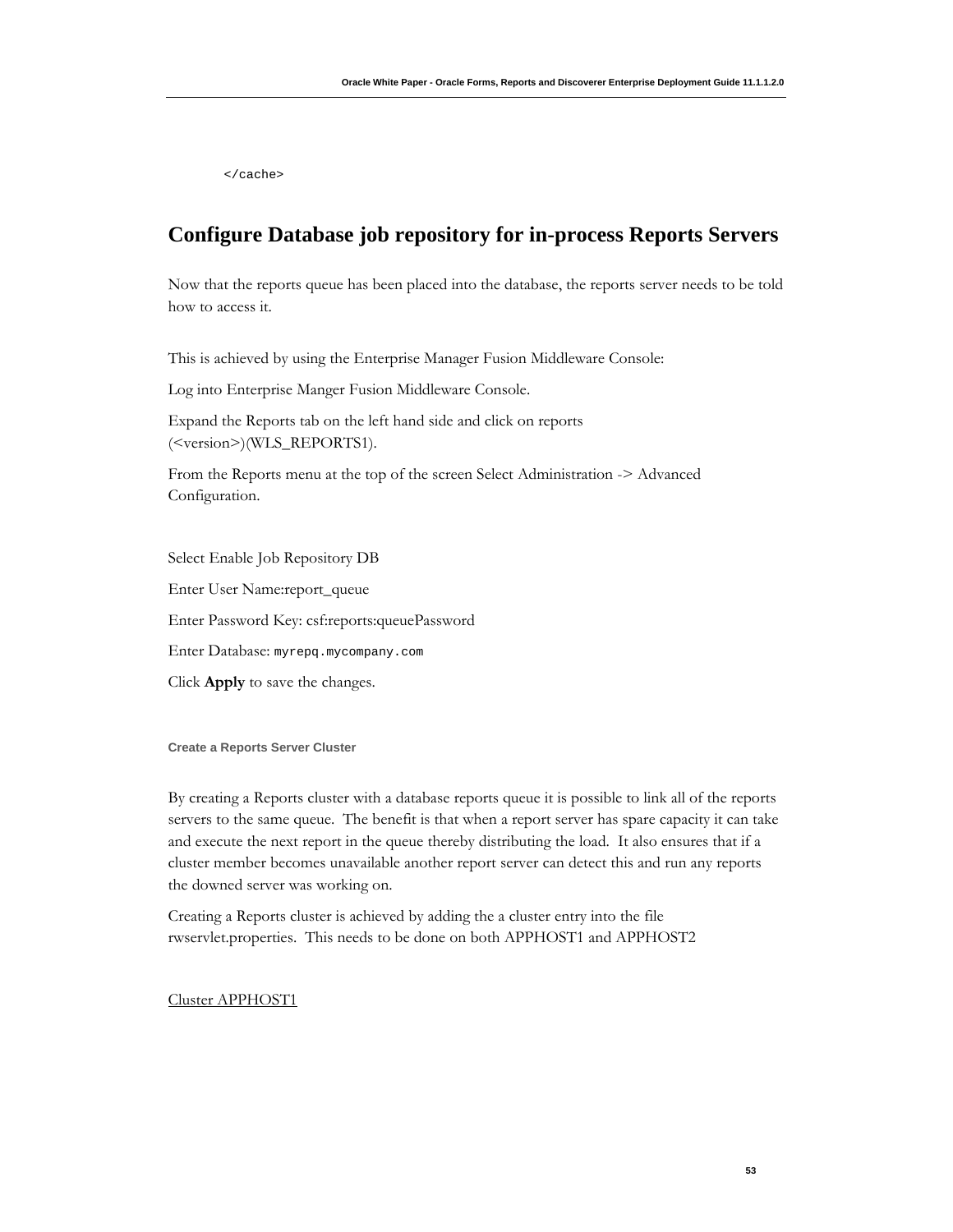Edit the file rwservlet.properties which is located at: DOM\_HOME/config/fmwconfig/servers/WLS\_REPORTS1/applications/reports\_<version> /configuration

Add the following line:

```
<cluster clustername="cluster_reports" 
clusternodes="rep_wls_reports1_APPHOST2_reports2"/>
```
Note: The value of clusternodes will be the value which appears in the  $\leq$ server $\geq$  tag in the file rwservlet.properties which exists on APPHOST2.

Note: The clusternodes parameter should list all of the reports servers in the cluster (comma separated) EXCEPT the local report server.

Cluster APPHOST2

Edit the file rwservlet.properties which is located at: DOM\_HOME/config/fmwconfig/servers/WLS\_REPORTS1/applications/reports\_<version> /configuration

Add the following line:

```
<cluster clustername="cluster_reports" 
clusternodes="rep_wls_reports_APPHOST1_reports1"/>
```
Note: The value of clusternodes will be the value which appears in the  $\leq$ server $\geq$  tag in the file rwservlet.properties which exists on APPHOST1.

Note: The clusternodes parameter should list all of the reports servers in the cluster (comma separated) EXCEPT the local report server.

**Configure Oracle Discoverer** 

**Update Oracle HTTP Server Configuration to be Cluster Aware.** 

When the installation was first created, it was configured so that all WebLogic requests were directed to the managed server WLS\_DISCO residing on APPHOST1. Now that a WebLogic cluster has been created, these requests need to be directed to the cluster.

On APPHOST1, edit the file ORACLE\_INSTANCE/config/OHS/ohs1/moduleconf/module\_disco.conf

Edit the above file and change the following entries for the blocks beginning with: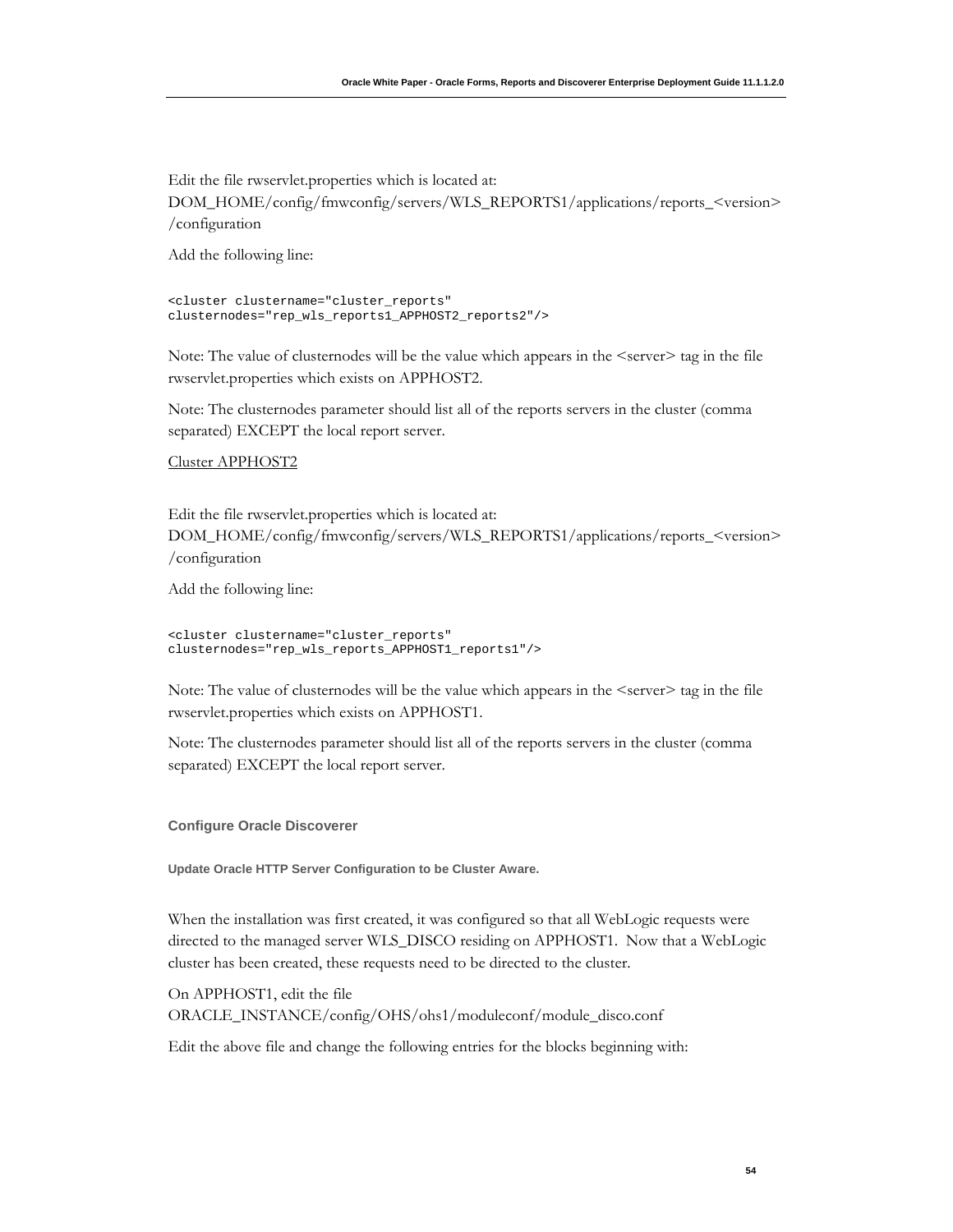### /discoverer

Change the WebLogicCluster diective. Initially the entry will look like:

WebLogicCluster apphost1:7052

but this needs changing to include apphost2

WebLogicCluster apphost1:7052,apphost2:7052

For example

Change

```
<Location /Discoverer> 
     SetHandler WebLogic-handler 
     WebLogicCluster apphost1.mycompany.com 
</Location>
```
to:

```
<Location /Discoverer> 
     SetHandler WebLogic-handler 
     WebLogicCluster 
apphost1.mycompany.com:7052,apphost2.mycompany.com:7052 
</Location>
```
Restart the Oracle HTTP Server using the command:

opmnctl restartproc process-type=OHS

**Copy Discoverer Configuration Files** 

Prior to performing this step make a backup of the file configuration.xml located in DOM\_HOME/servers/WLS\_DISCO/stage/discoverer/<version>/discoverer/configuration/

This is necessary because some of the contents are required later on.

Copy the file configuration.xml from APPHOST1 to APPHOST2

Copy the contents of ORACLE\_INSTANCE/config/OHS/ohs1/moduleconf from APPHOST1 to APPHOST2

**Update configuration.xml**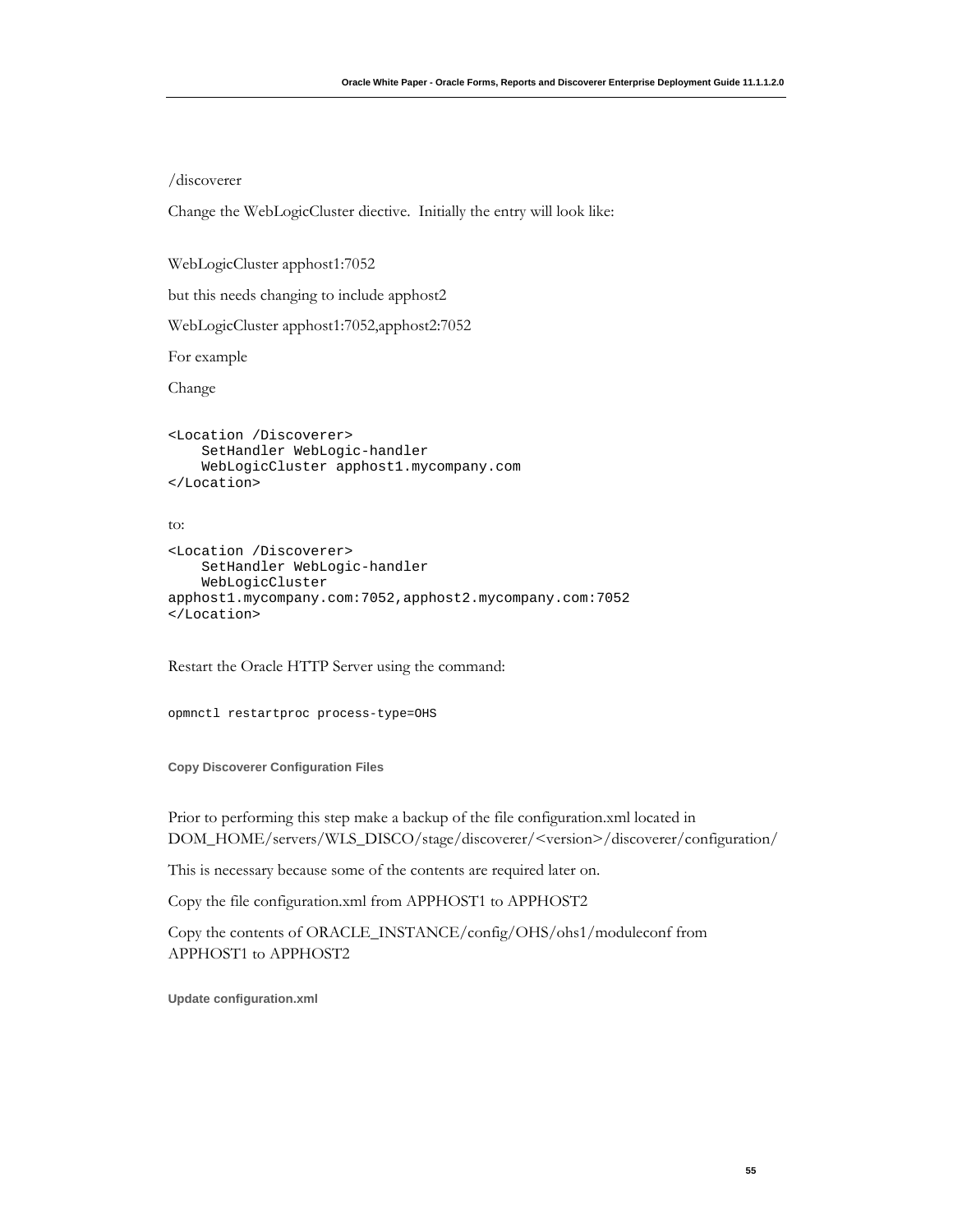Update the configuration.xml file copied above and replace the following values with the values located in configuration.xml.orig

<oracleInstance>

<discovererComponentName>

### **Preference Store**

In an enterprise deployment there should only be one Discoverer preference store active at one time. Changing the preference store is a two-stage process.

- 1. Change the Preference store on APPHOST2 to point to the preference store on APPHOST1
- 2. Disable the preference store on APPHOST2

Identify Preference Store Host Name and Port

The nominated preference server in this example will be configured to run on APPHOST1.

When installed onto the server the Preference server will have been assigned a port. This value needs to be located before proceeding to the next steps.

On APPHOST1 open the file opmn.xml which is located in:

ORACLE\_INSTANCE/config/OPMN/opmn

Search the file for the entry PREFERENCE\_PORT. The value= shows the port assigned to the preference server.

**Specifying a Discoverer Preferences Server on Other Machines** 

Having identified the host name and port number of the machine that is going to run

the Preferences component (that is, the Discoverer Preferences server machine), you must now ensure that other machines use the Preferences component on the

Discoverer Preferences server machine.

To modify the opmn.xml file of other machines to use the Discoverer Preferences

server machine, perform the following steps on every other machine in the

installation:

1. On each machine except the Preferences server machine, open the opmn.xml file in a text editor (or XML editor) – The file is located in ORACLE\_INSTANCE/config/OPMN/opmn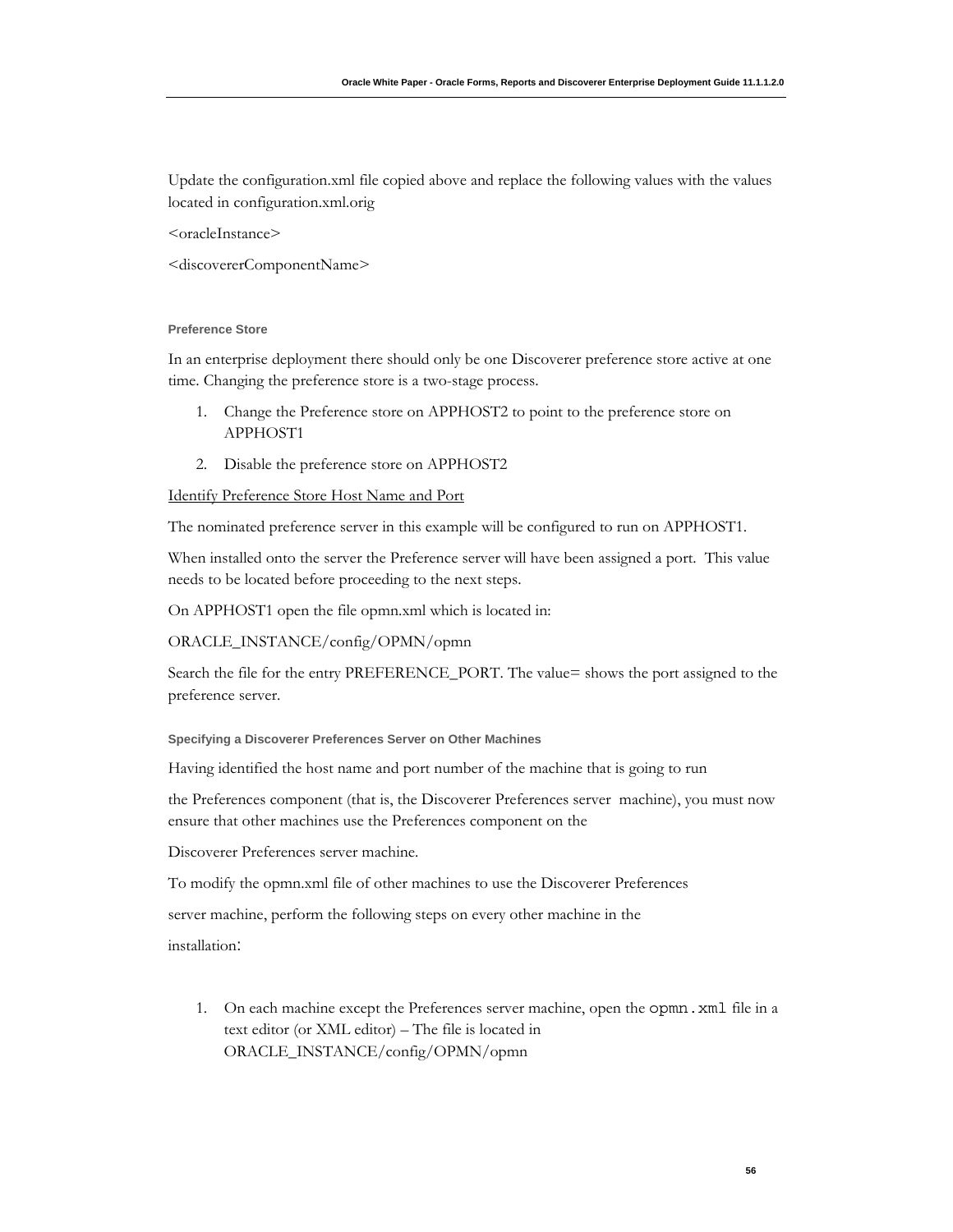2. Locate the PREFERENCE\_HOST variable, and change its value to the host name of the Discoverer Preferences server machine, as follows:

<variable id="PREFERENCE\_HOST" value="hostname">

3. Locate the PREFERENCE\_PORT variable, and change its value to the port number of the Discoverer Preferences server machine, as follows:

<variable id="PREFERENCE\_PORT" value="port">

4. Locate the PreferenceServer process type, and change its status to disabled, as follows:

```
<process-type id="PreferenceServer" module-
id="Disco_PreferenceServer" working-dir="$DC_LOG_DIR" 
status="disabled">
```
5. Save the opmn.xml file.

## **Restart Web Processes on APPHOST1 and APPHOST2**

Restart the Web Tier components on APPHOST1 and APPHOST2 by issuing the following commands on each of the servers:

opmnctl stopall

opmnctl startall

Note: Prior to issuing these commands ensure that the environment variable ORACLE\_INSTANCE is set to the value that was entered during the install above.

**Setting up Discoverer WSRP Portlet Producer in a Clustered Environment** 

The portlet preference store is used for persisting consumer registration handles and portlet preference data.

Discoverer WSRP portlet producer uses a file-based preference store and the location of preference store is defined by the value of the *discoWsrpPrefStoreSharedPath* variable of the Discoverer deployment plan (an XML file). The default value of the *discoWsrpPrefStoreSharedPath* variable is portletData.

In a clustered environment, for the file-based preference store, all Discoverer WSRP portlet producers running within the same Oracle WebLogic Server must use the same path for the *discoWsrpPrefStoreSharedPath* variable in the deployment plan. Therefore, the value of the *discoWsrpPrefStoreSharedPath* variable must be changed to a shared path in the deployment plan.

When you change the discoWsrpPrefStoreSharedPath variable, if you want to migrate the preference store content from the existing preference store to a shared path, you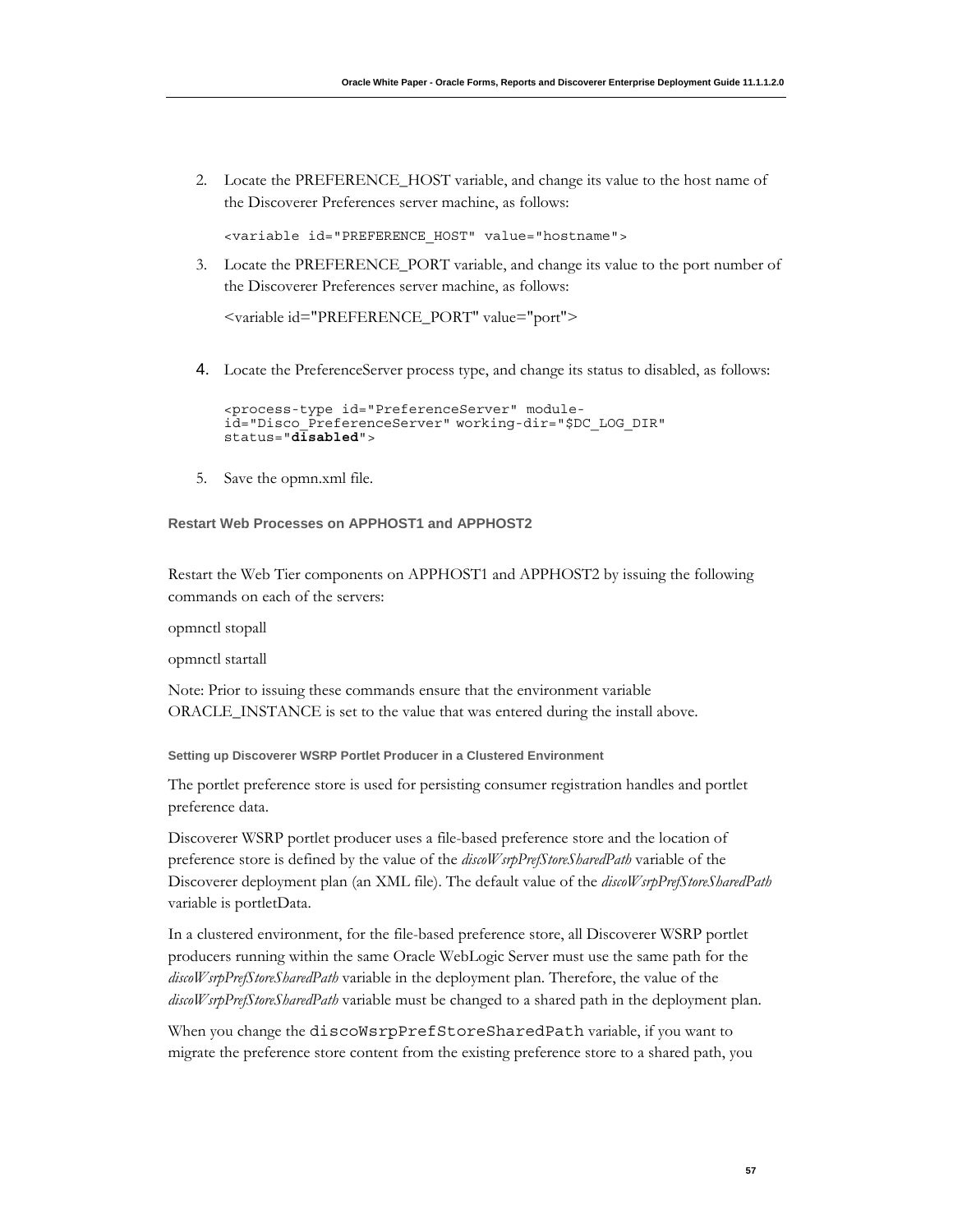must run the migration utility to transfer preference data from the source path to the destination path as described in the section "Using the Migration Utility to Transfer Preference Store Content".

### Setting up the Preference Store

To view and edit the Discoverer deployment plan by using WebLogic Server Administration Console:

- 1. Log into Oracle WebLogic Server Administration Console.
- 2. In the left pane, click **Deployments**.
- 3. In the right pane, select the Discoverer application for which you want to update the deployment plan. The Discoverer: Overview page appears.

The Deployment Plan field on the Overview page displays the path of the Discoverer application deployment plan (an XML file). Modify the deployment plan as described the following procedure:

- 1. Open the deployment plan from the location (as displayed on the Discoverer: Overview page) in an XML editor.
- 2. Navigate to the **variable-definition** section:

<variable-definition>

<variable>

<name>discoWsrpPrefStoreSharedPath</name>

<value>portletData</value>

 $\langle \nabla \times \nabla \times \nabla \times \nabla \times \nabla \times \nabla \times \nabla \times \nabla \times \nabla \times \nabla \times \nabla \times \nabla \times \nabla \times \nabla \times \nabla \times \nabla \times \nabla \times \nabla \times \nabla \times \nabla \times \nabla \times \nabla \times \nabla \times \nabla \times \nabla \times \nabla \times \nabla \times \nabla \times \nabla \times \nabla \times \nabla \times \nabla \times \nabla \times \nabla \times \nabla \times \nabla \times \n$ 

<variable-definition>

**Note:**The *discoWsrpPrefStoreSharedPath* variable is defined in the **variable-definition** and **variable-assignment** sections of the deployment plan. You should modify only the *discoWsrpPrefStoreSharedPath* variable, which is defined in the **variable-definition** section.

3. Change the **value** of the *discoWsrpPrefStoreSharedPath* variable to a shared directory which all Managed Servers can access:

<variable-definition>

<variable>

<name>discoWsrpPrefStoreSharedPath</name>

<value>/shared/disco/pref</value>

 $\langle$  variable $>$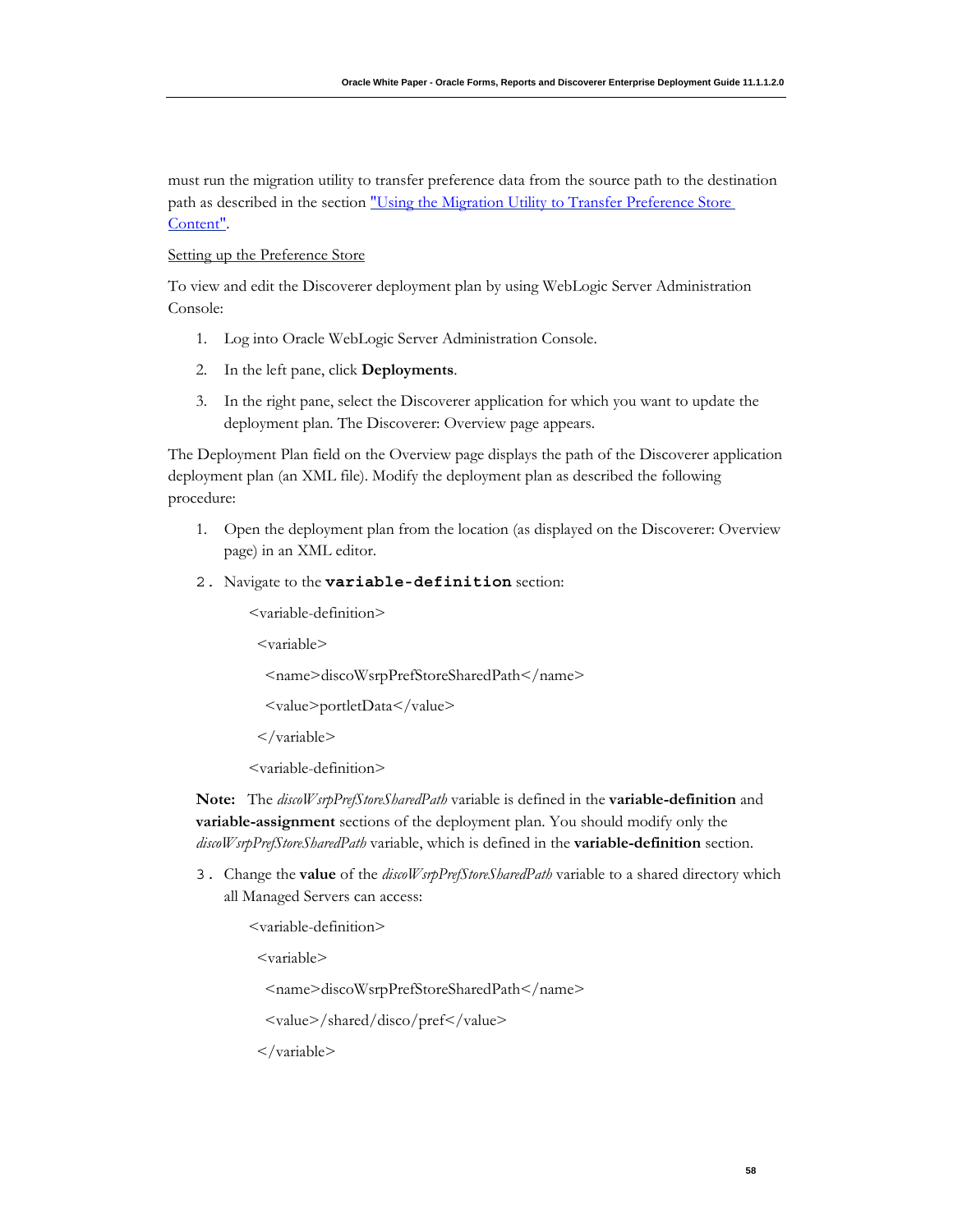<variable-definition>

4. Save your changes and close the XML file.

Once the deployment plan is updated with the new value for the *discoWsrpPrefStoreSharedPath* variable, you must update the Discoverer application as described in the "Update (redeploy) an Enterprise application" section of Oracle Fusion Middleware Oracle WebLogic Server Administration Console Online Help.

### **Restart WebLogic Managed Servers**

Restart the WLS\_FORMS1, WLS\_REPORTS1 and WLS\_DISCO1 managed servers by:

Select Servers from the home page or alternatively Environment -> Servers from the Domain structure menu.

Select the Control tab

Select the boxes next to WLS\_FORMS1, WLS\_REPORTS1 and WLS\_DISCO1

Select Shutdown -> Force Shutdown Now

Click **Yes** to shutdown the managed server.

Once the server is shutdown

Select the boxes next to WLS\_FORMS1, WLS\_REPORTS1 and WLS\_DISCO1

Click on **Start**

Click **Yes** to start the managed server

### **Validate Configuration**

In order to validate the configuration the following tests should be performed:

| <b>Test</b>                      | <b>URL</b>                       | Result                 |
|----------------------------------|----------------------------------|------------------------|
| Test Load<br>balancer            | http://myBIForms.mycompany.com/  | Home page<br>displayed |
| Test Load<br>Balancer<br>via SSL | https://myBIForms.mycompany.com/ | Home page<br>displayed |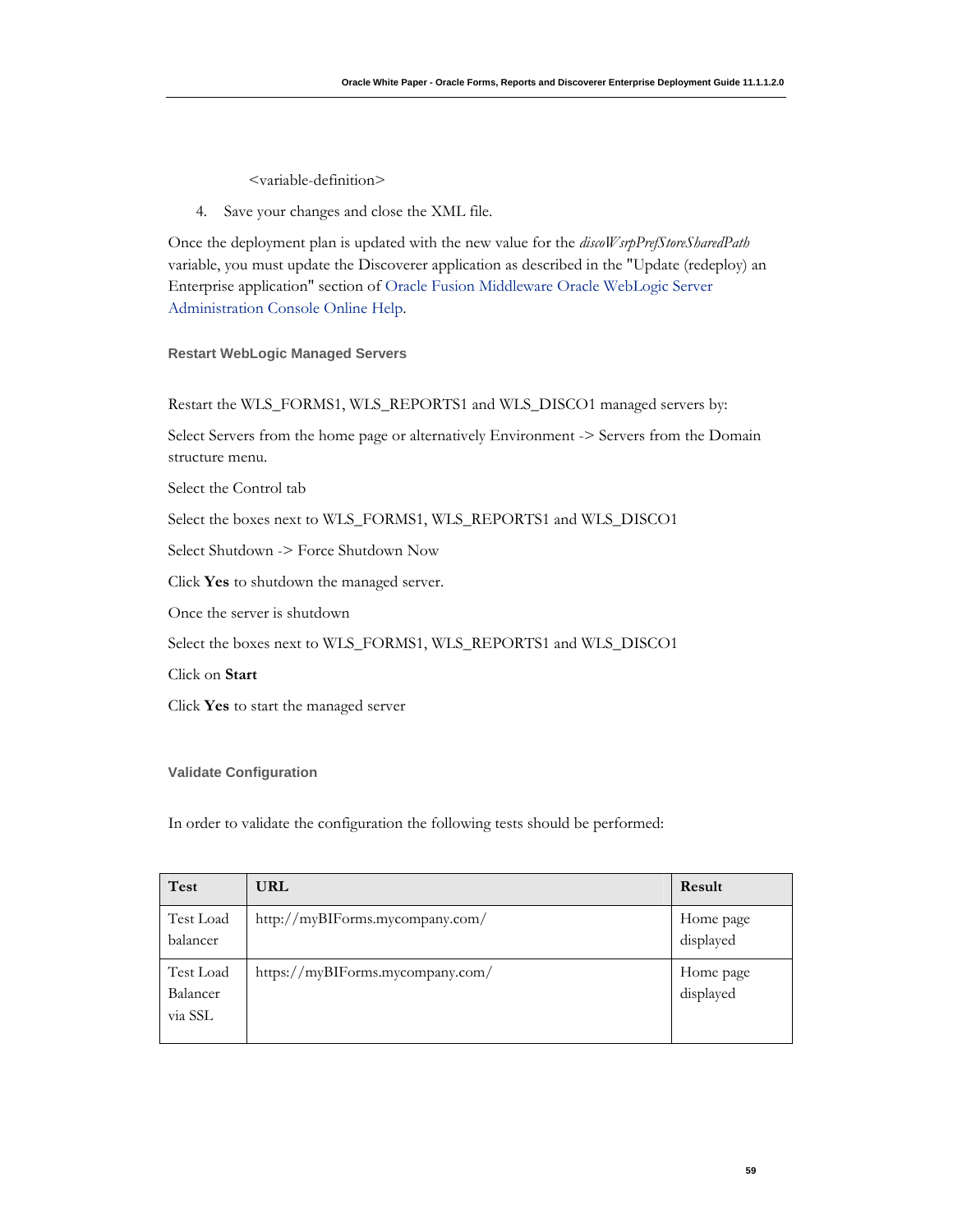| Forms            | https://myBIForms.mycompany.com/forms/frmservlet           | Test Form is<br>displayed                   |
|------------------|------------------------------------------------------------|---------------------------------------------|
| Discoverer       | https://myBIForms.mycompany.com/discoverer/viewer          | Discoverer<br>Viewer Home<br>Page displayed |
| Reports<br>Queue | https://myBIForms.mycompany.com/reports/rwservlet/showjobs | Job Queue is<br>displayed.                  |

# Install and Configure the Web Tier

Follow these steps to install the Oracle Web Tier on to Webhost1 and Webhost2

Install and Configure the First Oracle Web Tier on Webhost1

# **Install Oracle HTTP Server on Webhost1**

Start the Oracle Universal Installer as follows:

On UNIX, issue this command: runInstaller

On Windows, double-click setup.exe

| <b>Screen</b>          | Action                                                                                                 |
|------------------------|--------------------------------------------------------------------------------------------------------|
| Welcome                | Click Next.                                                                                            |
| Select Installation    | Select Install and Configure.                                                                          |
| Type                   | Click Next.                                                                                            |
| Prerequisite<br>Checks | Click Next.                                                                                            |
| Specify Installation   | Specify the following values:                                                                          |
| Location               | Fusion Middleware Home Location (Installation Location) For example<br>/u01/app/oracle/product/fmw/web |
| Configure              | Select all components.                                                                                 |
| Components             | Click <b>Next</b> .                                                                                    |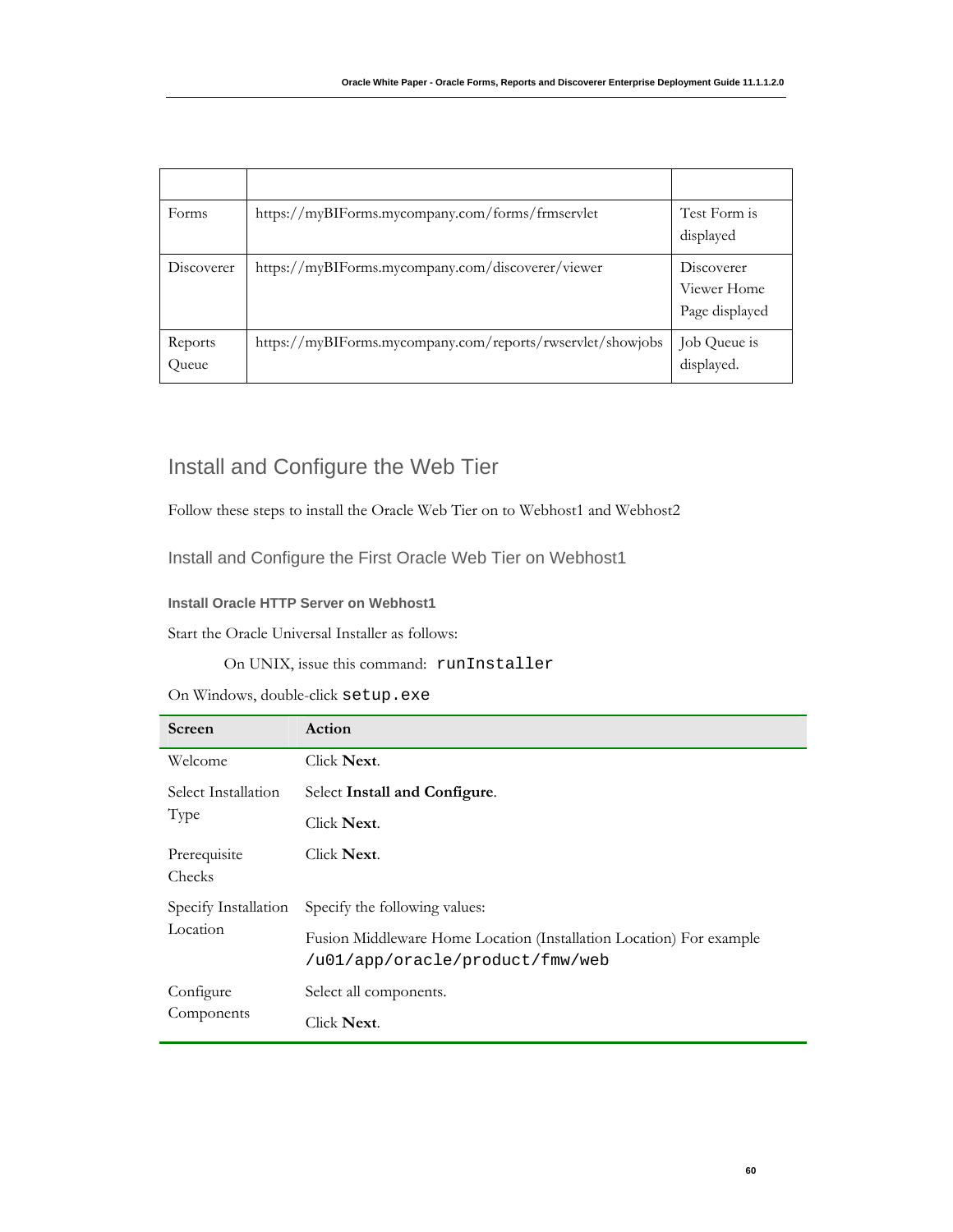|                                       | Note: If this installation is going to be associated with a WebLogic Domain<br>then select the box "Associate Selected Components with WebLogic<br>Domain"                                                                                                                         |
|---------------------------------------|------------------------------------------------------------------------------------------------------------------------------------------------------------------------------------------------------------------------------------------------------------------------------------|
|                                       | If this installation is not going to be associated with a WebLogic domain then<br>deselct this box. If required this association can be done post-installation.                                                                                                                    |
| Specify WebLogic                      | Specify the following values:                                                                                                                                                                                                                                                      |
| Domain Details<br>(Optional)          | Domain Host Name (Machine Hosting WebLogic Admin Server) For<br>example                                                                                                                                                                                                            |
|                                       | wladmin.mycompany.com                                                                                                                                                                                                                                                              |
|                                       | Domain port Number (WebLogic Administration server Port) e.g.                                                                                                                                                                                                                      |
|                                       | 7001                                                                                                                                                                                                                                                                               |
|                                       | Username (WebLogic Admin Server user) For example                                                                                                                                                                                                                                  |
|                                       | WebLogic                                                                                                                                                                                                                                                                           |
|                                       | Password (Password for above account)                                                                                                                                                                                                                                              |
|                                       | Click Next.                                                                                                                                                                                                                                                                        |
| Specify                               | Specify the following values:                                                                                                                                                                                                                                                      |
| Component<br>Details                  | Instance Home Location: /u01/app/oracle/admin/web1                                                                                                                                                                                                                                 |
|                                       | AS Instance Name: web1                                                                                                                                                                                                                                                             |
|                                       | OHS Component Name: http1                                                                                                                                                                                                                                                          |
|                                       | WebCache Component Name: webcache1                                                                                                                                                                                                                                                 |
|                                       | Click Next.                                                                                                                                                                                                                                                                        |
| WebCache<br>Administrator<br>Password | Specify a value for the Web Cache administrator password. Confirm the<br>password and click Next                                                                                                                                                                                   |
| port Details                          | Specify Web Tier In HA Implementations whilst not mandatory it makes life simpler if all of<br>the ports used by the various components are synchronised across hosts.<br>Oracle allows the bypassing of Automatic port Configuration by specifying<br>ports to be used in a file. |
|                                       | Select a File Name and then click View/Edit. The file will look like:                                                                                                                                                                                                              |
|                                       | [DOMAIN]                                                                                                                                                                                                                                                                           |
|                                       | #This port indicates the Domain port no                                                                                                                                                                                                                                            |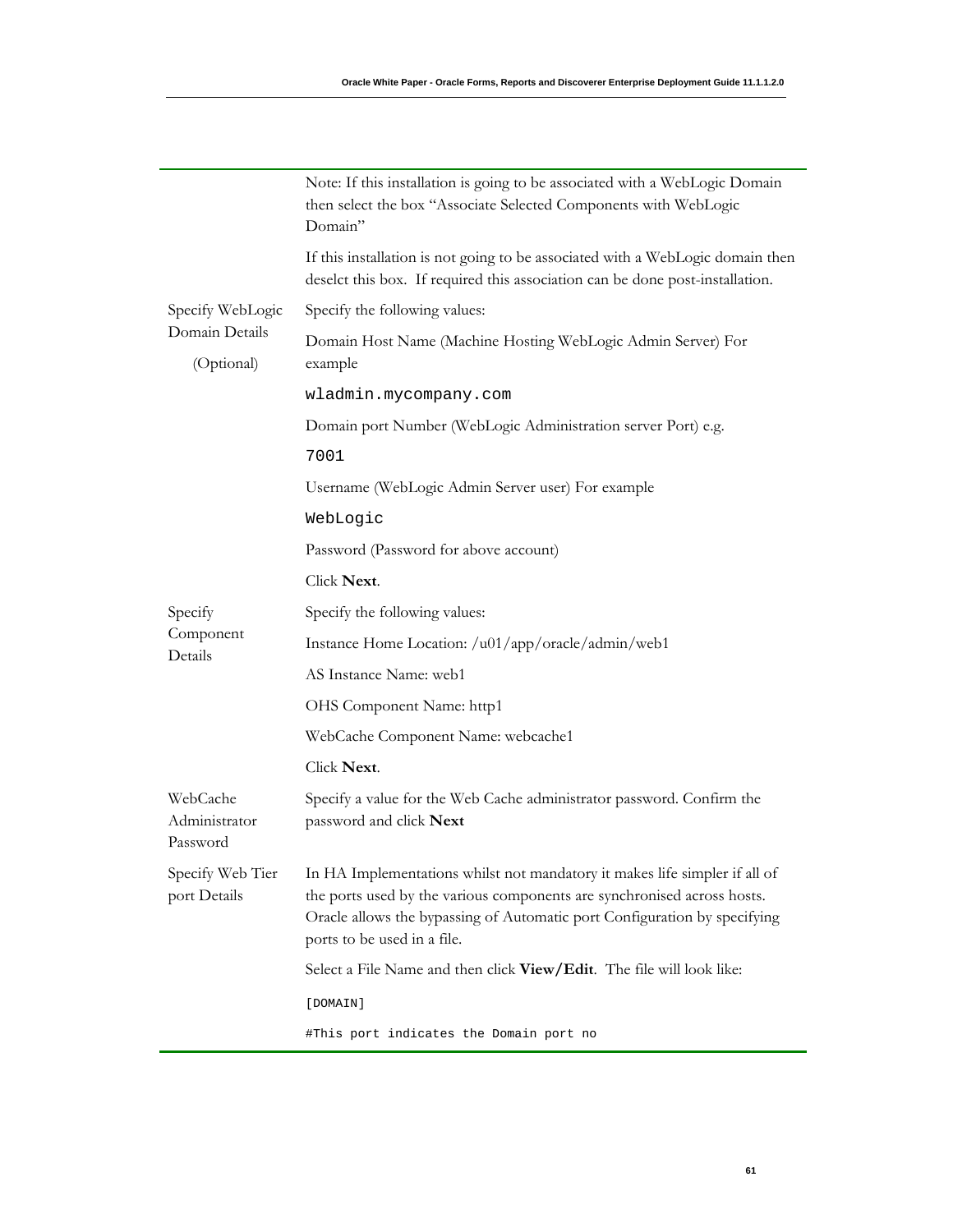```
Domain port No = 7001 
                    [OHS] 
                    #Listen port for OHS component 
                    OHS port = 7780 
                    [WEBCACHE] 
                    #port no for WebCache component (also used for virtual server 
                    port) 
                    Web Cache Listen Port= 7777 
                    #Adminstration port no for WebCache component 
                    Web Cache Admin Port= 9400 
                    #STATISTICS port no for WebCache component 
                    Web Cache Statistics port = 9402 
                    #INVALIDATION port no for WebCache component 
                    Web Cache Invalidation port = 9401 
                    [OPMN] 
                    #Process Manager Local port no 
                    Oracle Process Manager Local port No = 1880 
                    You can find a sample staticports.ini file on installation Disk1 in the 
                    stage/Response directory. 
                    Click Next. 
Specify Oracle 
Configuration 
Manager Details 
                    Choose whether or not to receive security updates from Oracle Support. 
                    Click Next. 
Installation 
Summary 
                    Review the selections to ensure that they are correct (if they are not, click 
                    Back to modify selections on previous screens), and click Install. 
                    When prompted the script oracleRoot.sh needs to be run as the root user –
                    UNIX installations only.
Configuration Multiple configuration assistants are launched in succession; this process can 
                    be lengthy. When it completes, click Next and the Installation Complete 
                    screen appears.
```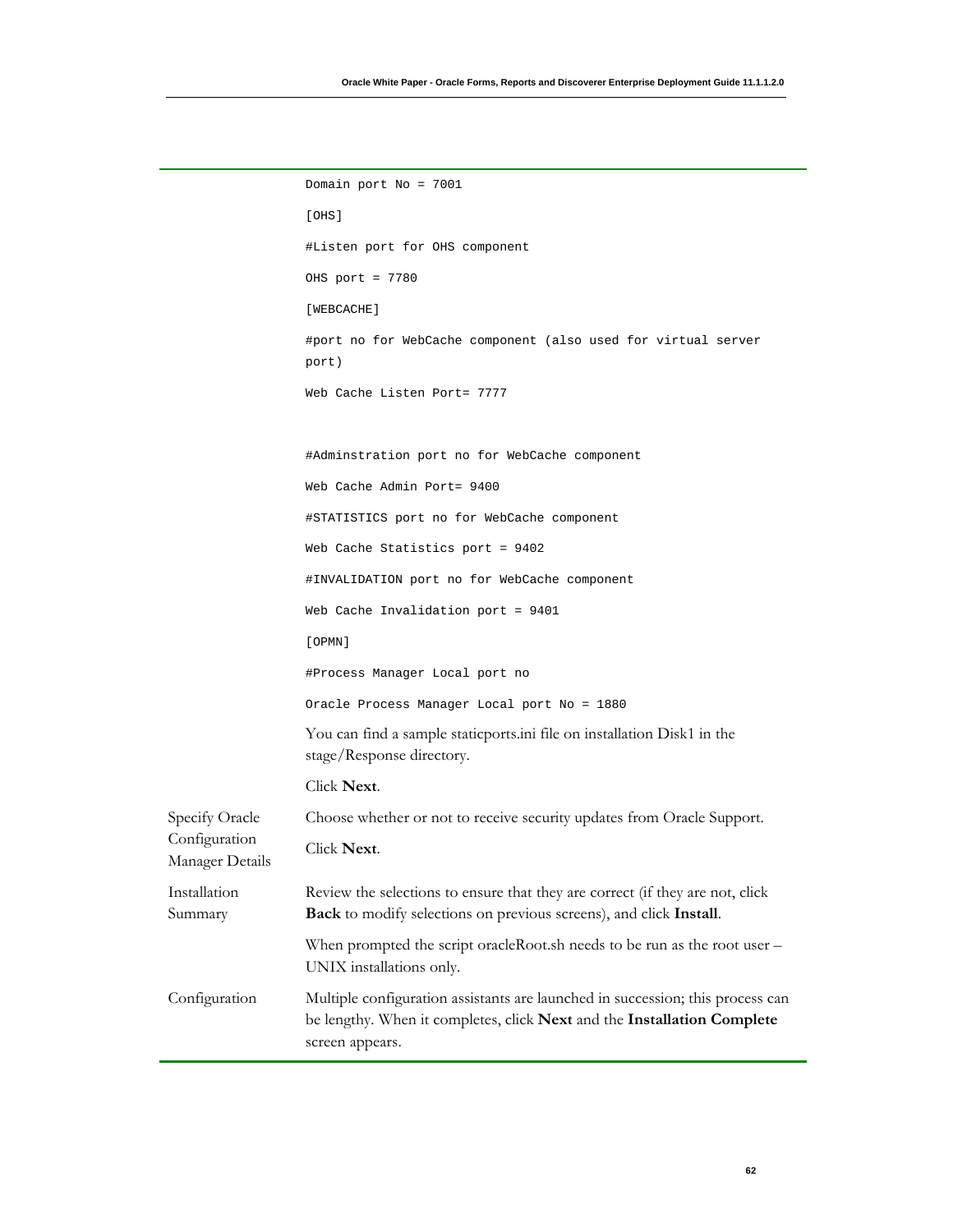### Click **Finish** to confirm your choice to exit.

### **Validate the Installation**

Once the Installation is completed check that the it is possible to access the Oracle HTTP Server home page using the following URL:

http://webhost1:7777/

### **Configure Virtual Hosts**

In order for Oracle Forms, Reports and Discoverer to work with the load balancer two virtual hosts need to be defined, the file virtual\_hosts.conf can be copied from apphost1.mycompany.com

Create a file called virtual\_hosts.conf in ORACLE\_INSTANCE/config/OHS/ohs1/moduleconf

Add the following entries to the file:

```
NameVirtualHost *:7778 
<VirtualHost *:7778> 
     ServerName https://myBIForms.mycompany.com:443 
     RewriteEngine On 
     RewriteOptions inherit 
     UseCanonicalName On 
</VirtualHost> 
<VirtualHost *:7778> 
     ServerName webhost1.mycompany.com:7777 
     RewriteEngine On 
     RewriteOptions inherit 
     UseCanonicalName On 
</VirtualHost>
```
Save the file

### **Copy Forms Specific Files from APPHOST1**

The Web Tier needs certain files such as images and configuration information to be able to display the Forms pages correctly. All of these files exist either in the ORACLE\_HOME or ORACLE\_INSTANCE of the Forms installation.

Copy the entire contents of the directory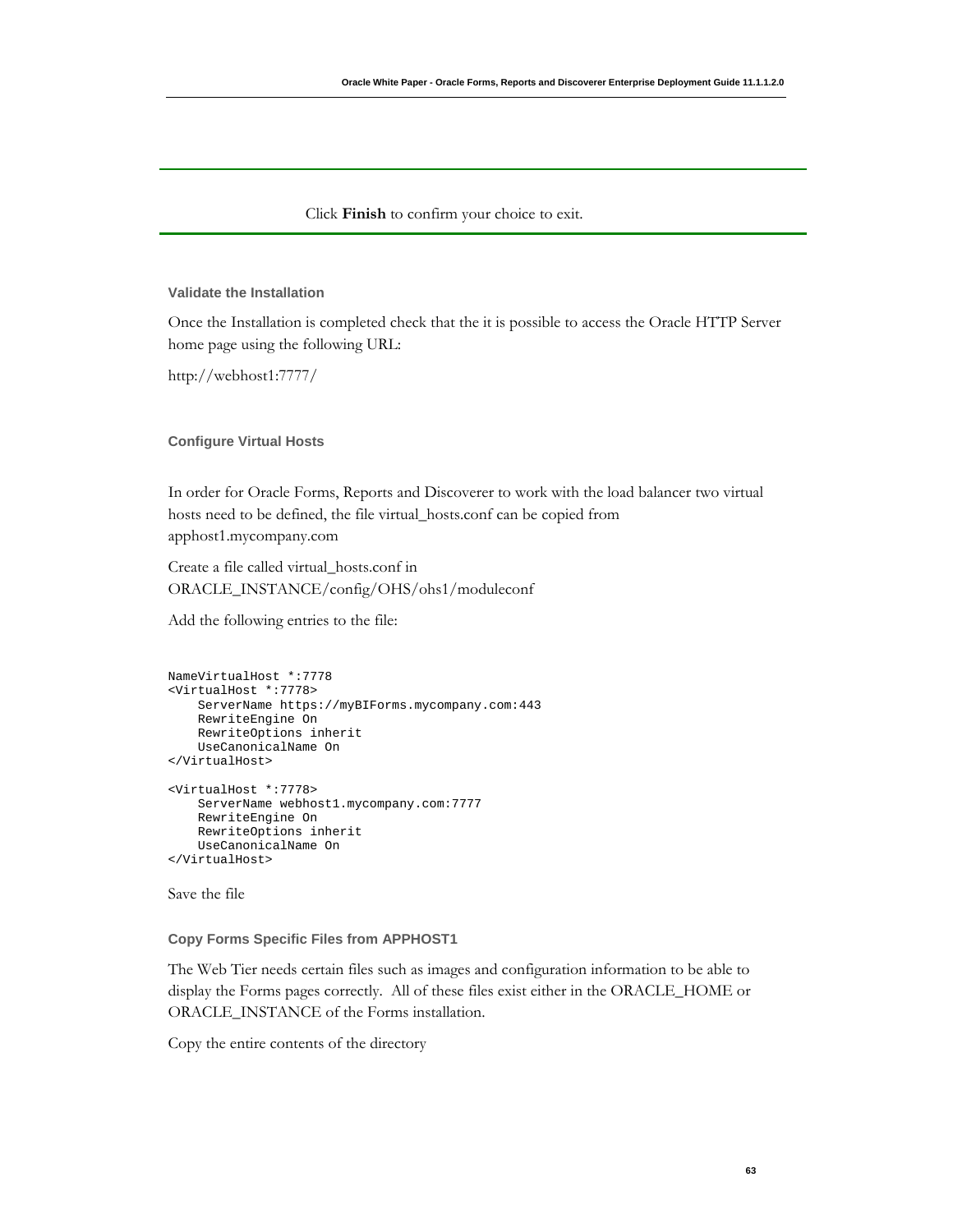ORACLE\_INSTANCE/config/OHS/ohs1/moduleconf to the equivalent directory on WEBHOST1 (ORACLE\_INSTANCE/config/OHS/http1/moduleconf).

### **Copy Reports Specific Files from APPHOST1**

The Web Tier needs certain files such as images and configuration information to be able to display the Reports pages correctly. All of these files exist either in the ORACLE\_HOME or ORACLE\_INSTANCE of the Reports installation.

Copy the entire contents of the directory

ORACLE\_INSTANCE/config/OHS/ohs1/moduleconf to the equivalent directory on WEBHOST1 (ORACLE\_INSTANCE/config/OHS/http1/moduleconf).

### **Copy Discoverer Specific Files from APPHOST1**

The Web Tier needs certain files such as images and configuration information to be able to display the Discoverer pages correctly. All of these files exist either in the ORACLE\_HOME or ORACLE\_INSTANCE of the Discoverer installation.

Copy the entire contents of the directory

ORACLE\_INSTANCE/config/OHS/ohs1/moduleconf to the equivalent directory on WEBHOST2 (ORACLE\_INSTANCE/config/OHS/http1/moduleconf).

### **Copy SSO configuration File**

Copy osso.conf from ORACLE\_INSTANCE/config/OHS/ohs1 on APPHOST1 to the equivalent directory on WEBHOST1 (ORACLE\_INSTANCE/config/OHS/http1).

### **Configure Web Cache**

**Log into Enterprise Manager Administration Console** 

Log into Enterprise Manager Console using the URL:

http://apphost1.mycompany.com:7001/em

Default User Name and Password are the same as the domain username and password entered during the installation.

Default User Name and Password are administrator/administrator

### **Create Origin Server**

In the Navigator window, expand the Web Tier tree.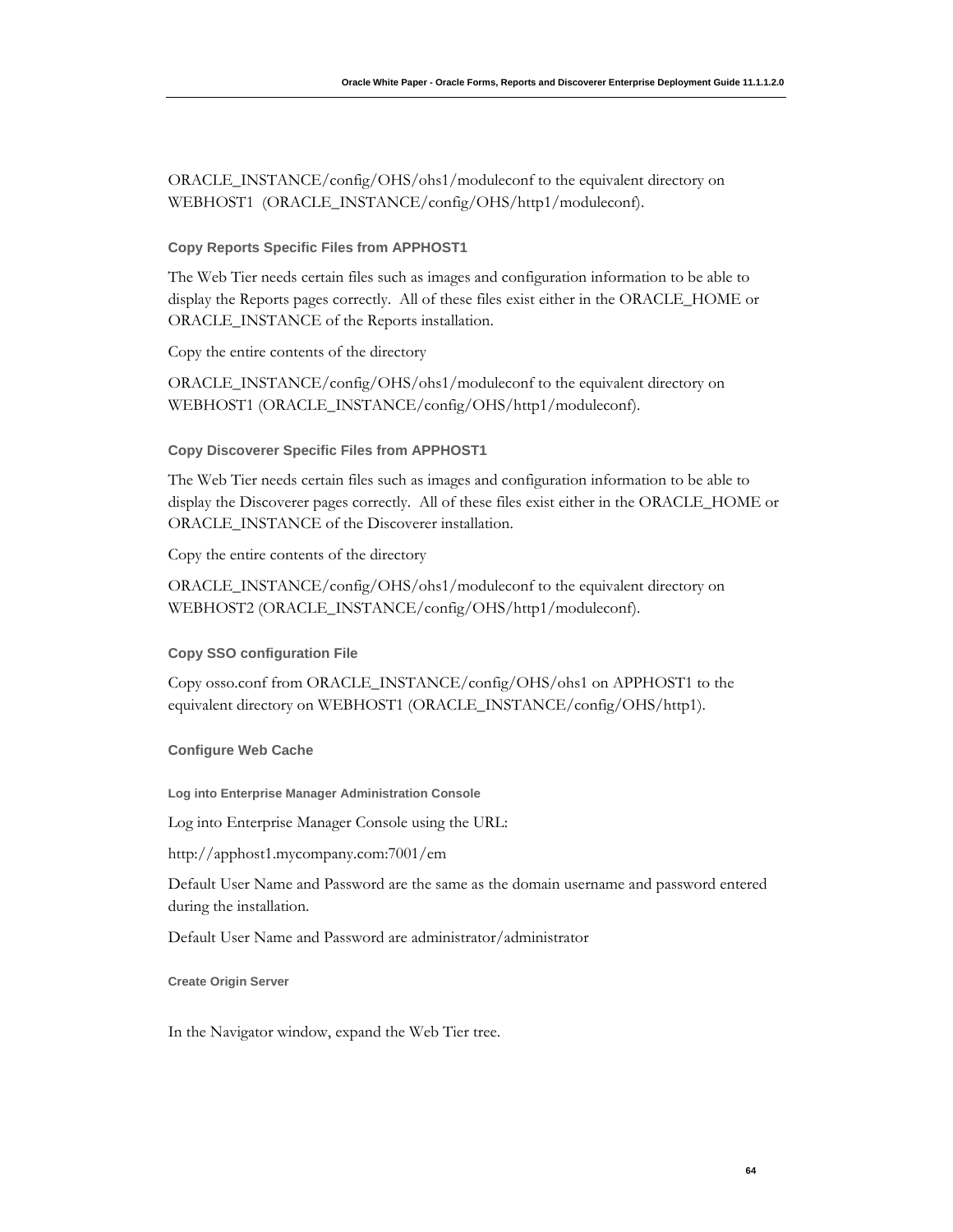Click on the component wc1 (make sure it is the one associated with APPHOST1)

From the drop down list at the top of the page select Administration – Origin Servers

Select Create

Enter the following information to add the origin server

| Host               | WEBHOST1.mycompany.com |
|--------------------|------------------------|
| Port               | 7778                   |
| Capacity           | 100                    |
| Protocol           | <b>HTTP</b>            |
| Failover Threshold | 5                      |
| Ping URL           |                        |
| Ping Interval      | 10                     |

And select **OK** to save the changes.

Select **Apply** to save the changes.

**Add Origin Server Site to Server Mapping** 

In the Navigator window, expand the Web Tier tree.

Click on the component wc1 (make sure it is the one associated with APPHOST1).

From the drop down list at the top of the page select Administration – Sites.

In the Site to Server Mapping section click on the Host:Port.

myBIForms.mycompany.com:443.

Click on **Edit.** 

Select the origin server WEBHOST1.mycompany.com:7778 and move it to the selected Origin servers list.

Click **OK** to save the changes.

Select **Apply** to save the changes.

**Cluster Web Caches**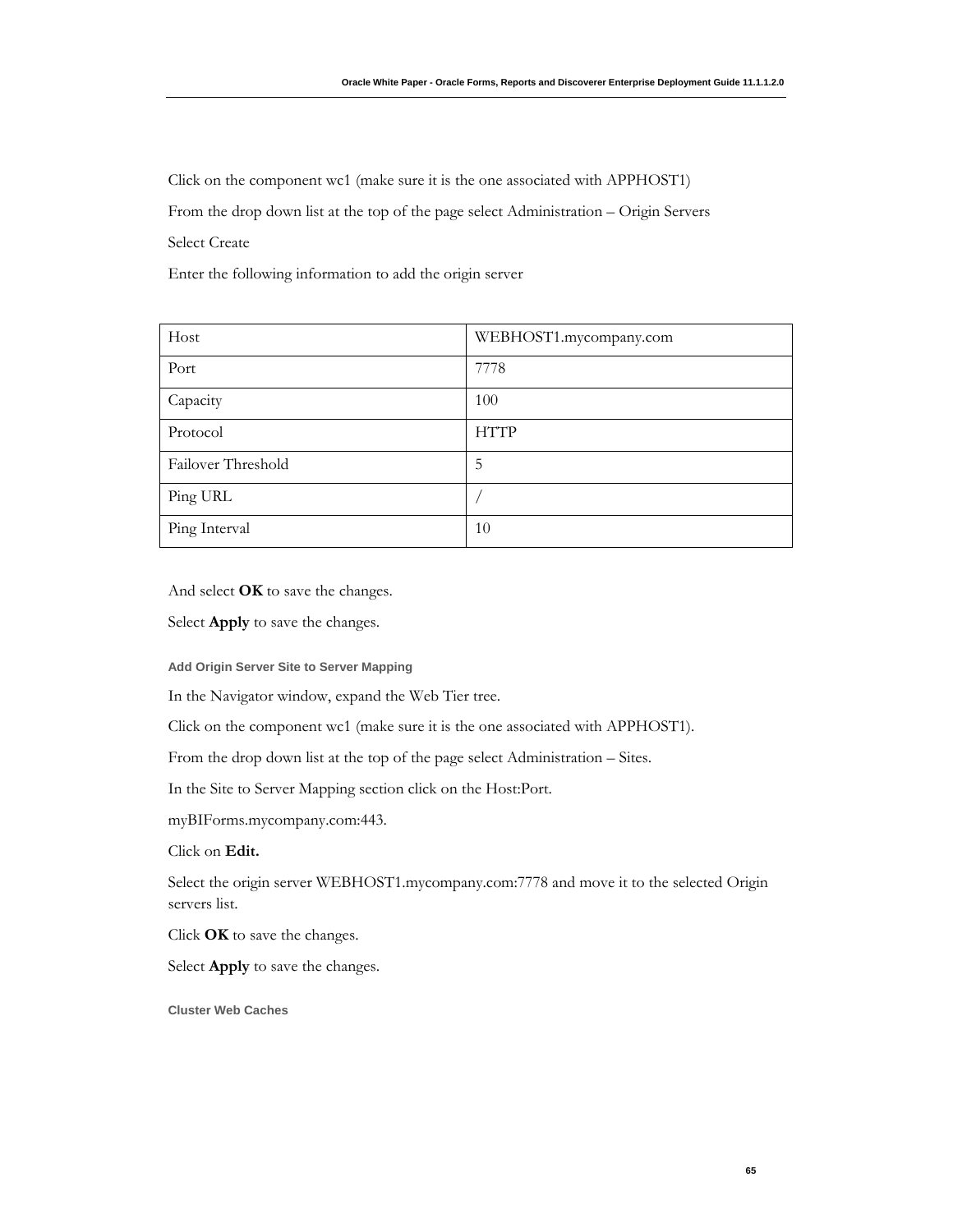In the Navigator window, expand the Web Tier tree.

Click on the component wc1 (make sure it is the one associated with APPHOST1).

From the drop down list at the top of the page select Administration – Cluster.

Click on **Add.**

The web cache from WEBHOST1 will automatically be added.

Select **Apply** to apply the changes.

Click on the newly created Web Cache entry (be sure not to click on the URL part of it).

Click on **Synchronize** to copy the configuration to the web cache on WEBHOST1.

Click **Yes** when prompted to confirm that you wish you perform the operation.

Click **Apply** to apply the new configuration.

**Restart Oracle Web Tier** 

Shutdown the Web Tier components on APPHOST1,APPHOST2 and WEBHOST1 by issuing the following command on each server:

opmnctl stopall

opmn/bin/opmnctl startall

Note: Prior to issuing these commands ensure that the environment variable ORACLE\_INSTANCE is set to the value that was entered during the install above.

**Validate Configuration** 

In order to validate the configuration the following tests should be performed:

| Test                                    | <b>URL</b>                                       | Result                 |
|-----------------------------------------|--------------------------------------------------|------------------------|
| Test Load<br>balancer                   | http://myBIForms.mycompany.com/                  | Home page displayed    |
| Test Load<br>Balancer via<br><b>SSL</b> | https://myBIForms.mycompany.com/                 | Home page displayed    |
| Forms                                   | https://myBIForms.mycompany.com/forms/frmservlet | Test Form is displayed |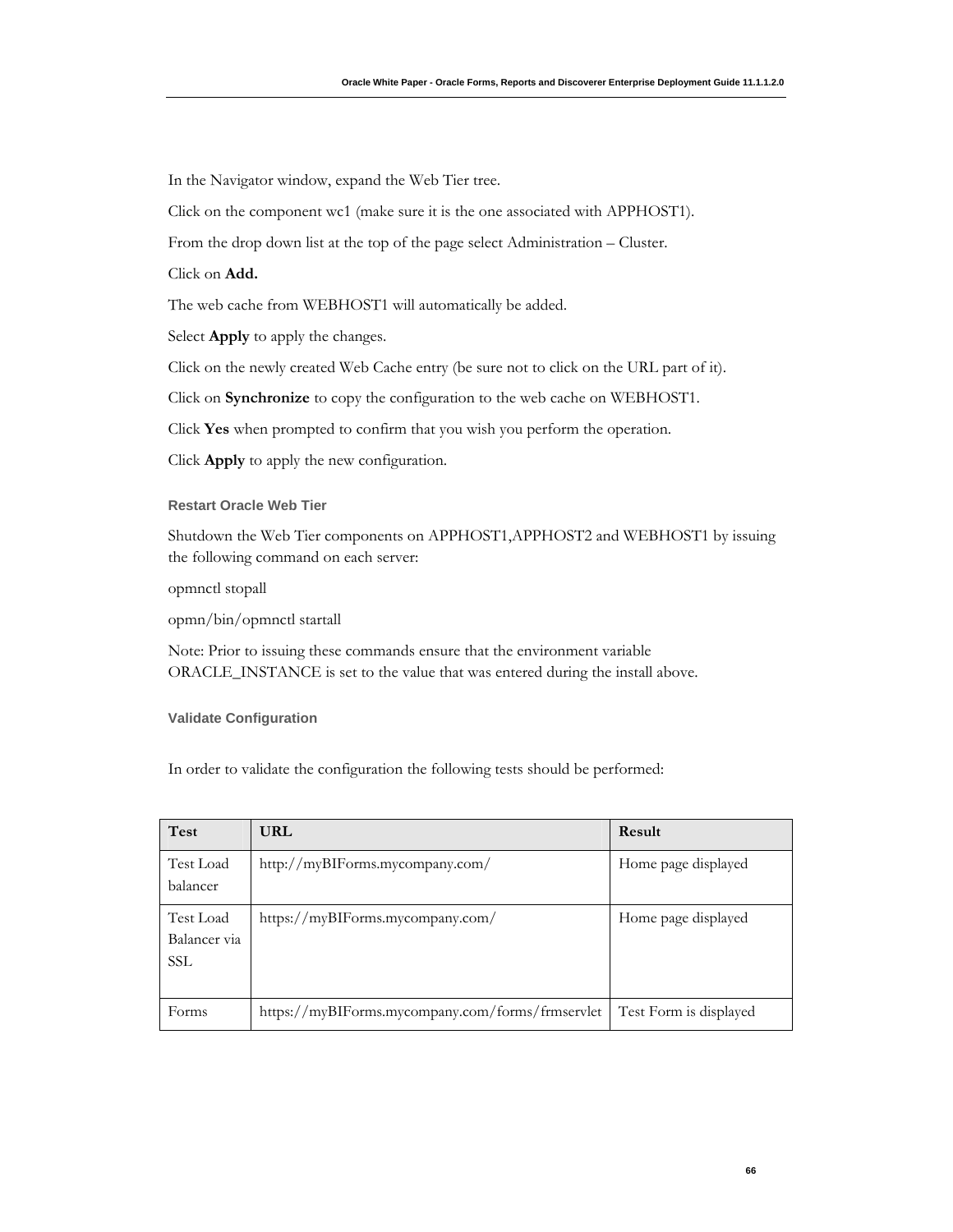Install and Configure the Second Oracle Web Tier on Webhost2

This process is the same as that for installing the first Web Tier:

## **Install Oracle HTTP Server on Webhost2**

Start the Oracle Universal Installer as follows:

On UNIX, issue this command: runInstaller

On Windows, double-click setup.exe

| Screen                       | Action                                                                                                                                                           |
|------------------------------|------------------------------------------------------------------------------------------------------------------------------------------------------------------|
| Welcome                      | Click Next.                                                                                                                                                      |
| Select Installation<br>Type  | Select Install and Configure.                                                                                                                                    |
|                              | Click Next.                                                                                                                                                      |
| Prerequisite<br>Checks       | Click Next.                                                                                                                                                      |
| Specify Installation         | Specify the following values:                                                                                                                                    |
| Location                     | Fusion Middleware Home Location (Installation Location) For example<br>/u01/app/oracle/product/fmw/web                                                           |
| Configure                    | Select all components.                                                                                                                                           |
| Components                   | Click Next.                                                                                                                                                      |
|                              | Note: If this installation is going to be associated with a WebLogic Domain<br>then select the box "Associate Selected Components with WebLogic<br>Domain"       |
|                              | If this installation is not going to be associated with a WebLogic domain then<br>deselect this box. If required this association can be done post installation. |
| Specify WebLogic             | Specify the following values:                                                                                                                                    |
| Domain Details<br>(Optional) | Domain Host Name (Machine Hosting WebLogic Admin Server) For<br>example                                                                                          |
|                              | wladmin.mycompany.com                                                                                                                                            |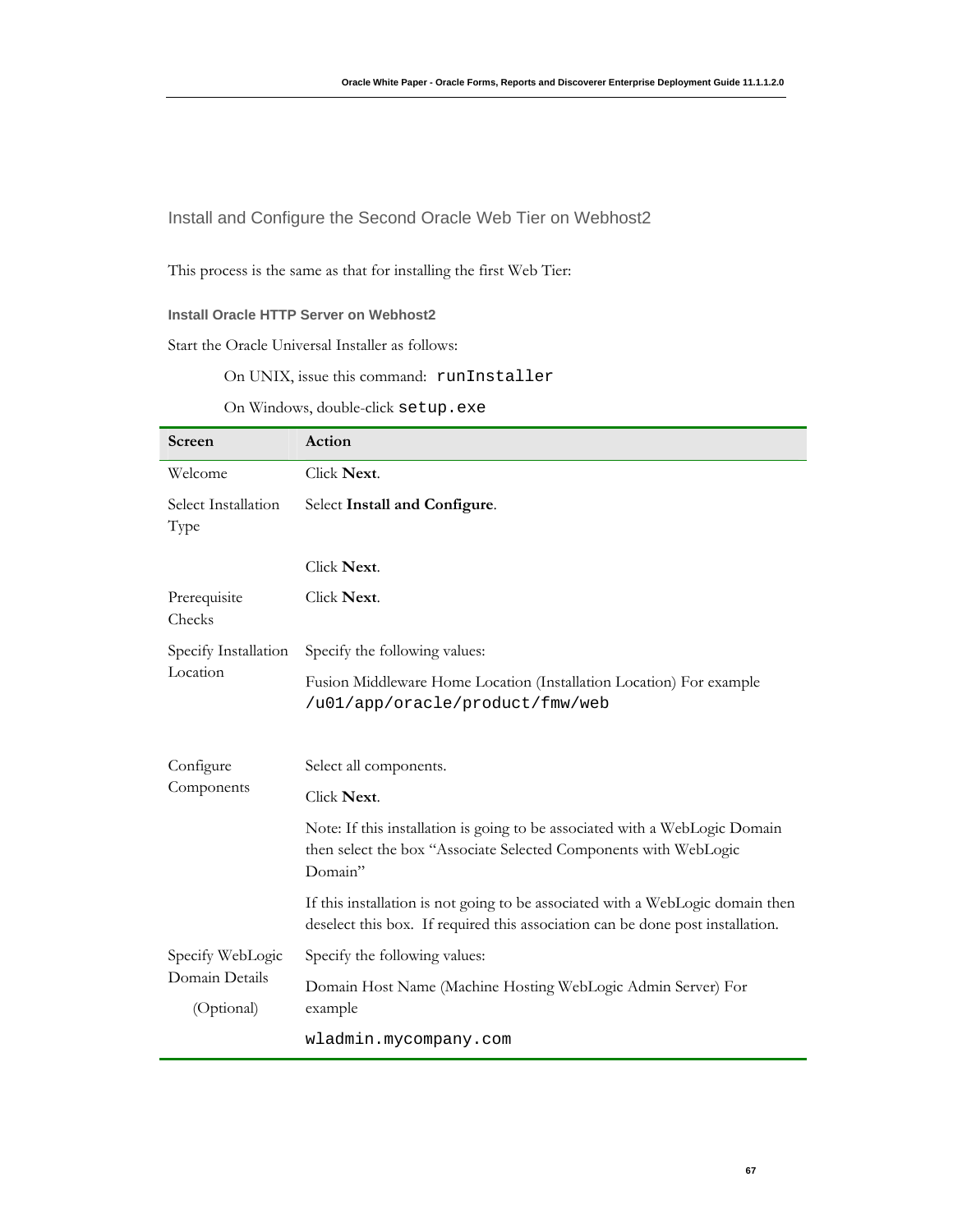| Domain port Number (WebLogic Administration server Port) For example                                                                                                         |
|------------------------------------------------------------------------------------------------------------------------------------------------------------------------------|
| 7001                                                                                                                                                                         |
| Username (WebLogic Admin Server user) For example                                                                                                                            |
| WebLogic                                                                                                                                                                     |
| Password (Password for above account)                                                                                                                                        |
| Click Next.                                                                                                                                                                  |
| Specify the following values:                                                                                                                                                |
| Instance Home Location: /u01/app/oracle/admin/web1                                                                                                                           |
| AS Instance Name: web2                                                                                                                                                       |
| OHS Component Name: http2                                                                                                                                                    |
| WebCache Component Name: webcache2                                                                                                                                           |
| Click Next.                                                                                                                                                                  |
| Specify a value for the Web Cache administrator password. Confirm the<br>password and click Next                                                                             |
| Select Specify Ports using Configuration File                                                                                                                                |
| Select the same file used for WEBHOST1 and click Next                                                                                                                        |
| Choose whether or not to receive security updates from Oracle Support.                                                                                                       |
| Click Next.                                                                                                                                                                  |
| Review the selections to ensure that they are correct (if they are not, click<br>Back to modify selections on previous screens), and click Install.                          |
| When prompted the script oracleRoot.sh needs to be run as the root user -<br>UNIX installations only.                                                                        |
| Multiple configuration assistants are launched in succession; this process can<br>be lengthy. When it completes, click Next and the Installation Complete<br>screen appears. |
| Click Finish to confirm your choice to exit.                                                                                                                                 |
|                                                                                                                                                                              |

**Validate the Installation**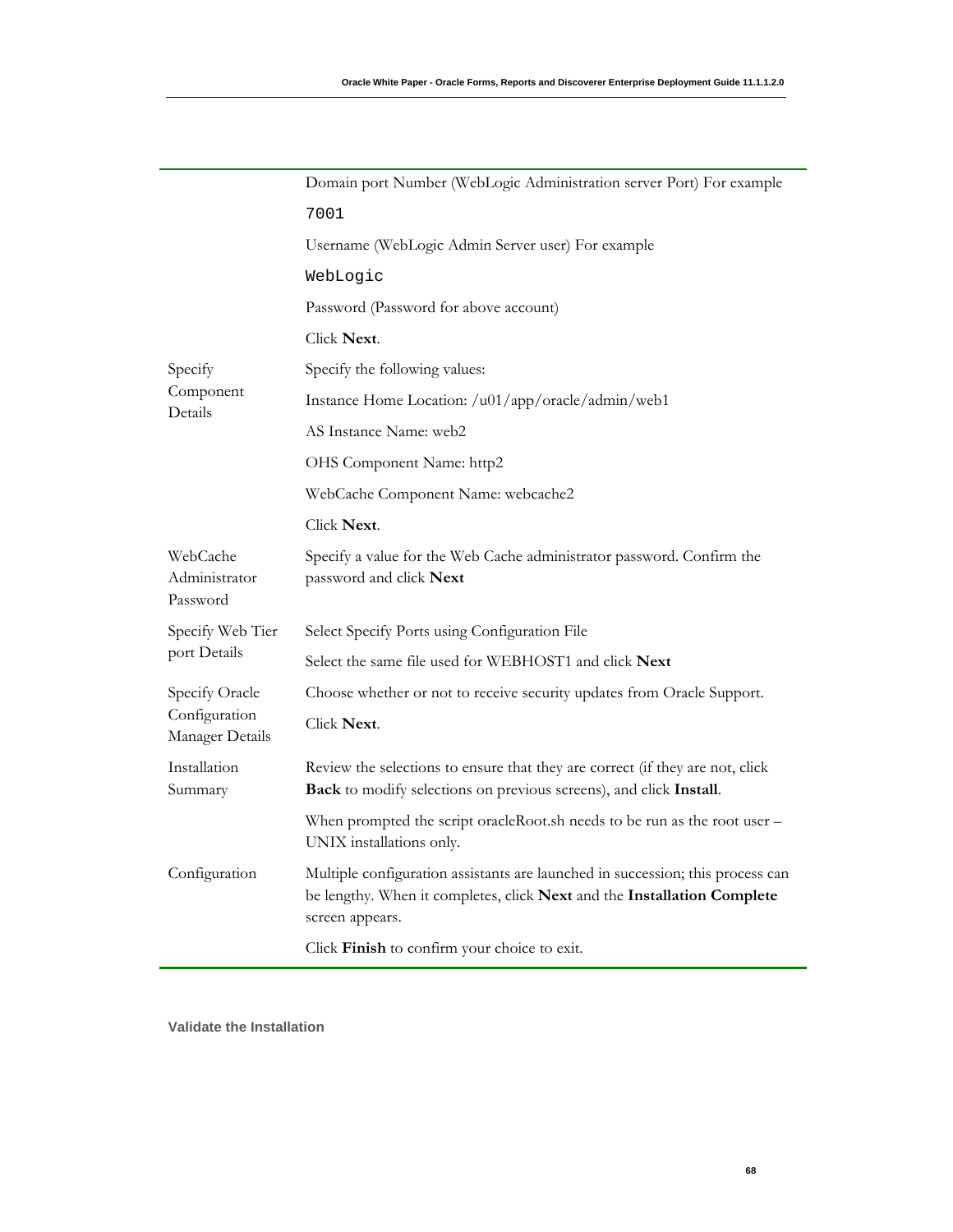Once the installation is completed check that it is possible to access the Oracle HTTP Server home page using the following url:

http://webhost1:7777/

### **Configure Virtual Hosts**

In order for Forms to work with the load balancer completely two virtual hosts need defined.

Create a file called virtual\_hosts.conf in ORACLE\_INSTANCE/config/OHS/ohs1/moduleconf

Add the following entries to the file:

```
NameVirtualHost *:7778 
<VirtualHost *:7778> 
     ServerName https://myBIForms.mycompany.com:443 
     RewriteEngine On 
     RewriteOptions inherit 
     UseCanonicalName On 
</VirtualHost> 
<VirtualHost *:7778> 
     ServerName webhost2.mycompany.com:7777 
     RewriteEngine On 
     RewriteOptions inherit 
     UseCanonicalName On 
</VirtualHost>
```
Save the file

### **Copy Forms Specific Files from APPHOST1**

The Web Tier needs certain files such as images and configuration information to be able to display the Forms pages correctly. All of these files exist either in the ORACLE\_HOME or ORACLE\_INSTANCE of the Forms installation.

Copy the entire contents of the directory ORACLE\_INSTANCE/config/OHS/ohs1/moduleconf to the equivalent directory on WEBHOST2 (ORACLE\_INSTANCE/config/OHS/http2/moduleconf)

### **Copy Reports Specific Files from APPHOST1**

The Web Tier needs certain files such as images and configuration information to be able to display the Reports pages correctly. All of these files exist either in the ORACLE\_HOME or ORACLE\_INSTANCE of the Reports installation.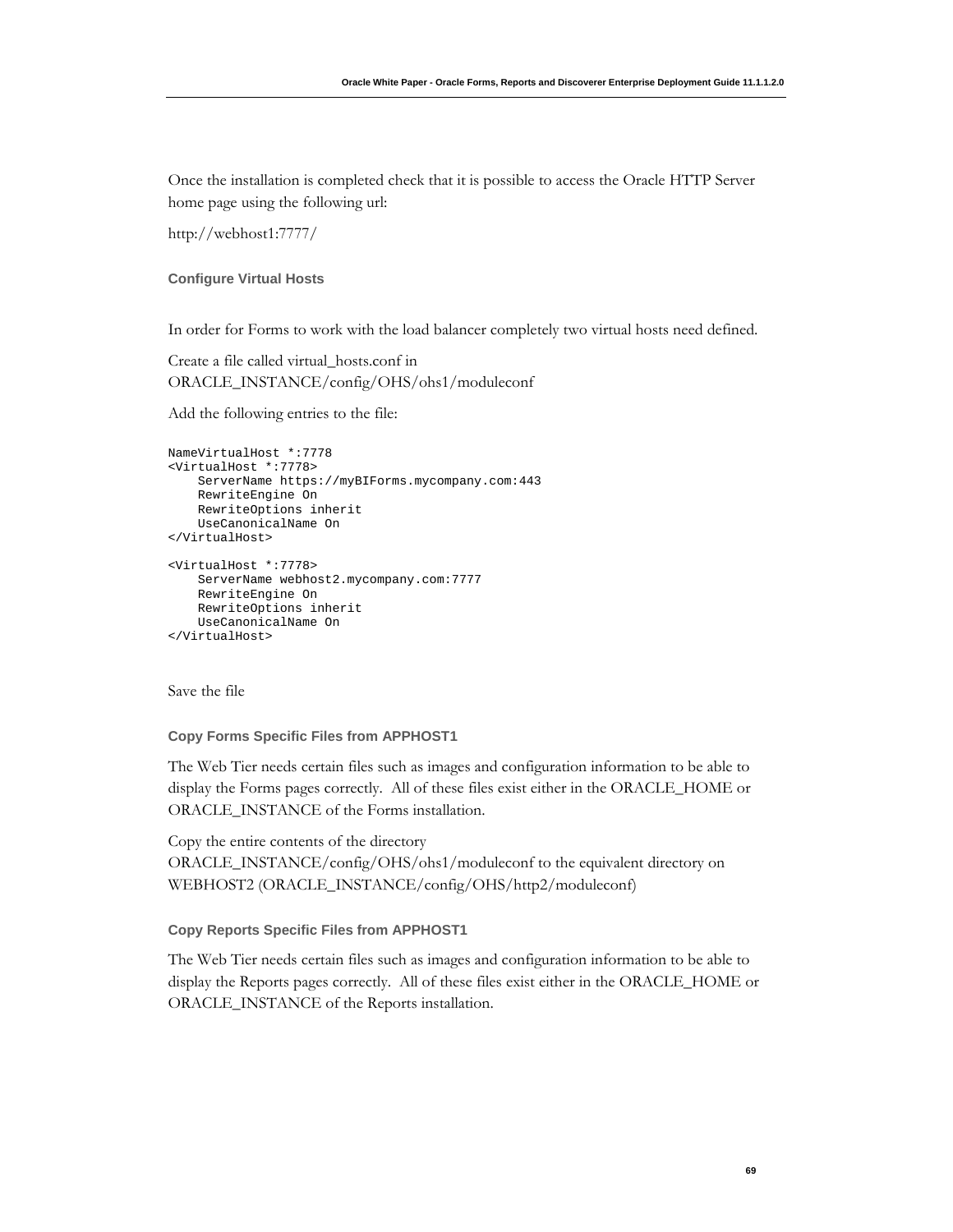Copy the entire contents of the directory ORACLE\_INSTANCE/config/OHS/ohs1/moduleconf to the equivalent directory on WEBHOST1 (ORACLE\_INSTANCE/config/OHS/http2/moduleconf).

### **Copy Discoverer Specific Files from APPHOST1**

The Web Tier needs certain files such as images and configuration information to be able to display the Discoverer pages correctly. All of these files exist either in the ORACLE\_HOME or ORACLE\_INSTANCE of the Discoverer installation.

Copy the entire contents of the directory ORACLE\_INSTANCE/config/OHS/ohs1/moduleconf to the equivalent directory on WEBHOST2 (ORACLE\_INSTANCE/config/OHS/http2/moduleconf)

### **Copy SSO Configuration File**

Copy osso.conf from ORACLE\_INSTANCE/config/OHS/ohs1 on APPHOST1 to the equivalent directory on WEBHOST1 i.e. ORACLE\_INSTANCE/config/OHS/http1

### **Configure Web Cache**

**Log into Enterprise Manager Administration Console** 

Log in to Enterprise Manager Console using the URL:

http://apphost1.mycompany.com:7001/em

Default User Name and Password are the same as the domain username and password entered during the installation.

Default User Name and Password are administrator/administrator

**Create Origin Server** 

In the Navigator window, expand the Web Tier tree.

Click on the component wc1 (make sure it is the one associated with APPHOST1)

From the drop down list at the top of the page select Administration – Origin Servers

# Select **Create**

Enter the following information to add the origin server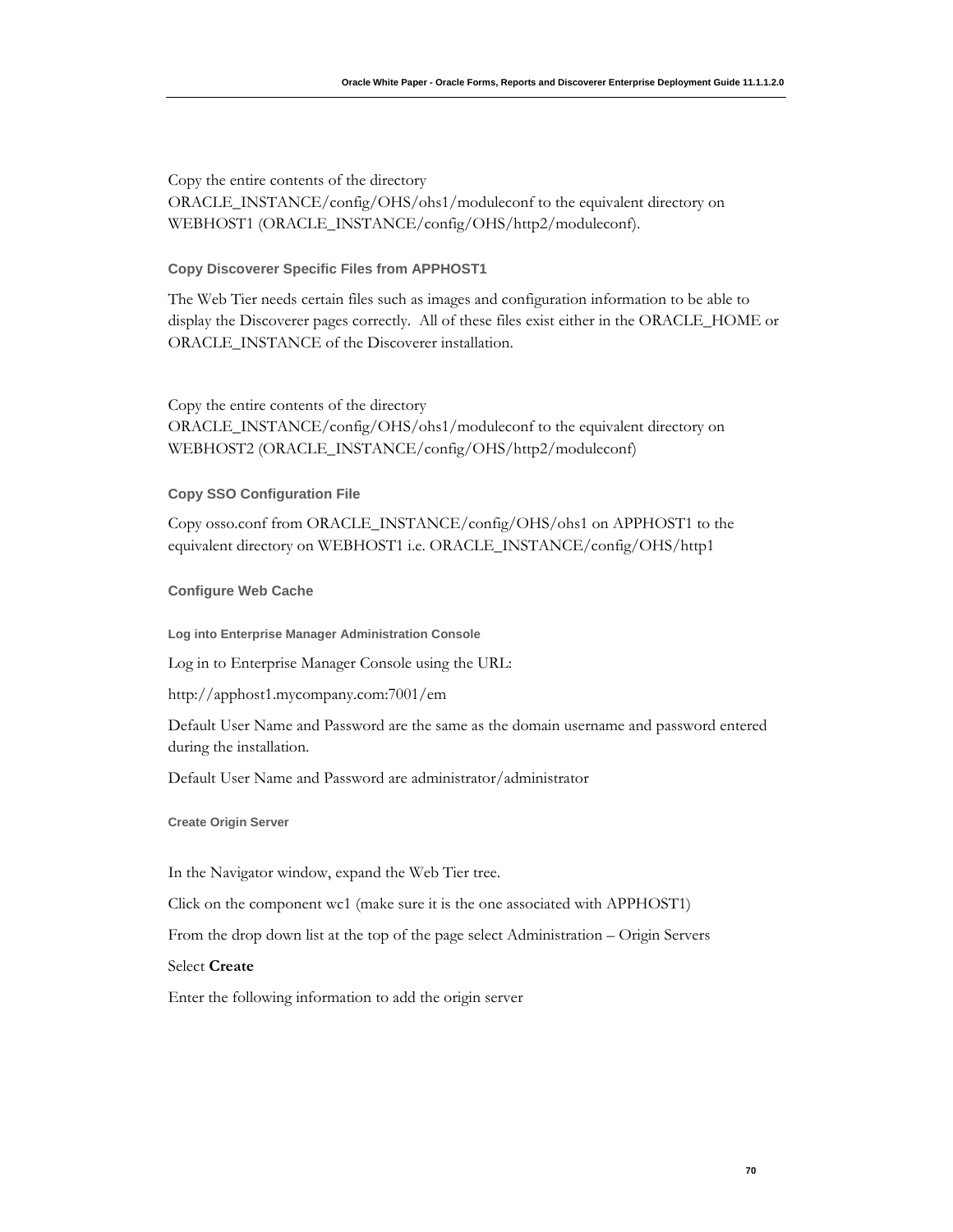| Host               | WEBHOST2.mycompany.com |
|--------------------|------------------------|
| Port               | 7778                   |
| Capacity           | 100                    |
| Protocol           | <b>HTTP</b>            |
| Failover Threshold | 5                      |
| Ping URL           |                        |
| Ping Interval      | 10                     |

And select **OK** to save the changes.

Select **Apply** to save the changes.

**Add Origin Server Site to Server Mapping** 

In the Navigator window, expand the Web Tier tree.

Click on the component wc1 (make sure it is the one associated with APPHOST1).

From the drop down list at the top of the page select Administration – Sites.

In the Site to Server Mapping section click on the Host:Port.

myBIForms.mycompany.com:443.

Click on **Edit.** 

Select the origin server WEBHOST2.mycompany.com:7778 and move it to the selected Origin servers list.

Click **OK** to save the changes.

Select **Apply** to save the changes.

**Cluster Web Caches** 

In the Navigator window, expand the Web Tier tree.

Click on the component wc1 (make sure it is the one associated with APPHOST1).

From the drop down list at the top of the page select Administration – Cluster.

Click on **Add.**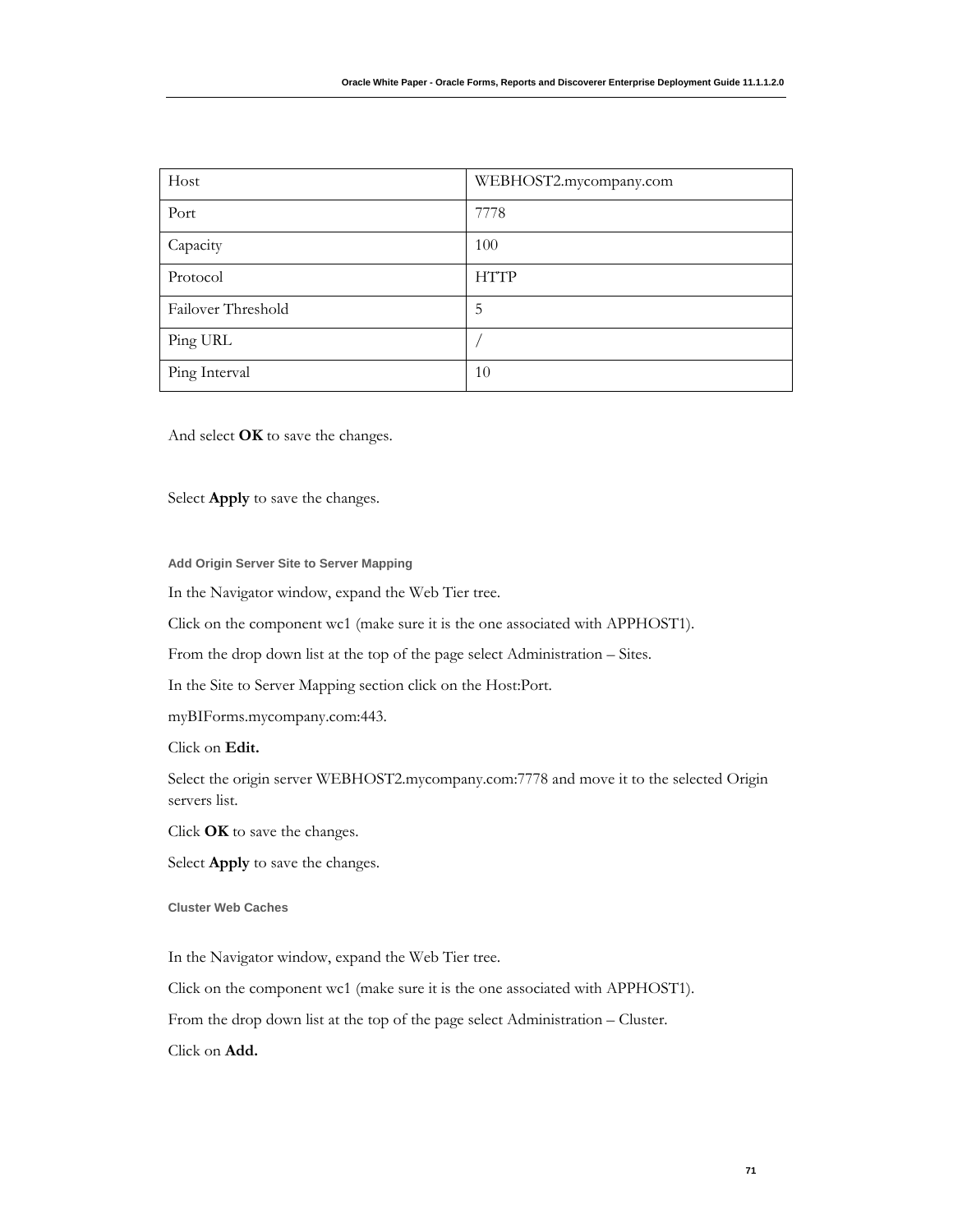The web cache from WEBHOST2 will automatically be added.

Select **Apply** to apply the changes.

Click on the newly created Web Cache entry (be sure not to click on the URL part of it).

Click on **Synchronize** to copy the configuration to the web cache on WEBHOST1.

Click **Yes** when prompted to confirm that you wish you perform the operation.

Click **Apply** to apply the new configuration.

**Restart Oracle HTTP Server**

Shutdown the Web Tier components on APPHOST1, APPHOST2, WEBHOST1 and WEBHOST2 by issuing the following command on each server

ORACLE\_HOME/opmn/bin/opmnctl stopall

Restart the Web Tier components on WEBHOST1 and WEBHOST2 by issuing the following command on each server :

ORACLE\_HOME/opmn/bin/opmnctl startall

Note: Prior to issuing these commands ensure that the environment variable ORACLE\_INSTANCE is set to the value that was entered during the install above.

**Validate Configuration** 

In order to validate the configuration the following tests should be performed:

Note: For ease of testing ensure that the Oracle HTTP Server on WEBHOST2 is the only one running.

| <b>Test</b>                             | <b>URL</b>                       | Result              |
|-----------------------------------------|----------------------------------|---------------------|
| Test Load<br>balancer                   | http://myBIForms.mycompany.com/  | Home page displayed |
| Test Load<br>Balancer via<br><b>SSL</b> | https://myBIForms.mycompany.com/ | Home page displayed |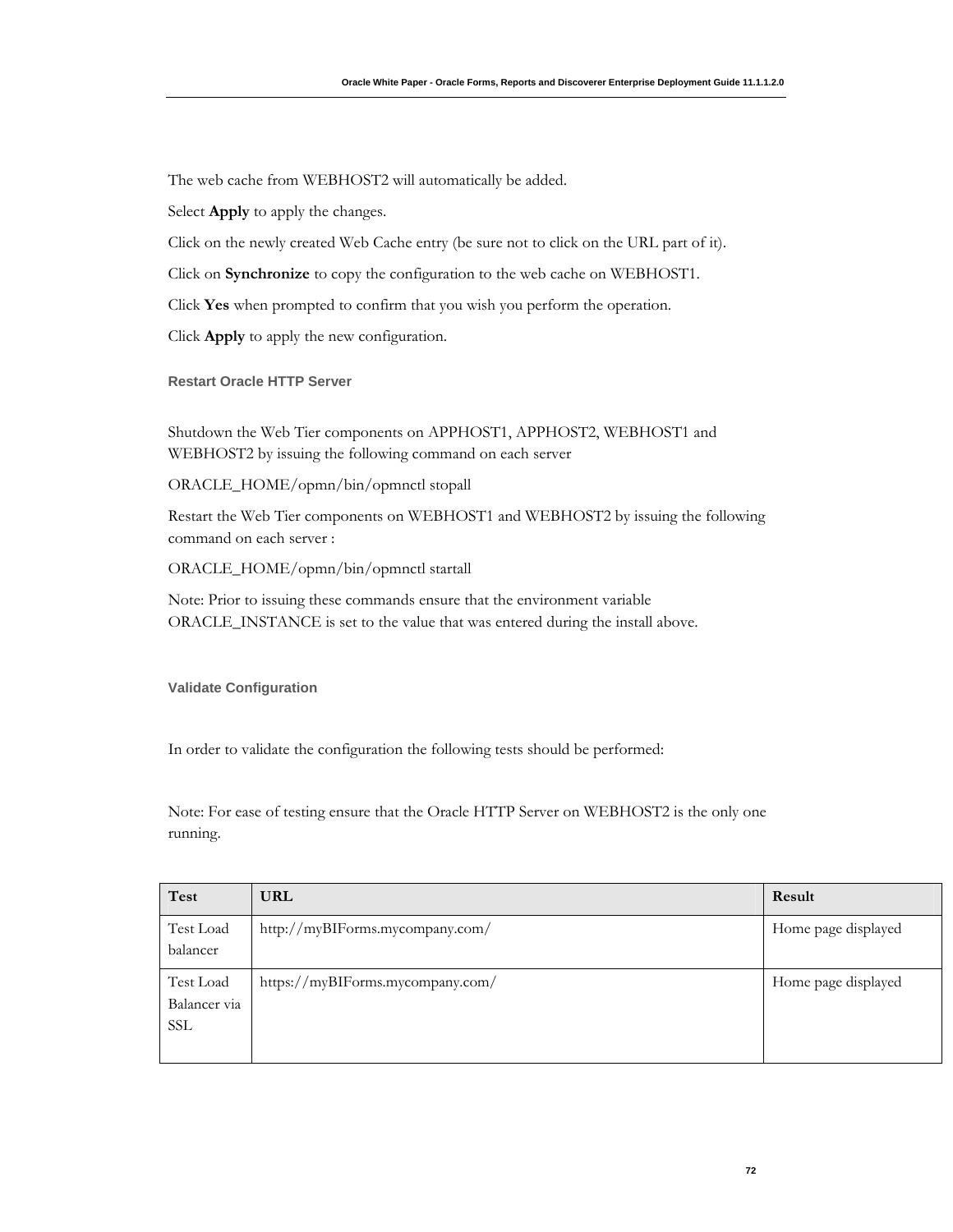# Tidy up APPHOST1 and APPHOST2

Now that Web Cache and the Oracle HTTP Servers are configured and running on WEBHOST1 and WEBHOST2 there is no need for them to be started on APPHOST1 and APPHOST2. Additionally the Web Caches on these nodes should be removed from the cluster.

Remove Origin Servers from Site to Server Mapping

In the Navigator window, expand the Web Tier tree. Click on the component webcache1 From the drop down list at the top of the page select Administration – Sites In the Site to Server Mapping section click on the Host:Port myBIForms.mycompany.com:443 Click on **Edit**  Select the origin servers APPHOST1.mycompany.com:7778 and APPHOST1.mycompany.com:7778 and remove them from the selected Origin servers list.

Click **OK** to save the changes.

Select **Apply** to save the changes.

### **Remove Origin Servers**

In the Navigator window, expand the Web Tier tree.

Click on the component webcache1

From the drop down list at the top of the page select Administration – Origin Servers

Click on the Origin Servers APPHOST1 and APPHOST2 and click **Delete**.

Select **Apply** to save the changes.

### **Remove APPHOST1 and APPHOST2 from Web Cache Cluster**

In the Navigator window expand the Web Tier tree.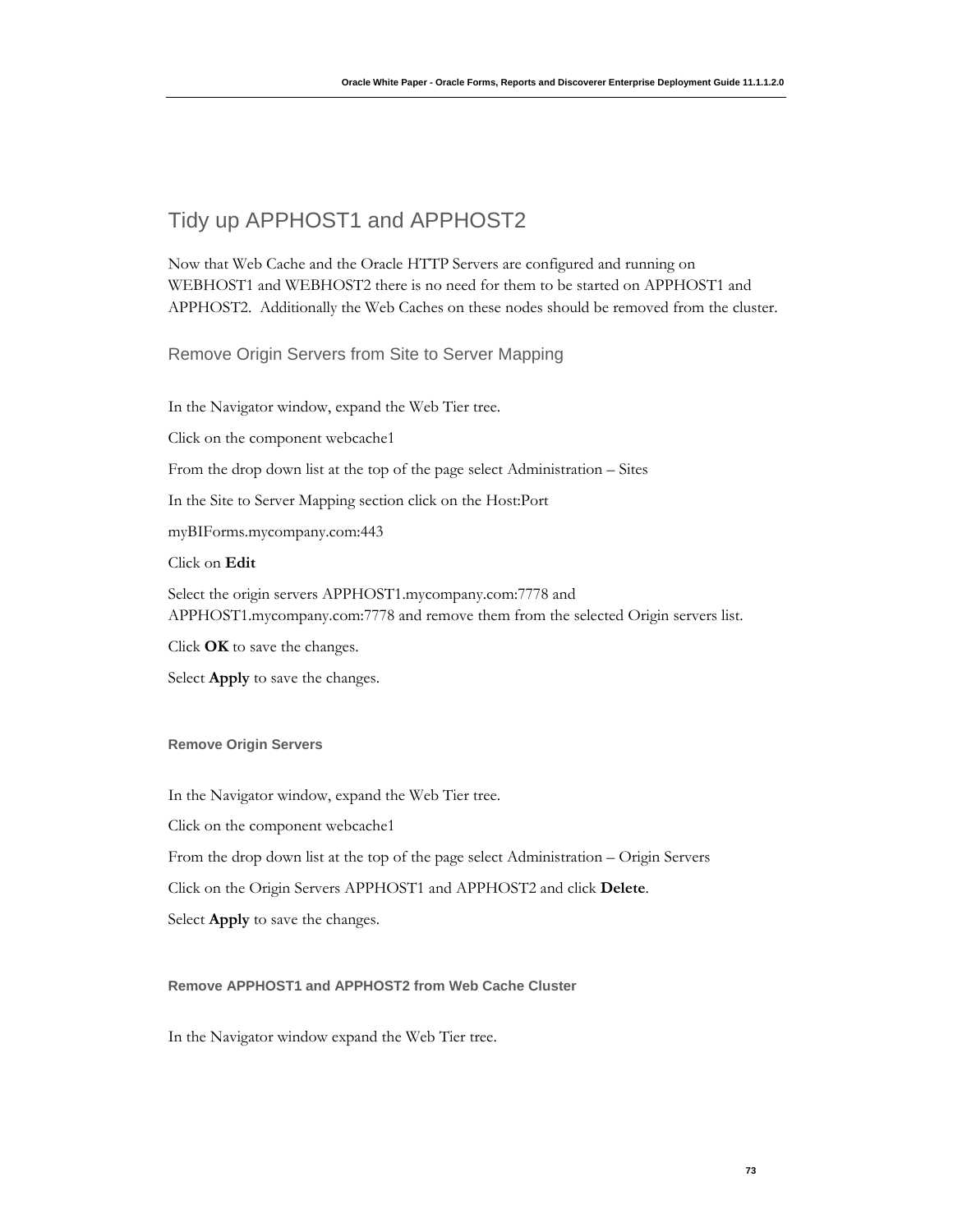Click on the component webcache1

From the drop down list at the top of the page select Administration – Cluster

Click on the Web Caches associated with APPHOST1 and APPHOST2 and click **Delete**.

Select **Apply** to apply the changes

Click on the Web Cache entry webcache2 (be sure not to click on the URL part of it)

Click on **Synchronize** to copy the configuration to the web cache on WEBHOST2.

Click **Yes** when prompted to confirm that you wish you perform the operation.

**Remove Web Cache and Oracle HTTP Server** 

Now that the Web Caches and Oracle HTTP Servers have been disassociated, they can be deleted from APPHOST1 and APPHOST2

#### APPHOST1

Before starting this operation ensure that ORACLE\_HOME and ORACLE\_INSTANCE are set appropriately for this host i.e.

ORACLE\_HOME=/u01/app/oracle/product/fmw/BIForms

ORACLE\_INSTANCE=/u01/app/oracle/admin/BIForms1

Issue the following command to remove the Oracle Web Cache:

opmnctl deletecomponent -componentName wc1 -adminHost APPHOST1 -adminport 7001 adminUsername WebLogic

Enter the WebLogic Administration Password when requested.

Issue the following command to remove the Oracle HTTP Server:

opmnctl deletecomponent -componentName ohs1 -adminHost APPHOST1 -adminport 7001 adminUsername WebLogic

Enter the WebLogic Administration Password when requested.

#### APPHOST2

Before starting this operation ensure that ORACLE\_HOME and ORACLE\_INSTANCE are set appropriately for this host i.e.

ORACLE\_HOME=/u01/app/oracle/product/fmw/BIForms

ORACLE\_INSTANCE=/u01/app/oracle/admin/BIForms2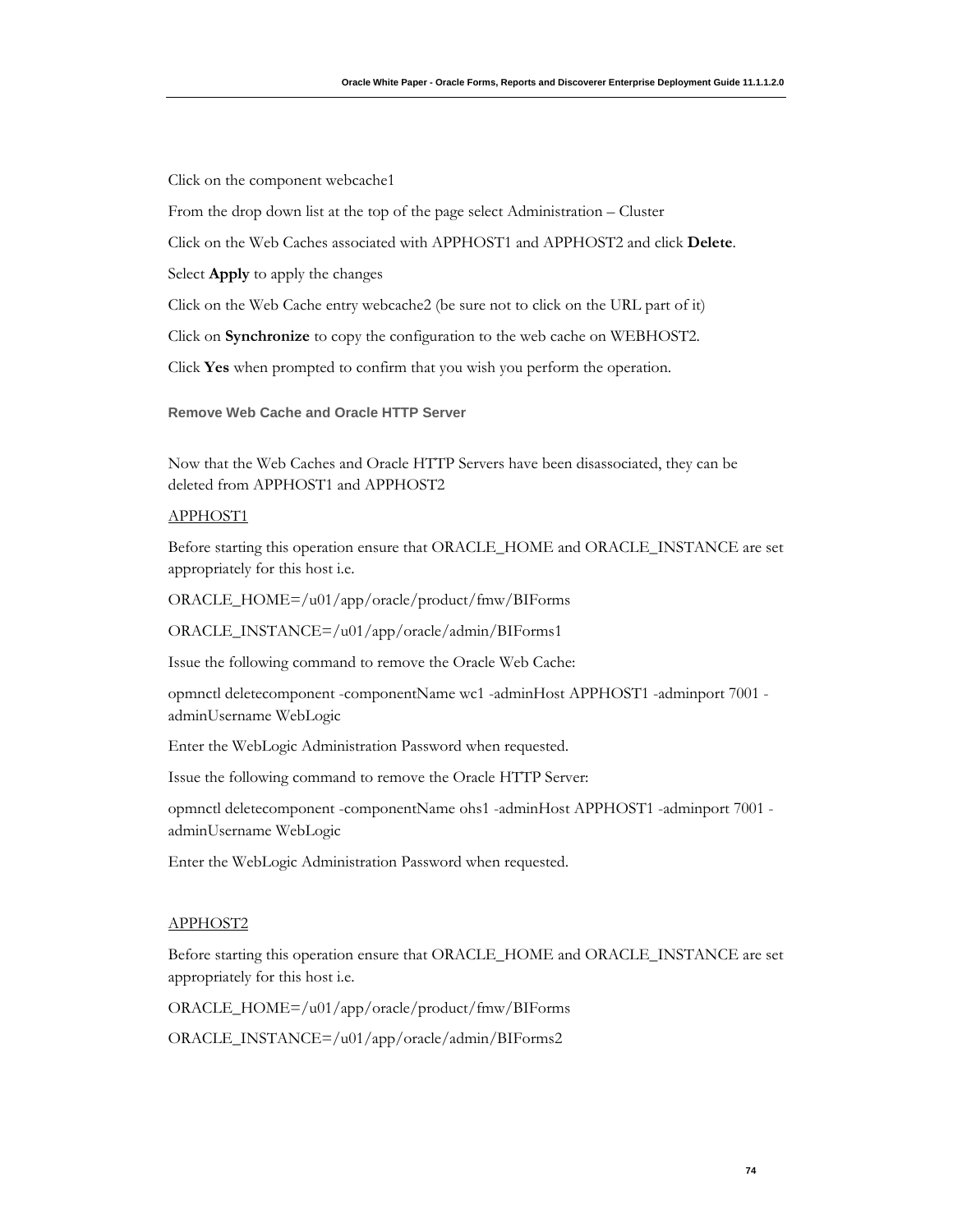Issue the following command to remove the Oracle Web Cache:

opmnctl deletecomponent -componentName wc1 -adminHost APPHOST1 -adminport 7001 adminUsername WebLogic

Enter the WebLogic Administration Password when requested.

Issue the following command to remove the Oracle HTTP Server:

opmnctl deletecomponent -componentName ohs1 -adminHost APPHOST1 -adminport 7001 adminUsername WebLogic

Enter the WebLogic Administration Password when requested.

## Setting up Node Manager

This section describes how to configure Node Manager per the EDG recommendations. Oracle Fusion Middleware EDG recommends using host name verification for the communications between Node Manager and the Administration Server. This requires the use of certificates for the different addresses communicating with the Administration Server. In this section, the steps for configuring APPHOST1 and APPHOST2 certificates for host name verification are provided.

This section includes the following subsections:

### About the Node Manager

The Node Manager enables you to start and stop the Administration Server and the managed servers.

### **About Passwords**

The passwords used in this guide are used only as examples. Use secure passwords in a production environment. For example, use passwords that include both uppercase and lowercase characters as well as numbers.

### Enabling Host Name Verification: APPHOST1

Perform these steps to set up host name verification certificates for communication between the Node Manager and the Administration Server.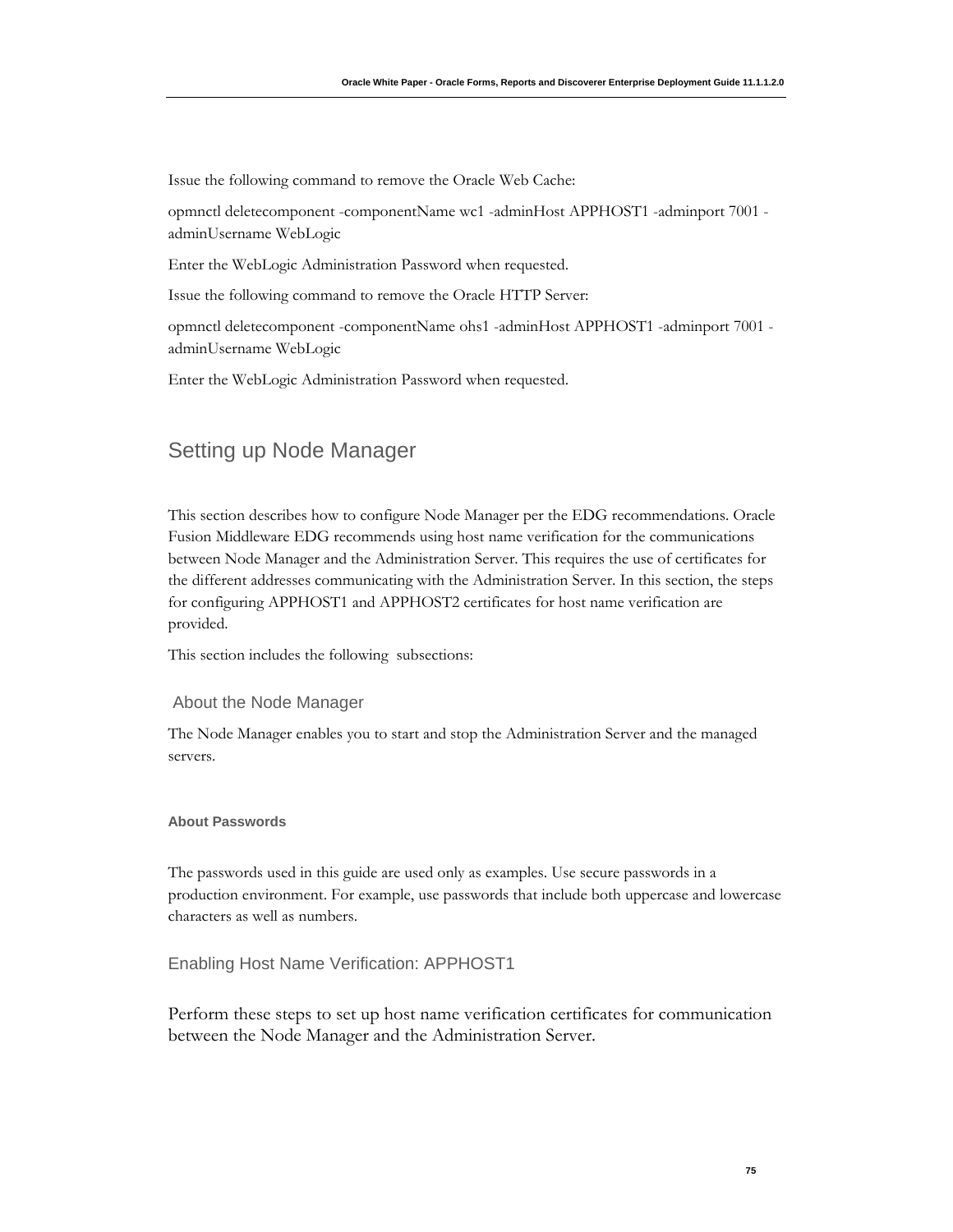Step 1: Generating Self-Signed Certificates Using the utils.CertGen Utility Step 2: Creating an Identity Keystore Using the utils.ImportPrivateKey Utility Step 3: Creating a Trust Keystore Using the keytool Utility Step 4: Configuring Node Manager to Use the Custom Keystores

**Generating Self-Signed Certificates Using the utils.CertGen Utility**

Follow these steps to create self-signed certificates on APPHOST1.mycompany.com. These certificates should be created using the network name/alias. For information on using trust CA certificates instead, see "Configuring Identity and Trust" in Oracle Fusion Middleware Securing Oracle WebLogic Server.

1. Set up your environment by running the ORACLE\_BASE/product/fmw/wlserver\_10.3/server/bin/setWLSEnv.sh script:

In the Bourne shell, run the following command:

APPHOST1> . setWLSEnv.sh

Verify that the CLASSPATH environment variable is set:

APPHOST1> echo \$CLASSPATH

2. Create a user-defined directory for the certificates. For example, create a directory called certs under the ORACLE\_BASE/product/fmw/ directory. Note that certificates can be shared across WLS domains.

```
 APPHOST1> cd ORACLE_BASE/product/fmw 
 APPHOST1> mkdir certs
```
3. Change directory to the user-defined directory.

APPHOST1> cd certs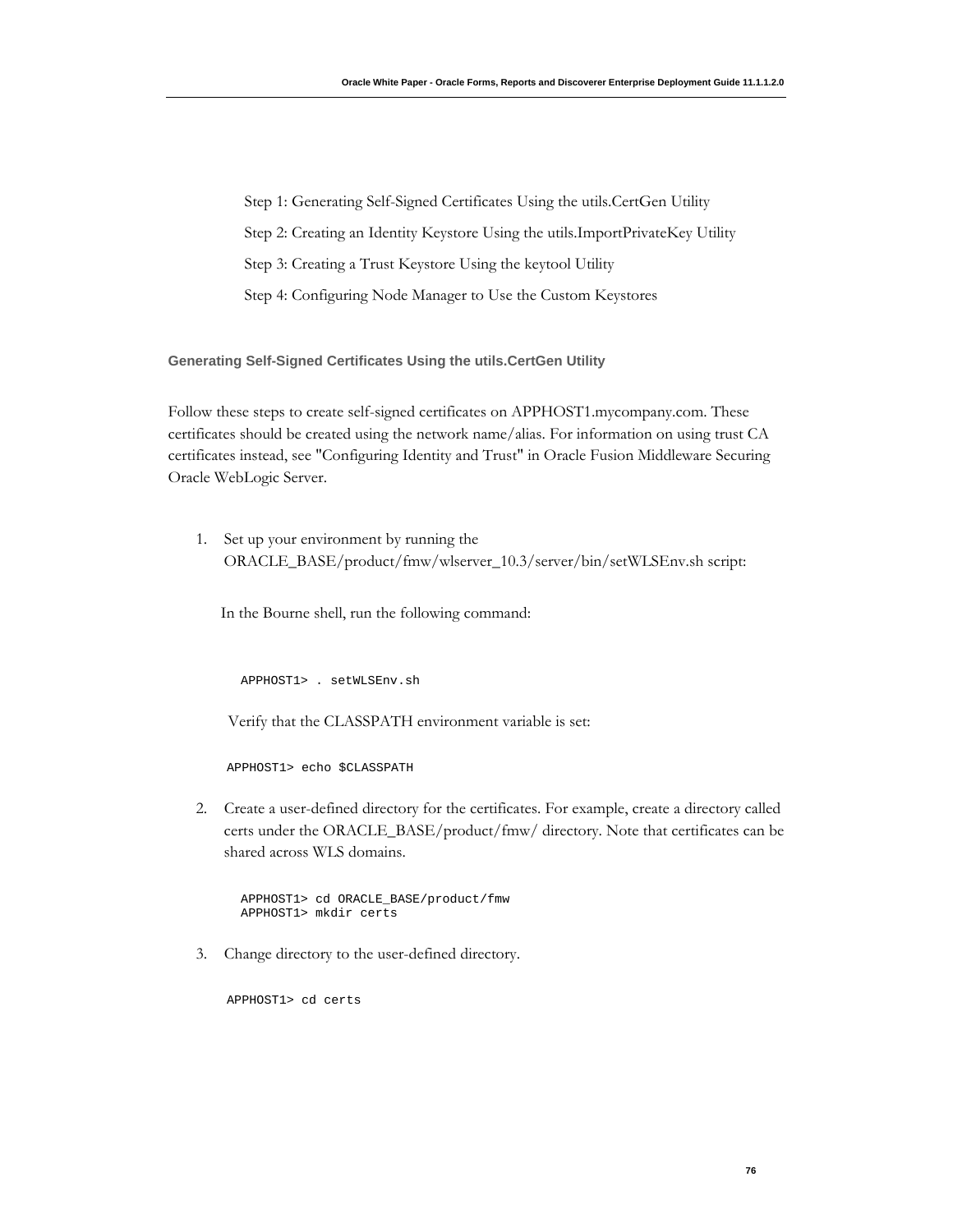4. Run the utils.CertGen tool from the user-defined directory to create the certificates for APPHOST1.

Syntax:

java utils.CertGen <key\_passphrase> <cert\_file\_name> <key\_file\_name> [export | domestic] [hostname]

Examples:

```
 APPHOST1> java utils.CertGen welcome1 APPHOST1_cert APPHOST1_key 
             domestic APPHOST1.mycompany.com
```
**Creating an Identity Keystore Using the utils.ImportPrivateKey Utility** 

Follow these steps to create an Identity Keystore on APPHOST1.mycompany.com.

Create a new identity keystore called appIdentityKeyStore using the utils.ImportPrivateKey utility.

Create this keystore under the same directory as the certificates (that is, ORACLE\_BASE/product/fmw/certs).

Note: The Identity Store is created (if none exists) when you import a certificate and the corresponding key into the Identity Store using the utils.ImportPrivateKey utility.

Import the certificate and private key for both APPHOST1 into the Identity Store.

Make sure that you use a different alias for each of the certificate/key pair imported.

Syntax:

java utils.ImportPrivateKey <keystore\_file> <keystore\_password> <certificate\_alias\_to\_use> <private\_key\_passphrase> <certificate\_file> <private\_key\_file> [<keystore\_type>]

Examples:

 APPHOST1> java utils.ImportPrivateKey appIdentityKeyStore.jks welcome1 appIdentity1 welcome1 ORACLE\_BASE/product/fmw/certs/APPHOST1\_cert.pem ORACLE\_BASE/product/fmw/certs/APPHOST1\_key.pem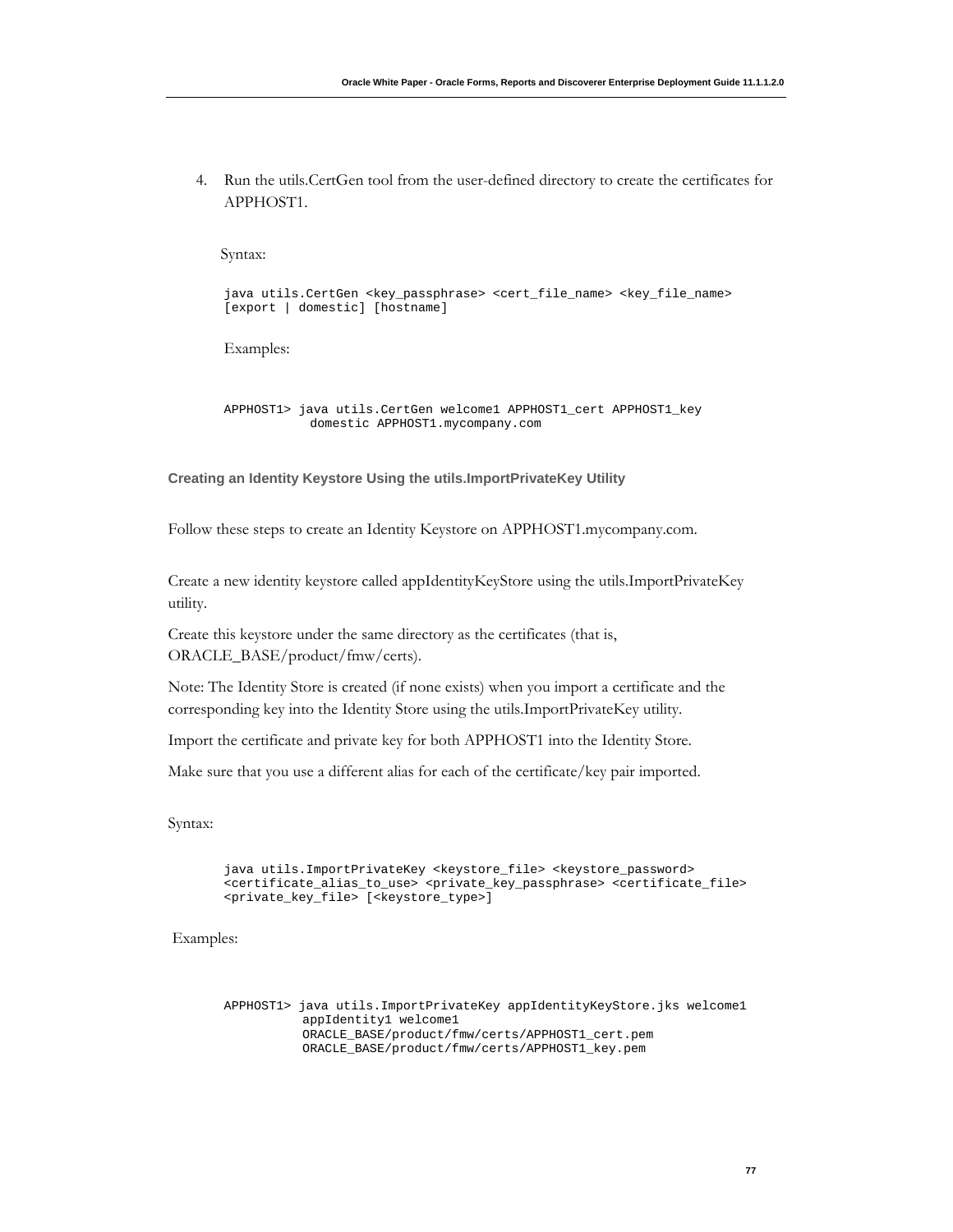**Creating a Trust Keystore Using the keytool Utility**

Follow these steps to create the Trust Keystore on APPHOST1.mycompany.com.

1. Create a new trust keystore called appTrustKeyStore using the keytool utility:

```
APPHOST1> keytool -keystore appTrustKeyStore.jks -genkey -keyalg RSA -
alias appTrustKey -dname "cn=appTrustKey,ou=FOR TESTING 
ONLY,o=MyOrganization,L=MyTown,ST=MyState,C=US" 
Enter keystore password: 
Re-enter new password: 
Enter key password for <appTrustKey>
RETURN if same as keystore password):
```
Note:

Use the standard Java keystore to create the new trust keystore because it already contains most of the needed root CA certificates. Do not to modify the standard Java trust key store directly.

2. You will be asked a series of questions. The keystore is created after you respond to these questions.

 Tip: Make a note of the information that you provide on the command line and in the subsequent dialog box, because you will need this information to define gateway policy steps.

3. Change the default password for the standard Java keystore utility using the keytool utility. Use the following syntax to change the default password:

keytool -storepasswd -keystore <TrustKeyStore>

4. Copy the standard Java keystore called cacerts, which is located in the ORACLE\_BASE/product/fmw/wlserver\_10.3/server/lib directory, to the same directory as the certificates. Copy cacerts as follows:

 APPHOST1> cp ORACLE\_BASE/product/fmw/wlserver\_10.3/server/lib/cacerts ORACLE\_BASE/product/fmw/certs/appTrustKeyStore.jks

5. Import the CA certificate called CertGenCA.der into the appTrustKeyStore using the keytool utility. This certificate, which is located in the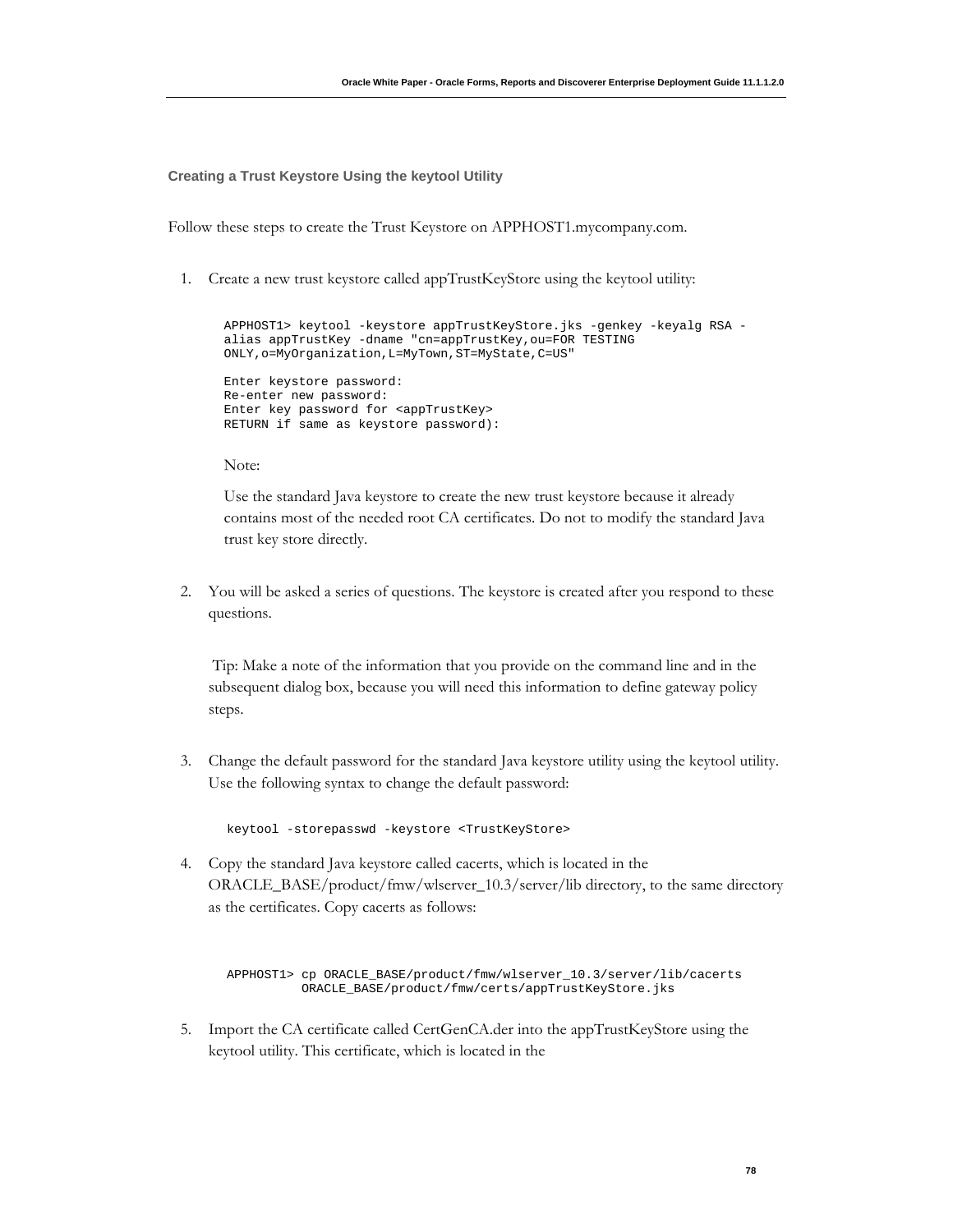ORACLE\_BASE/product/fmw/wlserver\_10.3/server/lib directory, is used to sign all certificates generated by utils.CertGen tool. Import CertGenCA.der using the following syntax:

 keytool -import -v -noprompt -trustcacerts -alias <AliasName> -file <CAFileLocation> -keystore <KeyStoreLocation>

#### **Configuring Node Manager to Use the Custom Keystores**

To configure the Node Manager to use the custom keystores, add the following lines to the end of the nodemanager.properties file located in the ORACLE\_BASE/product/fmw/wlserver\_10.3/common/nodemanager directory:

```
KeyStores=CustomIdentityAndCustomTrust 
CustomIdentityKeyStoreFileName=<Identity KeyStore> 
CustomIdentityKeyStorePassPhrase=<Identity KeyStore Passwd> 
CustomIdentityAlias=<Identity Key Store Alias> 
CustomIdentityPrivateKeyPassPhrase=<Private Key used when creating Certificate>
```
Make sure to use the correct value for CustomIdentityAlias on each node. For example on APPHOST1, use appIdentity1.

Example for Node 1:

```
KeyStores=CustomIdentityAndCustomTrust 
CustomIdentityKeyStoreFileName=ORACLE_BASE/product/fmw/certs/ 
appIdentityKeyStore.jks 
CustomIdentityKeyStorePassPhrase=welcome1 
CustomIdentityAlias=appIdentity1 
CustomIdentityPrivateKeyPassPhrase=welcome1
```
The passphrase entries in the nodemanager.properties file get encrypted when you start Node Manager as described in Section [0 Starting the Node Manager on APPHOST1 F](#page-79-0)or security reasons, you want to minimize the time the entries in the nodemanager.properties file are left unencrypted. After you edit the file, you should start Node Manager as soon as possible so that the entries get encrypted.

<span id="page-79-0"></span>Starting the Node Manager on APPHOST1

Run these commands to start Node Manager on APPHOST1:

```
APPHOST1> cd ORACLE_BASE/product/fmw/wlserver_10.3/server/bin 
APPHOST1> ./startNodeManager.sh
```
Enabling Host Name Verification:APPHOST2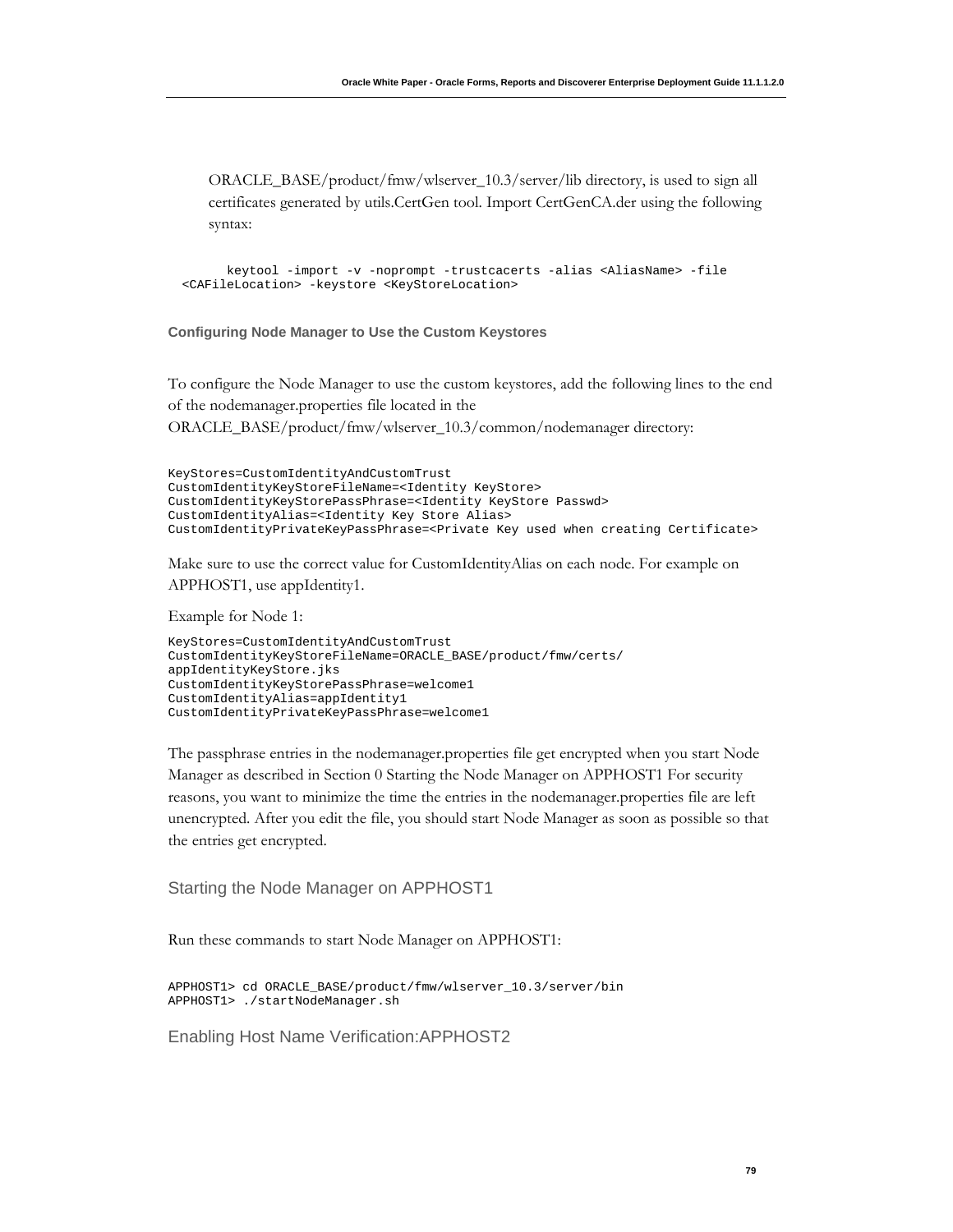Perform these steps to set up SSL for communication between the Node Manager and the Administration Server:

Step 1: Generating Self-Signed Certificates Using the utils.CertGen Utility

Step 2: Creating an Identity Keystore Using the "utils.ImportPrivateKey" Utility

Step 3: Creating a Trust Keystore Using the keytool Utility

Step 4: Configuring Node Manager to Use the Custom Keystores

**Generating Self-Signed Certificates Using the utils.CertGen Utility**

Follow these steps to create self-signed certificates on APPHOST2.mycompany.com. These certificates should be created using the network name/alias.

1. Set up your environment by running the ORACLE\_BASE/product/fmw/ wlserver\_10.3/server/bin/setWLSEnv.sh script:

In the Bourne shell, run the following command:

APPHOST2> . setWLSEnv.sh

Verify that the CLASSPATH environment variable is set:

APPHOST2> echo \$CLASSPATH

1. Create a user-defined directory for the certificates. For example, create a directory called certs under the ORACLE\_BASE/product/fmw/ directory. Note that certificates can be shared across WLS domains.

 APPHOST2> cd ORACLE\_BASE/product/fmw APPHOST2> mkdir certs

2. Change directory to the user-defined directory.

APPHOST2> cd certs

3. Run the utils.CertGen tool from the user-defined directory to create the certificates for both APPHOST2.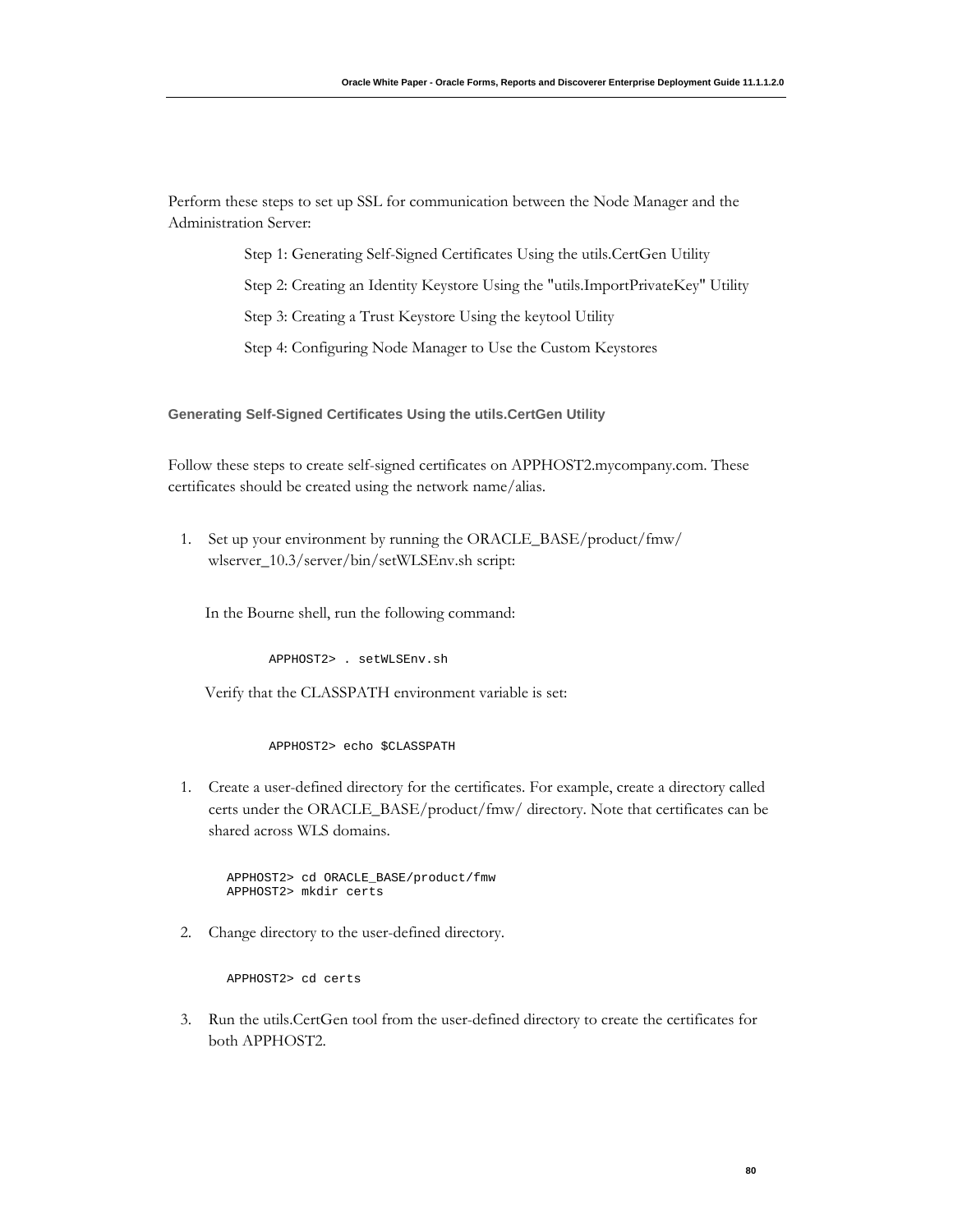Syntax:

```
java utils.CertGen <key_passphrase> <cert_file_name> <key_file_name> 
[export | domestic] [hostname]
```
Examples:

APPHOST2> java utils.CertGen welcome1 APPHOST2\_cert APPHOST2\_key domestic APPHOST2.mycompany.com

**Creating an Identity Keystore Using the "utils.ImportPrivateKey" Utility** 

Follow these steps to create an Identity Keystore on APPHOST2.mycompany.com.

Create a new identity keystore called "appIdentityKeyStore" using the "utils.ImportPrivateKey" utility.

Create this keystore under the same directory as the certificates (that is, ORACLE\_BASE/product/fmw/certs).

Note that the Identity Store is created (if none exists) when you import a certificate and the corresponding key into the Identity Store using the "utils.ImportPrivateKey" utility.

Import the certificate and private key for both APPHOST2 into the Identity Store. Make sure that you use a different alias for each of the certificate/key pair imported.

Syntax:

```
 java utils.ImportPrivateKey <keystore_file> <keystore_password> 
<certificate_alias_to_use> <private_key_passphrase> <certificate_file> 
<private_key_file> [<keystore_type>]
```
Example:

APPHOST2> java utils.ImportPrivateKey appIdentityKeyStore.jks welcome1 appIdentity1 welcome1 ORACLE\_BASE/product/fmw/certs/APPHOST2\_cert.pem ORACLE\_BASE/product/fmw/certs/APPHOST2\_key.pem

**Creating a Trust Keystore Using the keytool Utility**

Follow these steps to create the Trust Keystore on APPHOST2.mycompany.com.

1. Create a new trust keystore called appTrustKeyStore using the keytool utility:

APPHOST2>keytool -keystore appTrustKeyStore.jks -genkey -keyalg RSA -alias app TrustKey -dname "cn=appTrustKey,ou=FOR TESTING ONLY,o=MyOrganization,L=MyTown,ST=MyState,C=US"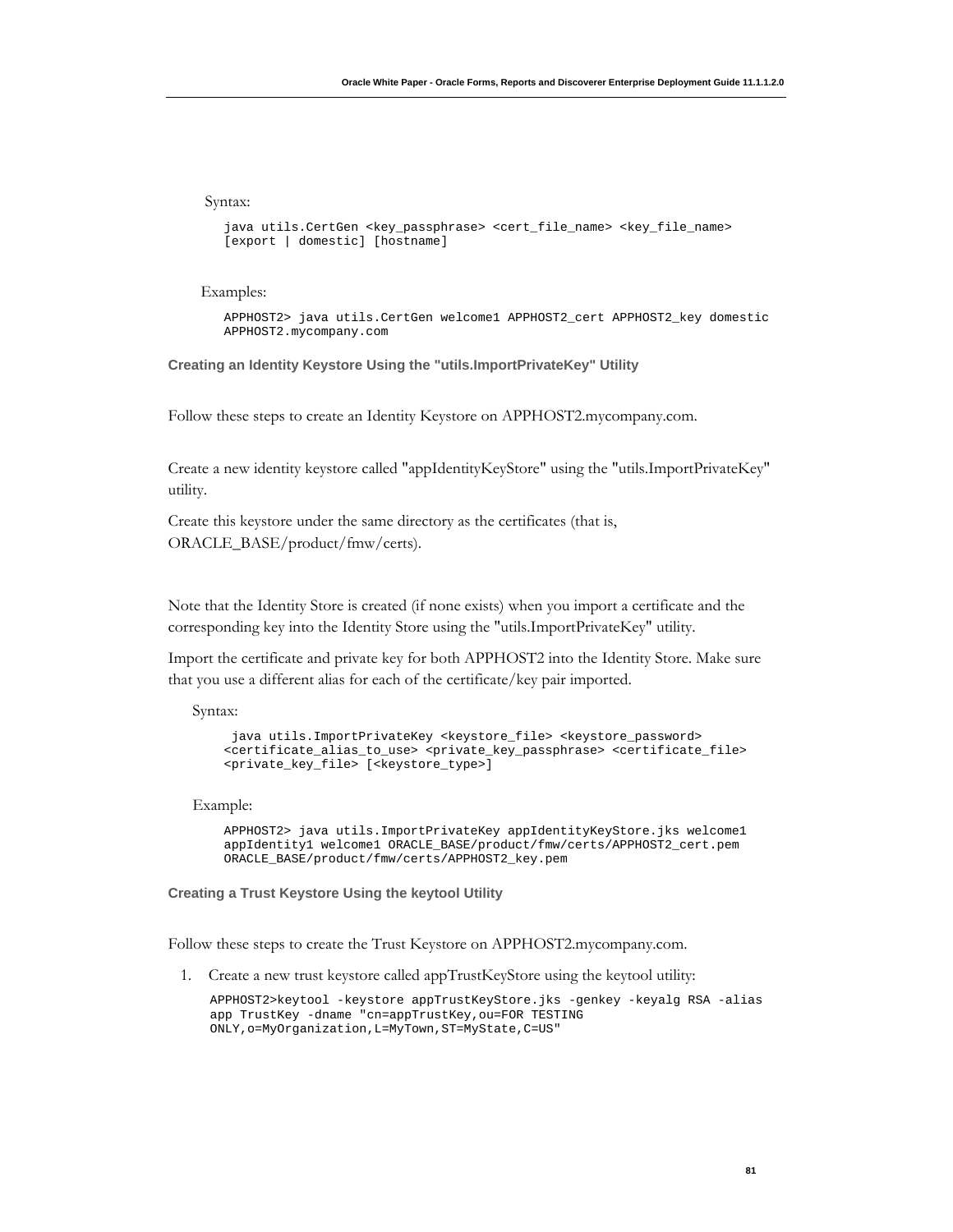```
 Enter keystore password: 
 Re-enter new password: 
 Enter key password for <appTrustKey> 
 RETURN if same as keystore password):
```
Note:

Use the standard Java keystore to create the new trust keystore because it already contains most of the needed root CA certificates. Do not to modify the standard Java trust key store directly.

2. You will be asked a series of questions. The keystore is created after you respond to these questions.

#### Tip:

Make a note of the information that you provide on the command line and in the subsequent dialog box, because you will need this information to define gateway policy steps.

3. Change the default password for the standard Java keystore utility using the keytool utility. Use the following syntax to change the default password:

keytool -storepasswd -keystore <TrustKeyStore>

4. Copy the standard Java keystore called cacerts, which is located in the ORACLE\_BASE/product/fmw/wlserver\_10.3/server/lib directory, to the same directory as the certificates. Copy cacerts as follows:

```
APPHOST2> cp ORACLE_BASE/product/fmw/wlserver_10.3/server/lib/cacerts 
ORACLE_BASE/product/fmw/certs/appTrustKeyStore.jks
```
5. Import the CA certificate called CertGenCA.der into the appTrustKeyStore using the keytool utility. This certificate, which is located in the ORACLE\_BASE/product/product/fmw/wlserver\_10.3/server/lib directory, is used to sign all certificates generated by utils.CertGen tool. Import CertGenCA.der using the following syntax:

keytool -import -v -noprompt -trustcacerts -alias <AliasName> -file <CAFileLocation> -keystore <KeyStoreLocation>

**Configuring Node Manager to Use the Custom Keystores**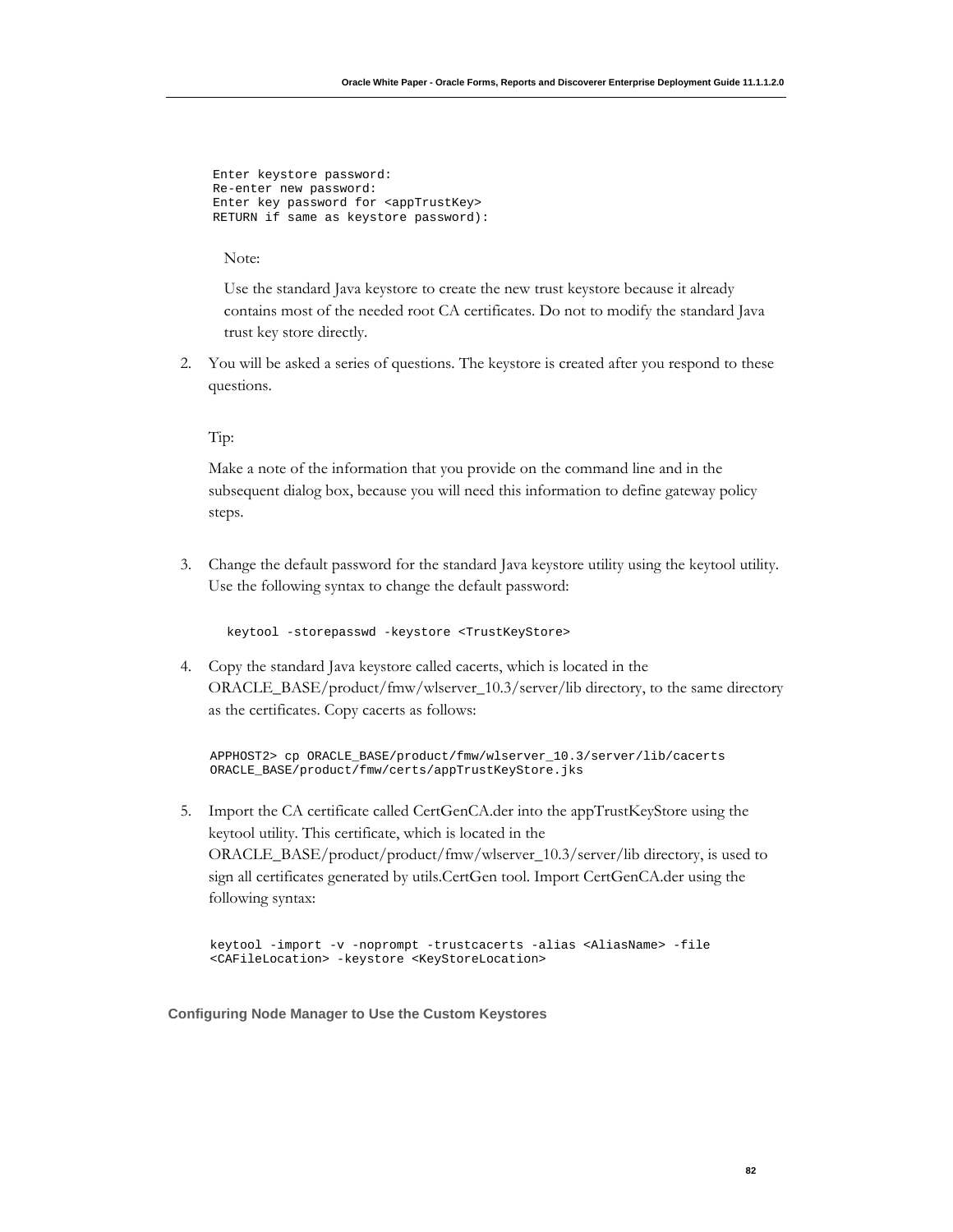Follow these steps to configure the Node Manager to use the custom keystores.

1. Add the following lines to the end of the nodemanager.properties file located in the ORACLE\_BASE/product/fmw/wlserver\_10.3/common/nodemanager directory.

```
 KeyStores=CustomIdentityAndCustomTrust 
       CustomIdentityKeyStoreFileName=<Identity KeyStore> 
       CustomIdentityKeyStorePassPhrase=<Identity KeyStore Passwd> 
       CustomIdentityAlias=<Identity Key Store Alias> 
       CustomIdentityPrivateKeyPassPhrase=<Private Key used when creating 
Certificate>
```
Make sure to use the correct value for CustomIdentityAlias on each node. For example on APPHOST2, use "appIdentity2.

Example for Node 1:

```
 KeyStores=CustomIdentityAndCustomTrust
```

```
CustomIdentityKeyStoreFileName=ORACLE_BASE/product/fmw/certs/appIdentityKe
yStore.jks 
CustomIdentityKeyStorePassPhrase=welcome1 
CustomIdentityAlias=appIdentity1 
CustomIdentityPrivateKeyPassPhrase=welcome1
```
#### Note:

The passphrase entries in the nodemanager.properties file get encrypted when you start Node Manager, as described in [Starting the Node Manager on APPHOST2](#page-83-0) 

For security reasons, you want to minimize the time the entries in the nodemanager.properties file are left unencrypted. After you edit the file, you should start Node Manager as soon as possible so that the entries get encrypted.

<span id="page-83-0"></span>Starting the Node Manager on APPHOST2

Run these commands to start Node Manager on APPHOST2:

APPHOST2> cd ORACLE\_BASE/product/fmw/wlserver\_10.3/server/bin APPHOST2> ./startNodeManager.sh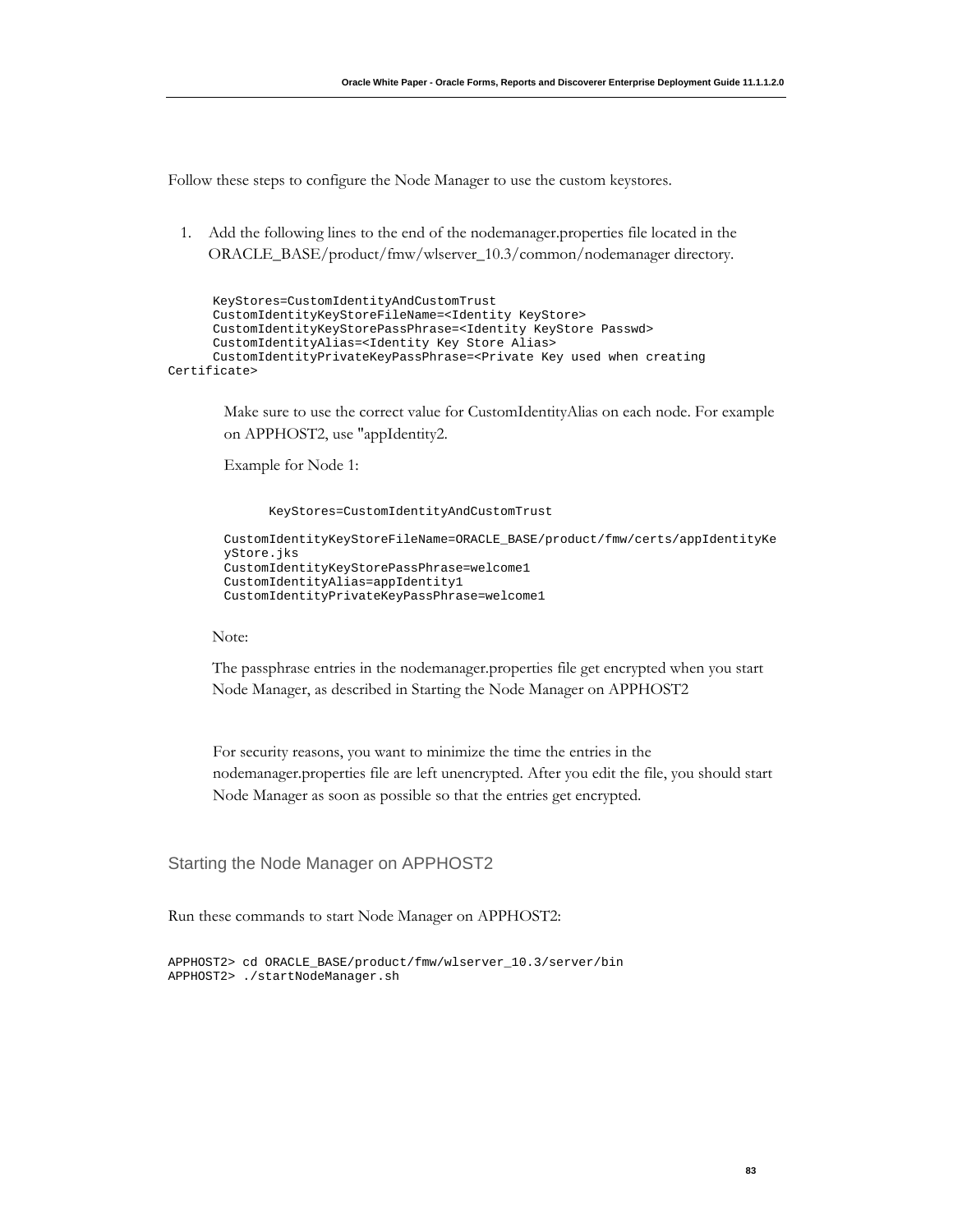## Failover of the Preference Server

In the event of the server running the preference server failing over, the server needs to be started on one of the surviving nodes. This is accomplished by:

Identify Preference Store Host Name and Port

The nominated preference server in this example will be configured to run on APPHOST2.

When installed onto the server the Preference server will have been assigned a port. This value needs to be located before proceeding to the next steps.

On APPHOST2 open the file opmn.xml which is located in:

ORACLE\_INSTANCE/config/OPMN/opmn

Search the file for the entry PREFERENCE\_PORT. The value= shows the port assigned to the preference server.

Enable the Preference Store on APPHOST2

Now that APPHOST2 is using the preference store on APPHOST1, it should be disabled on APPHOST2.

This is achieved by editing the file opmn.xml which is located in the directory ORACLE\_INSTANCE/config/OPMN/opmn

Locate the following line:

```
<process-type id="PreferenceServer" module-id="Disco_PreferenceServer" working-
dir="$DC_LOG_DIR" status="disabled">
```
Change status=disabled to status=enabled For example

<process-type id="PreferenceServer" module-id="Disco\_PreferenceServer" workingdir="\$DC\_LOG\_DIR" **status="enabled**">

Start the Preference Server on APPHOST2

Start the preference server on APPHOST2 using the command:

opmnctl startproc process-type=PreferenceServer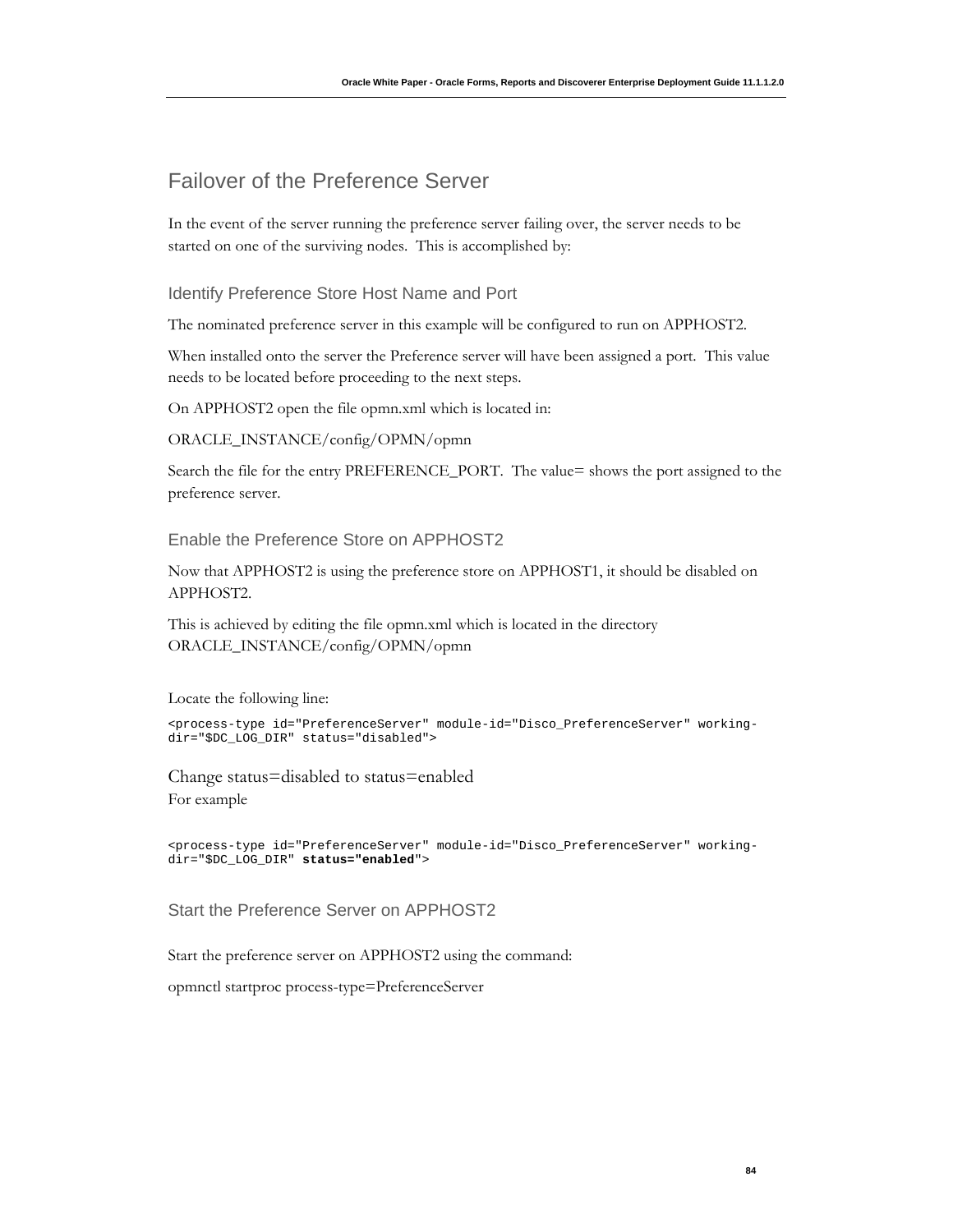Change Any Surviving Servers to use new Preference Store

Now that the preference server has been started on APPHOST2 all discoverer instances need to be amended to use this preference server including APPHOST2.

The preference store being used is determined at the startup of the WebLogic Managed server WLS\_DISCO1. In order to get WLS\_DISCO1 to use a different preference store the startup parameters need changing.

This is achieved by logging into the WebLogic administration console using the following URL

http://apphost1.mycompany.com:7001/console

Select Environment -> Servers from the Domain Structure menu.

Click on Lock and Edit in the Change Center window.

Click on the server WLS\_DISCO1

Click on the Configuration Tab and the Server Start Sub tab.

In the arguments field append the following:

-Doracle.disco.activation.preferencePort=<portno> -Doracle.disco.activation.preferenceHost=<hostname>

Where port number is the value of PREFERENCE\_PORT above.

Where hostname is the name of the host on which the preference server is started ie. APPHOST2

Scale Out

This deployment is extremely scalable. The steps to scale out the architecture are the same as those described for APPHOST2 and WEBHOST2, depending on whether it is the application or Web Tier which is being scaled out.

## Best Practice

Oracle Fusion Middleware 11g does not replicate configuration information automatically between nodes. It is important therefore that any changes to any of the following be manually propagated to the other servers in the deployment:

#### ORACLE\_INSTANCE

DOMAIN\_HOME/servers/WLS\_FORMS/stage/formsapp/<version>/formsapp/config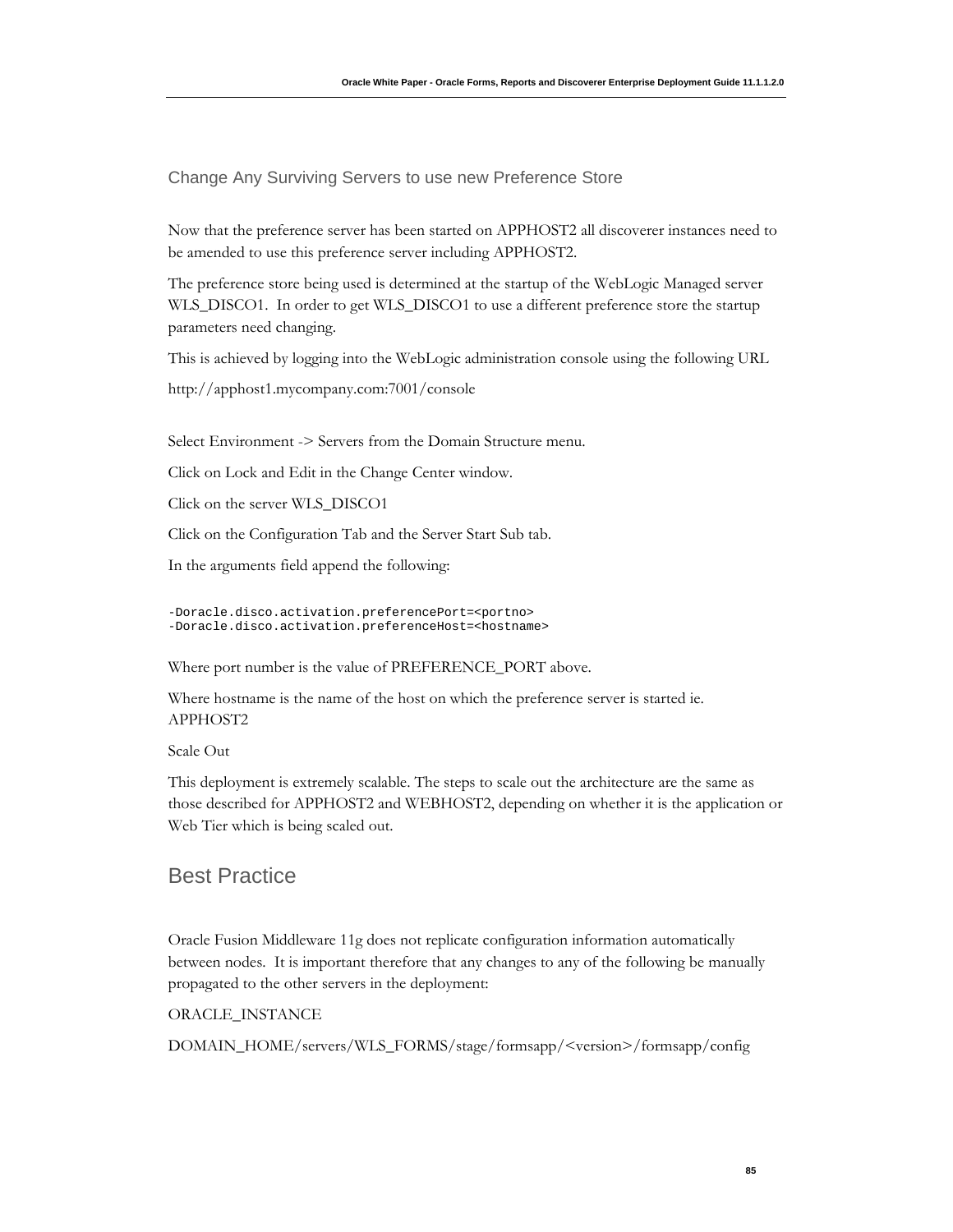DOM\_HOME/user\_projects/domains/ReportsDomain/servers/WLS\_REPORTS1/stage/rep orts/reports/configuration

DOMAIN\_HOME/servers/WLS\_DISCO1/stage/discoverer/<version>/discoverer/configura tion/configuration.xml

Preference Server

The preference server contains details about user preferences, which can be updated on a frequent basis. In the event of the failure of the Discoverer preference server, the preference server will need to be started on another server. Therefore the preference server information needs to be copied to these potential hosts on a regular basis.

To this end the following file needs to be propagated to other servers which could host the preference server on a regular basis:

ORACLE\_INSTANCE/config/PreferenceServer/Discoverer\_*Instance*/.reg\_key.dc

## References

1. Oracle Maximum Availability Architecture Web site <http://www.otn.oracle.com/goto/maa>